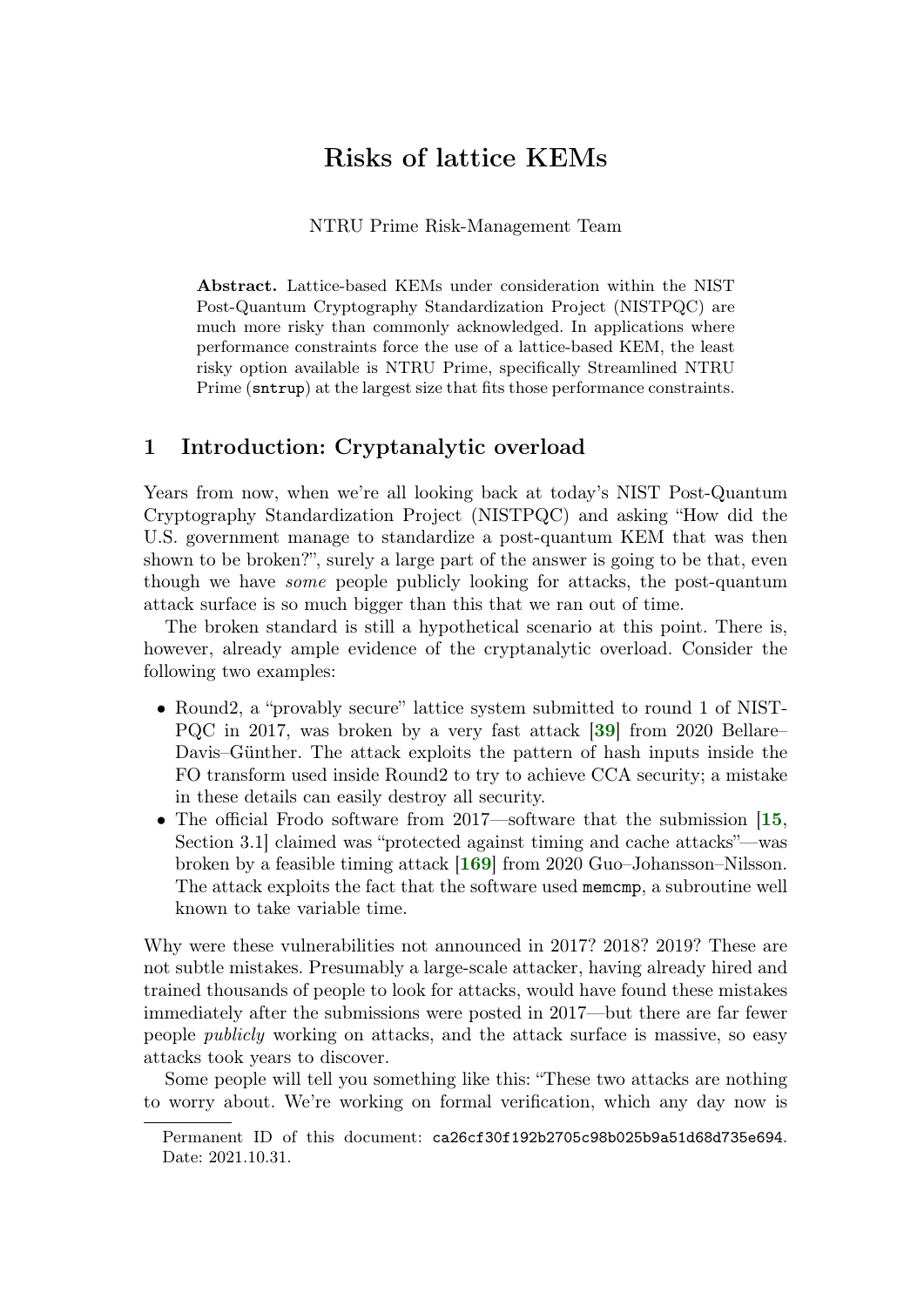| submission                                     | <b>NTRU</b>  |              |                               | NTRU Prime | <b>SABER</b>            | Kyber        | Frodo           |
|------------------------------------------------|--------------|--------------|-------------------------------|------------|-------------------------|--------------|-----------------|
| KEM family                                     | ntruhrss     | ntruhps      | sntrup                        | ntrulpr    | saber                   | kyber        | frodo           |
| <b>KEM</b>                                     |              | 701 40961229 | 1277                          | 1277       | fire                    | 1024         | 640             |
| <b>Basics</b>                                  |              |              |                               |            |                         |              |                 |
| $pk+ct$ bytes                                  | 2276         | 3684         | 3914                          | 3822       | 2784                    | 3136         | 19336           |
| ct bytes                                       | 1138         | 1842         | 1847                          | 1975       | 1472                    | 1568         | 9720            |
| errors                                         | <b>Noisy</b> |              | Noisy Rounded Rounded Rounded |            |                         | <b>Noisy</b> | <b>Noisy</b>    |
| $Q$ or $P$                                     | Quotient     |              | Quotient Quotient             | Product    | Product Product Product |              |                 |
| modulus                                        | 8192         | 4096         | 7879                          | 7879       | 8192                    | 3329         | 32768           |
| dimension                                      | 700          | 1228         | 1277                          | 1277       | 1024                    | 1024         | 640             |
| first 2-norm                                   | 21.6         | 22.6         | 22.2                          | 20.7       | 39.2                    | 32.0         | 52.4            |
| second 2-norm                                  | 21.6         | 28.6         | 29.2                          | 29.2       | 75.0                    | 32.0         | 52.4            |
| $log_2(Core-SVP)$                              | 136          | 301          | 270                           | 271        | 260                     | 256          | 150             |
| $ct/log_2$ ratio                               | 8.4          | 6.1          | 6.8                           | 7.3        | 5.7                     | 6.1          | 64.8            |
| Known attack avenues not ruled out by theorems |              |              |                               |            |                         |              |                 |
| lattices                                       | risk         | risk         | risk                          | risk       | risk                    | risk         | risk            |
| derandomization                                |              |              |                               | risk       | risk                    | risk         | risk            |
| decryption failures                            |              |              |                               |            | 165                     | 174          | 138             |
| structured lattices                            | risk         | risk         | risk                          | risk       | risk                    | risk         |                 |
| cyclotomics                                    | risk         | risk         |                               |            | risk                    | risk         |                 |
| reducibility                                   | risk         | risk         |                               |            | risk                    | risk         |                 |
| quotients                                      | risk         | risk         | risk                          |            |                         |              |                 |
| extra samples                                  |              |              |                               | risk       | risk                    | risk         | risk            |
| non-QROM FO                                    | risk         | risk         | risk                          | risk       | risk                    | risk         | risk            |
| non-QROM 2                                     |              |              |                               | risk       | risk                    | risk         | risk            |
| Known patent threats                           |              |              |                               |            |                         |              |                 |
| patent 9094189                                 |              |              |                               | risk       | risk                    | risk         |                 |
| patent 9246675                                 |              |              |                               | risk       | risk                    | risk         |                 |
| Systemic risks                                 |              |              |                               |            |                         |              |                 |
| PKE instability                                | 2019.04      | 2019.04      | 2016.05                       | 2017.12    | 2019.04                 |              | 2020.10 2019.04 |
| instability                                    | 2019.04      | 2019.04      | 2019.04                       | 2019.04    | 2019.04                 | 2020.10      | 2019.04         |

2 NTRU Prime Risk-Management Team

<span id="page-1-0"></span>Table 1.1. Risks of proposed lattice-based KEMs. Risks of implementations deviating from specifications and risks of side-channel attacks are not included. See Section [3](#page-11-0) for definition of each row. Each column takes largest specified KEM size that fits public key plus ciphertext into 4KB, except that the frodo column allows 20KB.

going to magically eliminate all of the CCA problems and all of the software problems. This means that the security of the software will follow from the core mathematical security of the lattice PKEs inside these KEMs. What matters is that we understand this core mathematical security: we know how hard it is to break SVP, how hard it is to break Approximate-SVP, and how hard it is to break these lattice PKEs."

Unfortunately, no, we *don't* know how hard it is to break these core lattice problems. The following list of attacks published after the NISTPQC submission deadline shows how unstable the attack picture is for SVP, and for Approximate-SVP, and for these lattice PKEs: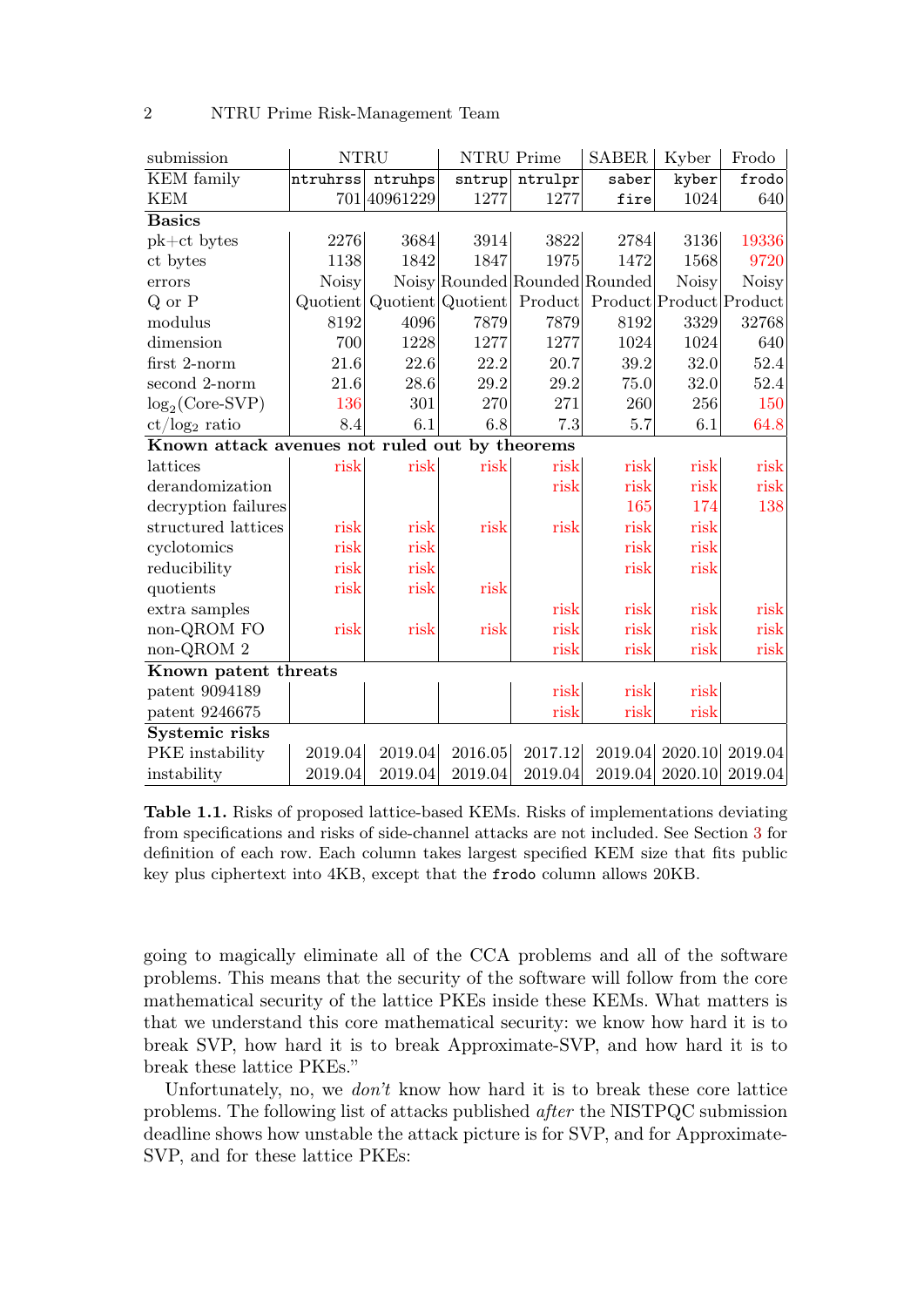- 2018 Laarhoven–Mariano [[218](#page-68-0)] saved "between a factor 20 to 40 in the time complexity for SVP".
- 2018 Bai–Stehlé–Wen [[31](#page-55-1)] introduced a new variant of BKZ producing "bases" of better quality" for the "same cost" of SVP.
- 20[18](#page-54-0) Aono–Nguyen–Shen [18] adapted "recent quantum tree algorithms" to enumeration.<sup>[1](#page-0-0)</sup>
- 2018 D'Anvers–Vercauteren–Verbauwhede showed [[126](#page-62-0)] that "an attacker can significantly reduce the security of (Ring/Module)-LWE/LWR based schemes that have a relatively high failure rate" and [[127](#page-62-1)] that for LAC-128 "the failure rate is  $2^{48}$  times bigger than estimated".
- 2018 Hamburg [[174](#page-65-1)] pointed out that the first published "provably secure" Round5 design had disastrously high decryption-failure rate,  $2^{-55}$ .
- 2019 Pellet-Mary–Hanrot–Stehlé [[311](#page-75-0)] broke through the previously claimed  $\exp(n^{1/2+o(1)})$  approximation-factor "barrier" for number-theoretic attacks against Ideal-SVP.
- 2019 Guo–Johansson–Yang [[170](#page-65-2)] presented faster attacks against some systems that use error correction to (try to) reduce decryption failures. This paper violated the security claims of LAC.
- 2020 Dachman-Soled–Ducas–Gong–Rossi [[128](#page-62-2)] presented slightly faster attacks against the constant-sum secrets used in three lattice submissions: LAC, NTRU, and Round5.
- 2020 Doulgerakis–Laarhoven–de Weger [[136](#page-62-3)] presented "faster [sieving] methods" for SVP.
- 2020 Albrecht–Bai–Fouque–Kirchner–Stehlé–Wen [[9](#page-53-1)] reduced the exponent of enumeration from  $\approx 0.187 \beta \log_2 \beta$  to  $\approx 0.125 \beta \log_2 \beta$ . This improvement, in combination with [[18](#page-54-0)], reduces the post-quantum security levels of a wide range of proposed lattice-based systems.<sup>[2](#page-0-0)</sup>
- 2020 Albrecht–Bai–Li–Rowell [[10](#page-53-2)] introduced a "practical and faster" enumeration algorithm "for reaching the same RHF in practical and cryptographic parameter ranges". This further reduces the post-quantum security levels of proposed lattice-based systems.
- 2020 Bernard–Roux-Langlois [[40](#page-55-2)] improved the algorithm from [[311](#page-75-0)], and showed experimentally that in small dimensions the improved algorithm reaches much better approximation factors.

<sup>1</sup> There is a misconception that enumeration is superseded by sieving for cryptographic sizes. In fact, because of  $[18]$  $[18]$  $[18]$ ,  $[9]$  $[9]$  $[9]$ , and  $[10]$  $[10]$  $[10]$ , the fastest quantum attacks known today use enumeration for all dimensions up to a cutoff larger than many of the KEMs proposed for deployment. The cutoff becomes even higher in metrics that account for communication cost, since sieving is much more memory-intensive than enumeration. See Appendix [B.4.](#page-93-0)

<sup>&</sup>lt;sup>2</sup> NIST's low-precision "categories" (see Appendix [B\)](#page-91-0) hide this security loss: they say that there is no change in "category" since known quantum speedups against lattice systems are still not as dramatic as the Grover speedup against AES. However, what matters for understanding the instability of the lattice attack picture is that lattice systems now have quantitatively lower post-quantum security levels than they did before, as a direct result of a dramatic improvement in enumeration speed.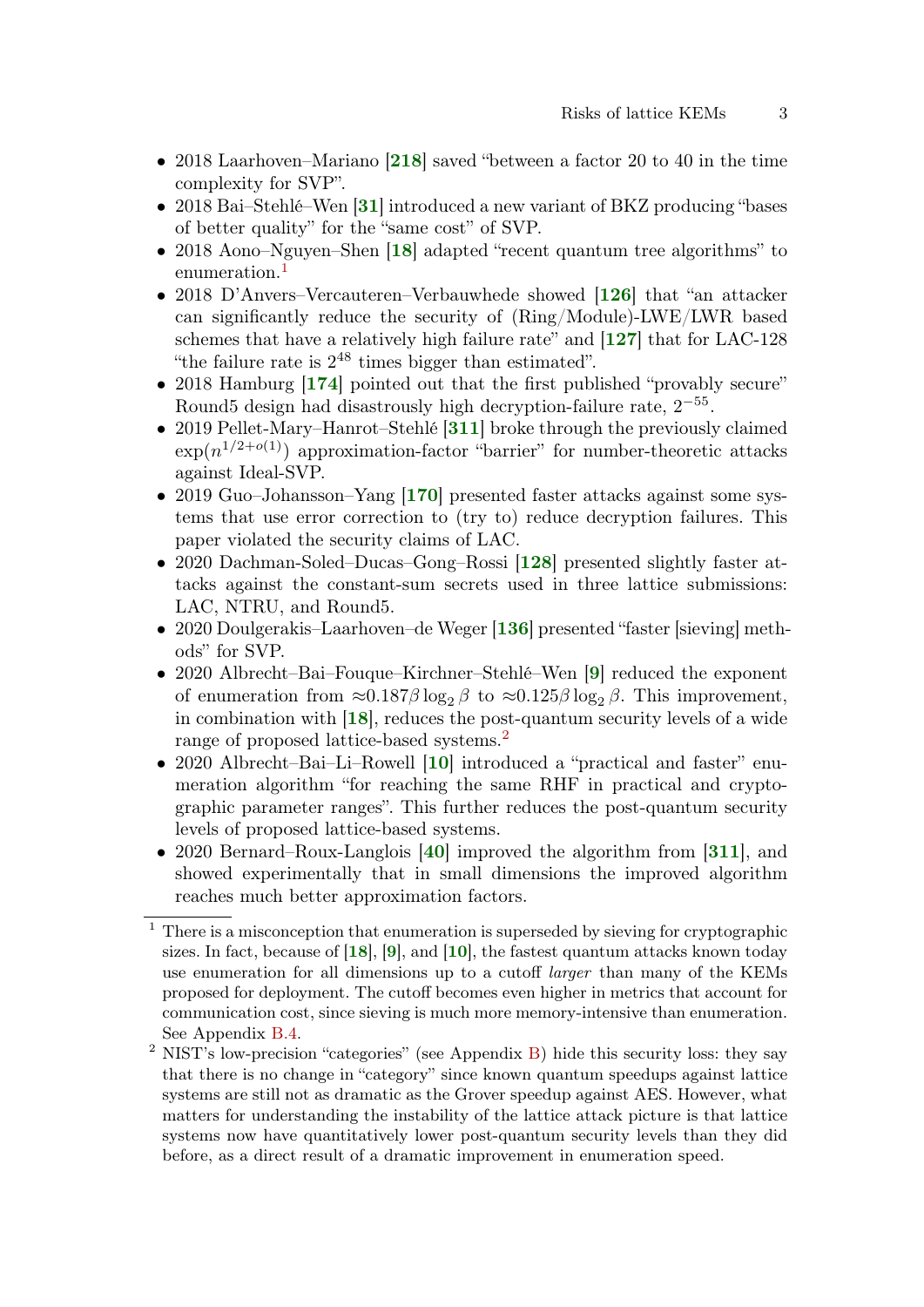- 2021 Bi–Lu–Luo–Wang–Zhang [[76](#page-58-0)] introduced a hybrid dual attack that improves "the state-of-the-art cryptanalysis results by 2–14 bits, under the BKZ-core-SVP model".
- 2021 D'Anvers–Batsleer [[125](#page-62-4)] improved the "state-of-the-art multitarget failure boosting attacks", showing that "the quantum security of Saber can theoretically be reduced from 172 bits to 145 bits in specific circumstances".
- 2021 May [[257](#page-71-0)] improved combinatorial attacks from exponent  $0.5 + o(1)$  to exponent  $0.25+o(1)$  in the case of ternary keys; 2021 van Hoof–Kirshanova– May [[180](#page-66-0)] improved the exponents of quantum combinatorial attacks; 2021 Kirshanova–May [[208](#page-68-1)] improved the  $o(1)$ . These combinatorial attacks are now the state-of-the-art attacks against some pre-NISTPQC proposals of lattice-based PKEs, including a proposal standardized by IEEE.
- 2021 Chailloux–Loyer [[99](#page-60-0)] improved quantum sieving exponents by 3\%, from  $0.2653...+o(1)$  to  $0.257...+o(1)$ . Previously  $0.2653...+o(1)$  was believed to be optimal.<sup>[3](#page-0-0)</sup>
- 2021 Heiser [[176](#page-65-3)] introduced another quantum-sieving speedup that "affects" the security of lattice-based encryption schemes, including NIST PQC Round 3 finalists", and conjectured that this speedup can be combined with [[99](#page-60-0)].

<span id="page-3-0"></span>1.2. Overconfidence. The impressive history of advances in lattice attacks is accompanied by an equally impressive history of displays of confidence that the advances had already reached their limits. For example, let's look at more of the history of number-theoretic attacks, specifically unit attacks against Ideal-SVP and their generalization to S-unit attacks:

- A breakthrough unit attack, combining a fast cyclotomic reduction algorithm by 2014 Campbell–Groves–Shepherd [[96](#page-59-0)] with a fast quantum algorithm by Biasse–Song [[78](#page-58-1)], extracts secret keys from the cyclotomic case (assuming " $h^+ = 1$ ") of well-known cryptosystems introduced by Gentry [[161](#page-64-0)], Smart-Vercauteren [[339](#page-77-0)], Gentry–Halevi [[162](#page-64-1)], and Garg–Gentry–Halevi [[157](#page-64-2)].
- [[123](#page-62-5), Section 1] stated that "the above-described algorithms ... apply only to principal ideals" and described this as a "barrier". However, 2017 Cramer– Ducas–Wesolowski [[124](#page-62-6)] showed, for cyclotomics, how to reach approximation factor  $\exp(n^{1/2+o(1)})$  in polynomial time for *arbitrary* ideals.
- This approximation factor  $\exp(n^{1/2+o(1)})$  was described in (for example) [[307](#page-75-1), PDF page 84], [[306](#page-75-2), minutes 61–62], [[304](#page-75-3), PDF page 75], and [[309](#page-75-4), minute 45] as a "barrier", a "natural barrier", and an "inherent barrier" for this line of work. However, as mentioned above, 2019 Pellet-Mary–Hanrot– Stehlé [[311](#page-75-0)] broke through this "barrier". The algorithm of [[311](#page-75-0)] reaches, for example, approximation factor just  $\exp(n^{1/4+o(1)})$  in time  $\exp(n^{1/2+o(1)})$ , although it uses  $\exp(n^{1+o(1)})$  precomputation.

<sup>3</sup> Consider [[207](#page-68-2)] saying that "one can view our lower bounds on sieving with nearest neighbor searching as a further motivation for most concrete parameter selection methods currently used in practice, which assume that the leading time complexity exponents 0.292 and 0.265 are the best an attacker can do".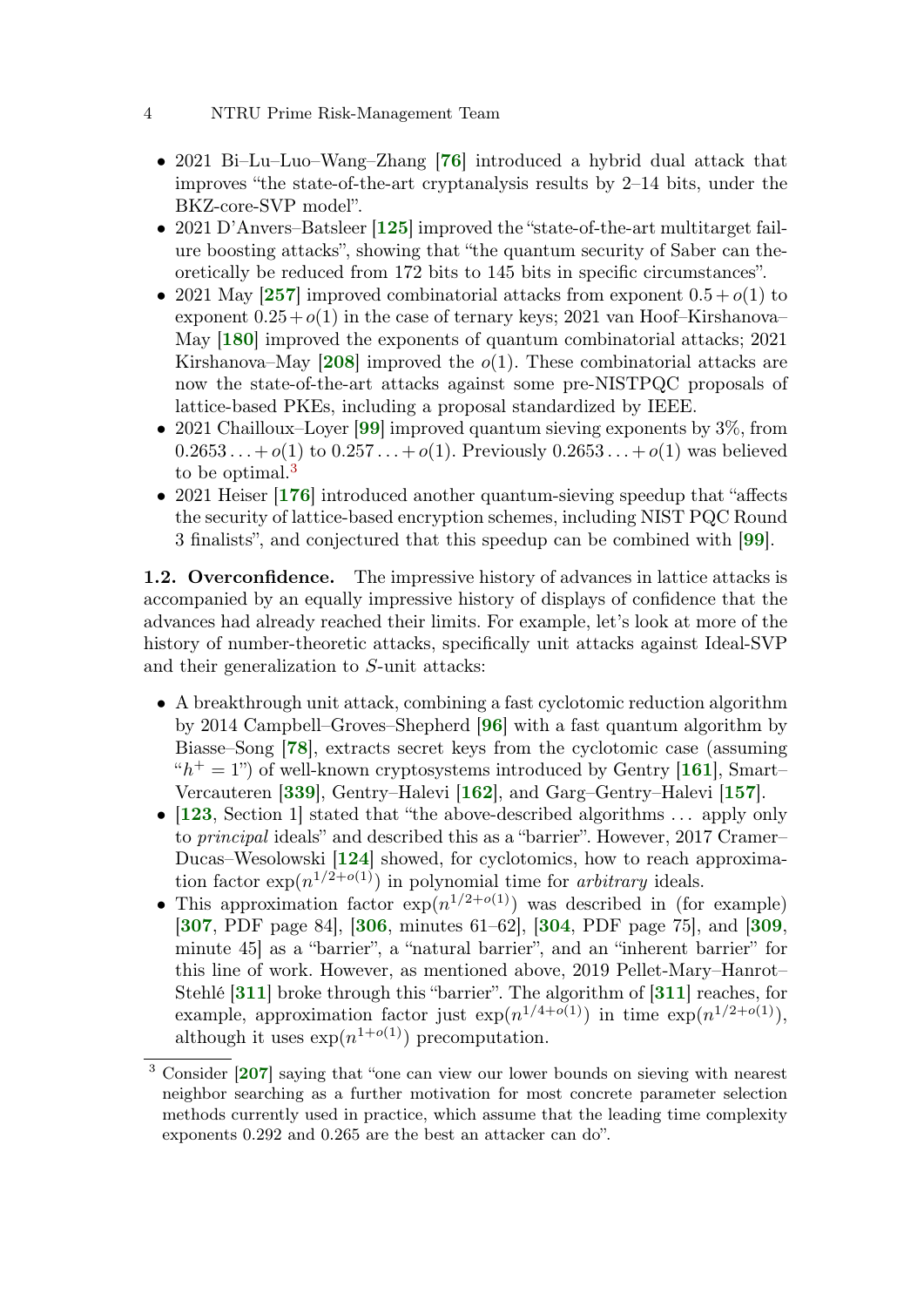- A model of concrete sizes of these attacks was presented in [[138](#page-63-0)] and claimed to be "somewhat reassuring for NIST candidates"; [[138](#page-63-0)] dismissed [[311](#page-75-0)] as using "an exponential amount of precomputation". However, a recent talk given by Bernstein [[60](#page-57-0)] introduced a variety of advances in S-unit attacks, including much faster precomputation; presented publicly verifiable  $(\pi$ -digit) experiments in various sizes that had been presented in  $[138]$  $[138]$  $[138]$ , showing these attacks finding much shorter vectors than indicated in [[138](#page-63-0)]; and conjectured subexponential scalability.
- The conjecture of subexponential scalability was disputed in [[137](#page-63-1)], which explained that applying a "standard heuristic" to S-unit lattices produced the conclusion that the probability of success of the attack in [[60](#page-57-0)] "would be \*ridiculously\* small", certainly no better than [[311](#page-75-0)]. It's correct that this is a standard heuristic in the literature on lattice-based cryptography, but applying this heuristic to S-unit lattices is an error, and the conclusion of [[137](#page-63-1)] is wrong. See [[72](#page-58-2)].

Given how many "barriers" (and "lower bounds" and so on) have been broken, one is forced to conclude that the risk-assessment mechanisms used in lattice-based cryptography are deeply flawed.

1.3. Consequences for NISTPQC. NIST's official evaluation criteria—see [A](#page-79-0)ppendix A for  $(1)$  the full criteria and  $(2)$  comparison of KEMs under those criteria—state that "The security provided by a cryptographic scheme is the most important factor in the evaluation". The criteria recognize that a complicated, unstable, inadequately understood area of cryptography is a security risk:

As public-key cryptography tends to contain subtle mathematical structure, it is very important that the mathematical structure be well understood in order to have confidence in the security of a cryptosystem. To assess this, NIST will consider a variety of factors. All other things being equal, simple schemes tend to be better understood than complex ones. Likewise, schemes whose design principles can be related to an established body of relevant research tend to be better understood than schemes that are completely new, or schemes that were designed by repeatedly patching older schemes that were shown vulnerable to cryptanalysis.

Modern lattice-based cryptography is the result of many years of patching older schemes shown vulnerable to cryptanalysis. The most obvious patches are continued increases in lattice dimensions, reacting to demonstrations that older dimensions were too small to resist attack. Consider, e.g., the original NTRU proposal by 1996 Hoffstein–Pipher–Silverman estimating 2 <sup>80</sup> security for 104 byte public keys using lattice dimension 83 (see [[177](#page-65-4), Table 2, last column]). As another example, consider 2011 Lindner–Peikert [[232](#page-69-0), Section 1.1] stating that its system using key sizes of "400 kilobits" (with a public randomness source see Section [3.16\)](#page-18-0) appeared to be "at least as secure as AES-128", and that using rings "we can immediately shrink the above key sizes by a factor of at least 200".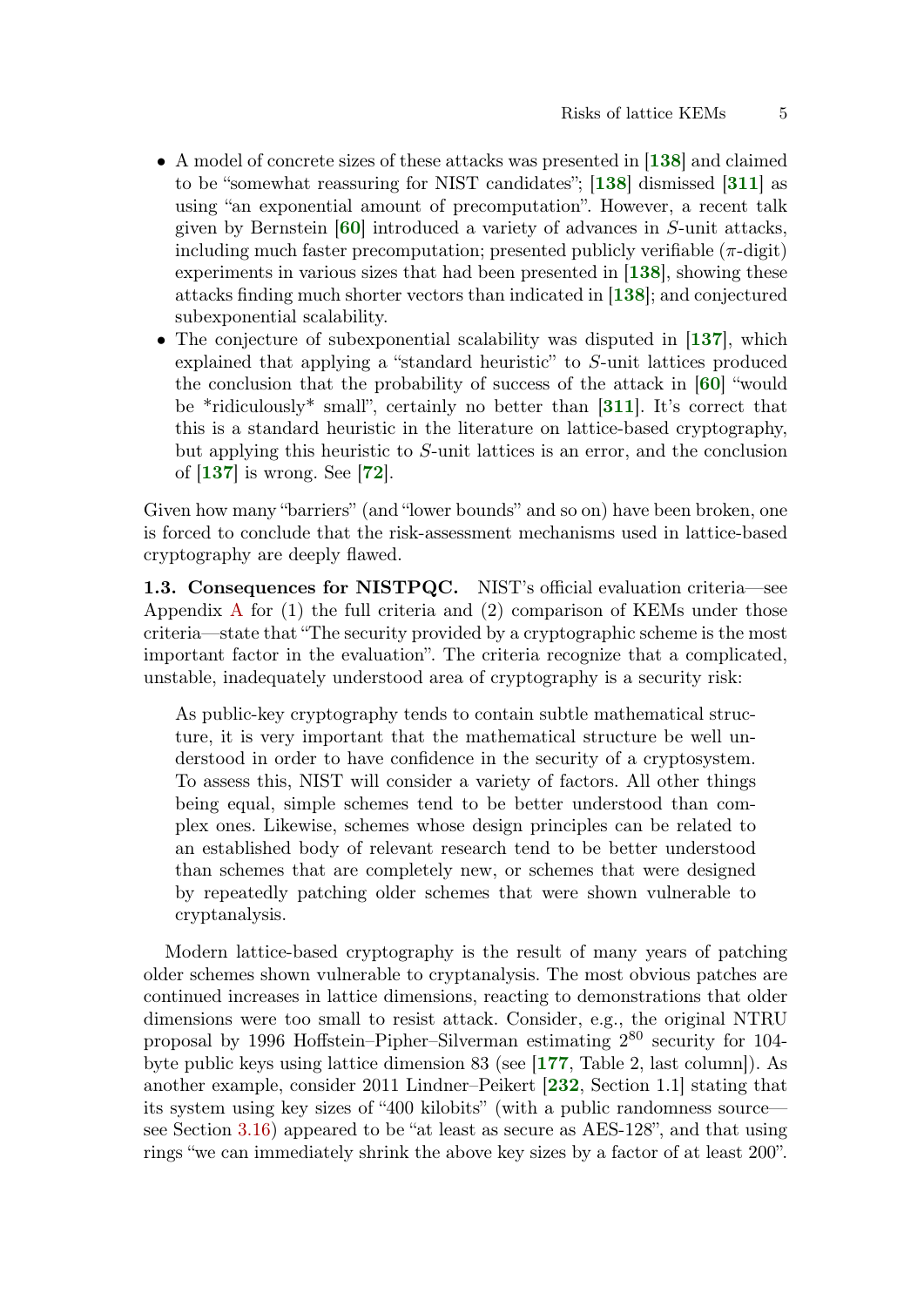Today it is well known that a 2-kilobit (256-byte) key in the ring version of the Lindner–Peikert system is not secure.

The NISTPQC submission deadline was in 2017, just six years after [[232](#page-69-0)] not very long from a cryptanalyst's perspective, especially for a complex topic. Various submissions claimed that lattice attacks were "well studied", and tried to use the switch from original NTRU to Ring-LWE/Module-LWE to separate themselves from the break-and-patch history of the area. In fact, this switch had very little effect on the attacks in the literature; for a unified survey see  $\ket{65}$  $\ket{65}$  $\ket{65}$ , Section 6]. What had much more of an effect was the switch to much larger lattice dimensions—but lattice attacks then continued to advance, reducing security levels of all lattice submissions and breaking some lattice submissions outright.

The Kyber submission portrayed its security analysis as "conservative" [[24](#page-54-1), pages 20–21] and gave a five-step argument [[24](#page-54-1), Section 4.4] concluding that it "seems clear" that breaking kyber 512, Core-SVP  $2^{112}$ , is harder than bruteforce AES-128 key search. In 2020, [[54](#page-56-0)] disproved part of the argument and showed that recent attack advances had undermined the rest of the argument. The round-3 Kyber submission then presented new kyber512 security claims relying on

- replacing kyber512 with a patched cryptosystem [[25](#page-54-2), page 2] and
- presenting a new analysis [[25](#page-54-2), pages 25–27] estimating that attacks against the new round-3 kyber512 would use  $2^{151.5}$  "gates", more than the estimated  $2^{143}$  "gates" for AES-128 key search.

The Kyber presentation at the Third PQC Standardization Conference [[26](#page-54-3), video, 1:29–1:30 described the new  $2^{151.5}$  estimate as "tentative", stating that we "need more research into this" and that there are "foreseeable improvements". A much broader range, from  $2^{135.5}$  "gates" to  $2^{165.5}$  "gates", appeared in [[26](#page-54-3)] without the "tentative" label—but  $2^{135.5}$  is not good enough<sup>[4](#page-0-0)</sup> if NIST requires at least 2 <sup>143</sup> "gates". "Conservative" in 2017; bleeding-edge patches in 2020.

When one asks for evidence that the security of the proposed lattice KEMs is "well studied", the typical response is to say that there is a long history of papers studying lattice security. For example, 2006 Silverman [[337](#page-77-1)] claimed that SVP had already been "intensively studied for more than 100 years". Unfortunately, the papers on attack algorithms keep showing losses of lattice security. Lattice security is "well studied" in the same sense that RC4 is "well studied": yes, all of the papers [[163](#page-64-3)], [[210](#page-68-3)], [[264](#page-72-0)], [[151](#page-64-4)], [[164](#page-65-5)], [[150](#page-64-5)], [[250](#page-71-1)], [[263](#page-72-1)], [[300](#page-75-5)], [[301](#page-75-6)], [[248](#page-71-2)], [[249](#page-71-3)], [[297](#page-74-0)], [[295](#page-74-1)], [[348](#page-78-0)], [[6](#page-52-0)], [[35](#page-55-3)], [[79](#page-58-3)], [[165](#page-65-6)], [[202](#page-67-0)], [[209](#page-68-4)], [[243](#page-70-0)], [[244](#page-70-1)], [[255](#page-71-4)], [[288](#page-74-2)], [[298](#page-74-3)], [[36](#page-55-4)], [[254](#page-71-5)], [[266](#page-72-2)], [[296](#page-74-4)], [[107](#page-60-1)], [[108](#page-60-2)], [[109](#page-60-3)], [[267](#page-72-3)], [[334](#page-77-2)], [[358](#page-79-1)], [[110](#page-61-0)], [[111](#page-61-1)], [[130](#page-62-7)], [[172](#page-65-7)], [[245](#page-70-2)], [[274](#page-72-4)], [[335](#page-77-3)], [[344](#page-78-1)], [[14](#page-53-3)], [[112](#page-61-2)], [[183](#page-66-1)], [[234](#page-70-3)], [[246](#page-70-4)], [[242](#page-70-5)], [[286](#page-73-0)], [[173](#page-65-8)], [[171](#page-65-9)], [[184](#page-66-2)], [[185](#page-66-3)], [[276](#page-73-1)], [[293](#page-74-5)], [[326](#page-76-0)], [[158](#page-64-6)], [[186](#page-66-4)], [[287](#page-74-6)], [[327](#page-77-4)], [[329](#page-77-5)], [[347](#page-78-2)], [[187](#page-66-5)], [[188](#page-66-6)], [[193](#page-67-1)], [[328](#page-77-6)], [[330](#page-77-7)], [[353](#page-78-3)], [[92](#page-59-1)],

NIST made the surprising and unexplained claim in December 2020 [[269](#page-72-5)] that if the round-3 Kyber analysis is correct "then Kyber clearly meets the security categories defined in the CFP". Clarification questions [[57](#page-57-2)] were ignored. NIST appears to be tweaking the boundaries of its "categories" to favor Kyber; see generally [[53](#page-56-1)].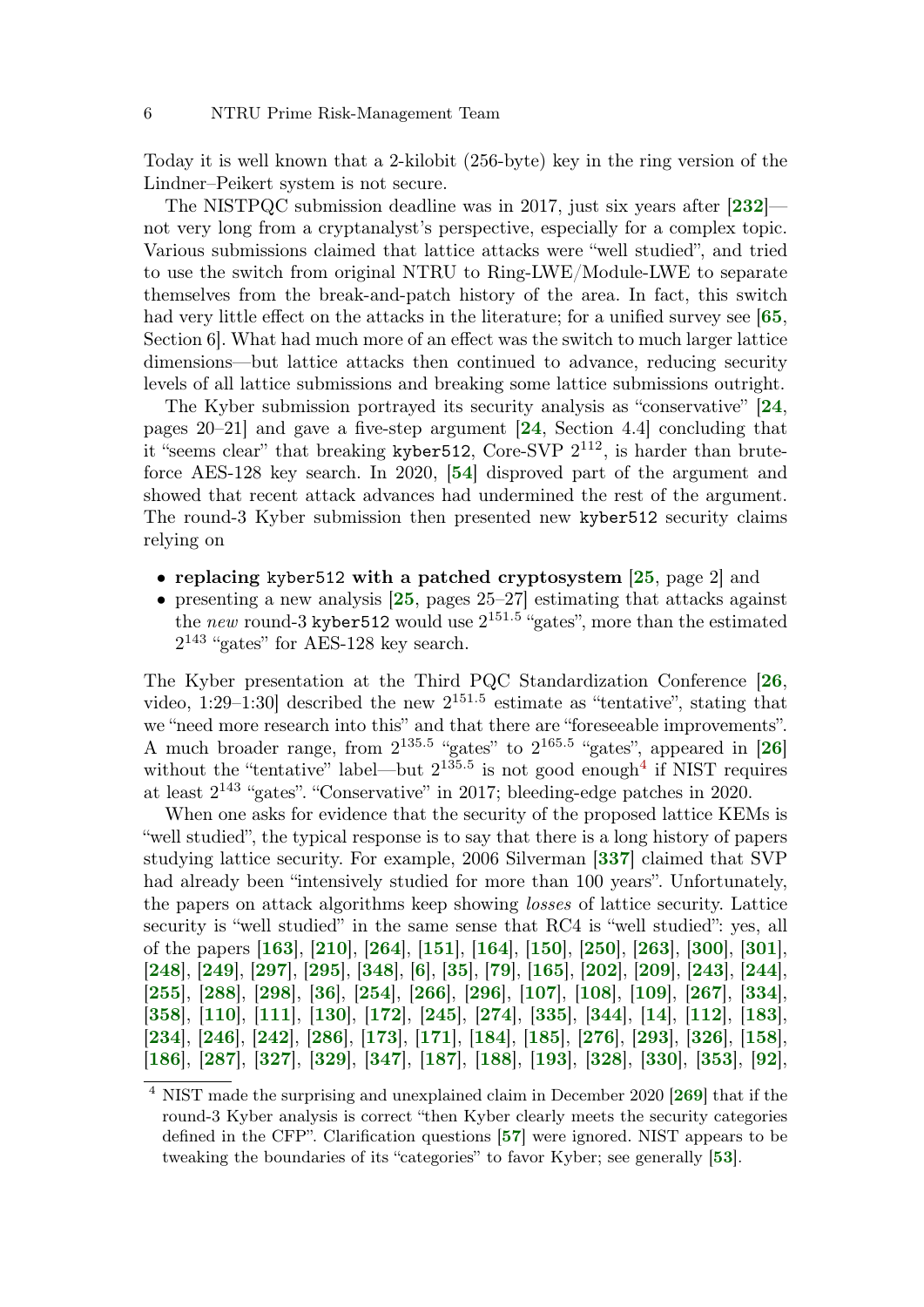[[132](#page-62-8)], [[189](#page-66-7)], [[192](#page-67-2)], [[194](#page-67-3)], [[294](#page-74-7)], [[299](#page-75-7)], [[100](#page-60-4)], [[133](#page-62-9)], [[102](#page-60-5)], [[101](#page-60-6)], [[103](#page-60-7)], [[190](#page-66-8)] are studying the security of RC4, but this is fully explained by the fact that RC4 has many complicated weaknesses. Lattices also have many complicated weaknesses, and the list of recent attacks shows that the lattice attack picture has not stabilized.

<span id="page-6-0"></span>1.4. Arguments to consider lattices despite the risks. Why are latticebased cryptosystems being considered for standardization?

Answer  $\#1$  is pervasive advertising of the "provable security" of these systems. The reality, however, is that what has been proven by "provable security" is not security; it is something much weaker, controlling only certain corner risks and fundamentally not addressing the central risks in lattice-based cryptography. "Provable security" didn't stop any of the post-2017 advances in attacks, didn't save the broken systems, and won't stop further advances. See Section [5.](#page-23-0)

Answer #2 points to the ability of lattice-based cryptography to support fully homomorphic encryption, multilinear maps, etc. However:

- The concrete lattice-based KEMs proposed for standardization don't support any of these extra features.
- The recent attack literature shows that the security of systems with these features is even more poorly understood than the security of KEMs designed purely for IND-CCA2 security.

NIST says that being able to modify a scheme for extra functionality is good; however, users of broken lattice KEMs will not appreciate hearing that ample evidence of risks was submerged under advertisements of extra functionality of different lattice systems with even higher risks.

A better answer is that some applications seem<sup>[5](#page-0-0)</sup> to be saying things like this: "I can only give you one kilobyte in my protocol for a ciphertext and one kilobyte for a public key. That's it." Frodo doesn't fit into 1KB. Classic McEliece ciphertexts fit very easily into 1KB, but the public keys are much larger. SIKE ciphertexts and public keys fit easily into 1KB, but Google refused to deploy SIKE because of SIKE's consumption of CPU time.<sup>[6](#page-0-0)</sup> For applications with such performance constraints, one has to use a small lattice-based KEM. This creates a challenging question of how to manage the risks.

# 2 NTRU Prime: reducing attack surface at low cost

Let's assume that the application's performance requirements force the use of a small lattice system. Subject to this requirement, NTRU Prime is the only

 $5$  For example, Google  $[225]$  $[225]$  $[225]$  reported TLS interoperability problems with 4KB keys, although it's far from clear that this is a long-term issue. Experiments with 3300-byte keys were successful.

 $6$  This was reported in [[217](#page-68-5), page 26], regarding a joint Cloudflare-Google experiment with post-quantum cryptography: "Note: SIKE not cleared for Google servers due to DoS risk."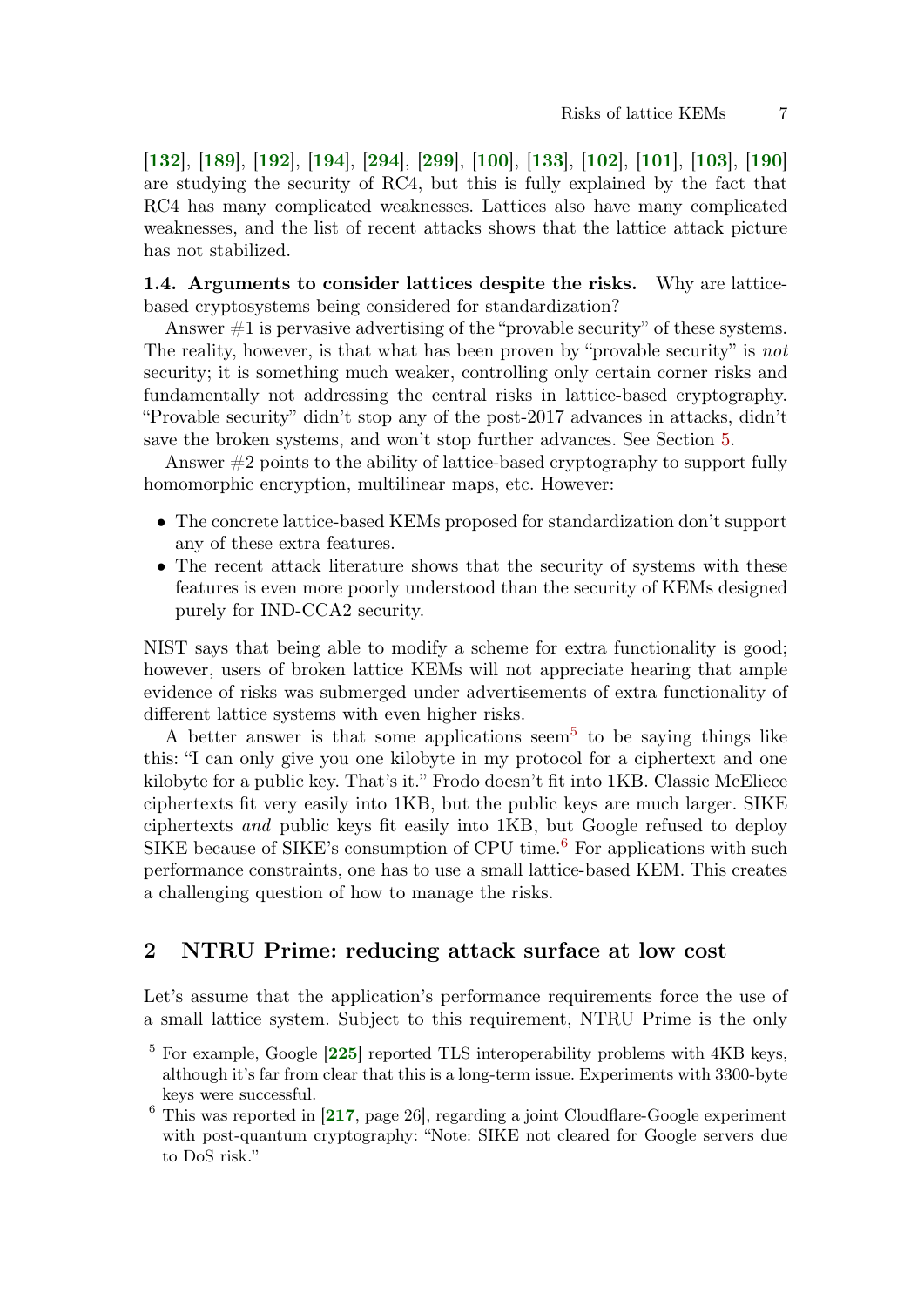

<span id="page-7-0"></span>Fig. 2.1. Predicting post-quantum disasters. See Section [1](#page-0-1) for a review of evidence that lattice-based cryptography is on this path, including examples of broken "provably secure" lattice submissions.

submission systematically designed to eliminate unnecessary complications in security review: eliminate decryption failures, eliminate cyclotomics, etc.

Does this help? At this point there is ample evidence that the answer is yes. Subsequent advances in lattice attacks fall into two classes: attacks that work against *all* small lattice systems, including NTRU Prime; and attacks that work against only some lattice systems, not including NTRU Prime—because NTRU Prime had already eliminated the tools used in those attacks. The path to disaster in Figure [2.1](#page-7-0) is clear, and NTRU Prime has already demonstrated success at stopping this path at its first step.

2.2. Case study: decryption failures. There have been many advances in decryption-failure attacks, including recent advances listed in Section [1](#page-0-1) that have broken the security claims for various NISTPQC submissions. For the schemes that haven't (yet?) been broken by decryption failures, there are more and more pages of increasingly complicated analysis. Consider, e.g., [[125](#page-62-4)] saying "We first improve the state-of-the-art multitarget decryption failure attack using a levelled approach", pointing out "three inaccuracies in the directional failure boosting calculation for the simplified scheme of [11]", having to do more work because "this traditional approach of calculating the directional failure boosting cost is not directly applicable to practical schemes such as Kyber and Saber due to compression of the ciphertexts", etc.

Note that compression making an attack analysis difficult does not imply that it makes the attack difficult. One is reminded of a famous quote from Hoare:

There are two ways of constructing a software design: One way is to make it so simple that there are obviously no deficiencies, and the other way is to make it so complicated that there are no obvious deficiencies.

Hoare's first way prioritizes minimizing the complexity of a thorough review.

The introduction of NTRU Prime in 2014 [[44](#page-56-2)] had already noted that the problem of "figuring out whether an attacker can trigger decryption failures" was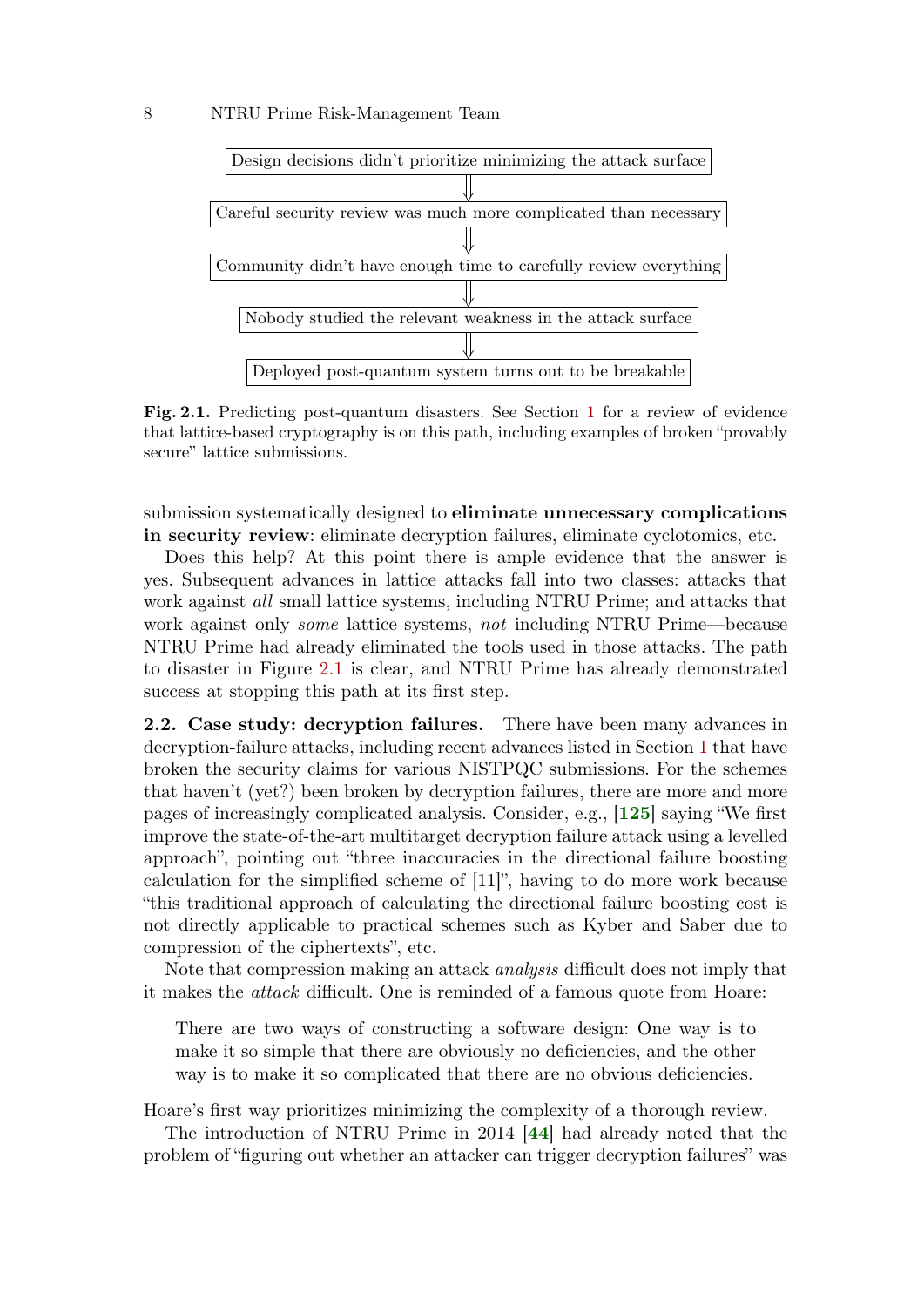a "mess"—so it simply eliminated decryption failures. The proof that there are no failures takes just a few lines. A thorough review of the impact of decryption failures is vastly easier for NTRU Prime than for most lattice-based KEMs.

The introduction of ntruhrss in 2017 [[181](#page-66-9)], like NTRU Prime, eliminated decryption failures; ntruhps switched to eliminating decryption failures when it merged with ntruhrss to form the round-2 NTRU submission. Kyber, SABER, and Frodo still have decryption failures, and this could damage their security; see Section [3.9.](#page-15-0)

<span id="page-8-0"></span>2.3. Proactive vs. reactive. More broadly, the NTRU Prime approach is proactively looking at the attack surface, identifying attack tools that can be eliminated at the design stage, and eliminating them.

The alternative is reacting to systems getting broken: "That was broken, stop doing that". See Figure [2.4.](#page-9-0) History shows that this reactive approach is often triggered many years after the system was designed, because that's how long the public attack development took; see the next paragraph for an illustration of cryptanalytic time scales. It is important to realize that the system was not secure in the meantime: the public simply didn't know that it was insecure.

Consider the problem of key recovery for the DH cryptosystem using the group  $\mathbf{F}_2^*$  $\frac{k}{2^n}$ . Discrete-logarithm techniques that were already standard in the 1960s [[355](#page-79-2)] take time  $\exp(n^{1/2+o(1)})$ ; these are based on techniques introduced in the 1920s by Kraitchik [[213](#page-68-6)], relying on how frequently integers are "smooth". A sudden breakthrough by 1984 Coppersmith  $[120]$  $[120]$  $[120]$  reduced  $1/2$  to  $1/3$ . The cryptosystem can survive the attack of  $[120]$  $[120]$  $[120]$  by moving to somewhat larger n, but decades later this discrete-logarithm problem was publicly smashed by a new wave of papers, culminating in a devastating quasi-polynomial-time attack by 2014 Barbulescu– Gaudry–Joux–Thomé  $[33]$  $[33]$  $[33]$ . See the recent survey  $[167]$  $[167]$  $[167]$  for further history and a review of the attack tools, notably subfields and automorphisms.

Was the system secure before it was *publicly shown* to be insecure? No. Is it reasonable to extrapolate from the lengthy public development that attackers didn't know the attack until 2014? No. Consider the fact that the Institute for Defense Analyses, an NSA consulting company, many years ago hired Buhler, one of the original developers of the number-field sieve [[94](#page-59-2)] for integer factorization; Gordon, the first developer of a discrete-logarithm version [[166](#page-65-11)] of the numberfield sieve; Miller, who as part of introducing ECC [[261](#page-71-6)] was one of the first authors to probe the limits of discrete-logarithm algorithms; and Coppersmith. Much less data is available regarding the cryptanalytic capabilities of, e.g., the Chinese government. Surely large-scale attackers know many more attacks than this public does. A reactive approach is inherently incapable of protecting against these attacks, whereas a proactive approach has a chance.

2.5. Case study: cyclotomics. As a historical matter, most proposals of small lattice-based KEMs have used cyclotomic fields. These fields provide tools to the attacker that most number fields do not provide, such as subfields and automorphisms. 2013 Bernstein [[43](#page-56-3)] noted the potential value of these subfields and automorphisms for finding, among other things, "short generators of ideals"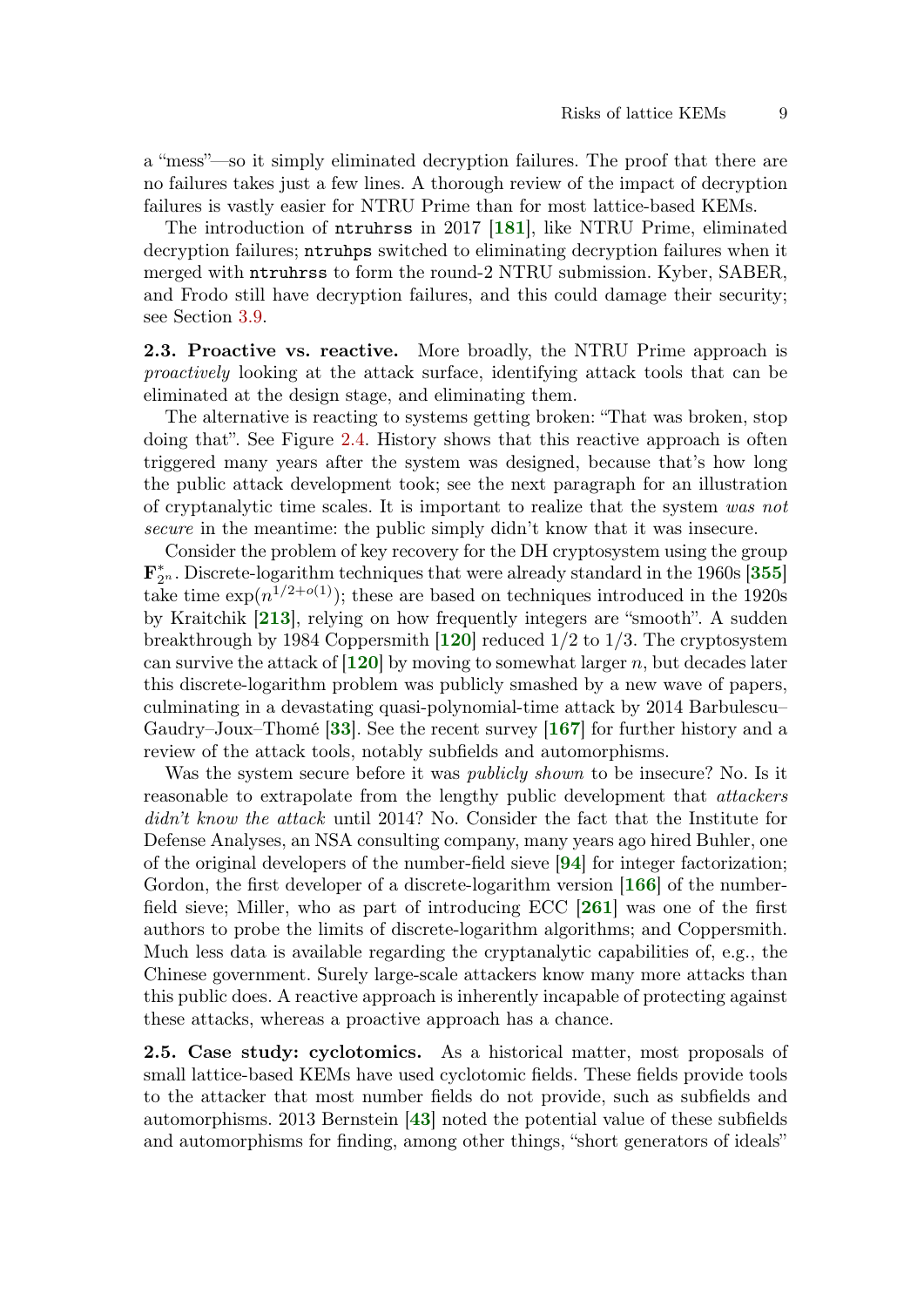

<span id="page-9-0"></span>Fig. 2.4. Proactively handling advances in attacks vs. reactively handling advances in attacks.

and attacking "NTRU, Ring-LWE, FHE", and concluded that NTRU "should switch to random prime-degree extensions with big Galois groups".

Prime-degree fields are guaranteed to have no proper subfields other than Q. Fields with "big Galois groups" are far from having automorphisms. Notice the proactive approach, taking tools away from the attacker without waiting for attacks to be developed. As an analogy, very similar recommendations to avoid subfields and automorphisms in discrete-log cryptography were published in [[29](#page-54-4)] and [[42](#page-56-4)] several years before quasi-polynomial-time discrete-log attacks were published using these attack tools.

A complete NTRU Prime cryptosystem was introduced in 2014 [[44](#page-56-2)], as noted above. This cryptosystem uses specifically the field  $\mathbf{Q}[x]/(x^p - x - 1)$ . This might seem similar at first glance to the cyclotomic field  $\mathbf{Q}[x]/((x^p-1)/(x-1))$  used in NTRU, but two centuries of development of algebraic number theory—see Section [2.6—](#page-10-0)have established vast mathematical gaps between these fields. For example:

- The Galois group of  $\mathbf{Q}[x]/(x^p x 1)$  has size  $p! \approx (p/e)^p$ , the maximum possible size for a field of degree p.
- The Galois group of  $\mathbf{Q}[x]/((x^p-1)/(x-1))$  has size  $p-1$ , the minimum possible size for a field of degree  $p - 1$ .

Along with this cryptosystem, [[44](#page-56-2)] introduced a "subfield-logarithm attack", improving on previous attacks in some cases. Later in 2014, Campbell–Groves– Shepherd [[96](#page-59-0)] introduced a much faster attack in the case of cyclotomic fields. Followups broke various "barriers" claimed for this line of work; see Section [1.2.](#page-3-0) These breaks have taken more and more advantage of subfields, automorphisms, and further cyclotomic structure. See also the papers [[37](#page-55-6)], [[229](#page-69-2)], and [[77](#page-58-4)] further developing subfield-logarithm attacks for various fields.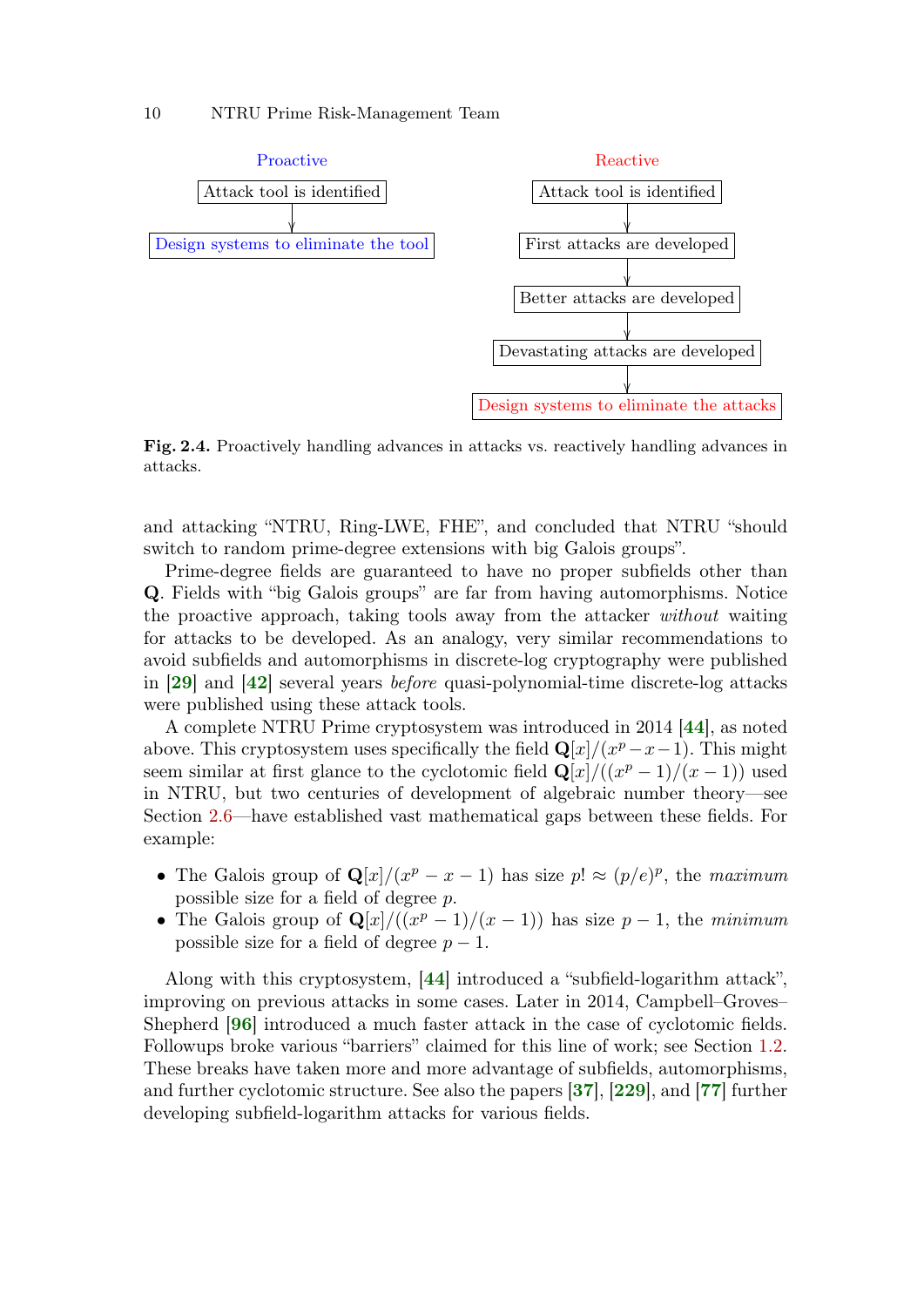NIST has repeatedly<sup>[7](#page-0-0)</sup> misstated the history here, in particular by describing NTRU Prime as a reaction to the attack of [[96](#page-59-0)]. This description doesn't just get the order of events wrong; it actively hides (1) the cryptographer's ability to proactively protect against risks and (2) NTRU Prime's demonstrated success in doing this.

The situation since 2014 has been that some lattice-based cryptosystems are known to be broken for cyclotomic fields and not known to be broken for the NTRU Prime field, while there is nothing the other way around. (There are, of course, also some lattice-based cryptosystems known to be broken independently of the field choice, and some lattice-based cryptosystems not known to be broken either way.) The broken cyclotomic systems are clear evidence of a cyclotomic risk, and the tools used in the known attacks provide a clear explanation of where this risk is coming from. The risk-management conclusion is also clear: Stay away from cyclotomics.

<span id="page-10-0"></span>2.6. Algorithms in algebraic number theory. Further notes are required on the mathematical context for NTRU Prime.

Algebraic number theory, the study of number fields, has been one of the primary research areas in number theory over the past two centuries. "A course in computational algebraic number theory", a well-known 1993 textbook [[118](#page-61-4)] from Cohen (see also [[119](#page-61-5)]), identifies five "main computational tasks of algebraic number theory", where three of them are computing the "unit group", computing the "class group", and computing generators of principal ideals. The book spends many pages describing sophisticated algorithms to compute unit groups, class groups, and generators; these topics are related to each other, and to the S-unit attacks listed in Section [1.2.](#page-3-0)

These computations have a long history before [[118](#page-61-4)]: see, e.g., the systematic tables of number fields surveyed in [[118](#page-61-4), Appendix B]. Almost all of the number fields covered by these tables, and by the book, are non-cyclotomic. This does not mean that cyclotomic fields play such a minuscule part in the literature as a whole: on the contrary, there is an equally long history of algebraic number theorists exploring the special structure of cyclotomic fields (see, e.g., [[352](#page-78-4)]) and exploiting this structure to efficiently carry out useful computations that nobody knows how to perform efficiently for general number fields.

An example of cyclotomic structure is the ability to instantaneously write down generators for the group of "cyclotomic units". These generators have two properties that are important for known attacks:

• The generators are *short*. See [[72](#page-58-2), Section 8] for quantification.

Examples: [[8](#page-53-4)] incorrectly claims that NTRU Prime's "abandonment" of cyclotomics was "motivated by recent progress in quantum algorithms for finding short vectors in principal ideal lattices with a guaranteed short generator"; and [[20](#page-54-5), "Algebraic attacks on cyclotomics?"] states a "Long history" incorrectly claiming that, after discussions in 2015 of [[96](#page-59-0)], NTRU Prime's field was proposed "as a defense against certain conjectured advances in this line of quantum algebraic cryptanalysis".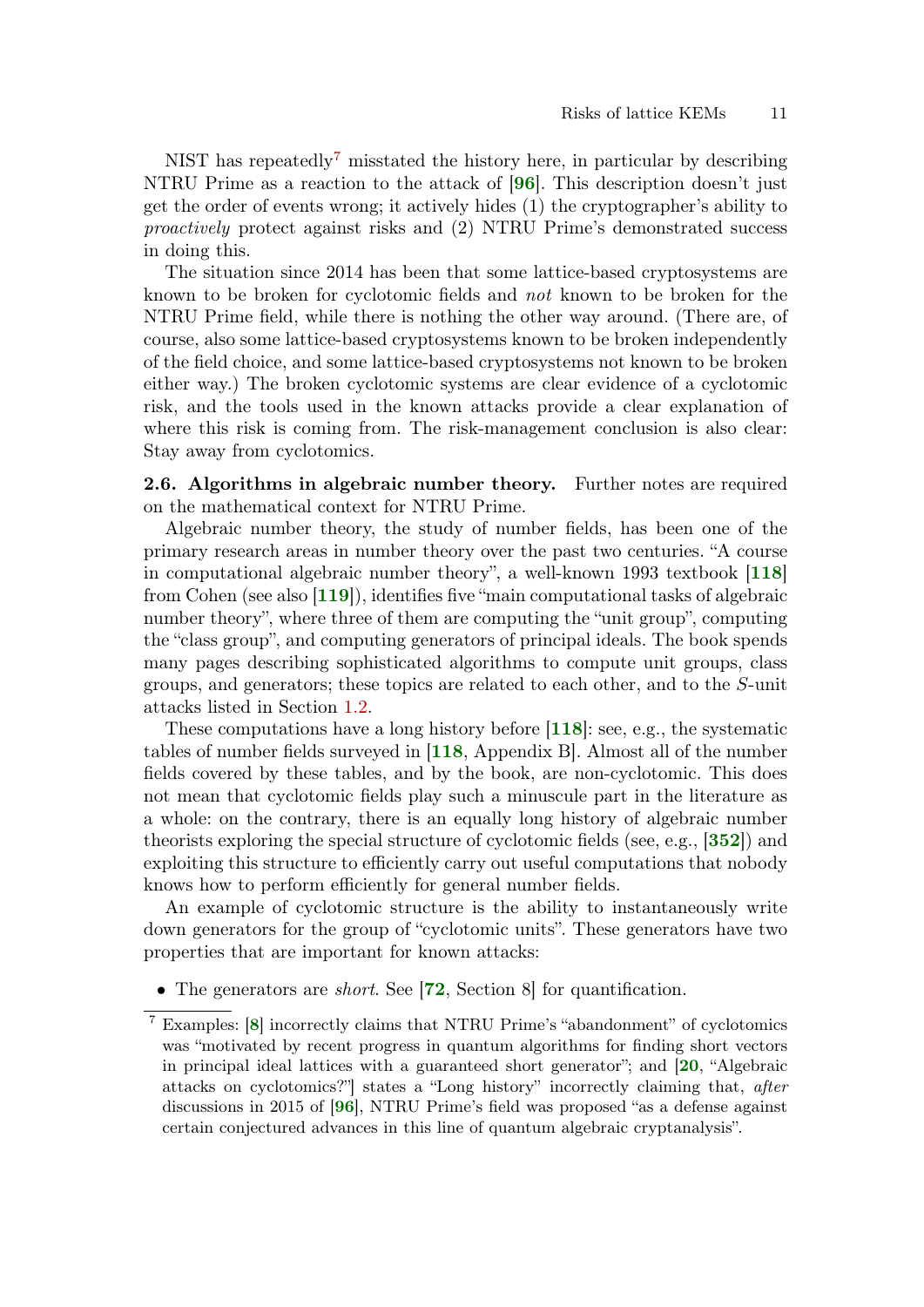• The group of cyclotomic units is a *finite-index* subgroup of the unit group. Computations show that the index is generally very small, making the full unit group easy to compute via the known technique of "saturation".

For example, the cyclotomic-unit lattice is the entire unit lattice for the 512th and 701st cyclotomic fields, and has index just 3 for the 1229th cyclotomic field. See [[352](#page-78-4), page 421].

Efficiently finding short generators of a finite-index subgroup of the unit group for general number fields is an unsolved problem. The sophisticated unit-group algorithms in, e.g., [[118](#page-61-4)] have much worse than polynomial scaling. At first glance a quantum computer might seem to help, since the Eisenträger–Hallgren– Kitaev–Song quantum algorithm [[144](#page-63-2)] computes unit groups in polynomial time, but the resulting generators are not short.

For number theorists, it is not surprising that the extensive literature on faster computations for cyclotomic fields is reflected in recent literature demonstrating faster attacks against various cryptographic problems using cyclotomic fields. This is not because other fields have been ignored; it is because cyclotomics provide tremendously helpful tools for the algorithm designer.

Some people will tell you that these speedups for cyclotomics are a reason to use cyclotomics, rather than a reason to avoid cyclotomics. This is like

- saying that for a stream cipher one should select RC4 rather than ChaCha20 since, as noted above, there are many years of papers doing more and more damage to RC4's security; or
- saying that within discrete-logarithm cryptography one should use smallcharacteristic multiplicative groups rather than large-characteristic ellipticcurve groups.

History shows how dangerous it is to assume that every insecure cryptographic system will be immediately identified as insecure. Sometimes a security failure is recognized only as the culmination of a long series of papers on attack speedups. Proactive risk management requires recognizing the attack speedups as an alarm bell, not treating these speedups as something to be embraced.

## <span id="page-11-0"></span>3 The risk table

Table [1.1](#page-1-0) summarizes the risks in the NISTPQC lattice KEMs. This section defines each row in the table.

**3.1. Basics, part 1: "pk+ct bytes" and "ct bytes".** The "ct" row states the number of bytes used by a ciphertext, while the "pk+ct" row states the total number of bytes used by a public key and a ciphertext.

The motivation for considering " $pk+ct$ " is that this is the data communicated if a key is sent to one user, used for one ciphertext, and then discarded. The motivation for considering "ct" is that this is the data communicated if a key is sent to many users through a lower-cost broadcast channel and then used for many ciphertexts.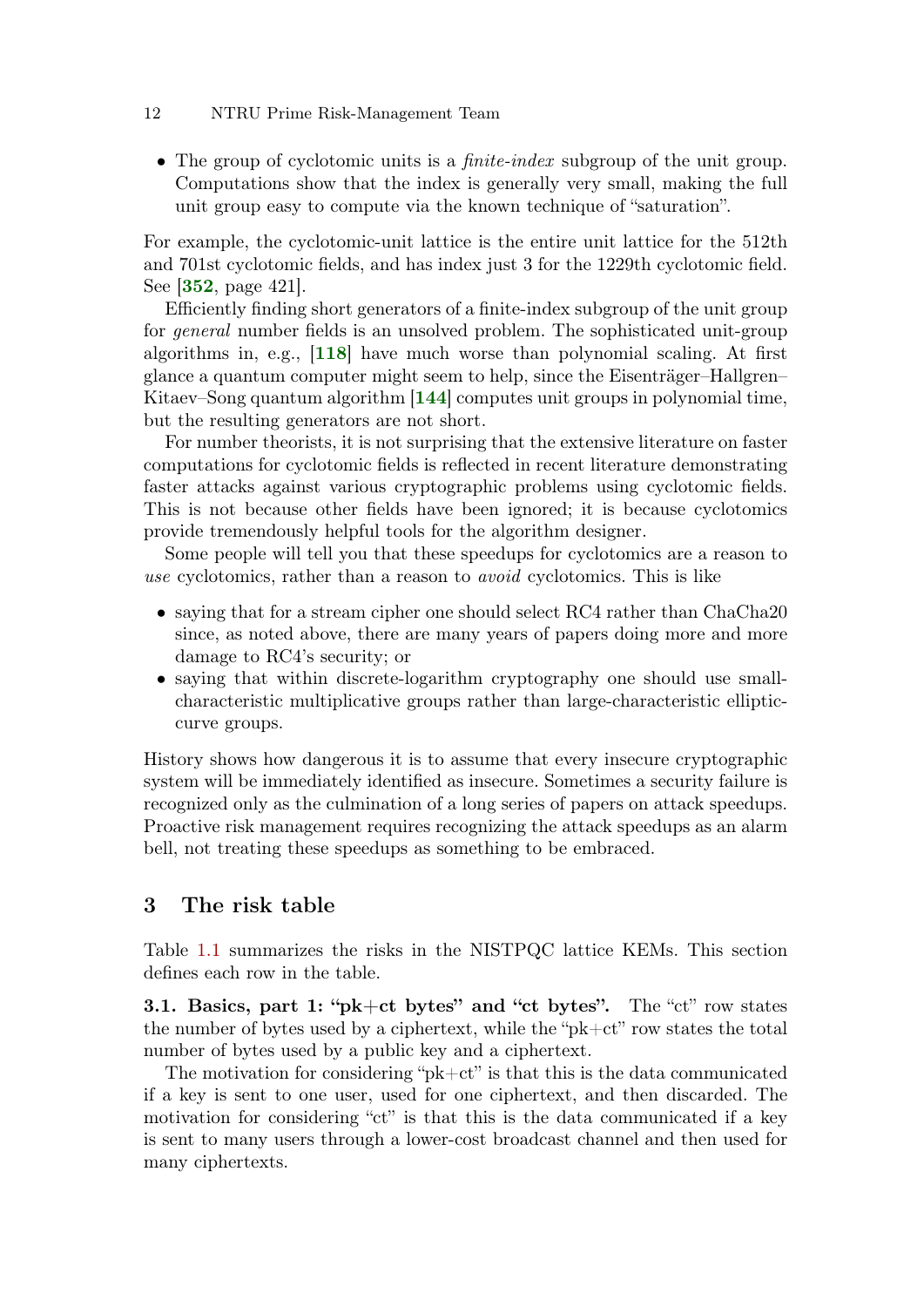For reasons to think that "ct" is more important than " $pk+ct$ ", see [[258](#page-71-7)] and [[50](#page-56-5), Section 2.3]. It is, for example, not difficult for a server to broadcast keys through the Internet's Domain Name System, which has automatic local caching of data by Internet service providers. A client then retrieves keys locally, but still has to send a ciphertext all the way back to the server. See [[51](#page-56-6)].

As noted in the table caption, each column takes the largest specified KEM size that fits pk+ct into 4KB, except that the frodo column allows 20KB. The "pk+ct" and "ct" rows for frodo are marked in red. The reason for this exception is that no specified frodo size fits into 4KB.

3.2. Basics, part 2: "errors" and "Q or P". This refers to the top-level classification of NTRU variants given in [[69](#page-57-3)] and [[49](#page-56-7), Section 8].

A public key reveals a "multiplier" G and an approximation  $A = aG + e$  to the multiple aG. The "Quotient" NTRU systems take  $A = 0$ , so G is the quotient  $-e/a$ . The "Product" NTRU systems instead take random G (or something that one hopes looks sufficiently random; see Section [3.16\)](#page-18-0). A ciphertext reveals an approximation  $B = Gb + d$  to Gb, and for the Product NTRU systems also reveals an approximation  $C = Ab + M + c$  to  $Ab + M$ .

"Errors" refers to how the small secrets  $a, b, c, d, e$  are chosen. In all cases  $a, b$ are chosen randomly. "Noisy" NTRU means that  $c, d, e$  are also chosen randomly. "Rounded" NTRU obtains approximations, except for the  $A = 0$  approximation in Quotient NTRU, by rounding:  $d$  is determined by rounding  $Gb$  to  $B$ ;  $e$  for Product NTRU is determined by rounding  $aG$  to  $A$ ; c for Product NTRU is determined by rounding  $Ab + M$  to C.

3.3. Basics, part 3: "modulus", "dimension", first 2-norm", "second **2-norm".** These are *some* quantitative features of the lattice problems that appear, meant solely to give a flavor of the variations. See [[49](#page-56-7), pages 48–52] for five tables stating the full problems for all round-2 lattice submissions. Beware that those do not all match the problems in round-3 lattice submissions.

The set of multipliers G can always be written in the form  $((\mathbf{Z}/q)[x]/F)^{k \times k}$ for a monic polynomial  $F \in \mathbf{Z}[x]$ . "Modulus" refers to q, and "dimension" refers to k deg F. For NTRU, some computations are carried out modulo  $x^p - 1$  while others are carried out modulo  $(x^p - 1)/(x - 1)$ ; for purposes of this document, F is  $(x^p-1)/(x-1)$ .

Security analyses of the difficulty of determining b, d from G and  $B = Gb + d$ are influenced not just by the modulus and dimension but also by the size of the secrets  $b$  and  $d$ . Similar comments apply to other secrets. The secrets are sometimes drawn from two different distributions: e.g., an explicit distribution of b and an implicit distribution of d from rounding. "First 2-norm" and "second 2-norm" refer to the typical Euclidean norms of the two secrets, sorted into non-decreasing order.

The numbers in the table show that submissions vary in the balance that they choose between these parameters. Some submissions take somewhat larger dimensions, for example, while others take somewhat larger secrets. Quantitative attack improvements could change the optimal balance in either direction.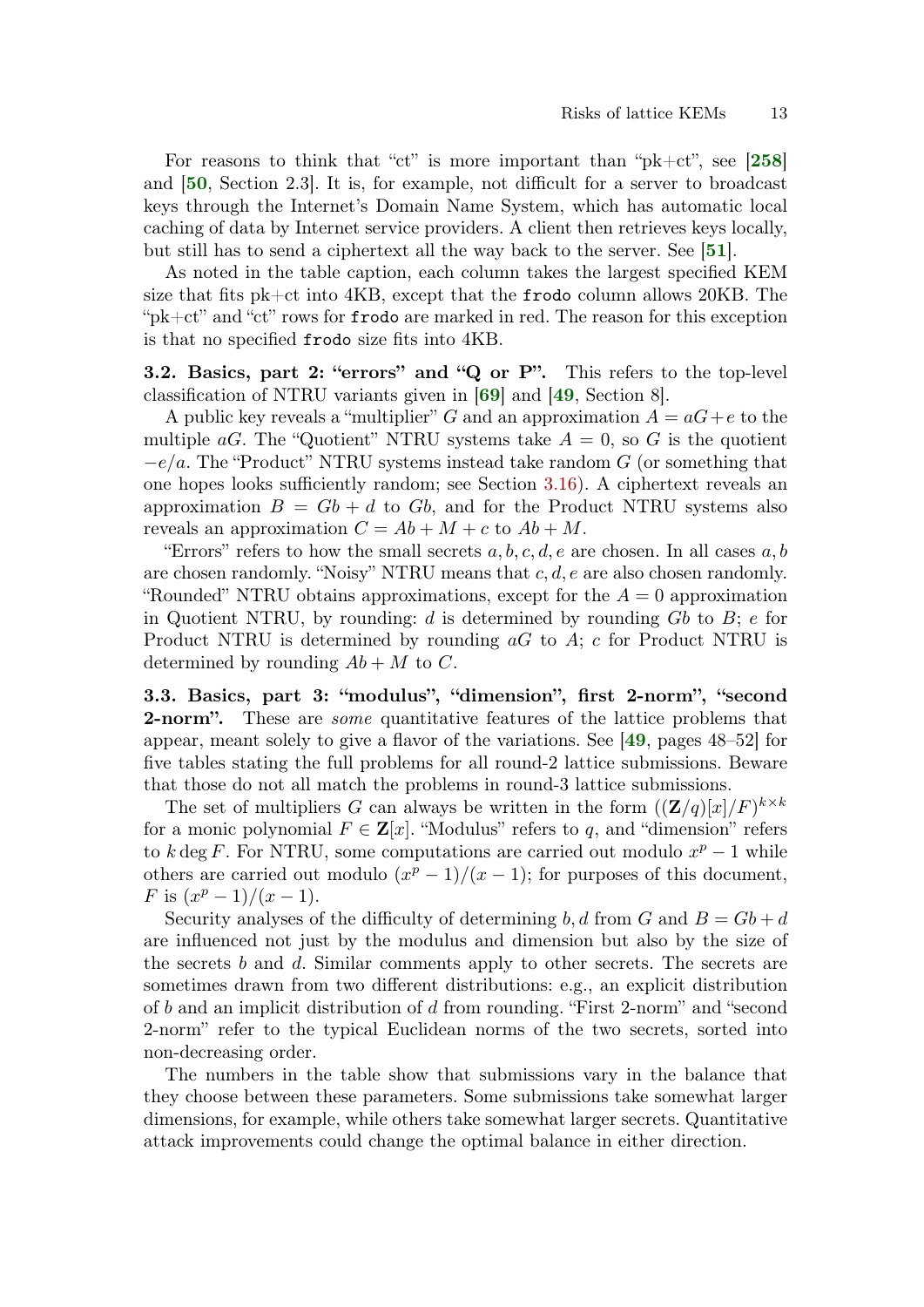**3.4.** Basics, part 4: " $log_2$ (Core-SVP)", "ct/ $log_2$  ratio". "Core-SVP" is a particular mechanism of assigning a (pre-quantum) "security level" to each lattice system, specifically the " $0.292\beta$ " column defined in [[12](#page-53-5)]. The motivation for using Core-SVP is that NIST has made comments such as "we feel that the CoreSVP metric does indicate which lattice schemes are being more and less aggressive in setting their parameters" and has repeatedly criticized submissions that used other metrics.[8](#page-0-0)

It is important to realize that Core-SVP is a combination of underestimates, overestimates, possible underestimates, and possible overestimates, making its relationship to the actual cost of attacks highly unclear—even within the limited scope of attacks that it considers, ignoring the fact that attacks are advancing. See  $[65, Section 6]$  $[65, Section 6]$  $[65, Section 6]$  for a detailed review of (1) the attacks covered, (2) how Core-SVP estimates the cost of those attacks, and (3) many open questions regarding the actual costs of those attacks.

The " $ct/log_2$  ratio" column divides the number of ciphertext bytes by the log<sub>2</sub> of Core-SVP. The motivation for computing this quotient is that sizes of optimized lattice systems are *roughly* linear in  $log_2(Core-SVP)$ .

The Core-SVP column is marked in red when it is below  $2^{256}$ . The ratio column is marked in red when it is above 16, corresponding to Core-SVP  $2^{256}$ requiring ciphertext size (without key size) above 4KB.

<span id="page-13-0"></span>**3.5.** What qualifies as a "known attack avenue"? NIST has stated  $[271]$  $[271]$  $[271]$ that it is "open to the possibility" that there is an attack against cyclotomics, and that it is also "open to the possibility" that there is an attack against  $x^p$  –  $x - 1$ . Why, then, does Table [1.1](#page-1-0) have a row for "cyclotomics" and not a row for " $x^p - x - 1$ "? More generally, if there's a split of systems, some systems having feature  $X$  and some systems having feature  $Y$ , then shouldn't there be a row for the possibility of  $X$  being a problem, and a separate row for the possibility of  $Y$ being a problem?

To see that this is not the right rule, consider the following special case of the rule: an analysis of SARS-CoV-2 transmission risks via different systems for faculty meetings should consider

- the possibility of transmission via aerosols and
- the possibility of transmission via Zoom.

<sup>8</sup> However, NIST has not criticized the round-3 Kyber submission for switching to a different definition. The metric in [[12](#page-53-5)] measures the LWE problem for KEMs that are based on LWE, Ring-LWE, and Module-LWE, while it measures the LWR problem for KEMs that are based on LWR, Ring-LWR, and Module-LWR. The new metric in [[25](#page-54-2), Table 4] measures a mixed LWE/LWR problem, even though the Kyber submission continues to state [[25](#page-54-2), Sections 1 and 4.4] that it is "based on the hardness of  $\dots$  MLWE" and that its security claims are "based on the cost estimates of the best known attacks against the MLWE problem underlying Kyber". For clarity, this document uses "Core-SVP" for the metric in [[12](#page-53-5)] and "revised-Core-SVP" for the metric in  $[25]$  $[25]$  $[25]$ . The new round-3 version of Kyber-512 has Core-SVP  $2^{112}$  and revised-Core-SVP  $2^{118}$ .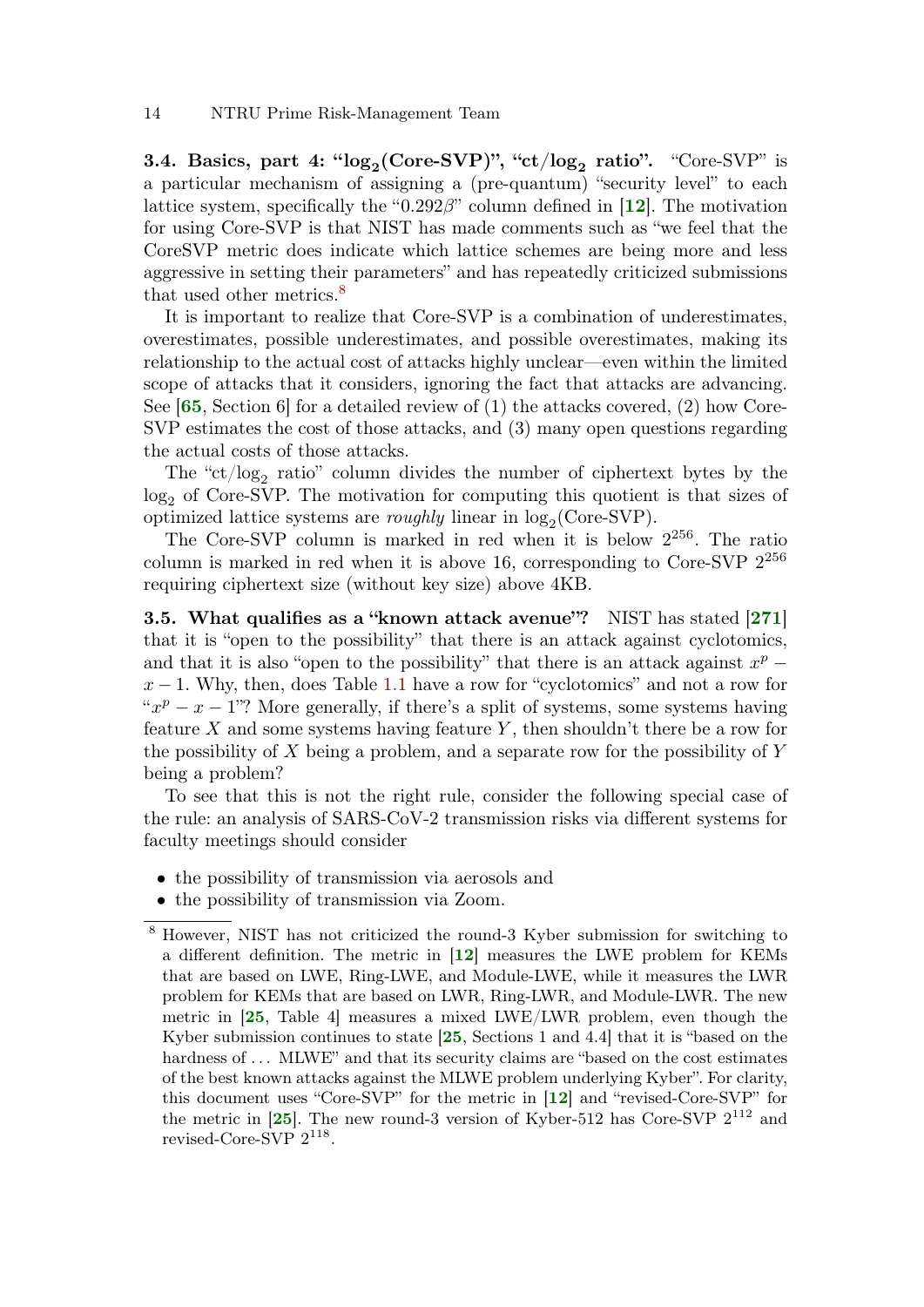The first possibility is a legitimate subject of risk analysis: there is an explanation of a mechanism by which SARS-CoV-2 could transmit via aerosols (see, e.g., [[351](#page-78-5)]), and one can scientifically study this mechanism to understand the risk better. There is no explanation of any such mechanism for Zoom.

There has been a long history of attacks damaging the security of latticebased cryptography; see, e.g., many examples listed in Section [1.](#page-0-1) The tools used in these attacks are mechanisms that could enable further attacks doing even more damage. The attack avenues listed in Table [1.1](#page-1-0) are a categorization of known attack tools. Every tool known for attacking  $x^p - x - 1$  also applies to cyclotomics, while the opposite is not true; this is why there is a "cyclotomic" row and not an " $x^p - x - 1$ " row. (Some literature claims that cyclotomics are "uniquely protected" against a particular attack strategy, but this claim is false; see Section [5.6.](#page-27-0))

As an example unrelated to cyclotomics, one could consider the possibility of "Noisy" being broken while "Rounded" survives, and the possibility of "Rounded" being broken while "Noisy" survives. (Theorems stating that a "Rounded" attack implies a "Noisy" attack are too weak to apply to these KEMs; see Section [5.3.](#page-25-0)) But what's the mechanism that threatens one and not the other? The lack of an answer to this question is why "Noisy" and "Rounded" are not listed as attack avenues separately from "lattices".

Similarly, one could consider the rank-2/3/4 module systems being broken while the ring-based systems survive, or vice versa. (Theorems stating that a ring attack implies a module attack are too weak to apply to these KEMs; see Section [5.3.](#page-25-0) Theorems stating that a module attack implies a ring attack are also too weak to apply to these KEMs; see Section [5.4.](#page-26-0)) But there's again no explanation of the *mechanism* that threatens one and not the other. This is why "rings" and "modules" are not listed as attack avenues separately from "structured lattices".

One can also generically view any attack that quantitatively benefits from lower dimensions as a reason to prefer higher dimensions, or generically view any attack that quantitatively benefits from smaller secrets as a reason to prefer larger secrets. However, these attacks do not have sharp cutoffs at any particular dimension or any particular size of secret, and there is no explanation of a mechanism that could create such cutoffs. (Some literature, notably [[16](#page-53-6)], claims that hybrid combinatorial-lattice attacks are "induced by the fact that secrets are ternary", but this is another false claim; see [[55](#page-56-8)].) This is why "lower dimension" and "smaller secret" are not listed as attack avenues separately from "structured lattices".

**3.6. Implementation attacks are not included.** Table [1.1](#page-1-0) does not cover attacks that depend on the implementation being attacked: for example, timing attacks, and attacks exploiting bugs. This exclusion should not be taken as a statement that these attacks are unimportant. On the contrary:

• The timing attack from [[169](#page-65-0)] was a disaster for the Frodo software. Other submissions, such as NTRU Prime, already have software written within frameworks that verify immunity to timing attacks; this is a clear advantage.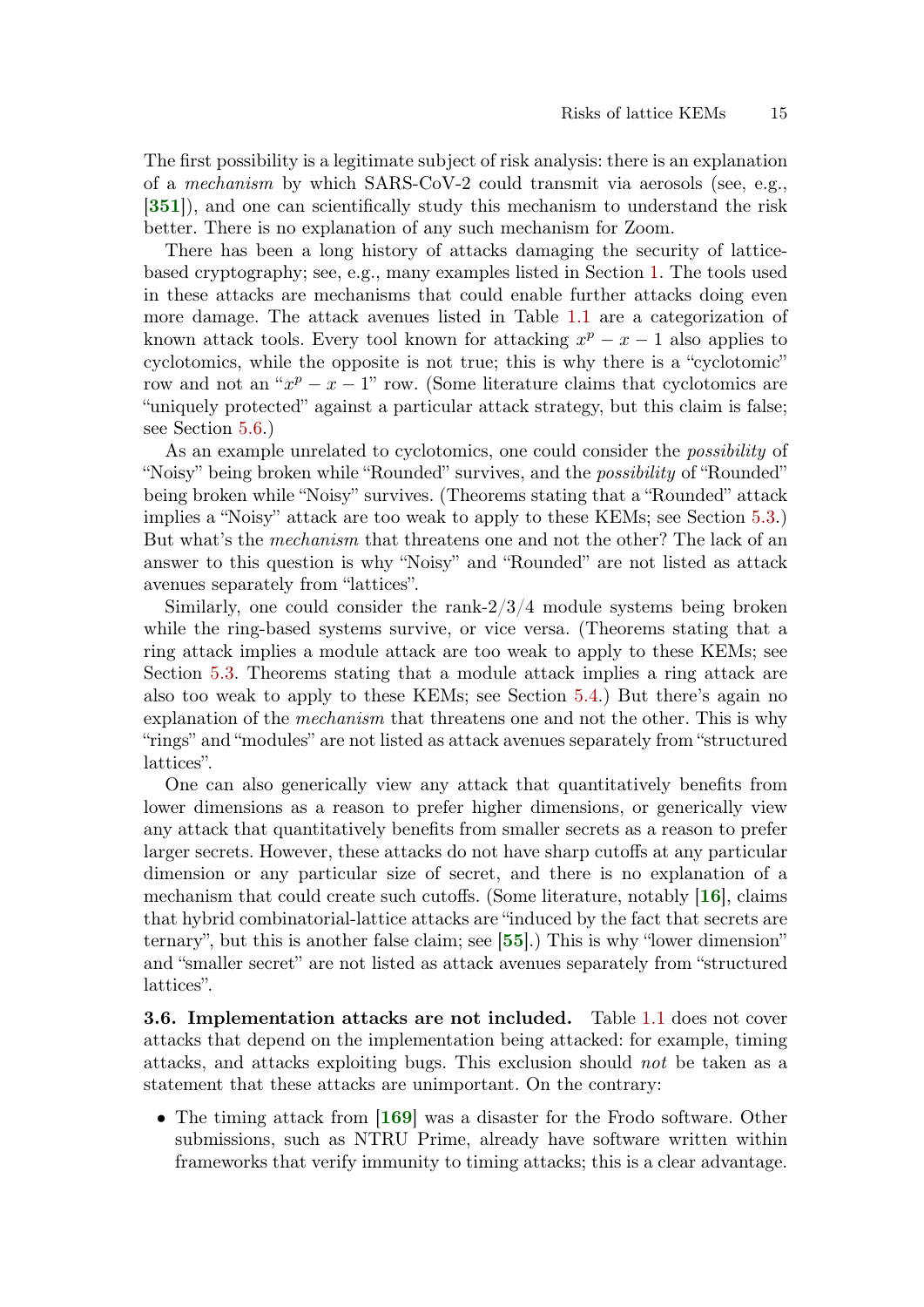- Other NISTPQC software implementations have been broken because of incorrect generation of random objects. See, e.g., [[235](#page-70-6)] and [[316](#page-76-1)]. The use of rounding in NTRU Prime and in SABER eliminates some (not all!) of these random objects.
- Optimizations are a major driver of cryptographic software complexity and bugs. Many vectorized subroutines in the NTRU Prime software have already been computer-verified to match the reference subroutines on all inputs. See  $|61|$  $|61|$  $|61|$ .

The reason for this exclusion is that merely assessing implementation risks is a major research project that has not been completed. The risks in Table [1.1](#page-1-0) are thus limited to risks that are intrinsic in the KEM specifications, risks that cannot be addressed by changes in implementations.

One can argue that implementation risks are less important than specification risks in the long run. It is clearly feasible to eliminate timing attacks with current technology. One hopes that research into high-assurance cryptographic software will eliminate KEM bugs within a few years. It is more difficult to stop other sidechannel attacks such as electromagnetic attacks (see Section [7.10\)](#page-46-0), but one can still hope for safe deployments on devices kept far enough away from attackers.

**3.7. Known attack avenue: "lattices".** All of these KEMs are broken if one finds a sufficiently short nonzero vector in a given lattice. Note that "short" does not mean specifically "shortest". This row is for attack tools that seem to apply to all lattices. Half of the recent attacks listed in Section [1,](#page-0-1) such as the sieving advances, are of this type. The risk is that lattices in general continue to lose security.

3.8. Known attack avenue: "derandomization". This row marks systems where the underlying PKE is randomized: PKE decryption recovers only part of the randomness used to produce a ciphertext. As part of the "CCA transform" used to try to protect against chosen-ciphertext attacks, the KEM derandomizes the PKE, choosing the random coins in the PKE as deterministic functions of the PKE input.

Incorrectly ignoring proof looseness (see Section [5.8\)](#page-28-0) leads to the unjustified conclusion that derandomization cannot lose security. Fixing this error shows that there is a possibility of losing security. This, by itself, would still not qualify derandomization for listing in Table [1.1.](#page-1-0) However, Bernstein [[59](#page-57-5)] recently found examples of randomized PKEs that have attacks exploiting derandomization: the KEM is approximately q times easier to break than the PKE. Here  $q$  is the number of hash queries, around  $2^{100}$  for a large-scale attacker today.

These attacks rely on a partial information leak from the PKEs. The core risk here is that algorithms can similarly extract partial information from lattice PKEs. This risk is structurally avoided by the KEMs using deterministic PKEs.

<span id="page-15-0"></span>3.9. Known attack avenue: "decryption failures". This row marks KEMs where the underlying PKE does not always succeed in decrypting the ciphertexts that it produced. The number listed in the row is  $\lambda$  when decryption is claimed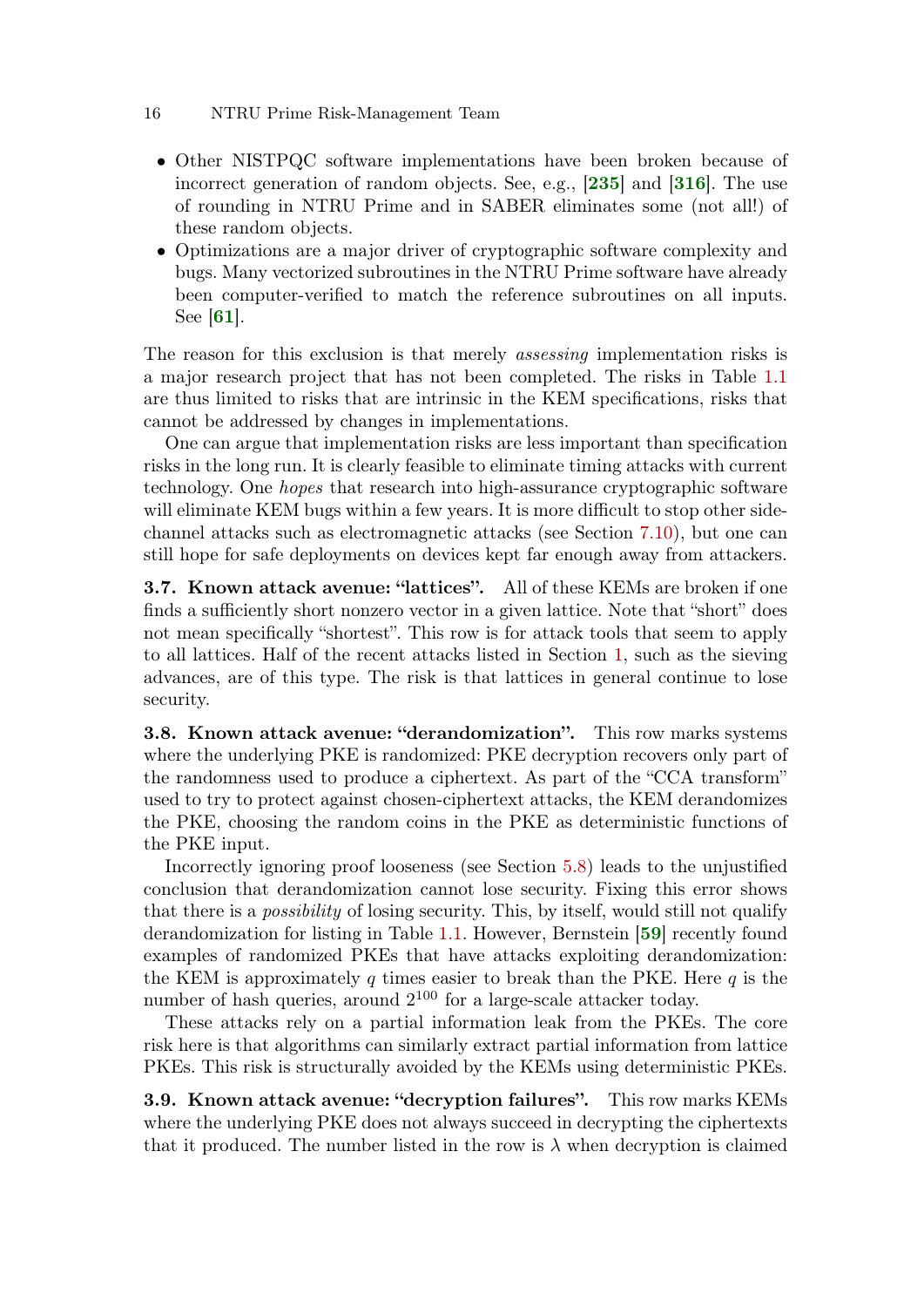to fail with probability at most  $1/2^{\lambda}$ . The number is marked in red when  $\lambda$  is below  $log_2$ (Core-SVP).

There is a common perception that decryption failures are not an issue if they are rare enough that legitimate users will not encounter them. However, as noted in [[49](#page-56-7), Section 5], attackers can search offline for decryption failures. The core algorithmic question is how reliably attackers can recognize decryption failures offline (based on, e.g., the magnitude and pattern of errors in each ciphertext), not sending most of the ciphertexts to the legitimate user. Proofs do not address this risk; see Section [5.7.](#page-28-1)

Some of the recent attacks listed in Section [1](#page-0-1) are decryption-failure attacks, arising in some cases from  $\lambda$  having been calculated incorrectly (which is not listed here as a separate risk) and in some cases from the impact of decryption failures having been underestimated. The risk is that these attacks continue to advance. This risk is structurally avoided by systems without decryption failures.

3.10. Known attack avenue: "structured lattices". Recall that the set of multipliers G can always be written in the form  $((\mathbf{Z}/q)[x]/F)^{k \times k}$  for a monic polynomial  $F \in \mathbf{Z}[x]$ . This row marks systems where  $\deg F > 1$ .

Section [1.2](#page-3-0) listed various claimed "barriers" broken by S-unit attacks. These attacks exploit structured lattices. There is a risk that the latest "barriers" claimed between these attacks and Ring-LWE/Module-LWE will also fall. The general risk of structured lattices is highlighted in the Frodo submission [[15](#page-53-0), Section 1.2.1]:

Given the unpredictable long-term outlook for algebraically structured lattices, and because any post-quantum standard should remain secure for decades into the future—including against new quantum attacks—we have based our proposal on the algebraically unstructured, plain LWE problem with conservative parameterizations (see Section 1.2.2).

The risk is structurally avoided by the Frodo design.

3.11. Known attack avenue: "cyclotomics". Within "structured lattices", this row marks lattices where the underlying number field is a cyclotomic field. In the case of SABER and Kyber, the field is defined by the cyclotomic polynomial  $x^{256} + 1$ . In the case of NTRU, the field is defined by the cyclotomic polynomial  $(x^p-1)/(x-1)$  where p is, e.g., 701 or 1229.

Cyclotomic structure is exploited in some of the number-theoretic attacks listed above; see Section [2.6.](#page-10-0) The risk is that cyclotomic structure enables further attacks. This risk is structurally avoided by Frodo, which does not use number fields in the first place, and by NTRU Prime, which uses non-cyclotomic fields.

<span id="page-16-0"></span>3.12. Known attack avenue: "reducibility". This row is marked when  $(\mathbf{Z}/q)[x]/F$  is not a field; in other words, when there are ring morphisms from  $(\mathbf{Z}/q)[x]/F$  to smaller nonzero rings. There is, for example, a ring morphism from  $(\mathbf{Z}/8192)[x]/((x^{701}-1)/(x-1))$  to  $(\mathbf{Z}/2)[x]/((x^{701}-1)/(x-1))$ , and there is a ring morphism from  $(Z/3329)[x]/(x^{256}+1)$  to  $(Z/3329)[x]/(x^2+17)$ .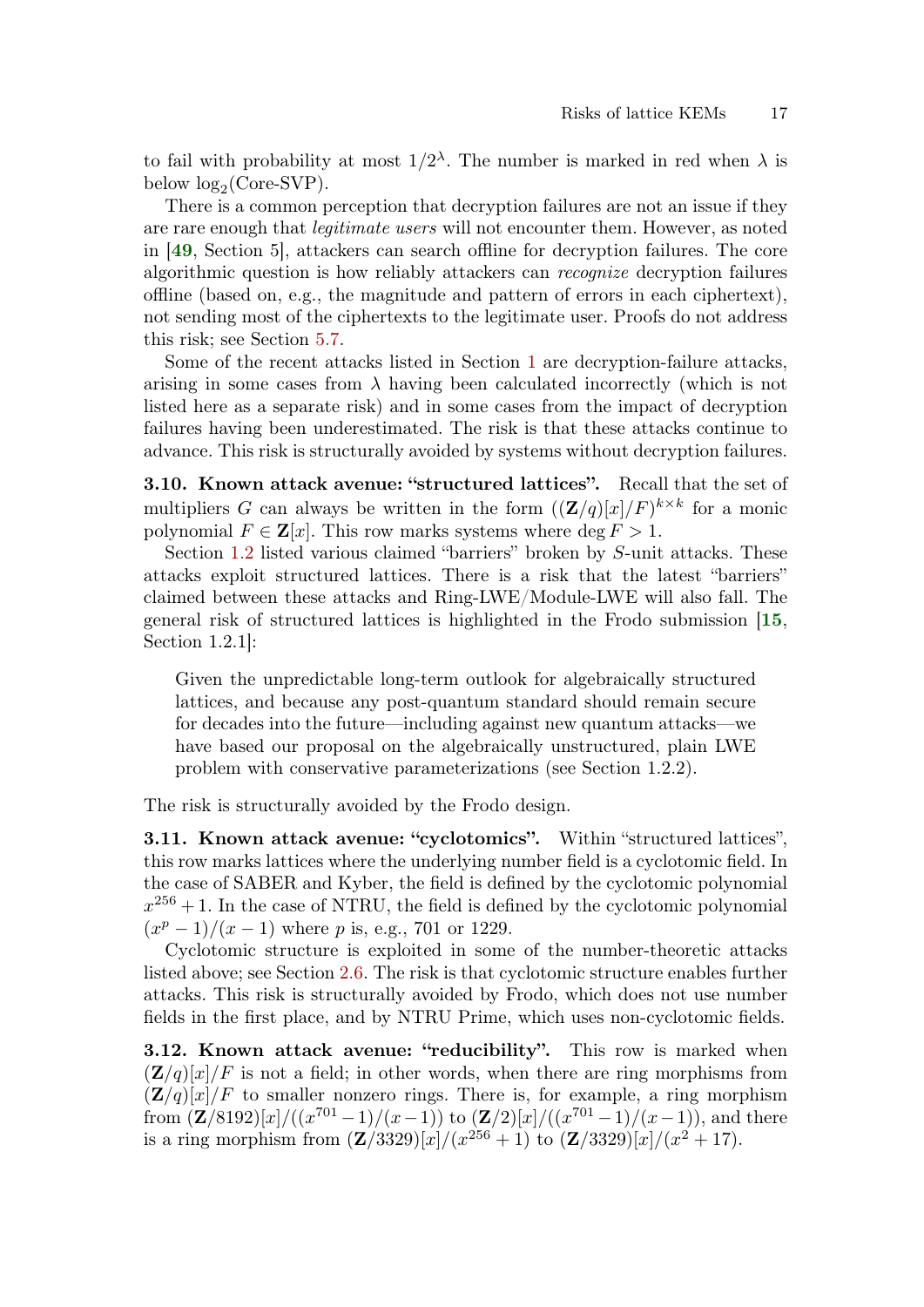Such morphisms are exploited in the attacks of [[338](#page-77-8)], [[145](#page-63-3)], [[146](#page-63-4)], [[105](#page-60-8)], and [[106](#page-60-9)]; the attacker applies the ring morphisms to public ring elements. Some of the attacks are on cases known to be breakable in other ways, but [[106](#page-60-9)] breaks some prime-cyclotomic cases with larger error distributions than have been attacked in any other way. So far the attacks have not affected any NISTPQC KEMs, but the risk here is that the attacks are further extended. Note that this is not the same as the cyclotomic risk, although it is incurred by the same KEMs in Table [1.1.](#page-1-0)

"Modulus switching" relates some problems in  $(\mathbf{Z}/q)[x]/F$  to problems in  $(Z/r)[x]/F$  for a replacement modulus r (although it adds considerable noise, as noted in  $[69, \text{page 37}]$  $[69, \text{page 37}]$  $[69, \text{page 37}]$ . Every polynomial F is reducible modulo various r, so attacks of this type are included under the general "structured lattices" risk.

**3.13. Known attack avenue: "quotients".** The problem of finding  $a, e$  given G and  $A = aG + e$  could be easier in the homogeneous case that  $A = 0$ , the problem of recovering a, e given the quotient  $G = -e/a$ .

The analyses of [[206](#page-68-7)] and [[139](#page-63-5)] conclude that standard BKZ attacks for the homogeneous case do better than the standard analysis indicates if the modulus  $q$ is large, specifically above  $0.004n^{2.484}$  where n is the dimension. Both papers also claimed that attacks of this type exist only for the homogeneous case,  $9$  but this was disproven by [[65](#page-57-1), Section 6.3]. The analysis of the known attacks against the inhomogeneous case is an open question; it could be that the standard analysis is wrong in all cases.

Given the lack of knowledge regarding the performance of known attacks, this row in Table [1.1](#page-1-0) presumes that there is a security loss specific to the homogeneous case. Accordingly, this row marks the Quotient NTRU systems. The core risk is that the security loss can be pushed to smaller values of  $q$ , small enough to apply to NISTPQC submissions.

3.14. Known attack avenue: "extra samples". This row is marked for systems that release more than  $n$  "samples", in the terminology typically used for dimension-n LWE. These are exactly the Product NTRU KEMs.

For each error distribution, known attacks suddenly break all of the lattice problems considered here once enough samples are released to the attacker. See, e.g., [[134](#page-62-10)], [[22](#page-54-6)], and [[11](#page-53-7)]. This row covers the risk of attack advances reducing the cutoff for the required number of samples.

One can also consider the risk that an attack already starts working at  $n$ samples, affecting all of the KEMs in the table. This is already covered by the general "lattices" risk and is not covered in this row. As an analogy, one can

<sup>9</sup> For example, [[206](#page-68-7), Section 7] claimed that an "important difference between NTRU and Ring-LWE instances is the fact that in NTRU lattices, there exists many short vectors". NIST [[7](#page-52-1)] then stated a confused version of the same claim, namely that "the NTRU construction produces a lattice that has somewhat more structure than in similarly efficient RLWE and MLWE cryptosystems (due to having shorter than expected vectors)" and similarly that sntrup uses "a lattice with unusually short vectors". Note the difference between "many short vectors"—something that [[206](#page-68-7)] emphasizes as critical—and "shorter than expected vectors"—which is simply false.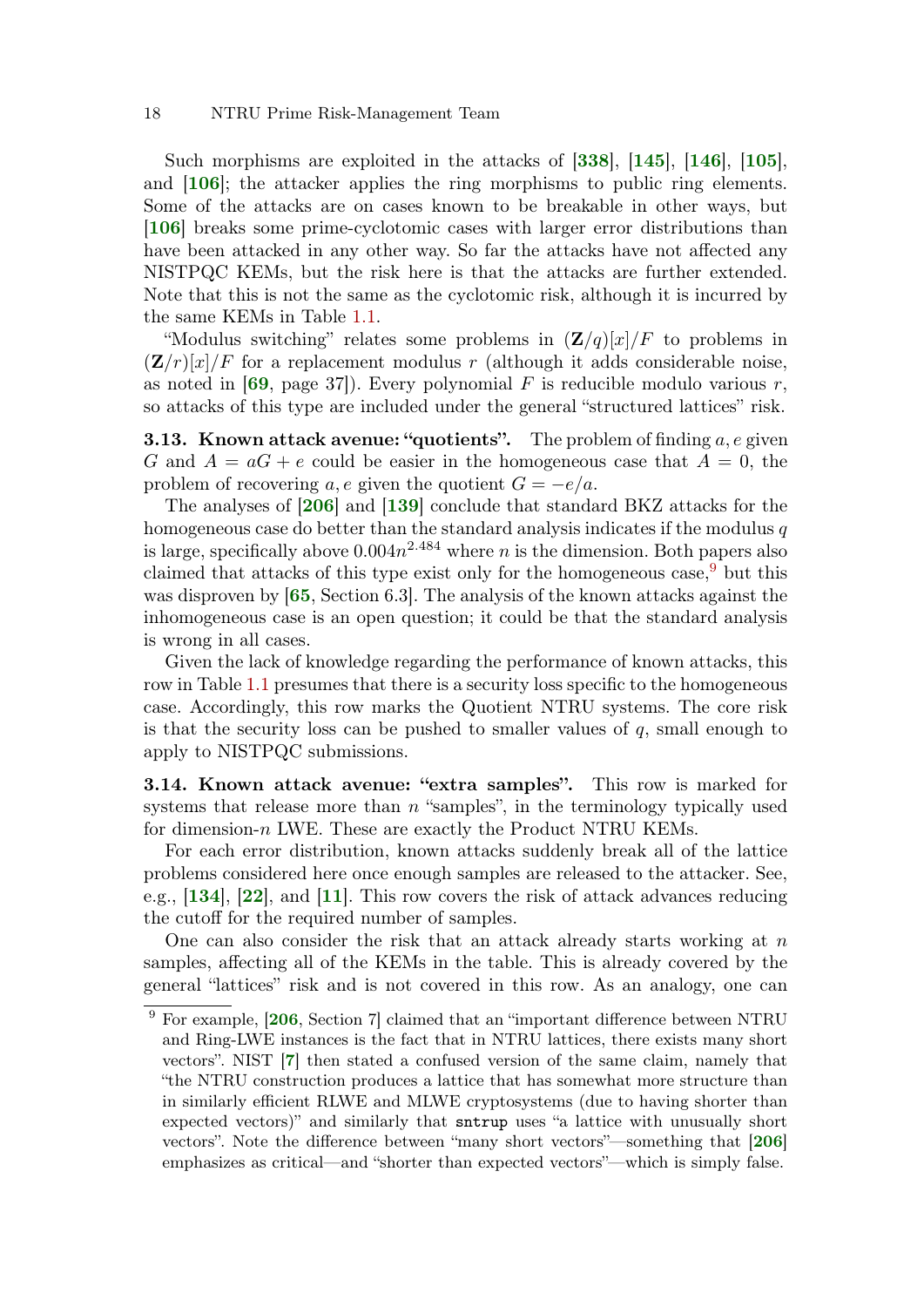also consider ways that an improved attack against Quotient NTRU could be accompanied by an improved attack against Product NTRU; this is covered in the general "lattices" row, not the "quotients" row.

<span id="page-18-1"></span>**3.15. Known attack avenue: "non-QROM FO".** All of these KEMs use variants of the Fujisaki–Okamoto transformation [[153](#page-64-7)] as CCA conversions. These variants use a hash function. It's trivial to write down hash functions that eliminate all KEM security even if everything else is unbroken; the risk in this row is that the selected hash function also loses security.

There is a misconception that hash-function weaknesses are outside the scope of KEM evaluation as long as KEMs use standard hash functions. The problem here is that there is a gap between

- the security properties for which standard hash functions were reviewed  $(e.g.,)$ preimage resistance) and
- the security properties that these KEMs require from the hash functions (this is more difficult to write down—essentially, one has to state what security means for the specific KEM at hand).

This gap needs to be addressed by further security analysis. Claims that standard hash functions are "indistinguishable from random" are ill-defined and are not a substitute for security analysis.

<span id="page-18-0"></span>3.16. Known attack avenue: "non-QROM 2". The Product NTRU KEMs use, inside their PKEs, another hashing layer. The motivation for this layer is that a random multiplier G takes space in public keys, and having one standard G shared by everyone raises security concerns. These PKEs eliminate the sharing and almost all of the space issue by sending a short seed that is hashed to obtain a "random" G.

It's again trivial to write down hash functions that eliminate all security here. The risk in this row is that the selected hash function loses security. This is analogous to the previous row but requires a different security analysis.

NIST [[8](#page-53-4), page 17] criticized two of the three options for this hashing layer in the Round5 submission. NIST stated that "there is no proof of security" for those options. However, as in Section [3.15,](#page-18-1) there is also no proof of security for the use of standard hash functions in this context. Each combination of hash function and KEM raises a different security question.

3.17. Known patent threats: "patent 9094189" and "patent 9246675". Patent risks and attack risks involve different mechanisms, but patent risks are like attack risks in that they can easily trigger the worst-case scenario that the cryptographic user ends up being unprotected.

Another feature shared between patent risks and attack risks is that properly evaluating them requires expertise. For example, non-experts tend to think that a patent covers only what is literally included in the patent's claims; but the "doctrine of equivalents" states [[346](#page-78-6), page 732] that a patent "is not limited to its literal terms but instead embraces all equivalents to the claims described". The patent holder can show infringement of a patent claim under this doctrine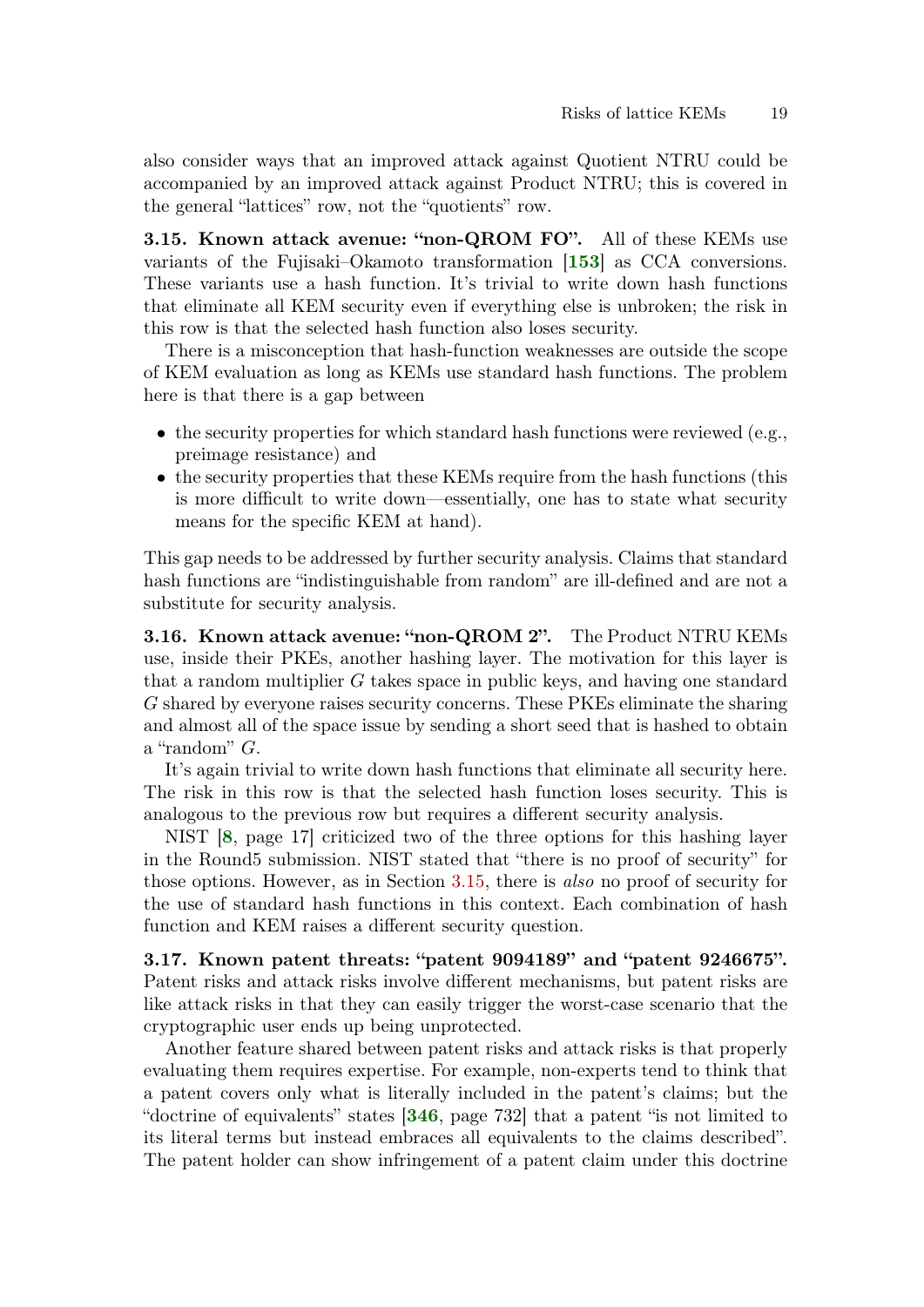by showing for each element of the claim that "the accused product performs substantially the same function in substantially the same way with substantially the same result" [[345](#page-78-7), page 1312].

U.S. patent 9094189, expiring 2032, is on essentially the LPR cryptosystem, and was filed before the LPR cryptosystem was published. It was filed after unstructured lattice systems were published, so it cannot cover those systems. Given the doctrine of equivalents and other procedures used by patent courts, all efficient LPR derivatives using structured lattices are threatened; there is no reason to think that one can escape the doctrine of equivalents by switching from Ring-LWE to Ring-LWR or by switching to low-rank modules. The "patent 9094189" row in the table is marked for the Product NTRU systems that use structured lattices.

U.S. patent 9246675, expiring 2033, is on a variant of the LPR cryptosystem with compressed ciphertexts, and was filed years before a 2014 paper [[302](#page-75-8)] that claimed novelty for compressing LPR ciphertexts. Given court procedures, all LPR variants using shorter ciphertexts than LPR are threatened, even if the compression mechanisms are not identical. The "patent 9246675" row in the table is marked for the Product NTRU systems that use structured lattices and have smaller ciphertexts than LPR.

For unclear reasons, NIST has discouraged public analysis of NISTPQC patent threats; see, e.g., [[268](#page-72-7)] and [[62](#page-57-6)]. NIST has not released its own patent analysis. In response to a FOIA request regarding NISTPQC patents, NIST refused to provide 3 documents totaling 31 pages; see [[58](#page-57-7)]. For years NIST also carried out patent-buyout negotiations; the details are secret and appear to have failed.<sup>[10](#page-0-0)</sup>

There has nevertheless been some public analysis, including a paper [[241](#page-70-7)] claiming "non-applicability" of the first patent "to Kyber and Saber", and an accompanying summary [[240](#page-70-8)] claiming that Kyber/SABER patent risks "should be ignored". The paper fails to recognize the definitions and procedures used in patent courts, such as Markman hearings and the doctrine of equivalents.

There was also some litigation, starting in 2017, against the European version of the first patent. The first round of litigation failed to kill the patent. An appeal also failed to kill the patent, and ended on 20 October 2021. See [[147](#page-63-6)] for the list of litigation documents. For comparison, [[310](#page-75-9)] claimed in 2020 that the patent was "likely" to be invalidated by prior art.

3.18. Systemic risks: "PKE instability" and "instability". These rows look at the history of the *family* of KEMs, rather than any specific KEM size. The "PKE instability" date is the publication date of the most recent change

<sup>10</sup> See, e.g., [[93](#page-59-3)] (another patent holder stating in June 2019 that "discussions started Friday"); [[62](#page-57-6)] (quoting NIST email in December 2020 stating "We are working to clear up the IP situation, but it is a slow process"); [[58](#page-57-7)] (quoting NIST document in January 2021 stating "We're still mostly waiting for them to give us a number"); and [[270](#page-72-8), video, minute 1:08-1:09] (NIST statement in June 2021 that "just the ballpark figures that were being mentioned made it clear that this wasn't something NIST was gonna be able to do. It was definitely more than our overall budget for our crypto group. We're continuing to talk to them").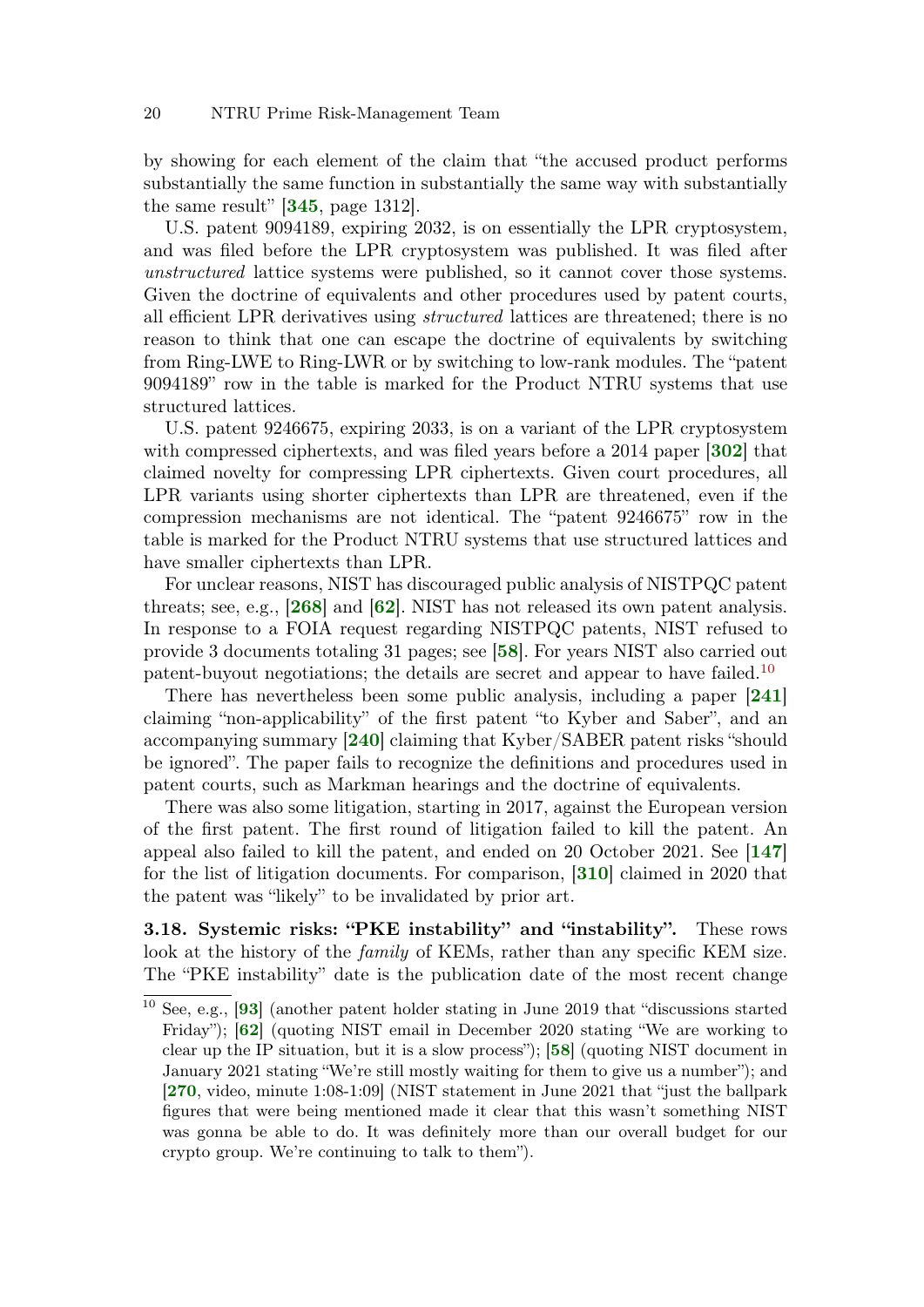in the family of underlying mathematical PKEs. The "instability" date is the publication date of the most recent change in the family of KEMs, including the PKEs, CCA conversions, and encoding details.

Instability contributes to attack risks because a moving target (1) adds to the overall reviewer load, (2) discourages researchers whose work on a previous version no longer applies to the current version, and (3) leaves a shorter period for analysis. "PKE instability" is separated from "instability" because most of the attack analysis has focused on the underlying PKEs.

Instability also contributes to general patent risks because a change could bring a system within scope of a patent filed in the meantime. Normally each patent application is published 18 months after filing (for the full picture see, e.g., [[252](#page-71-8)]), so patent applications filed by April 2019 would normally have been online by October 2020; serious effort by NIST to organize labor-intensive searches and public analyses of patent applications might have completed within a year; but no such effort has been announced. Separating "PKE instability" from "instability" also makes sense in this context, since it allows separate analyses of PKE-related patents and CCA/encoding-related patents.

## <span id="page-20-1"></span>4 Conclusions from the risk table

Let's now use Table [1.1](#page-1-0) to rationally select the least risky lattice KEM. Of course, if new events—for example, sudden success in patent buyouts—warrant updates in the table then the selection process should be revisited.

4.1. The size decision. Within each KEM family (for example, ntruhps), all available evidence is that the larger KEMs are harder to break. Perhaps a larger KEM also protects against future advances. One can construct arguments that a smaller KEM might do better; but a larger KEM is less risky. Consequently, the application should select the largest KEM that fits its performance constraints. The remaining question is simply which of the seven families to take.

<span id="page-20-0"></span>4.2. The structured-lattice decision: frodo vs. everything else. The "ratio" row shows that frodo requires an order of magnitude more space to achieve any particular Core-SVP level than the other lattice KEMs. If the goal is to handle applications that require a small lattice system, as in the Google example from Section [1.4,](#page-6-0) then frodo simply isn't an option.

What happens if the importance of these applications has been overstated, and the applications of interest can actually afford 10KB ciphertexts?

These applications reach Core-SVP only  $2^{150}$  with frodo, and much higher security margins with the other submissions. This includes ntruhrss, which has an ntruhrss1373 option that wasn't listed in the table because the ciphertexts are 2401 bytes. The structured-lattice submissions could specify parameter sets at much higher Core-SVP levels using 5KB or even 10KB ciphertexts. A closer look suggests that this would be problematic for kyber without some tweaks to the kyber structure (see Appendix [A.3\)](#page-88-0), but higher Core-SVP levels would be straightforward for, e.g., ntruhps.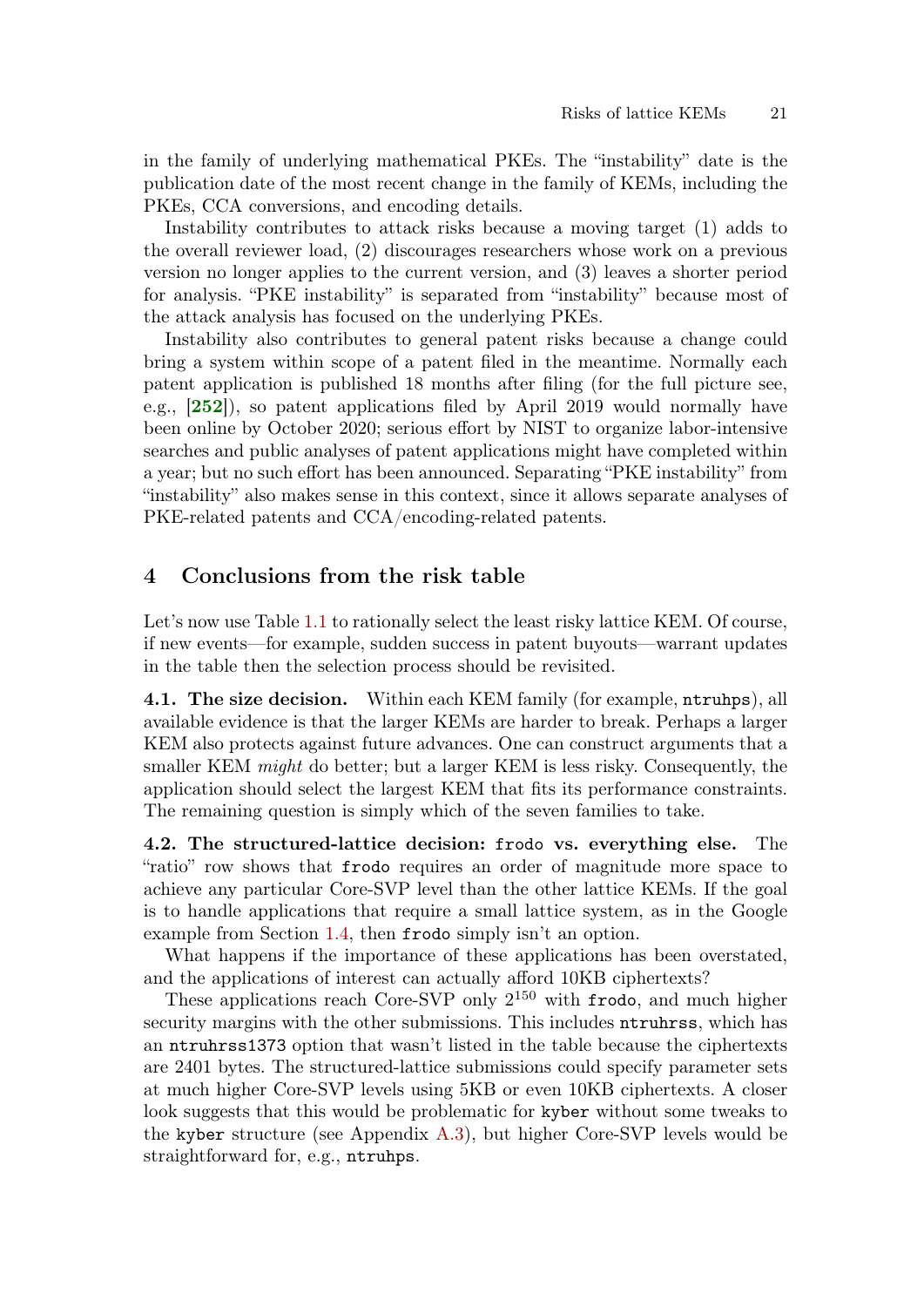Perhaps much larger security margins from other KEMs will be destroyed by advances in structured-lattice attacks. For comparison, the  $\mathbf{F}_2^*$  $_{2^n}^*$  discretelogarithm catastrophe mentioned in Section [2.3](#page-8-0) was a quantitatively larger loss of security levels for that problem. On the other hand, selecting frodo would

- exacerbate the general lattice risks—half of the recent attack advances listed in Section [1—](#page-0-1)exactly because of the much lower security margin and
- incur a separate risk of losing all security if we're wrong about applications being able to afford 10KB.

Even if the devastating-structured-lattice-attack risk is assigned higher weight than the general-lattice-attack risk, it's hard to see how it can also be assigned higher weight than the application-can't-afford-this risk. This eliminates frodo.

Note that the decision-making process in this section is assuming that the goal is to select one of the lattice-KEM families. Selecting multiple families would reduce the application risk, although it would also increase systemic risks: for example, the risk of error increases when effort is spread across multiple families. On the other hand, this risk is lower for the two NTRU Prime families, sntrup and ntrulpr: there is extensive sharing of the work across these NTRU Prime options, notably in the parameter choices, security analysis, software, testing, and verification. Providing both options via NTRU Prime is simpler and less error-prone than gluing together two non-unified submissions. There is also some sharing of work between ntruhps and ntruhrss, and some of the software work has been shared between NTRU and NTRU Prime.

4.3. The Quotient-vs.-Product decision: ntruhrss and ntruhps vs. saber and kyber. These four systems share some risks. Beyond the shared risks, ntruhrss and ntruhps also incur the "quotients" risk, while saber and kyber also incur the "derandomization", "decryption failures", "extra samples", "non-QROM 2", "patent 9094189", and "patent 9246675" risks.

There is a myth that Product NTRU systems such as saber and kyber have been proven to be as secure as Quotient NTRU systems such as ntruhrss and ntruhps. Any such theorem would logically imply that the "derandomization", "decryption failures", "extra samples", and "non-QROM 2" risks cannot favor the Quotient NTRU systems. But there is no such theorem; the myth arises from an indefensible misrepresentation of known theorems. See Section [5.](#page-23-0)

There are generic arguments that attacks keep improving so the "quotients" risk should be taken seriously. For the same reasons, the "derandomization", "decryption failures", "extra samples", and "non-QROM 2" risks should be taken seriously. There are no obvious risk-management principles that would justify saying that the "quotients" risk outweighs the other four risks.

More importantly, the "quotients" risk does not outweigh the patent risks. As NIST put it in the call for NISTPQC submissions [[279](#page-73-2)], it is "critical that this process leads to cryptographic standards that can be freely implemented in security technologies and products".<sup>[11](#page-0-0)</sup> A patent threat doesn't need to be

 $11$  For comparison, [[323](#page-76-2)] says "I fully trust that NISTPQC does exactly what it set out to do in 2016 and selects post-quantum cryptography algorithms primarily based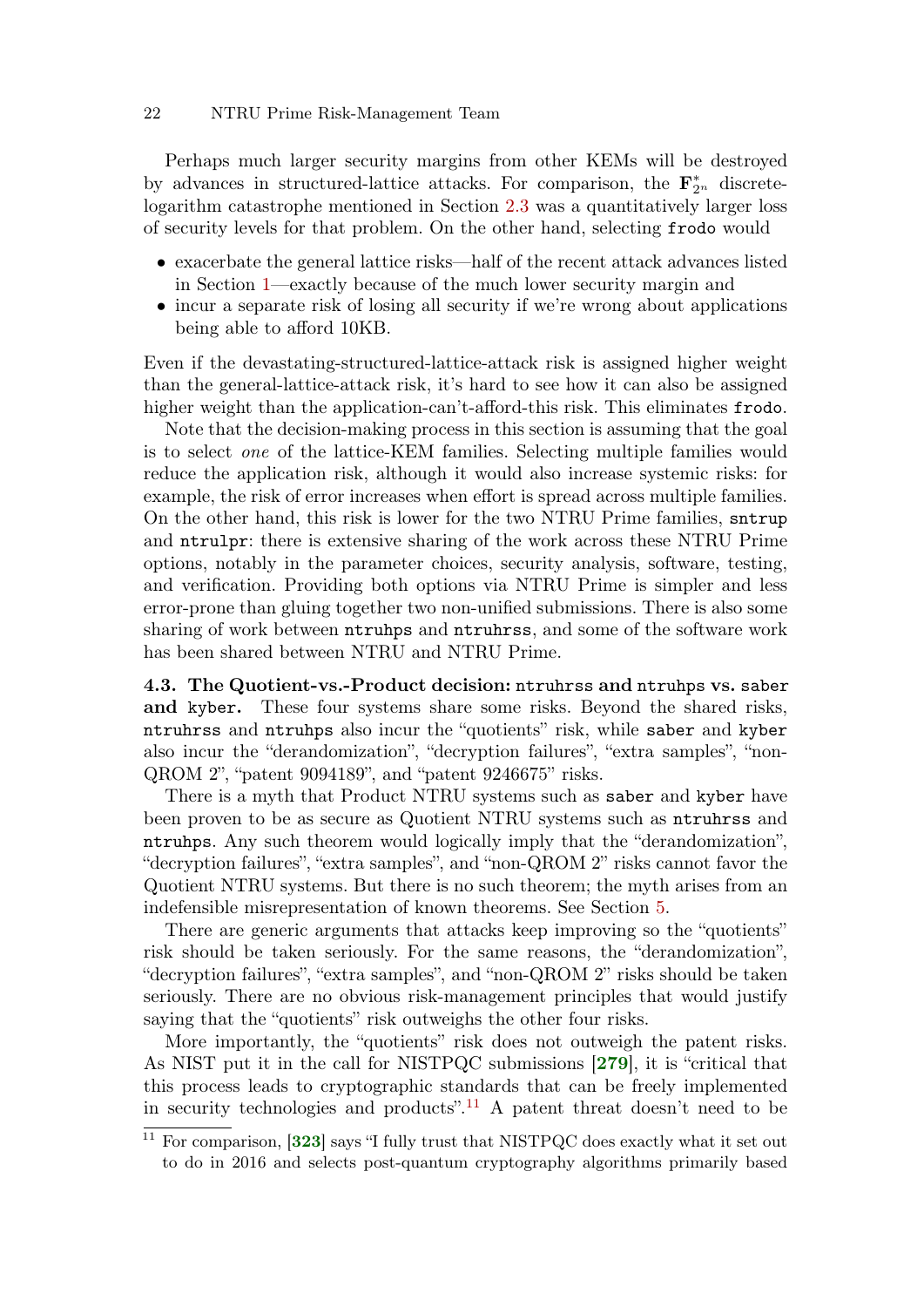a guaranteed disaster to interfere with free implementability. This eliminates saber and kyber; it also eliminates ntrulpr, even though ntrulpr avoids some of the cryptanalytic risks.

4.4. The number-theoretic decision: ntruhrss and ntruhps vs. sntrup. Within the remaining three systems, there are four shared risks; ntruhrss and ntruhps also have the "cyclotomics" risk and the "reducibility" risk; sntrup has no extra risks. This eliminates ntruhrss and ntruhps, leaving sntrup as the least risky system.

This analysis did not account for the systemic risks of instability, but these are also in favor of sntrup. The PKE family inside sntrup was already published in 2016, years before the other submissions made changes to their PKE families. Looking beyond the PKE family at the entire KEM family shows changes in sntrup in 2019, but other submissions also changed their KEM families at that point. In short, sntrup provides the maximum stability of any of these KEM families.

4.5. Why did NIST downgrade NTRU Prime to alternate? NIST's procedures are not transparent, but a FOIA request led to the publication of [[20](#page-54-5)], including the following statements:

[bullet item:] Among the remaining, structured lattice schemes, our assessment was that cyclotomics (esp power-of-2 cyclotomics) are the clear "community standard"

[bullet item:] So, we moved Kyber, Saber, NTRU on as Finalists, but kept NTRUprime too

NIST appears to have made its decision regarding NTRU Prime entirely upon this basis, never mind any of the other NTRU Prime features.

Procedurally, NIST appears to be requiring Kyber to be broken outright as a prerequisite for considering NTRU Prime, whereas it certainly isn't requiring NTRU Prime to be broken outright as a prerequisite for considering Kyber. There's extensive literature carrying out efficient computations for cyclotomics where the best known algorithms for most number fields are much slower; NIST doesn't treat this as an alarm bell regarding cyclotomics. This literature includes, much more recently, efficient breaks of famous cryptosystems using cyclotomics; NIST still doesn't treat this as an alarm bell regarding cyclotomics. Cyclotomic KEMs win by default because they're supposedly the "community standard".

Back in 2016, Google's NewHope experiment [[224](#page-69-3)] triggered development and then submission of many NewHope variants to NISTPQC, all using cyclotomics by default. However, 41% of the round-1 lattice submissions provided options

on their technical and security merits (while of course also considering the advice from their own legal professionals.) This is what the security industry, other U.S. government departments, various military branches, international standardization bodies, etc expects it to do." The claim regarding NISTPQC is contradicted by [[279](#page-73-2)], and the claim regarding expectations by "the security industry" etc. is contradicted by [[256](#page-71-9)].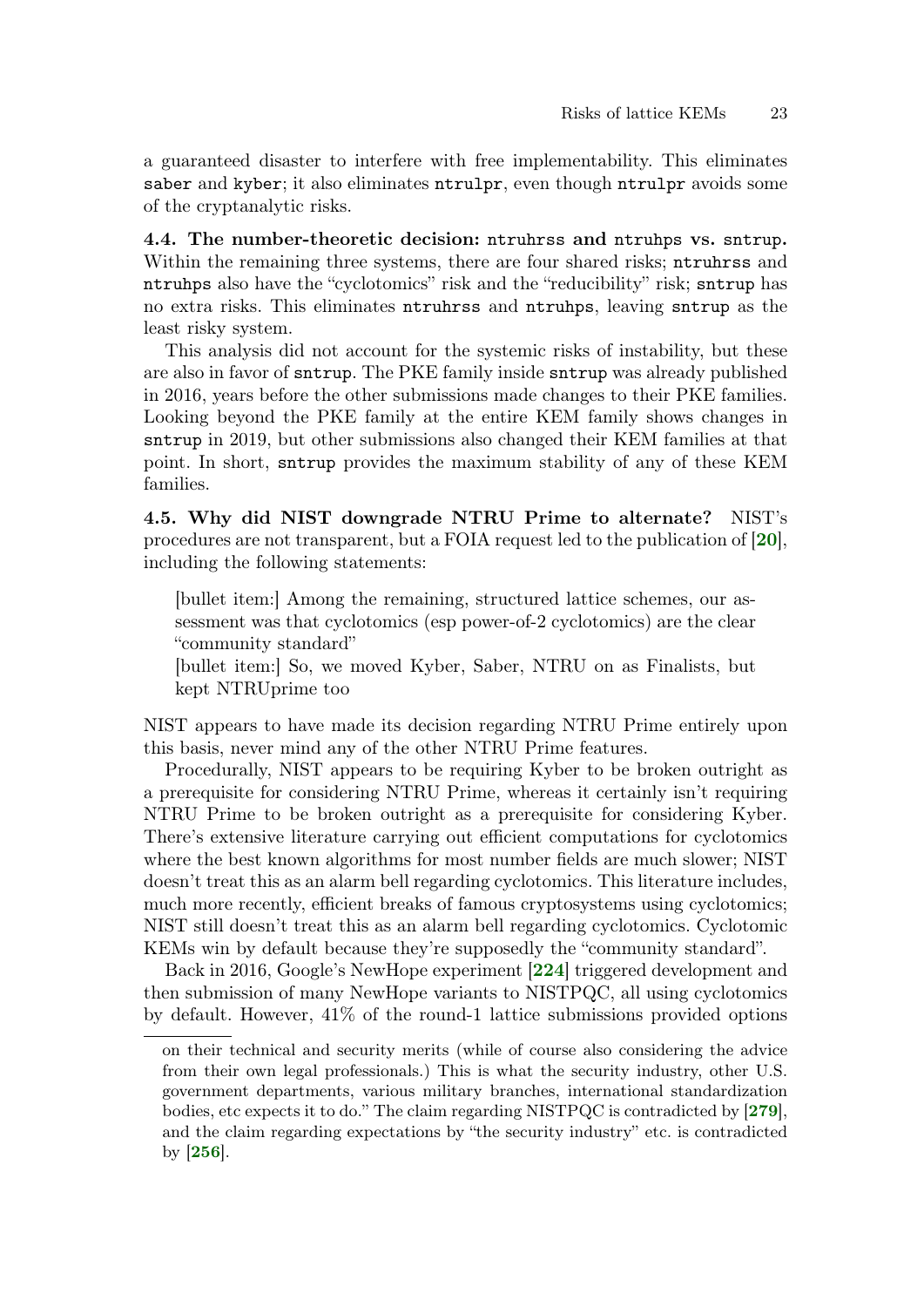that do not use cyclotomics. This includes submissions from submission teams with many years of lattice publications, such as Frodo and Titanium. Most of these submissions paid heavily in performance for this choice. Most of these submissions expressed concerns regarding security. Most of these submissions provided no cyclotomic options. This is not the story of a community confident in the security of cyclotomics.

With this background in mind, let's think through what NIST's "community standard" statement from [[20](#page-54-5)] is saying:

- The word "remaining" means that this statement isn't about, e.g., Titanium; NIST had already thrown Titanium away on the basis of performance.
- The word "structured" means that this statement isn't about Frodo.

The statement, by its own terms, is limited to a selection of just four submissions: NTRU, NTRU Prime, SABER, and Kyber. Yes, three of those use cyclotomics, but this is selection bias, not a "community standard". One could just as easily exclude any other targeted submission by selecting a distinguishing feature of that submission and claiming that the feature is not the "community standard". This is a completely unprincipled way to be making decisions. What we should all be doing instead is proactively minimizing risks.

### <span id="page-23-0"></span>5 No, theorems have not ruled out these risks

Let's look more closely at the pervasive advertising of the "provable security" of lattice KEMs. The main function of the advertisements is to make the reader believe that various lattice risks have been mathematically proven not to exist.

This section summarizes what has actually been proven regarding each topic. The main conclusion is that, because of important limitations in the theorems, the theorems do not rule out any of the risks listed in Table [1.1.](#page-1-0)

5.1. There is no proof that breaking newhope1024 or kyber768 is as hard as breaking ntruhrss701. Typical advertisement [[140](#page-63-7)] making the reader think that there is a proof: "The preference for using Ring/Module-LWE is due to the fact that this problem is at least as hard as NTRU".

The reader is led to believe that KEMs based on Ring-LWE or Module-LWE, meaning Product NTRU KEMs such as newhope or kyber, have been proven to be at least as secure as KEMs based on NTRU, meaning Quotient NTRU KEMs such as ntruhrss. Perhaps there's an exception if the NTRU dimensions are larger than the Ring-LWE/Module-LWE dimensions, but surely the advertising means that newhope1024 and kyber1024 and kyber768 have been proven to be at least as secure as ntruhrss701. This, in turn, means that there cannot be a security reason to take ntruhrss701 rather than kyber1024; ergo, the extra risks of kyber1024 in Table [1.1](#page-1-0) cannot exist.

<span id="page-23-1"></span>However, what was actually proven (in [[305](#page-75-10), page 33]) is vastly weaker than this; is useless for comparing the KEMs submitted to NISTPQC; and does not rule out any of the risks in Table [1.1.](#page-1-0) Section [5.2](#page-23-1) looks more closely at the proof.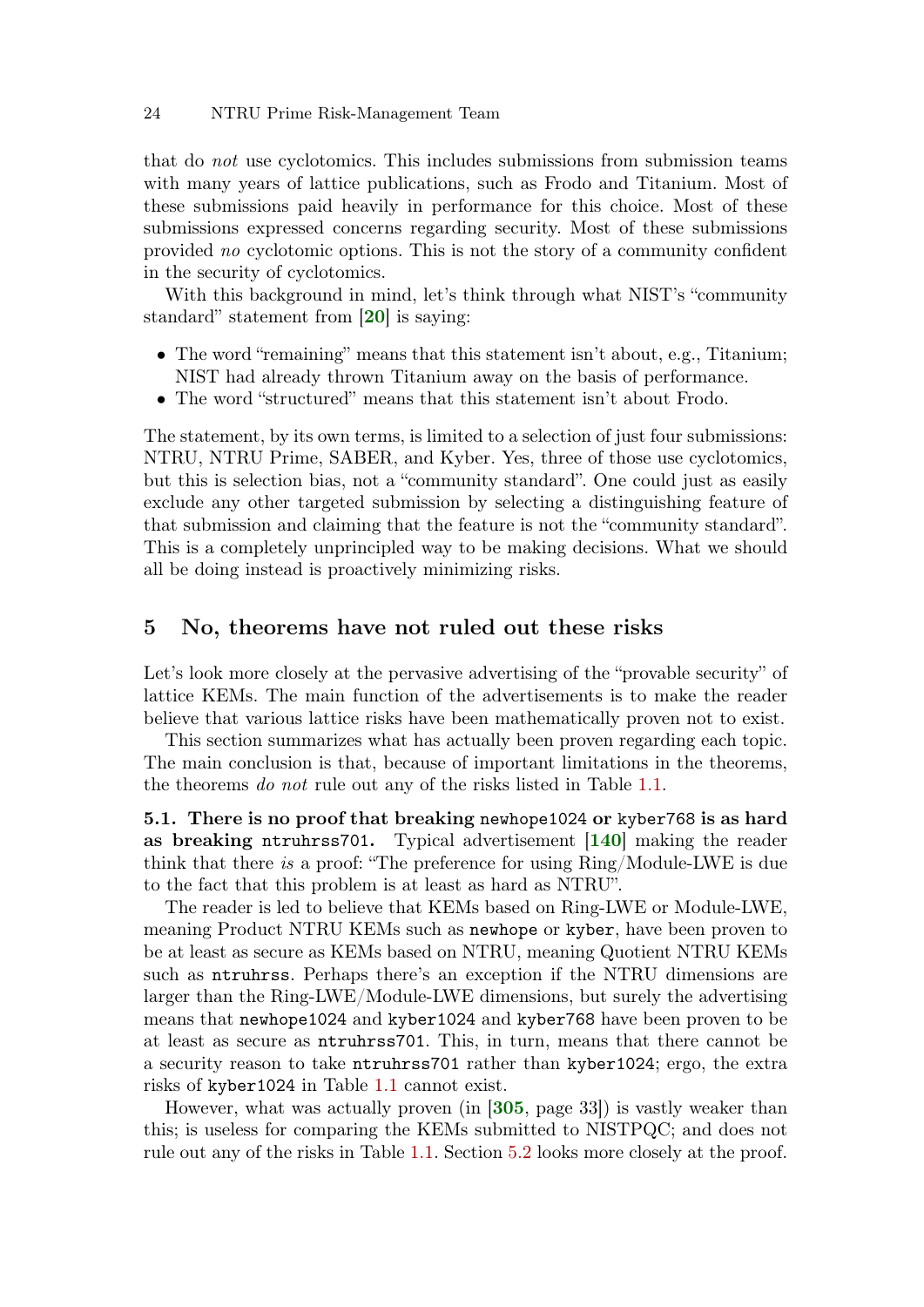5.2. What the "Ring-LWE is at least as hard as NTRU" proof actually says. Say one has an algorithm A that with high probability, say probability  $1-\epsilon$ , solves the *search* Ring-LWE problem with n samples and error distribution  $\chi$  for the ring  $R = (\mathbf{Z}/q)[x]/F$ , where F has degree n. This means that one can find *χ*-distributed secrets b, d given a uniform random  $G \in R$  and  $B = Gb + d$ , with  $b, d, G$  being chosen independently.

Let's use this algorithm to solve the problem of *distinguishing* a quotient  $e/a$ from uniform, where  $e, a$  are  $\chi'$ -distributed elements of  $R^*$ , the set of invertible elements of  $R$ . The distinguisher works as follows: choose  $b, d$  randomly from distribution  $\chi$ , apply the algorithm A to inputs  $G = e/a$  and  $B = Gb + d$ , and see whether A returns  $(b, d)$ . Notice that  $B = G(b + a) + d - e$ , so if there's a big overlap between the distributions of  $(b, d)$  and  $(b + a, d - e)$  then A can't tell whether it should be returning  $(b, d)$  or  $(b + a, d - e)$  in the overlap, so it will frequently fail, say with probability  $\geq \delta$ , where one can calculate  $\delta$  from seeing how small  $\chi'$  is related to  $\chi$ . (One can also consider  $(b + ma, d - me)$  for other small ring elements m.) If, however,  $e/a$  is replaced by something uniform then, by assumption, A returns  $(b, d)$  with probability  $1 - \epsilon$ . If  $\delta > \epsilon$  then this guarantees a distinguisher with probability at least  $\delta - \epsilon$ .

But what does this have to do with KEM security? The advertisement abuses naming to sweep this critical question under the rug. The reader is invited to confuse the first problem with the security of Ring-LWE-based KEMs, and to confuse the second problem with the security of NTRU-based KEMs. Instead of skipping the question, let's look at how little these problems have to do with the security of, say, newhope1024 and a hypothetical ntru1024 using the same ring  $R = (\mathbf{Z}/12289)[x]/(x^{1024}+1).$ 

Starting from the distribution  $\chi$  in newhope1024 and the distribution  $\chi'$  in ntru1024, the proof calculates some  $\delta < 1$ ; the exact value of  $\delta$  won't matter for the following analysis. The proof concludes that a solution to the search Ring-LWE problem with n samples and with success probability  $1 - \epsilon > 1 - \delta$  implies a *distinguisher* between  $e/a$  and uniform with distinguishing probability at least  $\delta - \epsilon$ .

But where's the proof that a distinguisher for  $e/a$ , even a high-probability distinguisher, breaks Quotient NTRU? Sure,  $e/a$  is (modulo irrelevant details) the public key; so what? One of the useful features of Quotient NTRU is that the KEM ROM IND-CCA2 security analyses boil down to the simple question of whether the underlying PKE is one-way, meaning that a random plaintext is hard to find from a ciphertext and public key; one doesn't have to analyze the more subtle problems of ciphertext distinguishers or public-key distinguishers. See [[49](#page-56-7), Sections 6 and 7].

Furthermore, the proof that "Ring-LWE is at least as hard as NTRU" does not convert any of the following disaster possibilities for NewHope, Kyber, etc. into a distinguisher:

• There could be an *n*-sample search Ring-LWE attack that succeeds with probability  $1 - \epsilon$  for some  $\epsilon > \delta$ . The proof says nothing in this case. This wouldn't be an issue if  $\delta$  were *extremely* close to 1, but the newhope1024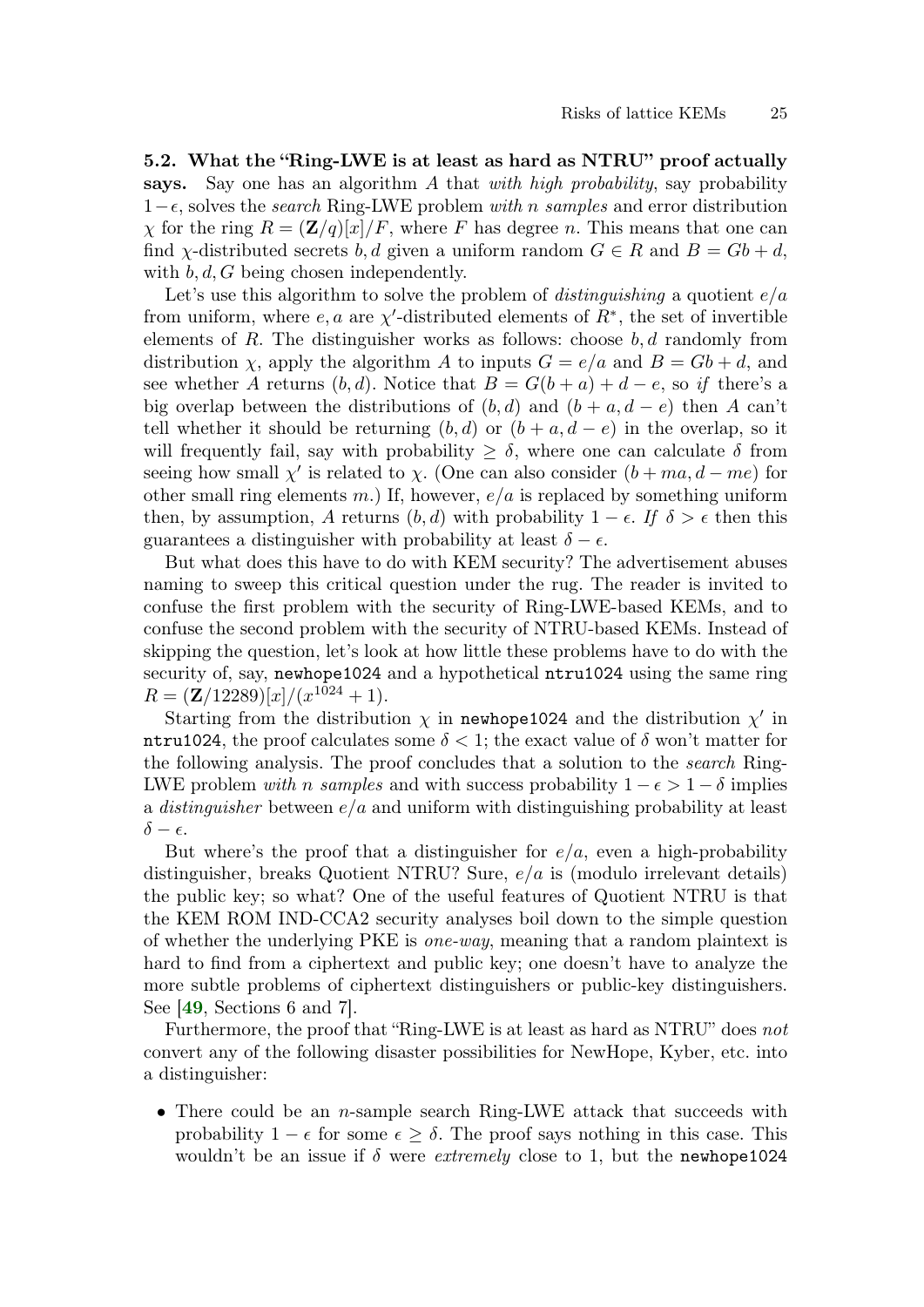distribution isn't wide enough to achieve that; also, Kyber uses narrower distributions than NewHope does, very close to NTRU's traditional ternary distributions.

- There could be a high-probability search Ring-LWE attack exploiting the extra samples released by NewHope, Kyber, etc. This is covered by the "extra samples" risk in Table [1.1.](#page-1-0) The proof says nothing about this—it assumes specifically an *n*-sample attack.
- There could be a KEM attack that uses a distinguisher for the underlying PKE to exploit the derandomization in NewHope, Kyber, etc. This is covered by the "derandomization" risk in Table [1.1,](#page-1-0) a risk that doesn't apply to Quotient NTRU; see also Section [5.8](#page-28-0) below. The proof says nothing about this—it assumes a search Ring-LWE attack.
- There could be a KEM attack finding outputs of encapsulation that don't decrypt correctly in NewHope, Kyber, etc. This is the "decryption failures" risk in Table [1.1.](#page-1-0) The proof says nothing about this.
- There could be a loss of security from the hash function that's actually used to compute G in NewHope, Kyber, etc. This is the "QROM 2" risk in Table [1.1.](#page-1-0) The proof says nothing about this.

Structurally, the proof hypothesis considers just one type of attack, ignoring all of the above attack avenues. Meanwhile the proof conclusion isn't a successful attack against the Quotient NTRU KEMs. The advertising nevertheless leads readers to believe that the proof says that any attack against NewHope or Kyber implies an attack against Quotient NTRU KEMs.

<span id="page-25-0"></span>5.3. Weaponization of selective proof exaggeration. If it is acceptable to disregard proof limitations then one can argue exactly the opposite position namely, that one should prefer Quotient NTRU since Quotient NTRU has been proven to be at least as hard as Ring-LWE—by saying that the Stehlé–Steinfeld cryptosystem [[341](#page-78-8)] is a Quotient NTRU cryptosystem having a proof that an attack implies a Ring-LWE attack. However, the limitations of this proof have been prominently advertised: most importantly, the e, a distributions in that cryptosystem are much bigger than in the Quotient NTRU KEMs in NISTPQC.

One can similarly argue that one should prefer rounding to noise as follows: disregard the proof limitations of [[32](#page-55-7), Theorem 3.2], claim that LWR has been proven to be at least as hard as LWE, claim that Ring-LWR has been proven to be at least as hard as Ring-LWE, etc. (Even better for fans of rounding, there don't seem to be any proofs pointing in the opposite direction.) But this proof is another case where the limitations have been prominently advertised.<sup>[12](#page-0-0)</sup>

Why, within lattice-based cryptography, does common proof advertising

<sup>&</sup>lt;sup>12</sup> As an example of limitations being ignored in *some* logically inapplicable proofs, consider [[20](#page-54-5)], which claims that "security proofs generally assume Gaussian noise" as a reason for expressing concern regarding the security of fixed-weight noise, but does not point to the LWR-vs.-LWE proofs as a reason for expressing concern regarding the security of LWE. On the contrary, [[20](#page-54-5)] says "No known reduction from LWE to LWR, but no known attacks on normal parameter ranges for LWR KEMs", so the reader is thinking about whether there are unknown attacks against LWR. Why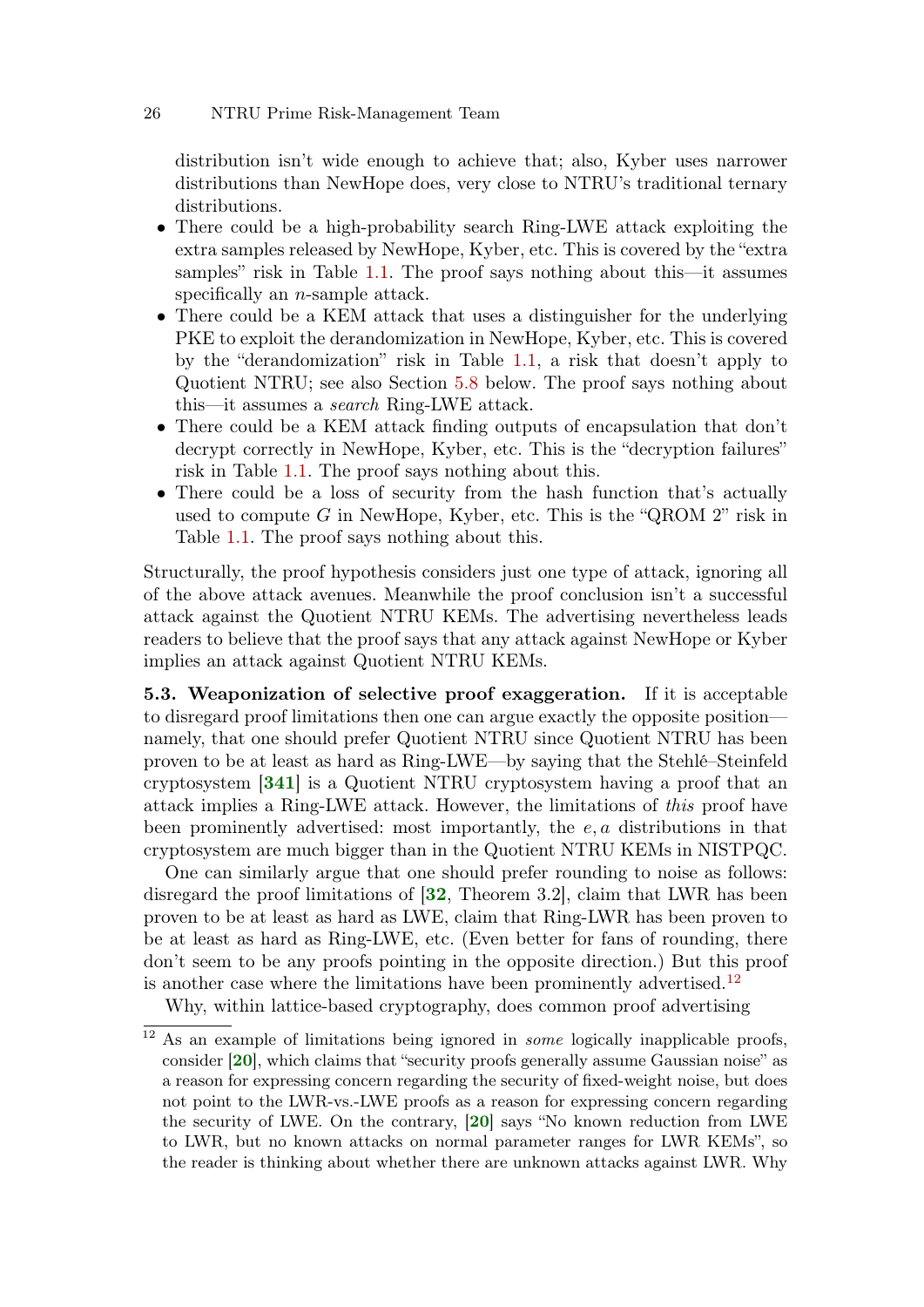- exaggerate most of the proofs considered in this section, such as the "Ring-LWE is at least as hard as NTRU" proof reviewed above, but
- highlight the limitations of other proofs, such as the proofs from [[341](#page-78-8)] and [[32](#page-55-7)]?

Perhaps this inconsistency is related to the fact that the proof exaggerations all make Kyber look better, while ignoring the limitations of [[341](#page-78-8)] and [[32](#page-55-7)] would make Kyber look worse. In any case, whatever the intent might be, exaggeration of security proofs damages the risk-assessment process, and defenses need to be put into place to protect against this damage.

<span id="page-26-0"></span>5.4. There is no proof that breaking kyber1024 is as hard as breaking newhope1024. Here [[227](#page-69-4)] says that "Mod-SIVP can trivially be shown to be no easier than Id-SIVP" and that "M-LWE and M-SIS are obviously no easier than R-LWE and R-SIS". These refer to proofs that one can solve various dimension-1024 lattice problems for the ring  $R = (\mathbf{Z}/q)[x]/(x^{1024}+1)$  if one can solve, e.g., dimension-4096 lattice problems for the module  $R<sup>4</sup>$ . But if another cryptosystem uses the module  $S^4$  over the vastly smaller ring  $S = (\mathbf{Z}/q)[x]/(x^{256} + 1)$ , then these proofs say merely that an  $S<sup>4</sup>$  attack implies an S attack—which

- $\bullet$  is useless, since S is too small to be secure, and
- does not say that an  $S<sup>4</sup>$  attack implies an R attack.

Meanwhile proofs pointing in the opposite direction, such as "large modulus Ring-LWE  $\geq$  Module-LWE", have the "large modulus" limitation prominently displayed and are (correctly) not treated as reasons to prefer NewHope to Kyber.

A different proof works around the  $S$ -vs.- $R$  size gap as follows:  $S$  is isomorphic to the subring  $(\mathbf{Z}/q)[x^4]/(x^{1024}+1)$  of R. Then R is an S-module isomorphic to  $S<sup>4</sup>$ , and multiplication by an element of R is a restricted case of multiplication by a  $4 \times 4$  matrix over S. However, [[56](#page-56-9)] lists reasons that this still doesn't give a proof that kyber1024 is as hard to break as newhope1024. For example, the newhope1024 error distribution is much wider, adding up 16 bits modulo 12289 where kyber1024 adds up 4 bits modulo 3329. "Modulus switching" is too noisy to compensate for this.

5.5. There is no proof that breaking kyber1024 is as hard as breaking ntrulpr953. One can object to the newhope1024 comparison in Section [5.4](#page-26-0) as a distraction from the comparisons that remain in NISTPQC. Surely what the proofs must mean is that module KEMs are at least as secure as ring KEMs if the error rate is at least as large, the dimension is at least as large, etc.: for example, the proofs must say that the module KEM kyber1024 is as hard to break as as the ring KEM ntrulpr953.

But, no, there's no hope of any such proof, even if the moduli are equalized. The proof mentioned above, exploiting a subring of  $(\mathbf{Z}/q)[x]/(x^{1024}+1)$  that is isomorphic to  $(Z/q)[x]/(x^{256} + 1)$ , obviously doesn't apply to the ntru1pr953 ring  $(\mathbf{Z}/q)[x]/(x^{953} - x - 1)$ , which is chosen to be a field.

does [[20](#page-54-5)] not say "No known reduction from LWR to LWE, but no known attacks on normal parameter ranges for LWE KEMs"?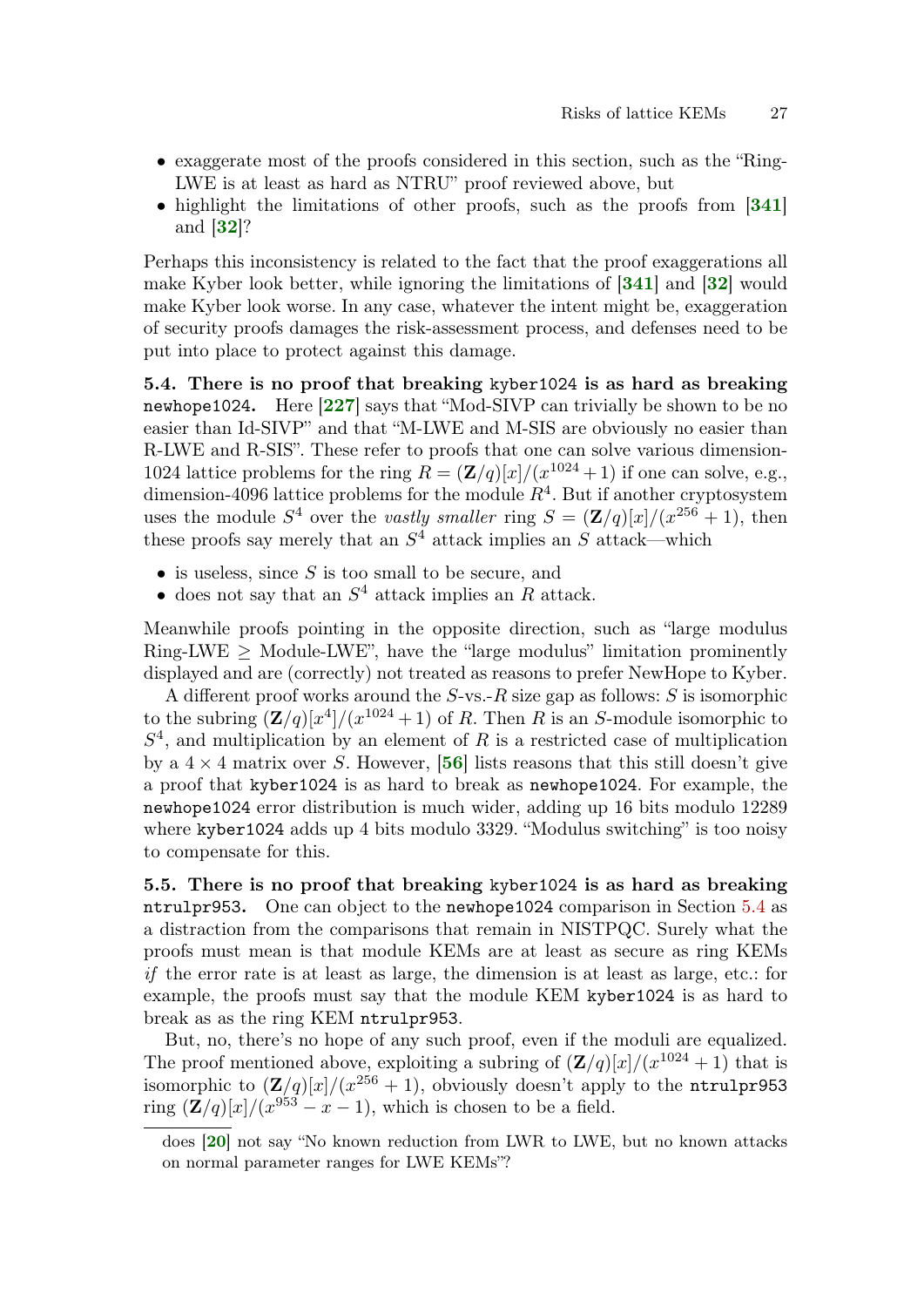For a number theorist, the subrings of  $(\mathbf{Z}/q)[x]/(x^{1024}+1)$  are interesting attack tools to explore. As noted in Section [2.6,](#page-10-0) there is already a long literature on related computations exploiting these tools. It would be unsurprising for  $(Z/q)[x]/(x^{1024}+1)$  to turn out to be weaker than  $(Z/q)[x]/(x^{953}-x-1)$ ; and there certainly isn't a proof to the contrary.

As a direct result of this gap, a full proof that attacks against a rank-4  $(\mathbf{Z}/q)[x]/(x^{256}+1)$  KEM imply attacks against a  $(\mathbf{Z}/q)[x]/(x^{1024}+1)$  KEM wouldn't be able to draw any conclusions regarding a  $(\mathbf{Z}/q)[x]/(x^{953} - x - 1)$ KEM. Furthermore, the structure enabling such a proof, namely the relatively small ring  $(\mathbf{Z}/q)[x]/(x^{256}+1)$  (with even smaller subrings), raises a variety of security questions that the proof is incapable of addressing. This is reminiscent of the situation described in [[44](#page-56-2)]: "The structures used in the 'proofs of security', such as automorphisms, are also some of the structures exploited in this attack."

Is it clear at this point that these attack tools will damage the security of kyber1024? No. But readers should not be deceived into believing that the use of modules in kyber1024 has been proven to not lose security.

<span id="page-27-0"></span>5.6. Cyclotomics are not uniquely protected against reductions. The typical advertising here [[303](#page-75-11), page 15] claims that "cyclotomic fields, used for Ring-LWE, are uniquely protected" against a particular class of attacks. The reader is led to believe that this attack avenue threatens  $x^p - x - 1$  and that it does not threaten cyclotomics, contradicting what Section [3.5](#page-13-0) said and implying that Table [1.1](#page-1-0) should have an  $x^p - x - 1$  row.

However, checking the proof shows that the proof is limited to saying that cyclotomic fields are protected against certain attacks. The proof never showed that cyclotomic fields are unique in being protected. It is straightforward to see that the NTRU Prime fields are protected too.

The class of attacks is as follows:

- Starting from the polynomial F, find a modulus q and a root  $\alpha$  of F modulo q where  $\alpha$  has very low order. As a concrete illustration, let's assume  $\alpha$  has order 4.
- Consider the ring morphism  $(\mathbf{Z}/q)[x]/F \to \mathbf{Z}/q$  that maps x to  $\alpha$ . This maps the powers of x to the powers of  $\alpha$ , namely  $\pm 1$  and  $\pm \alpha$  since  $\alpha$  has order 4, so small linear combinations of powers of  $x$  map to small linear combinations of 1 and  $\alpha$ .
- Apply this map to G and  $B = Gb + d$ . The objective of the attack is to distinguish B from uniform. (One can similarly consider more samples.)
- The usual distributions of b and d are small combinations of powers of  $x$ , so b and d map to small linear combinations of 1 and  $\alpha$ , constraining the relationship between G and B. If q is sufficiently large then this distinguishes B from uniform.

One can convert this into a distinguishing attack for other moduli by "modulus switching", although this adds noise, requiring  $q$  to be larger.

This attack fails against the polynomial  $F = x^p - x - 1$  used in NTRU Prime. Indeed, if  $\alpha \in \mathbb{Z}/q$  has order 4 then it is a root of  $x^2 + 1$ . If it is also a root of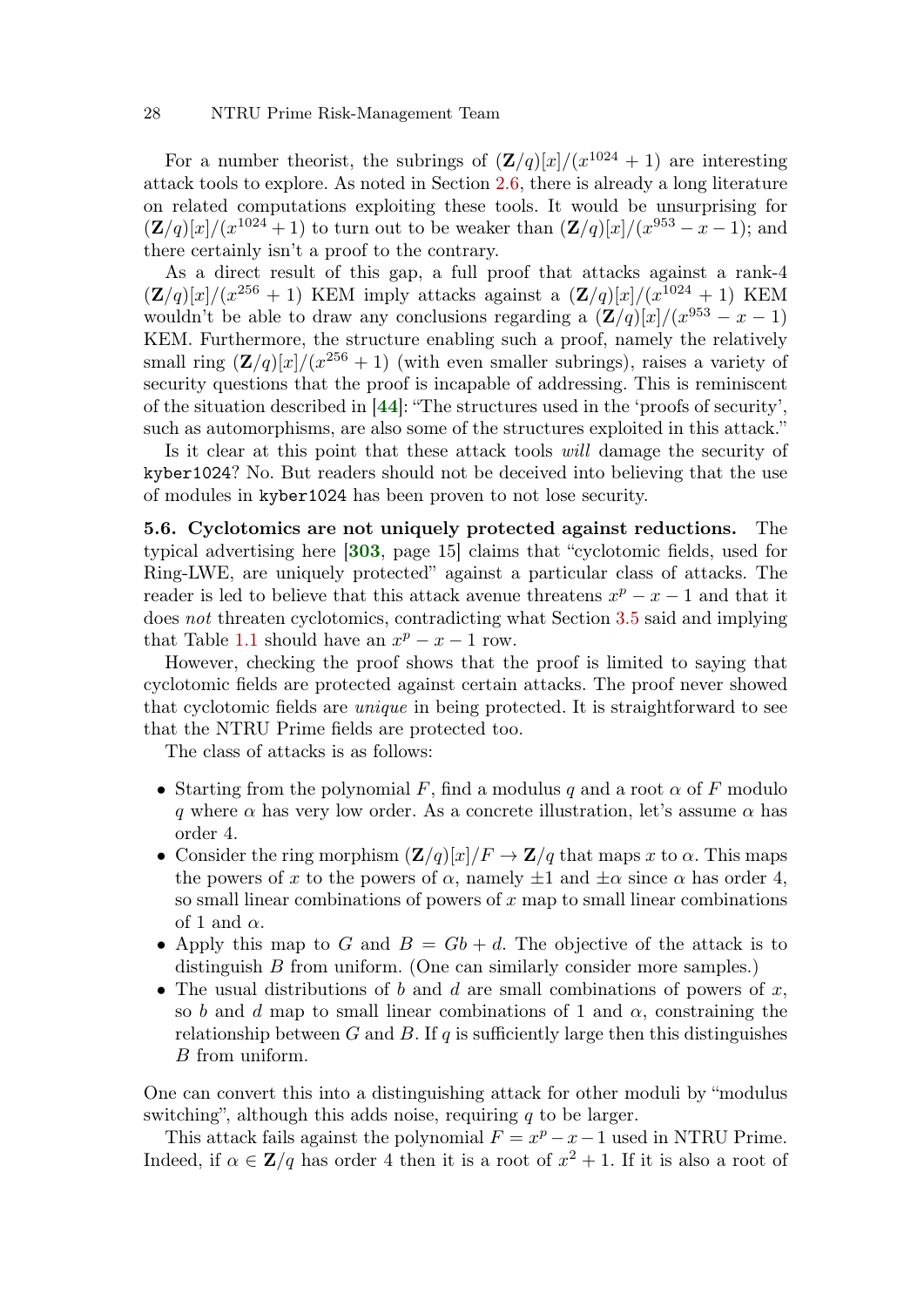$x^p - x - 1$  then q must divide the resultant of  $x^p - x - 1$  and  $x^2 + 1$  in  $\mathbf{Z}[x]$ . This resultant is either 1 or 5, depending on p mod 4, so  $q \leq 5$ , which is far too small for the attack to work: the images of  $b, d$  are very well distributed across the integers modulo 5. The attack similarly fails against power-of-2 cyclotomics, since the resultant is 4.

The above calculations were only for order 4, but replacing  $x^2 + 1$  with further cyclotomic polynomials shows that the attack fails against all of the NTRU Prime fields for the entire range of orders of interest. These calculations are explained in [[52](#page-56-10)]. So, no, cyclotomics are not uniquely protected against this class of attacks. It is also interesting to note that attacks in this class do work against prime cyclotomics in some cases; see Section [3.12.](#page-16-0)

See also [[52](#page-56-10)] for a survey of known extensions to this class of attacks. The extended class of attacks has a huge parameter space, and it is not clear how to find optimal parameters; there is no proof that cyclotomics—or any other fields—are immune to the extended attacks. There is also no proof ruling out further attacks. The risks here are covered in Section [3.12.](#page-16-0)

<span id="page-28-1"></span>5.7. There is no proof that the decryption failures in kyber1024 are safe. Typical advertisement [[25](#page-54-2), Section 4.3.1] on this topic: "Tight reduction from MLWE in the ROM ... The following concrete security statement proves Kyber.CCAKEM's IND-CCA2-security . . . the security bound is tight". The reader understands this to mean that the KEM has been proven to reach its target ROM IND-CCA2 security level, under the stated assumption regarding the underlying mathematical problem, in this case Module-LWE.

This, however, has not been proven for the KEMs where "decryption failures" is listed in red in Table [1.1.](#page-1-0) See [[49](#page-56-7), Section 5] for a detailed analysis of what has been proven.

For example, for kyber1024, the ROM proof allows an attacker to succeed with probability  $q/2^{172}$  where q is the number of hash computations carried out by the attacker. The proof thus does not guarantee any security against an attacker carrying out  $2^{172}$  computations. This is a very large number of computations, but it is not the claimed  $2^{256}$  security level.

A useful way to understand the risk here comes from the proof modularization in [[80](#page-58-5)]. For the PKEs under discussion, it is reasonable to expect that plaintexts do not collide under encryption, so there exists an oracle that, unlike the actual decryption algorithm, always decrypts correctly. If the attacker cannot find a failing ciphertext then, for this attacker, the actual decryption algorithm behaves the same way as the oracle. The risk is that a ROM attack can find a failing ciphertext. Similar comments, with quantitative differences, apply to QROM attacks; see [[80](#page-58-5)]. Non-QROM attacks are covered separately in Table [1.1.](#page-1-0)

<span id="page-28-0"></span>5.8. There is no proof that derandomization in kyber1024 is safe. The derandomization risk is the most deeply hidden risk considered in this section: the risk where the first attacks (against any KEMs, never mind lattice KEMs) were developed most recently, and the risk that takes the most work to see from the previous literature. General awareness of the risk is low enough that there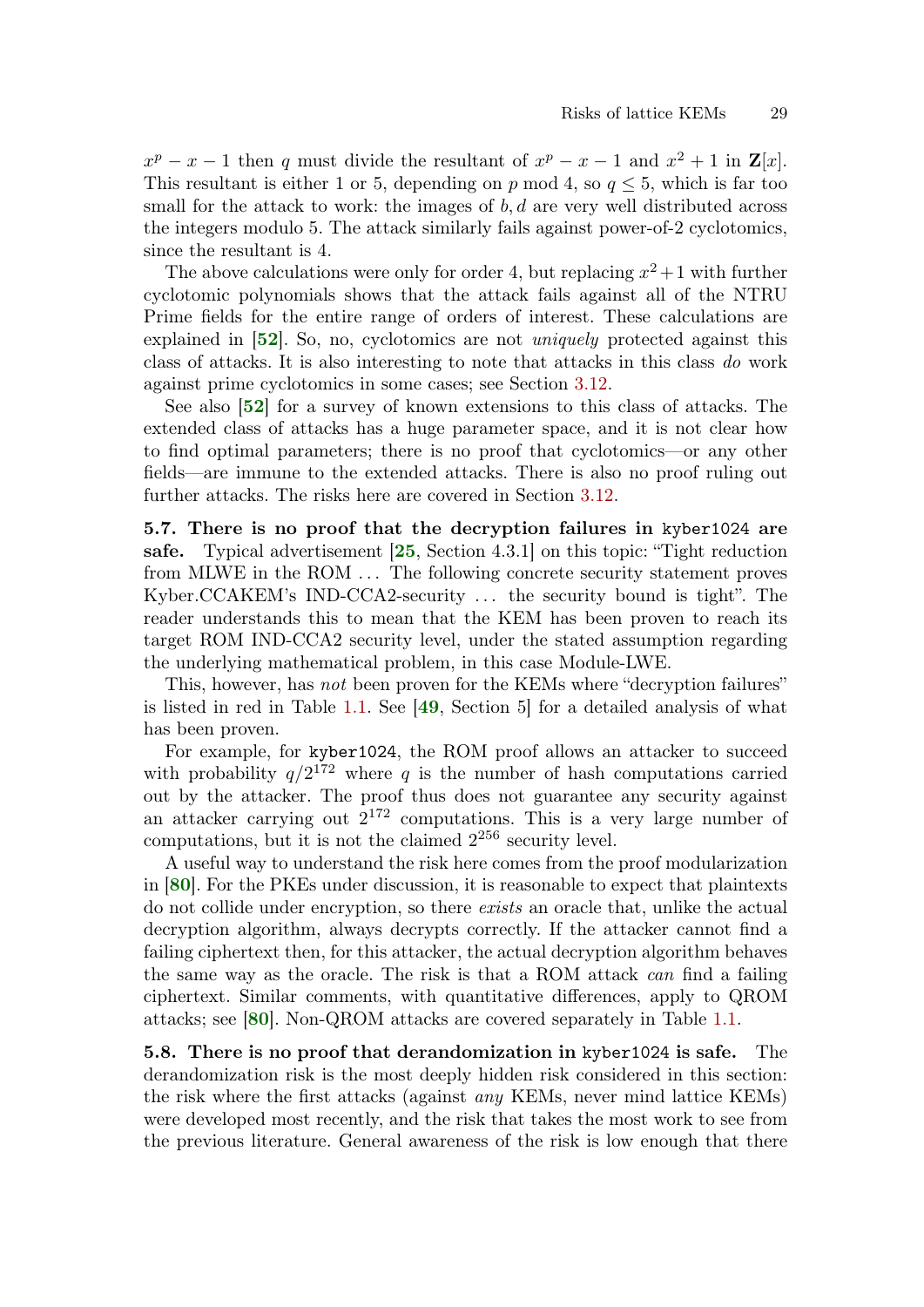has been little motivation for advertisements specifically mentioning this risk. However, more general advertisements such as

- "Ring-LWE is at least as hard as NTRU" (as mentioned above) and
- "there is no security . . . reason to prefer an NTRU NewHope [Quotient NTRU using the NewHope ring] to NewHope" [[240](#page-70-8)]

lead readers to believe that Product NTRU KEMs are provably as hard to break as Quotient NTRU KEMs. This belief forces, among other things, denial of the "derandomization" row in Table [1.1:](#page-1-0) Quotient NTRU KEMs do not have a derandomization risk, so the belief logically implies the belief that Product NTRU KEMs do not have a derandomization risk. Given these advertisements, it seems necessary to emphasize that this specific belief is incorrect.

For the Quotient NTRU KEMs under consideration, the underlying PKEs are deterministic: decapsulation naturally recovers all randomness that was used to generate a ciphertext. Deterministic PKEs have a proof that any ROM IND-CCA2 attack against the most popular KEM construction implies an attack with essentially the same speed and success probability against the one-wayness of the PKE. For a careful proof, see [[73](#page-58-6)], which also presents counterexamples to some previously claimed "theorems" regarding other PKEs.

The Product NTRU KEMs do not have a proof that a ROM IND-CCA2 attack implies an attack with essentially the same speed and success probability against the one-wayness of the underlying PKE. What has been proven is more limited:

- There is a proof that loses a factor  $q$  in success probability, where  $q$  is the number of hash computations carried out by the attacker. This limitation is important: a current large-scale attack can reach  $q \approx 2^{100}$ , and NISTPQC KEMs are supposed to look ahead to a future of even larger attacks.
- There is a tight proof under the assumption that the PKE provides IND-CPA security, indistinguishability against chosen-plaintext attacks. This change of assumption is important: algorithm designers study IND-CPA attacks less often than they study one-wayness, the occasional studies have found much faster attacks in some cases, and there are more IND-CPA attack avenues than one-wayness attack avenues. See generally [[49](#page-56-7), Section 6].
- There is a tight proof starting from the newly formulated assumption that the PKE provides "q-OW-CPA security". This is implied by IND-CPA security, and perhaps it is satisfied even when IND-CPA is not, but it has received essentially no study from algorithm designers. The new attacks from [[59](#page-57-5)] show that  $q$ -OW-CPA security can be approximately  $q$  times easier to break than one-wayness.

The underlying issue is that the original PKE is unable to recover all randomness that was used to generate a ciphertext. These KEMs begin by derandomizing the underlying PKE to obtain a deterministic PKE—but there is no proof that derandomization preserves security; [[59](#page-57-5)] gives examples where it loses security.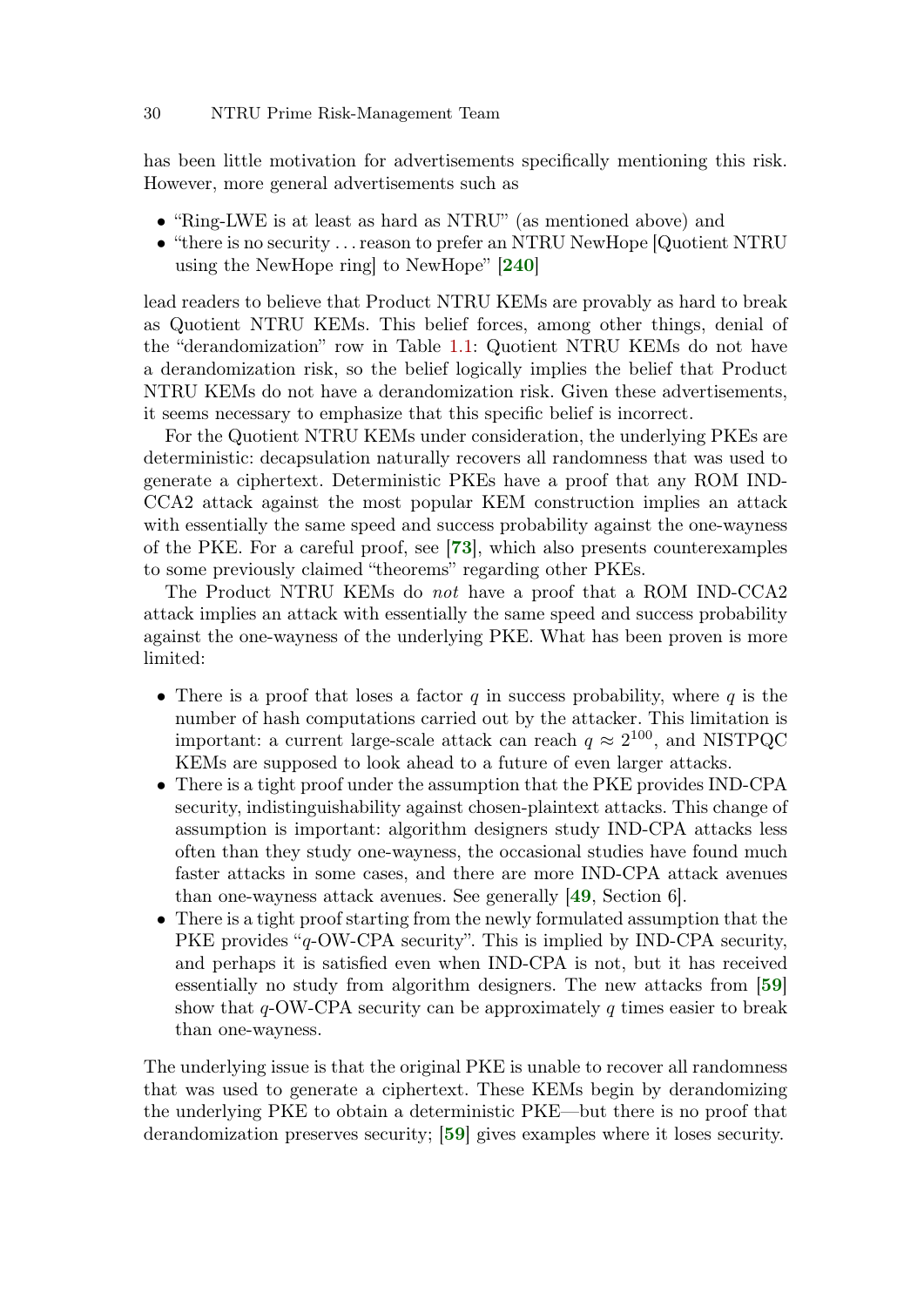5.9. There is no proof that breaking kyber1024 is as hard as breaking worst-case Ideal-SVP. Common advertising: "Attractive features of lattice cryptography include . . . security under worst-case intractability assumptions" [[305](#page-75-10)]; in particular, there is a "very strong hardness guarantee" [[238](#page-70-9)] for Ring-LWE, assuming the hardness of worst-case Ideal-SVP.

The reader, easily putting everything together, is led to believe that breaking kyber1024 is provably as hard as breaking the underlying Module-LWE problem for  $((\mathbf{Z}/q)[x]/(x^{256}+1))^4$ , which in turn is provably as hard as breaking a Ring-LWE problem for  $(\mathbf{Z}/q)[x]/(x^{1024}+1)$ , which in turn is provably as hard as breaking a worst-case Ideal-SVP problem.<sup>[13](#page-0-0)</sup>

See [[72](#page-58-2), Appendix A] for examples of how the last step in this chain, the Ideal-SVP guarantee, has been highlighted in a series of proposals of lattice KEMs leading into NISTPQC. The Ideal-SVP guarantee plays several roles in influencing decision-making processes: in promoting the notion that changing moduli is guaranteed safe,  $^{14}$  $^{14}$  $^{14}$  for example, and in discrediting Quotient NTRU.<sup>[15](#page-0-0)</sup> (Meanwhile, for some reason, the importance of Ideal-SVP is downplayed in response to advances in attacks against Ideal-SVP.<sup>[16](#page-0-0)</sup>)

A closer look shows that, in fact, these proofs do not apply to kyber1024 or any of the other KEMs under consideration for deployment, even if one considers only the underlying problems such as Ring-LWE. What the theorems say, in a nutshell, is that one can extract a vastly less efficient worst-case Ideal-SVP attack from an attack against a related Ring-LWE problem. The efficiency gap is polynomially bounded but so large as to make the theorems logically inapplicable to NISTPQC. See generally [[49](#page-56-7)].

This issue was buried for many years inside theorem statements that said "polynomial" without saying what the polynomial was. Applying such theorems to any specific size was never logically justified: the theorem statements did not rule out the possibility of a gigantic polynomial. Micciancio–Regev [[259](#page-71-10)] characterized taking the polynomial into account as "overly conservative" but did not indicate how large the polynomial was.

<sup>&</sup>lt;sup>13</sup> Sometimes the chain of exaggerations extends another step, for example with the wording of [[308](#page-75-12)]: "the underlying worst-case problems—e.g., approximating short vectors in lattices—have been deeply studied by some of the great mathematicians and computer scientists going back at least to Gauss, and appear to be very hard."

<sup>&</sup>lt;sup>14</sup> For example, [[236](#page-70-10)] stated that "we have a line of research that states that avoiding a modulus q that supports NTT is (at least asymptotically) unnecessary—the worstcase to average-case reductions don't care about the ring modulus (assuming that worst-case lattice problems are actually hard)".

<sup>15</sup> For example, NIST [[8](#page-53-4)] stated that NTRU "lacks a formal worst-case-to-average-case reduction".

<sup>16</sup> For example, in [[21](#page-54-7)], NIST claimed that there was a "barrier" between Ideal-SVP and Ring-LWE, as one of two reasons for judging that [[60](#page-57-0)] "does not impact the ongoing standardization process as-is". (The other reason relied on the incorrect conclusions of [[137](#page-63-1)]; see Section [1.2.](#page-3-0)) If Ideal-SVP attacks don't matter, then why is it a negative feature for NTRU to supposedly not have an Ideal-SVP guarantee?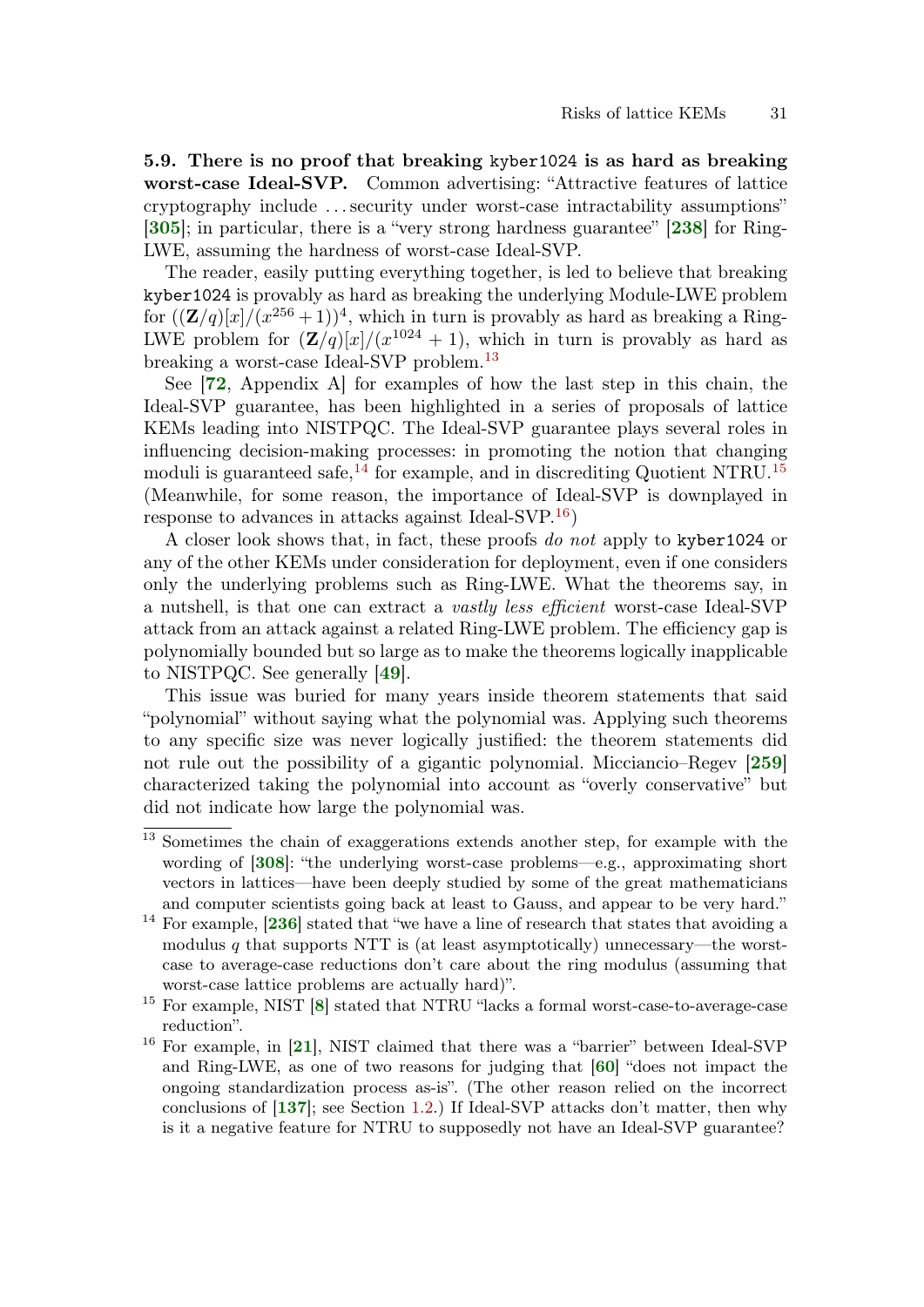The shocking magnitude of the polynomial in these proofs finally came to light when Chatterjee–Koblitz–Menezes–Sarkar [[104](#page-60-10)] "analyzed Regev's worstcase-to-average-case reduction for a cryptosystem that Regev had proposed, took lattice dimension  $1024$  with security target  $2^{128}$  as a case study, and found an astonishing  $2^{504}$  tightness gap in the proof", in the words of  $[49, Section 9]$  $[49, Section 9]$  $[49, Section 9]$ . The more recent proof in [[159](#page-64-8)] has a somewhat smaller polynomial but is similarly inapplicable to NISTPQC.

### 6 The importance of proper benchmarking

Performance problems can create security risks when they lead users to reduce security levels or to disable cryptography entirely. A thorough risk analysis needs to include a performance analysis. Frodo's much lower Core-SVP level at each size, compared to the other KEMs, already appeared in Table [1.1](#page-1-0) and played a decisive role in Section [4.2,](#page-20-0) but smaller performance differences among the other KEMs could also influence risks.

This section and Section [7](#page-39-0) study performance in much more detail. Given the conclusion of Section [4](#page-20-1) that sntrup is the least risky lattice KEM, Section [7](#page-39-0) looks in particular at the NTRU Prime performance numbers. This section looks at the general question of how to evaluate costs.

There are many traps and pitfalls in cost evaluation, as illustrated by [[212](#page-68-8)] analyzing many different types of "benchmarking crimes".[17](#page-0-0) The cryptographic case studies in this section illustrate that careful attention to benchmarking procedures is required to protect evaluations and comparisons against errors and sabotage.

6.1. Do benchmarks reflect the performance that the cryptographic user will see? Many years ago, "optimal extension fields" in elliptic-curve cryptography were advertised as allowing "faster multiplication and much faster inversion", in the words of [[42](#page-56-4)]. However, a closer look at performance in [[42](#page-56-4)] showed that these extension fields damaged overall performance:<sup>[18](#page-0-0)</sup>

- The big inversion speedup didn't make much difference in context, since inversions weren't actually a serious bottleneck.
- These fields "have a huge disadvantage: even if they are slightly faster on some CPUs, they are much slower on other CPUs".

Presenting inversion microbenchmarks as if these represented total costs is an example of "benchmarking crime" B1 from [[212](#page-68-8)], "microbenchmarks representing overall performance". Optimizing a design for one platform, and then presenting

 $\frac{17}{17}$  One can criticize the word "crime" as implying *mens rea* that is not necessarily present, even when the source obviously benefits from the crime. What matters for this document is the damage that these "crimes" do to comparisons, whether or not the damage was intentional.

<sup>&</sup>lt;sup>18</sup> This is separate from the point made in the same paper that prime fields "have the virtue of minimizing the number of security concerns" for ECC.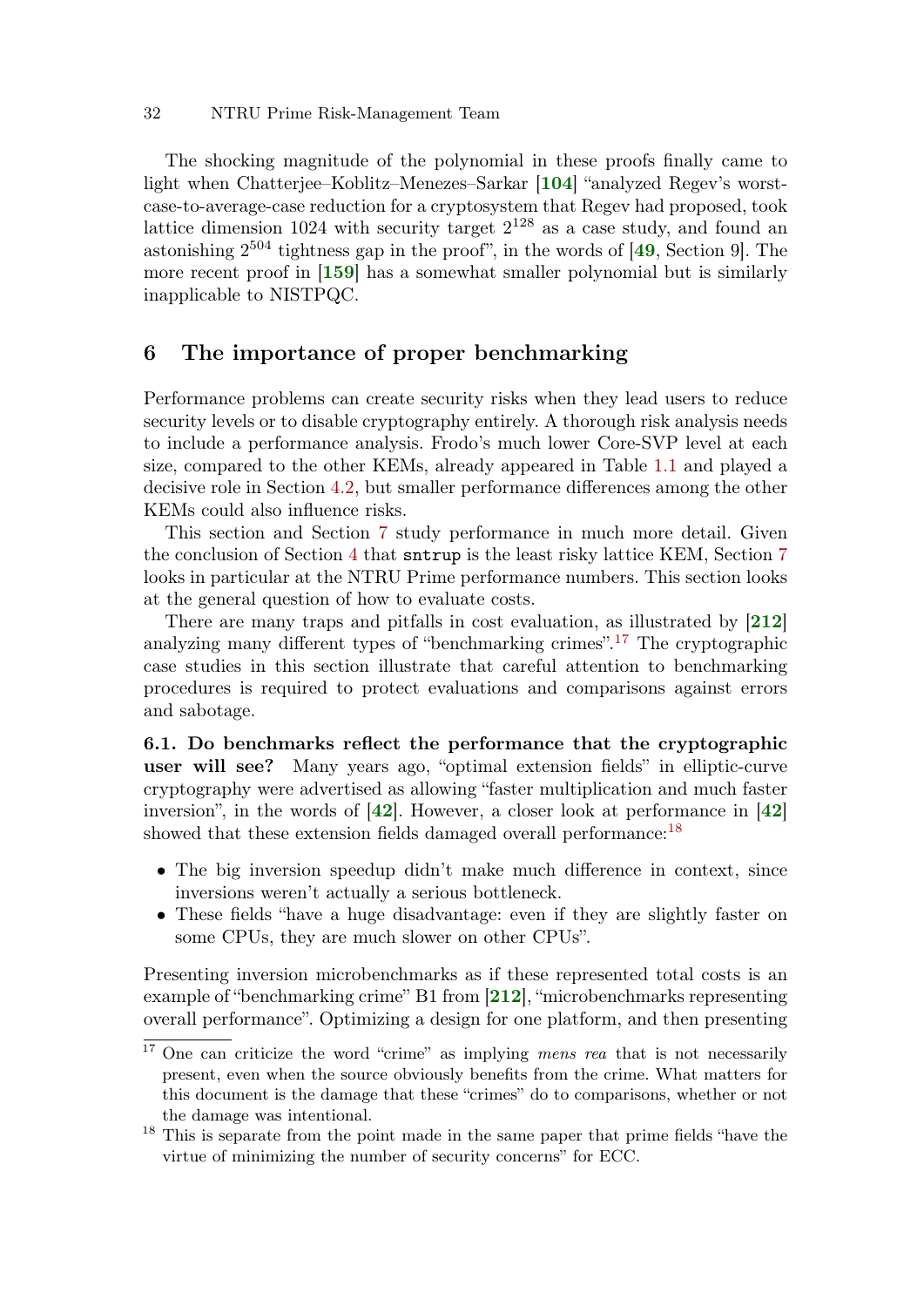results for that platform as if these represented performance across platforms, is an example of "benchmarking crime" A3, "selective data set hiding deficiencies".

Unfortunately, the same "benchmarking crimes" are a recurring problem in NISTPQC. Microbenchmarks selected to favor specific submissions are often presented as if they were overall performance, while other benchmarks showing deficiencies are suppressed.

6.2. Case study: ntruhrss vs. kyber. Consider recent claims that ntruhrss is "15X behind in speed" [[240](#page-70-8)] compared to a lattice system proposed in 2021, which in turn was portrayed in [[140](#page-63-7)] as having similar speed to "Ring/Module-LWE" systems. Readers can easily fall into the trap of believing that ntruhrss is  $15\times$  less efficient than kyber.

More broadly, readers can easily fall into the trap of believing that ntruhrss is poorly designed—for example, that it ignores "the huge research efforts that have been made in this area in the last 25 years" **[[240](#page-70-8)]** and could easily be replaced by "a (much) better" variant in "6 months"—and therefore shouldn't be standardized. Such perceptions are influential: consider, e.g., [[82](#page-58-7)] expressing concern that standardizing NTRU would be standardizing a "less-optimal" KEM.

But are the claims correct? Let's check encapsulation speed on an ARM Cortex-M4 microcontroller. This is not an obscure scenario: NIST said [[19](#page-54-8)] that microcontroller comparisons should use ARM Cortex-M4, and common sense suggests that people sending encrypted messages from such lightweight platforms are more likely to encounter speed bottlenecks than people sending encrypted messages from Intel chips. The benchmarks of M4-optimized software collected by the ongoing pqm4 project [[201](#page-67-4)] show

- kyber512 taking 551681 cycles,
- kyber512-90s taking 445609 cycles, and
- ntruhrss701, with higher Core-SVP, taking 375948 cycles.

This looks like a solid win for NTRU over Kyber. How is this possible, if NTRU is "15X behind"?

6.3. Does key-generation time matter? Let's look more closely at where the "15X behind" claim comes from. The underlying paper [[140](#page-63-7), Table 3] shows the following Intel Skylake cycle counts:

- "319.9K" for "NTRU-HRSS-701".
- "20.4K" for the new "NTTRU",
- "23.3K" for "Kyber-512", and
- "38.9K" for "Kyber-768".

The ratio between 319.9K and 20.4K is 15.7; more to the point, the ratio between 319.9K and 23.3K is 13.7.

All of these are totals of keygen+enc+dec time. The 319.9K is, according to [[140](#page-63-7), Table 3], dominated by keygen time. But wait a minute: where's the evidence that the user cares about keygen time in any of these systems? There is a long history of user annoyance at the latency of RSA key generation, but this does not justify drawing any conclusions regarding much faster lattice KEMs.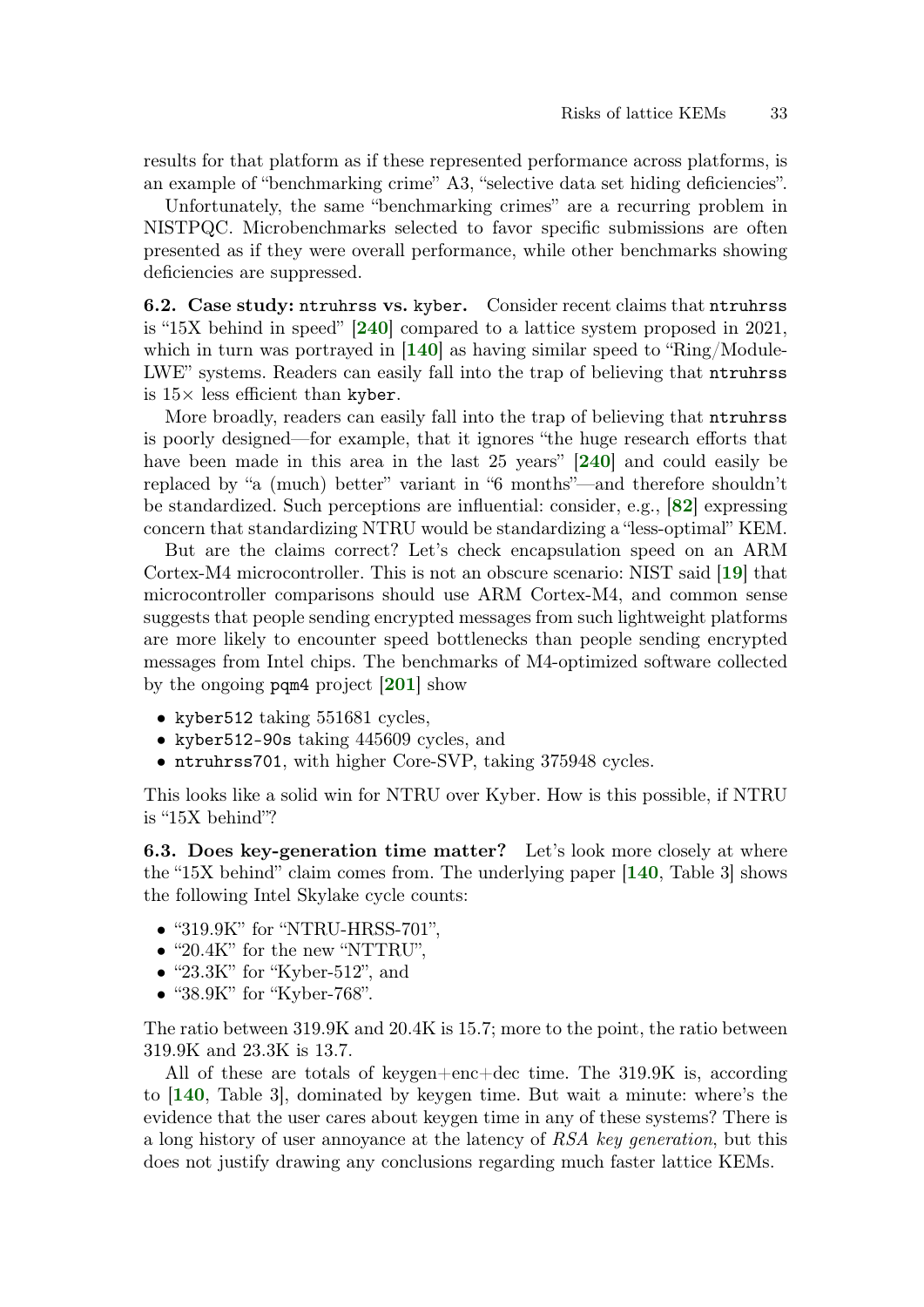All of these KEMs are designed so that keys can be freely reused. Eliminating key-generation time immediately drops the ntruhrss701 cost below 100K cycles. Declaring that keys have to be ephemeral has negligible effect on this speedup: a dual-core 2GHz Skylake laptop generating a new ntruhrss701 key each minute is spending under 1/1000000 of its cycles on key generation.

Note that ephemeral and one-time are different concepts. The security goal of "forward secrecy" means promptly erasing secret keys, so that an attacker later stealing the device doesn't have a copy of those keys. This is exactly what ephemeral keys—keys "lasting for a very short time"—accomplish. Having keys be one-time is neither necessary nor sufficient for this. Compared to a protocol properly designed to erase each secret within a specified number of minutes (see, e.g., [[48](#page-56-11)]), a protocol using one-time keys

- is less efficient—because it generates a new key for each ciphertext—and
- fails to achieve the security goal—see, e.g.,  $\left|223\right|$  $\left|223\right|$  $\left|223\right|$ .

Erroneously equating one-time keys with ephemeral keys plays a prominent role in arguments to assign a high weight to key-generation time.

Furthermore, even if an application really wants one-time keys, inversions can be made much faster via "Montgomery's trick". See [[66](#page-57-8)], which estimates a  $2\times$ speedup for ntruhrss701 keygen and demonstrates a much larger speedup for sntrup761 keygen—including demonstrating web browsing on top of TLS 1.3 using sntrup761 with fast key generation.

All of these points are covered in the literature: see, e.g., [[65](#page-57-1), Section 5.3, "Does key-generation time matter?"]. All of these points are ignored in the presentation of "319.9K" as overall performance.

6.4. Are benchmarks reproducible and properly labeled? Anyone who checks the SUPERCOP benchmarks [[71](#page-58-8)] for Skylake (samba) sees that

- kyber512 takes 37336 cycles for enc and 28629 cycles for dec, total 65965 cycles, while
- ntruhrss701 takes 25740 cycles for enc and 61530 cycles for dec, total 87270 cycles.

These numbers show 32% more cycles for ntruhrss701 than for kyber512, but  ${\tt ntruhrss}$ 701 also has  $15\%$  higher  $\log_2({\rm Core}\text{-}{\rm SVP})$  than kyber512 does. Also, ntruhrss701 wins in pure enc time, and it is easy to argue that this is what matters if the sender (for example, a server doing enc) is busy while the receiver (for example, a laptop doing dec) is not.

For comparison, [[140](#page-63-7), Table 3] reports "34.6K" cycles for "NTRU-HRSS-701" enc and "65K" cycles for dec. The total of these cycle counts is 14% higher than what one sees for **ntruhrss701** in SUPERCOP. Why is a claim of a speedup over ntruhrss701 comparing to ntruhrss701 timings that are slower than previously published, publicly verifiable timings for ntruhrss701 on the same platform?

A more striking gap,  $4 \times$  rather than  $14\%$ , is between

• [[140](#page-63-7), Table 3] claiming that "Kyber-512" takes "23.3K" cycles for the total of keygen+enc+dec and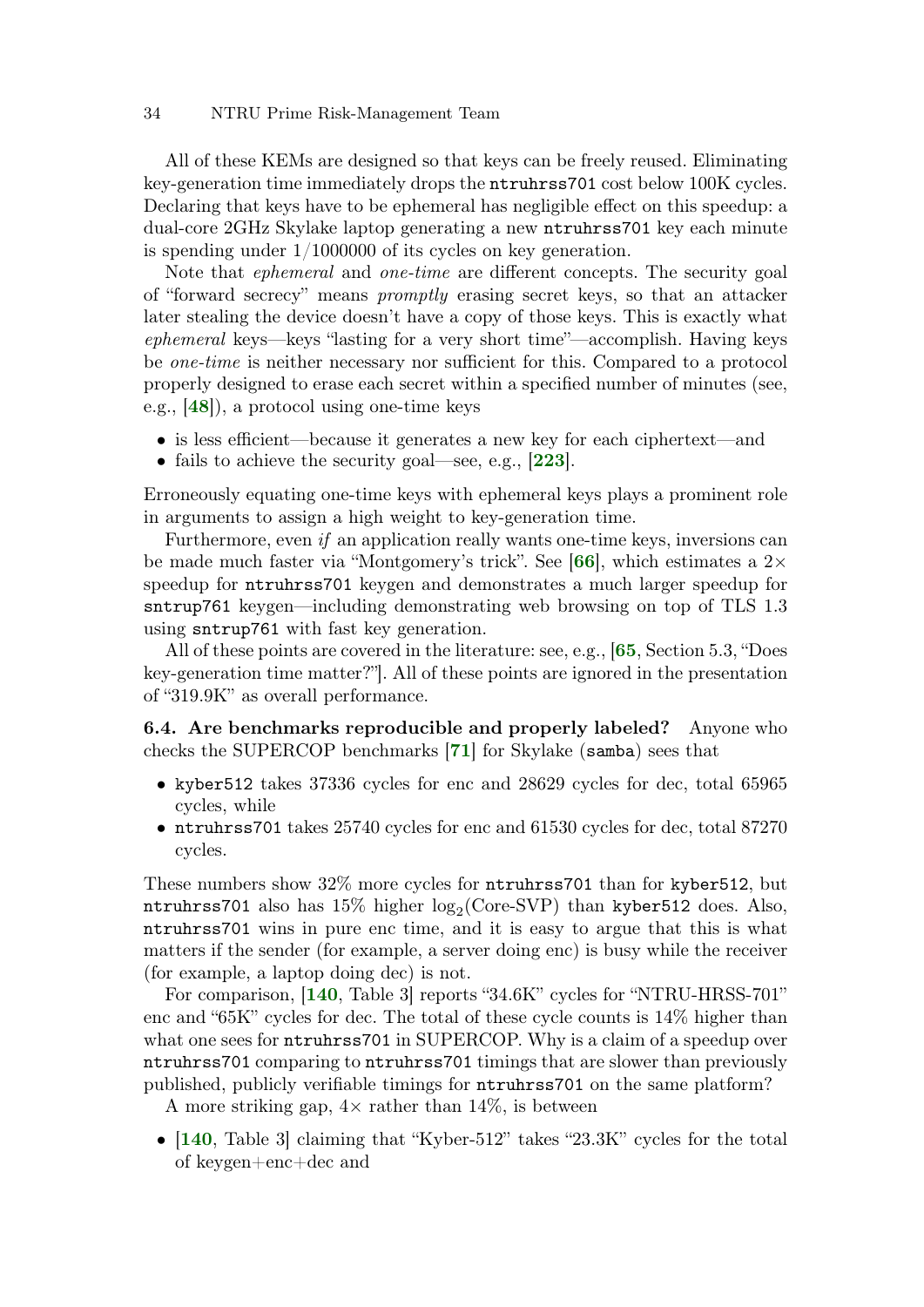• SUPERCOP showing 89657 cycles for kyber512: 23692 for keygen, and the 37336 and 28629 mentioned above for enc and dec.

This  $4\times$  gap comes from the fact that the "Kyber-512" in [[140](#page-63-7), Table 3] is not the Kyber-512 KEM submitted to NISTPQC. One might guess that it's the Kyber-512-90s KEM—but, no, it isn't that KEM either. Compared to Kyber-512-90s, this KEM is further modified to perform less hashing. To avoid confusion, let's refer to this KEM as Kyber-512-90s-PartialHash.

The Kyber presentation at the Third PQC Standardization Conference [[26](#page-54-3), video, 1:23:00, text on slide] advertised Kyber as being "conservative" in four ways. These four ways included

- "all symmetric crypto based on Keccak"—which is exactly what the "90s" version of Kyber abandons—and
- "shared key depends on full transcript"—which is abandoned by the further modification from 90s to 90s-PartialHash.

The mislabeling of Kyber-512-90s-PartialHash as "Kyber-512" in [[140](#page-63-7)] will make many readers believe that Kyber-512, with its advertised features, achieves the speeds displayed in  $[140]$  $[140]$  $[140]$ ; in fact, it is  $4 \times$  slower.

Now that we've seen the actual Kyber performance figures, let's look again at the idea that, since ntruhrss701 is supposedly "15X behind" the new "NTTRU", NTRU is poorly designed and shouldn't be standardized. Even if we accept the questionable idea that Skylake keygen+enc+dec is the sole metric of interest, a more reasonable estimate is 9 $\times$ , given the keygen speedups from [[66](#page-57-8)] and the faster enc+dec in SUPERCOP. Meanwhile Kyber-512 is  $4\times$  slower in this metric than the new Kyber-512-90s-PartialHash. Does this  $4\times$  slowdown mean that Kyber-512 was poorly designed and shouldn't be standardized?

The Kyber submission [[25](#page-54-2), Section 2] tells a very different story:

As also mentioned in Section 1.5, hashing the public key and the ciphertext is not required for CCA security, but is instead done to make the function more robust and directly usable in applications that require the shared key to depend on the entire transcript. Our rationale is that because the basic operations comprising Kyber are extremely fast, we can afford to pay a time penalty and make the default version of Kyber as robust and misuse-resilient as possible.

One can similarly find the NTRU submission stating design goals other than performance. So, no, the fact that new designs use many fewer cycles doesn't mean that these submissions were poorly designed.

6.5. Does faster on some CPUs mean faster across platforms? There's extensive literature studying performance variations across platforms, including many examples where speedups on one platform are slowdowns on another. Chip designers make different decisions regarding which packages of bit operations to bundle into CPU "instructions" (and into "coprocessors", and into FPGA "slices", and so on); these decisions interact in many ways with algorithm optimization.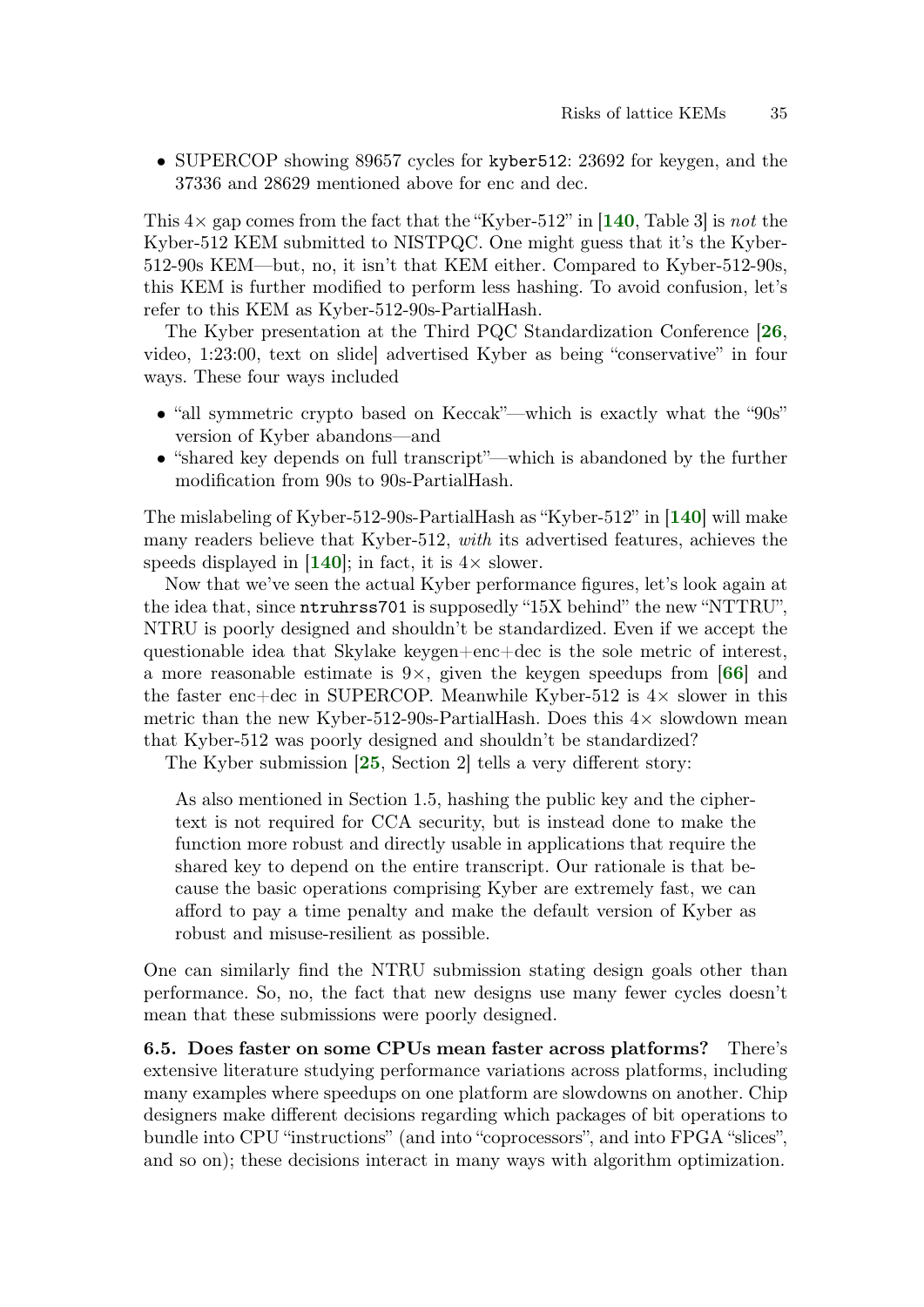Kyber was designed from the outset to streamline a particular NTT-based multiplication strategy for Intel CPUs. The Kyber presentation at the round-3 NISTPQC conference claimed [[26](#page-54-3), video, 1:22–1:23] that

the fastest way to perform arithmetic in the polynomial rings you find in, well, structured lattice-based cryptography is to use NTT-based multiplication. Now, by now I think all candidates use NTT-based arithmetic but Kyber was built to make this particularly efficient, which, well, makes it particularly efficient.

These blanket statements were promptly contradicted by the next presentation at the same conference: SABER does use NTTs on some platforms, but on other platforms it (1) is implemented without NTTs and (2) achieves speeds that Kyber still has not matched and perhaps cannot match. Perhaps most importantly, all available evidence is that Kyber hardware is less efficient than SABER hardware, primarily because Kyber uses more bit operations than SABER for arithmetic.

What about NTRU? The literature does not seem to contain the necessary bit-operation analysis, but the best bet from current knowledge is that—outside key generation—NTRU will use even fewer bit operations than SABER.

The main arithmetic bottleneck in NTRU is multiplying elements of, e.g., the ring  $(\mathbf{Z}/8192)[x]/(x^{n} - 1)$ . One element is small, having *n* coefficients in  ${-1, 0, 1}$ , while the other looks random, having n 13-bit coefficients. Schoolbook polynomial multiplication performs  $n^2$  multiplications of 13-bit coefficients by small coefficients and accumulates the results; one is free at any moment to replace  $x^n$  with 1 and to replace 8192 with 0. For a full analysis one needs to not just count bit operations in this process but also see what speedups are possible with fancier multiplication methods: Karatsuba, Toom, and NTTs. See generally [[41](#page-55-8)].

In SABER, an *n*-coefficient ring is replaced by (e.g.) 3 elements of an  $n/3$ coefficient ring, which one has to multiply by a  $3\times3$  matrix. The  $3\times$  smaller ring makes schoolbook multiplication  $9 \times$  faster, but there are 9 multiplications—no obvious difference in speed, and no obvious reason that fancier multiplication methods would favor SABER. However, the small coefficients in SABER are larger, requiring considerably more bit operations for each coefficient operation. Furthermore, the high-level structure of Product NTRU, used in the SABER submission, uses more arithmetic for enc+dec than the high-level structure of Quotient NTRU, used in the NTRU submission. Operations beyond arithmetic, such as hashing, do not obviously favor SABER.

If one thinks of a multiplication of two 16-bit integers—this means hundreds of bit operations—as one "instruction" then it becomes difficult to see the bitoperation advantage of smaller inputs. The NTTs in Kyber take advantage of these instructions. However, people building ASICs, cryptographic coprocessors, etc. see the intrinsic hardware cost of each operation, and can build much more efficient hardware that takes advantage of how small the inputs are. SABER does better than Kyber on ASICs by using non-NTT multipliers (see [[320](#page-76-3)]), and one would expect an NTRU ASIC to do even better. There are no good choices for a Kyber ASIC: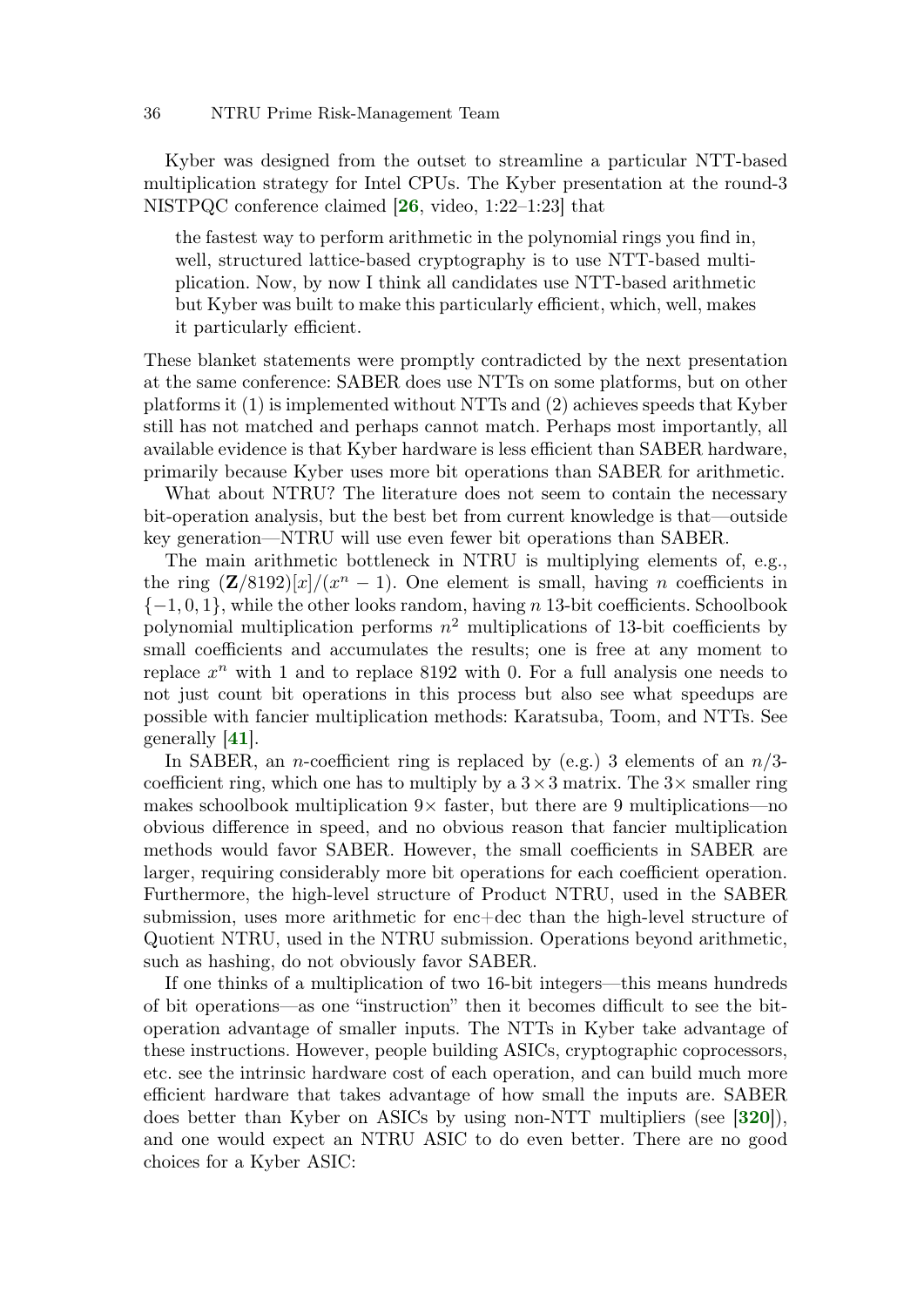- An ASIC using NTTs is bottlenecked by full-size multiplications, which are much more expensive than multiplications with small inputs.
- <span id="page-36-1"></span>• An ASIC trying to avoid using NTTs faces serious problems since various objects communicated by Kyber are in the NTT domain.

Kyber's cross-platform difficulties go beyond ASICs. Consider the paper [[13](#page-53-0)] targeting a "commercially available smart card chip (SLE 78)" with an RSA coprocessor, stating that Kyber "requires the usage of the Number Theoretic Transform (NTT), which we cannot realise efficiently with our approach", and achieving much better speeds by introducing a new design—labeled as a "Kyber variant" but actually much closer to SABER. The same approach works even more efficiently for NTRU and NTRU Prime, not requiring any modifications.

In short, Kyber's NTT-related design decisions look good in some benchmarks but look bad in others. It is critical to take a wide enough range of benchmarks to be able to see the full performance picture.

<span id="page-36-0"></span>6.6. The dominance of communication costs for lattice KEMs. The total costs of a cryptographic system go beyond the costs of computation, such as the cost of encapsulation; they also include the costs of communication, such as the cost of sending the ciphertext produced by encapsulation.

<span id="page-36-2"></span>These costs are naturally measured in different units, such as cycles and bytes. How does one put these on the same scale? One answer—used in [[65](#page-57-0), Section 5.4] and the earlier documents cited there—is to consider a quad-core 3GHz CPU handling a 100Mbps Internet connection. In one millisecond, the CPU runs 12 million cycles, while the Internet connection transmits only 12500 bytes. Let's model the CPU and the Internet connection as having similar costs; more precisely, let's model each byte on the Internet connection as having the same cost as 1000 cycles on the CPU.

This model provides a way to quantify the idea that communication costs are much more important for lattice KEMs than they are for ECC:

- If an ECDH system uses 200000 cycles and sends 64 bytes, the total cost in this model is 264000 cycles, about 3/4 from computation. If another system saves half the bytes, 32 bytes, the total cost drops to 232000 cycles, 88% of the first cost. If a third system then saves half the cycles, the total cost drops to 132000 cycles, 56% of the second cost.
- If a lattice system uses 100000 cycles and sends 1000 bytes, the total cost in this model is 1100000 cycles, about 90% from communication. If another system saves half the cycles, the total cost is 1050000 cycles, 95% of what it was a moment ago. Because so much of the cost is from communication, the cycle-count improvements make far less of a difference than they did in the ECDH example.

As a real example, let's consider  $ntrubps4096821$  (Core-SVP  $2^{179}$ ). The sender spends 44119 cycles on enc, and sends a 1230-byte ciphertext, costing 1230000 cycles; the total cost is 1274119 cycles, 97% from communication. The receiver receives the 1230-byte ciphertext, costing 1230000 cycles, and spends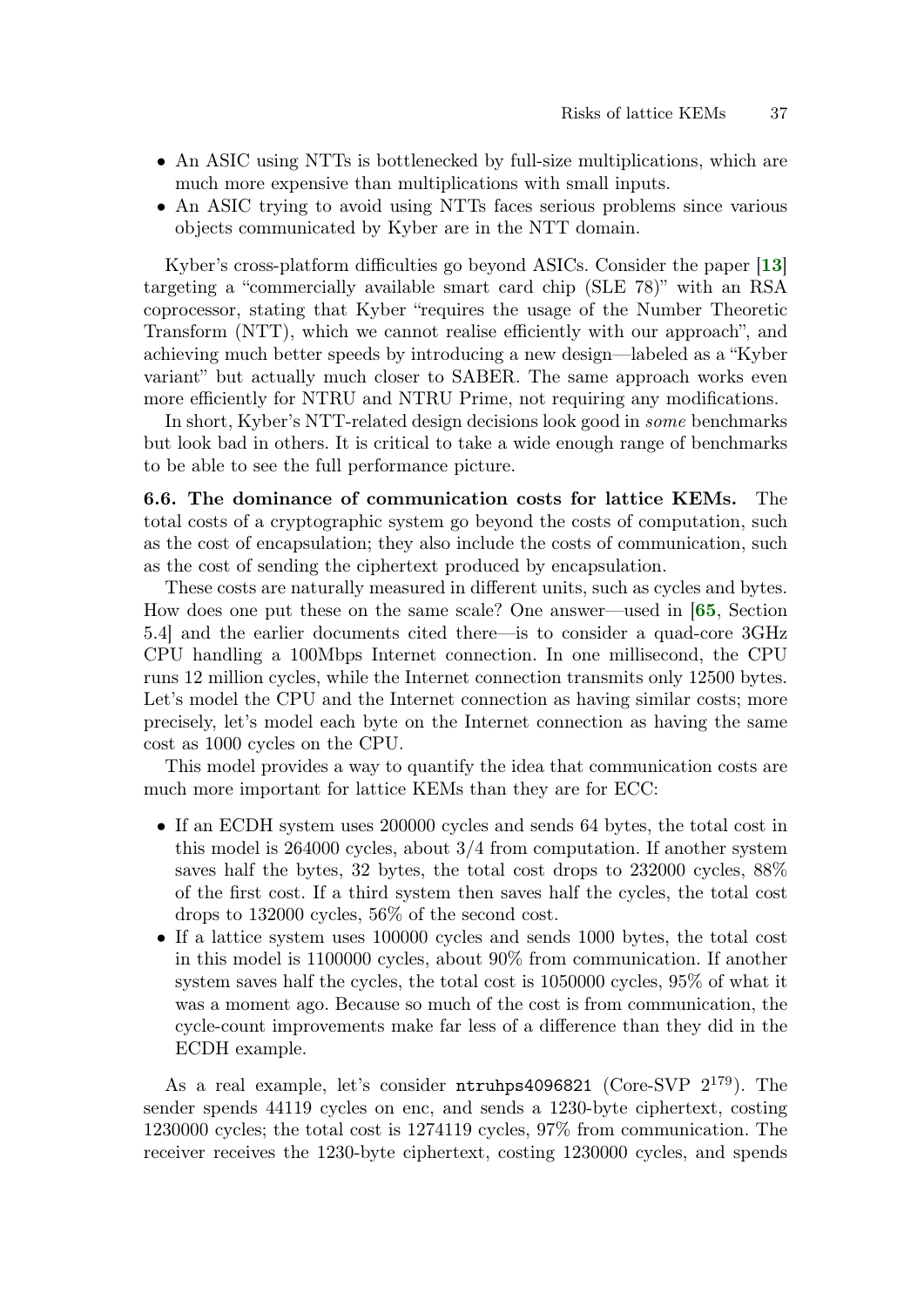81114 cycles on dec; the total cost is 1311114 cycles, 94% from communication. If the costs of a new key are included then there's a more noticeable 414070 cycles for keygen, but also another 1230 bytes to send the key and another 1230 bytes to receive the key; the total cost across both sides is 5459303 cycles, with  $90\%$  from communication. Making keygen  $2\times$  faster might sound dramatic if keygen microbenchmarks are considered in isolation, but saves only 4% of the total cost.

It is hard to see how emphasizing the cycle counts of ntruhps4096821, rather than the sizes, can be justified in this context.<sup>[19](#page-0-0)</sup> Even if the costs of a new key are included, saying that 539303 cycles are as expensive as 4920 bytes means saying that a quad-core 3GHz CPU is as expensive as a 1Gbps Internet connection. This seems hard to explain, given that a \$500 computer with a quad-core 3GHz CPU will typically last for several years while Google Fiber 1Gbps will accumulate \$500 in charges within several months.

<span id="page-37-6"></span><span id="page-37-5"></span><span id="page-37-4"></span><span id="page-37-1"></span>See [[50](#page-56-0), Section 2.3] for more evidence backing the idea that "communication volume is by far the most serious performance problem with lattice systems". For example, the Google–Cloudflare experiments with lattice systems (see [[224](#page-69-0)] and  $[217]$  $[217]$  $[217]$ , including a variant of **ntruhrss**701, have consistently seen much more impact of bytes transmitted than of cycles. See also [[168](#page-65-0), page 6], which describes a smartcard with a "100 MHz" Cortex-M3 CPU and " $< 100$  kB/s" communication—i.e., communicating a byte takes more time than 1000 cycles.

<span id="page-37-0"></span>**6.7. Performance loss**  $\#256$ **.** Consider the following competition between NTRU and Kyber. What's the smallest ciphertext size provided by the KEMs specified in each submission, subject to requiring Core-SVP to be at least  $2^{128}$ ?

Answer: NTRU's ntruhps2048677 fits into 931 bytes. Kyber's kyber768 is noticeably worse: 1088 bytes, 17% larger. This is another solid win for NTRU over Kyber.

If one changes from requiring Core-SVP  $2^{128}$  to requiring Core-SVP  $2^{118}$ , exactly the Core-SVP level<sup>[20](#page-0-0)</sup> of kyber512, then suddenly Kyber wins instead: kyber512 fits into 768 bytes, 18% smaller than ntruhps2048677. But why should these comparisons be carried out at the levels that Kyber happened to select?

One might think that, well, NTRU happened to pick some examples of sizes, and Kyber happened to pick some examples of sizes, and if there's a request for an intermediate size then NTRU and Kyber can simply specify intermediate sizes meeting the request. This is true for NTRU, but it's not true for Kyber.

Structurally, Kyber uses a rank-k module over  $(\mathbf{Z}/q)[x]/(x^{256}+1)$ , so the dimension is 256k. There are no Kyber options between kyber512 and kyber768 and kyber1024: those are  $k = 2$  and  $k = 3$  and  $k = 4$ . If kyber512's Core-

<span id="page-37-3"></span><span id="page-37-2"></span> $\frac{19}{19}$  One could, as noted in [[65](#page-57-0), Section 5.4], artificially reduce the communication-vs. computation ratio by pairing "an expensive radio inside a recent smartphone" with "a cheap microcontroller manufactured on a 90nm fab". It was proposed in [[65](#page-57-0)] to have the community "agree upon a spectrum of data points regarding the costs of communication and the costs of computation in various environments".

 $20$  This gives kyber512 the benefit of switching from Core-SVP to revised-Core-SVP.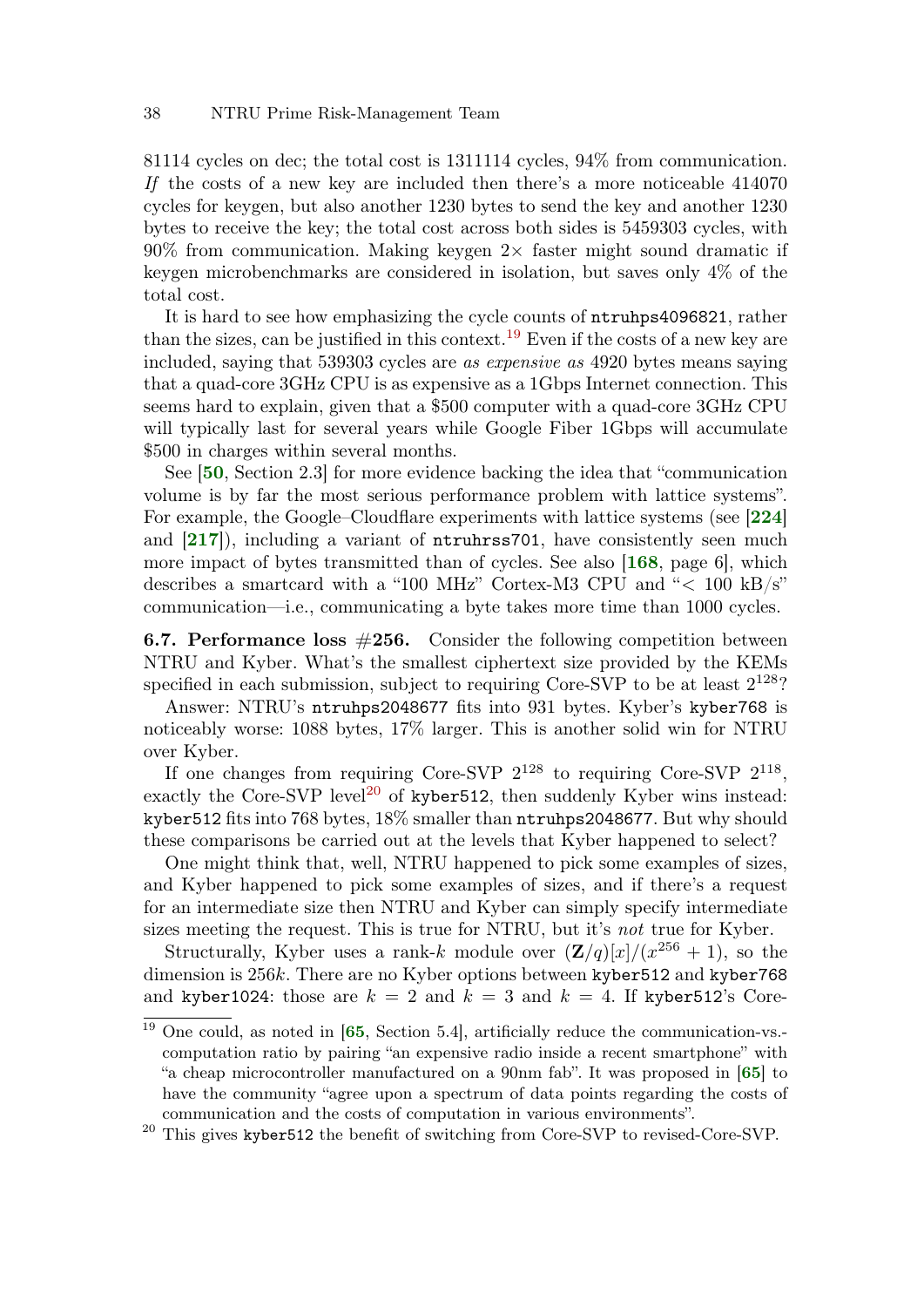SVP  $2^{118}$  isn't acceptable<sup>[21](#page-0-0)</sup> then one has to jump all the way up to kyber768, a remarkable 42% increase in ciphertext size. SABER has the same problem. The NTRU structure is different, supporting a much more tightly packed list of dimensions.

See Figure [7.3](#page-41-0) below for a comparison across all security levels. After the 42% jump from kyber512 to kyber768 in the volume of data communicated, there is another 44% jump from kyber768 to kyber1024. One can draw a superficial analogy to the jumps in key sizes between, e.g., AES-128, AES-192, and AES-256, but (1) AES keys are much smaller than Kyber ciphertexts, (2) AES keys are rarely sent over the wire, and (3) setting some AES key bits to constants allows smooth tradeoffs between key size and security, whereas the only way that Kyber can save ciphertext size is by jumping far down in security level.

The importance of this performance issue in lattice-based cryptography is not a new observation. This issue was, for example, motivation  $#1$  stated for Lyubashevsky–Peikert–Regev [[239](#page-70-0)], a paper that generalized previous work for power-of-2 cyclotomics to provide an arbitrary-cyclotomic "toolkit for Ring-LWE cryptography":

<span id="page-38-0"></span>While power-of-two cyclotomic rings are very convenient to use, there are several reasons why it is essential to consider other cyclotomics as well. The most obvious, practical reason is that powers of two are sparsely distributed, and the desired concrete security level for an application may call for a ring dimension much smaller than the next-largest power of two. So restricting to powers of two could lead to key sizes and runtimes that are at least twice as large as necessary.

Kyber's 768/512 is just 1.5 rather than 2, but this doesn't eliminate the problem, as illustrated by the 17% Kyber loss described above.

6.8. Consequences of performance loss  $\#256$  for NISTPQC. The call for NISTPQC submissions states that each submission should—if possible— "specify several parameter sets that allow the selection of a range of possible security/performance tradeoffs" (emphasis added). NIST proposed five broad security "categories" (see Appendix [B\)](#page-91-0) and said that submitters could specify even more than five parameter sets to demonstrate flexibility:

Submitters may also provide more than one parameter set in the same category, in order to demonstrate how parameters can be tuned to offer better performance or higher security margins.

The evaluation criteria (see Appendix [A\)](#page-79-0) state "security" as the top evaluation factor, then "cost", then "algorithm and implementation characteristics". The third-factor criteria say that

Assuming good overall security and performance, schemes with greater flexibility will meet the needs of more users than less flexible schemes, and therefore, are preferable

<sup>21</sup> This again gives kyber512 the benefit of switching from Core-SVP to revised-Core-SVP.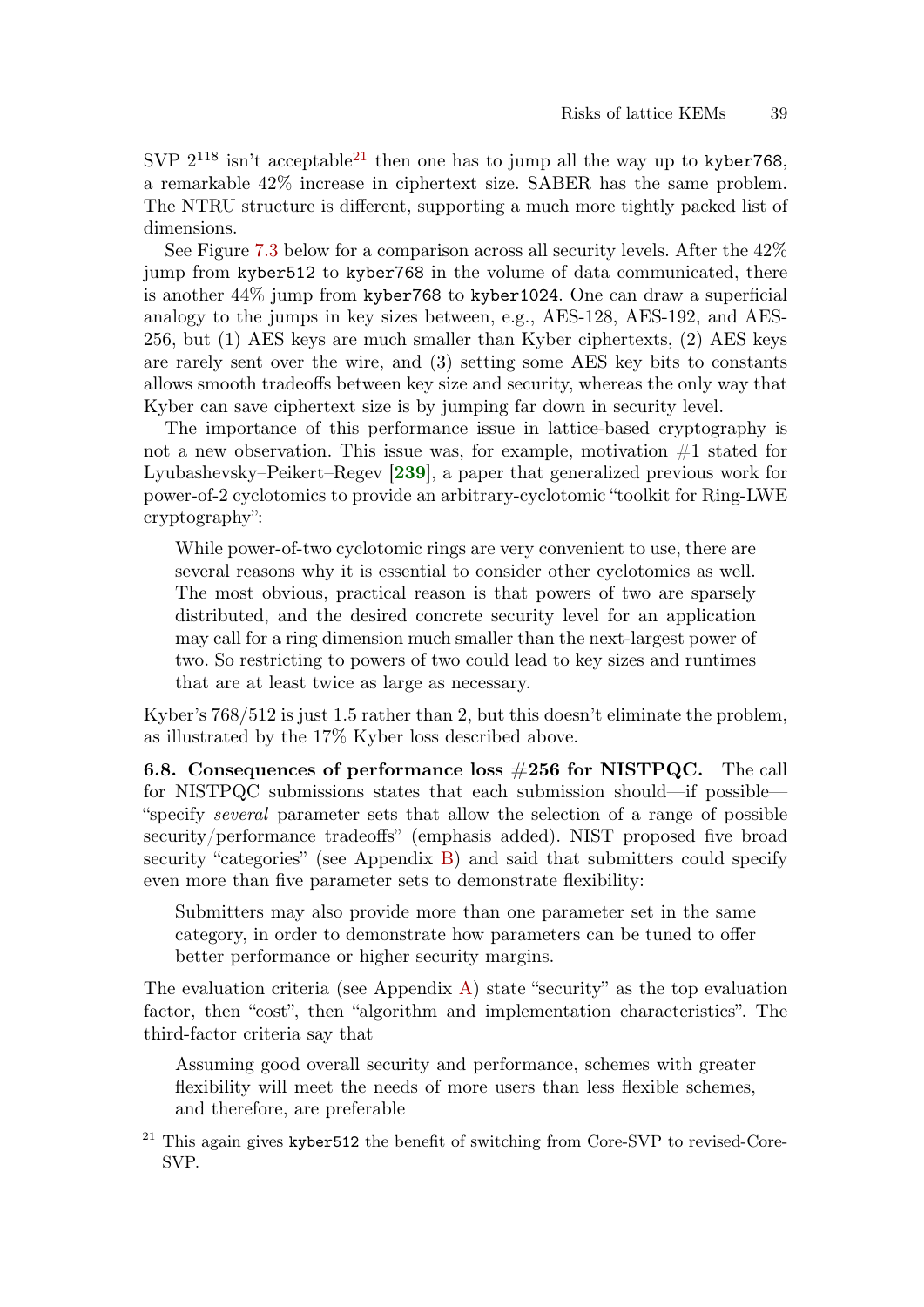## 40 NTRU Prime Risk-Management Team

and list "It is straightforward to customize the scheme's parameters to meet a range of security targets and performance goals" as an example of "flexibility".

Consequently, according to the NISTPQC rules, NTRU's amply documented flexibility to provide a full spectrum of dimensions is a positive feature, compared to Kyber's enforced leaps from dimension 512 to dimension 768 to dimension 1024. The size competition in Section [6.7](#page-37-0) illustrates how this flexibility lets NTRU reach combinations of security targets and performance goals that Kyber cannot reach.

The same comments apply to SABER: Kyber and SABER share the design decision to require modules over a 256-coefficient ring, a big step backwards from the traditional flexibility of NTRU. Note also that these performance losses turn into quantitative security losses if the application has, e.g., ciphertext-size limits that don't happen to match what's favorable to Kyber and SABER.

The problem is even more extreme for NewHope, which leaps from dimension 512 to dimension 1024. NIST's round-2 report [[8](#page-53-1)] pointed out Kyber's advantage in exactly this respect over NewHope, as part of explaining why NIST eliminated NewHope:

<span id="page-39-0"></span>KYBER naturally supports a category 3 security strength parameter set, whereas NewHope does not.

This is also an advantage for NTRU over Kyber: NTRU "naturally supports" more "categories" than Kyber does. Also recall that the call for submissions valued "better performance or higher security margins" even within "the same category".

Surprisingly, the same NIST report [[8](#page-53-1)] fails to recognize this advantage of NTRU over Kyber, and even issues a blanket statement that NTRU is less efficient than Kyber:

<span id="page-39-1"></span>While NTRU is very efficient, it is not quite at the level of the highestperforming lattice schemes . . . NTRU has a small performance gap in comparison to KYBER and SABER . . .

<span id="page-39-2"></span>See [[53](#page-56-1)] for a detailed analysis of how a pro-Kyber "discretization attack" would limit comparisons to security levels favorable to Kyber, producing the incorrect conclusion that Kyber consistently outperforms NTRU. In fact, the performance winner between Kyber and NTRU depends on the application requirements.

# 7 Performance of NTRU Prime

The NTRU Prime design process has a clear priority order. First, within the design space of lattice systems, eliminate unstructured lattices, because the goal is to handle applications that require something small. Second, within small lattice systems, eliminate unnecessary complications in security review, because these complications exacerbate lattice security risks. Third, within the systems that remain, optimize the tradeoff between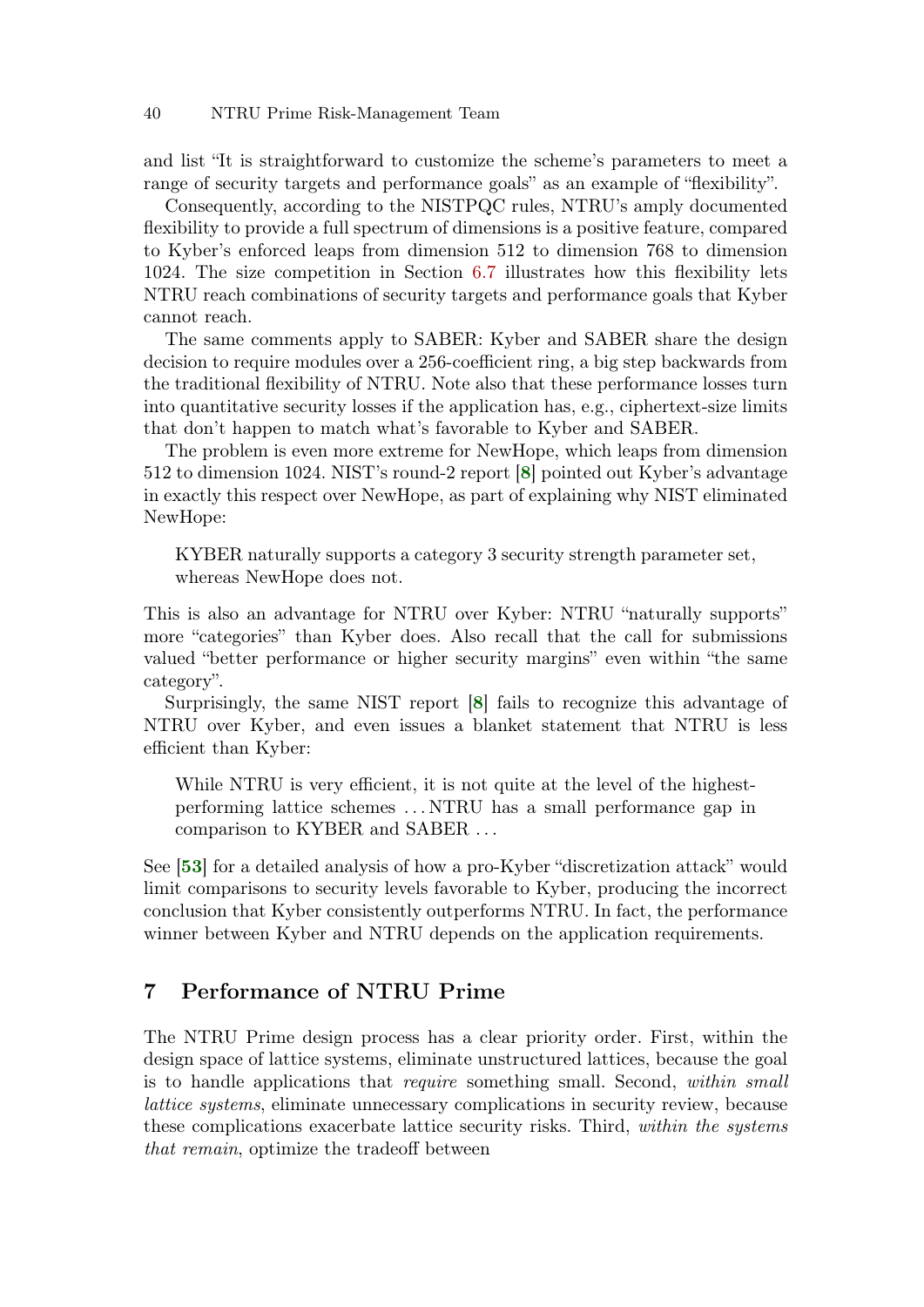- size and
- security against known attacks.

One would guess that this produces much worse performance than submissions that give performance optimization a higher priority, balancing performance with other concerns. A key insight—this is not something obvious; it is the result of detailed performance analysis—is that this guess is incorrect. NTRU Prime reduces the attack surface at surprisingly low cost. Sometimes NTRU Prime outperforms all of the other submissions.

<span id="page-40-0"></span>7.1. A simple example where NTRU Prime has the best performance. As in Section [6.7,](#page-37-0) let's ask for the smallest ciphertext size provided by the KEMs specified in each lattice submission, subject to requiring Core-SVP to be at least 2 <sup>128</sup>, but now let's look at all five submissions, not just NTRU and Kyber. NTRU Prime is the winner:

- NTRU Prime (sntrup653): 897 bytes.
- NTRU (ntruhps2048677): 931 bytes.
- Kyber (kyber 768): 1088 bytes.
- SABER (saber): 1088 bytes.
- Frodo (frodo640): 9720 bytes.

Obviously NTRU isn't far behind. Kyber and SABER are noticeably worse, with 21% larger ciphertexts than NTRU Prime, as a direct result of the modulerelated performance loss explained in Section [6.7.](#page-37-0)

7.2. Competitive size-security tradeoffs. Let's vary the example from Section [7.1](#page-40-0) by asking, for each b, what ciphertext sizes are available when Core-SVP is required to be at least  $2^b$ . The results are plotted in Figure [7.3.](#page-41-0) This is an update of [[50](#page-56-0), Figure 3.5] to account for

- <span id="page-40-2"></span>• extra parameter sets specified for NTRU,
- extra parameter sets specified for NTRU Prime,
- <span id="page-40-1"></span>• a modified version of kyber $512,^{22}$  $512,^{22}$  $512,^{22}$  and
- the SABER submission's announcement that, because of an error in [[12](#page-53-2)], pre-round-3 versions of the SABER submission had reported incorrect (too high) Core-SVP results.

<span id="page-40-4"></span><span id="page-40-3"></span>See [[50](#page-56-0), Section 2.3] for reasons to use size metrics, specifically ciphertext-size metrics; and see [[50](#page-56-0), Section 3] for visualization principles.

Each b corresponds to a horizontal line, and better submissions are farther left on that line. The smallest ciphertexts are achieved by sntrup for  $118 < b <$ 129, ntruhps for  $129 < b \le 145$ , sntrup for  $145 < b \le 153$ , saber/kyber for  $153 < b \le 181$ , saber for  $181 < b \le 189$ , sntrup for  $189 < b \le 209$ , saber for  $209 < b < 260$ , etc. Both sntrup and ntruhps can easily improve their position in the graph by adding further parameter sets, whereas kyber and saber cannot; see Section [6.7.](#page-37-0)

 $22$  This figure, and the subsequent figures in this section, permits kyber512 to substitute revised-Core-SVP for Core-SVP.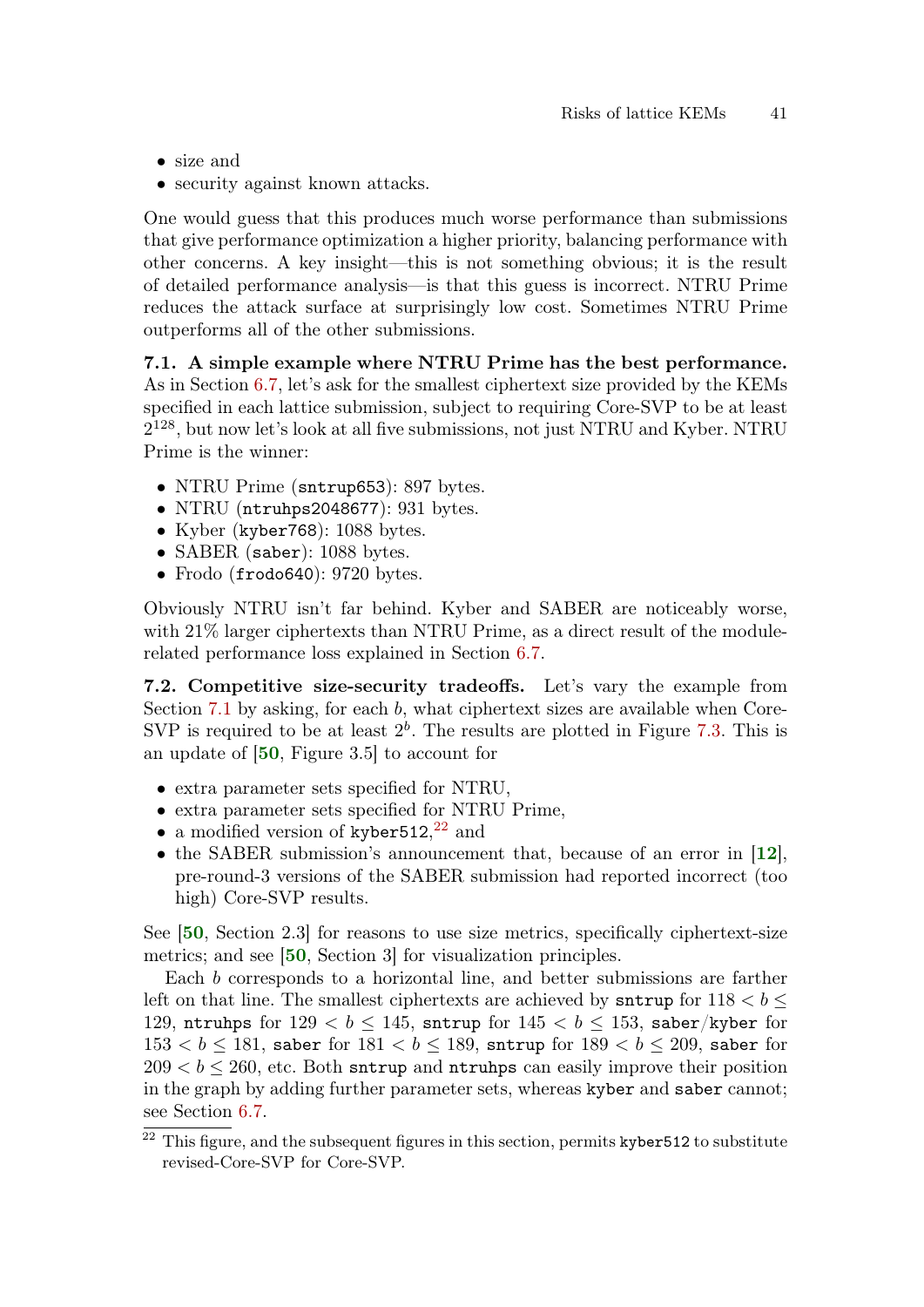

<span id="page-41-0"></span>Fig. 7.3. Core-SVP (vertical axis, log scale) vs. ciphertext size (horizontal axis, bytes, log scale). Better security-performance tradeoffs are farther up and to the left.

One can also use the same graph to see how size constraints limit Core-SVP levels, exacerbating security risks. Each size limit corresponds to a vertical line, and better submissions are farther up on that line. For example, if an application is limited to 1024 bytes then it obtains Core-SVP  $2^{145}$  with NTRU (ntruhps), Core-SVP  $2^{129}$  with NTRU Prime (sntrup), and bleeding-edge Core-SVP with saber and kyber. Other size limits obtain the best Core-SVP with saber, in some cases tied with kyber, so this is not a clear argument against any particular KEM except for frodo.

<span id="page-41-2"></span>Beware that lumping security levels into "categories" would (1) hide most of the information in Figure [7.3](#page-41-0) and (2) let attackers manipulate the category boundaries so as to favor particular submissions. See [[53](#page-56-1)] and Appendix [B.](#page-91-0)

**7.4. Competitive speeds.** Section [6.6](#page-36-0) explained the rationale for considering size, specifically ciphertext size, as the primary performance metric. But what if you have a slow ARM Cortex-M4 microcontroller—again, the ARM Cortex-M4 is NIST's designated microcontroller for comparisons [[19](#page-54-0)]—and you really want to know how many cycles are used for computation?

<span id="page-41-1"></span>One scenario is that the microcontroller is encrypting messages, typically to send to a larger device. Figure [7.5](#page-42-0) shows the time for encapsulation. This graph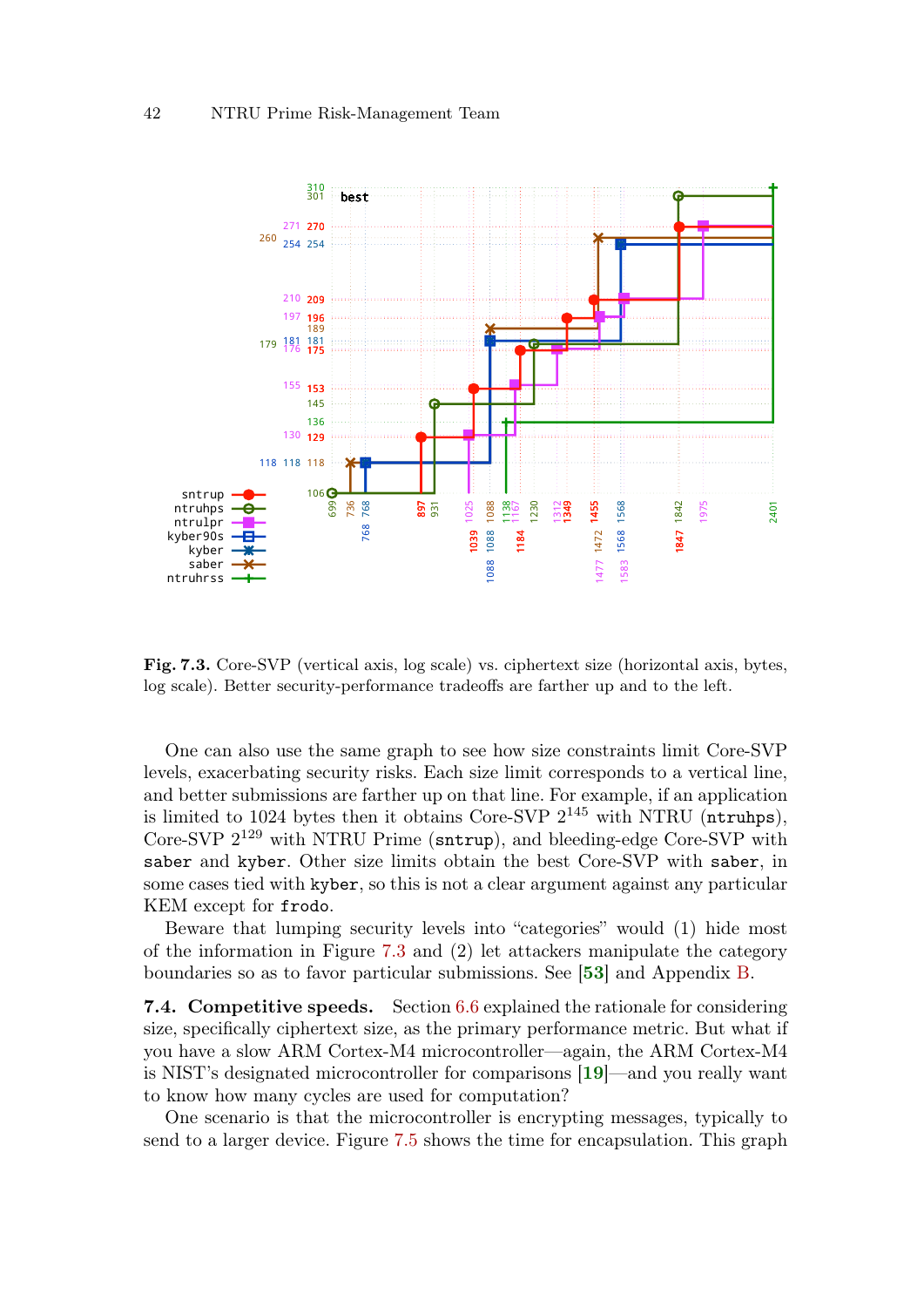

<span id="page-42-0"></span>Fig. 7.5. Core-SVP (vertical axis, log scale) vs. ARM Cortex-M4 time for encapsulation (horizontal axis, cycles, log scale). Better security-performance tradeoffs are farther up and to the left.

shows that sntrup is competitive, including various security requirements (e.g., Core-SVP  $2^{128}$ ) for which it is the most efficient option.

Another scenario is that the microcontroller is decrypting messages. Figure [7.6](#page-43-0) shows the time for decapsulation. In this graph, sntrup is the most efficient option at every security level—except for Core-SVP  $2^{118}$  (and below), which, for security reasons, the NTRU Prime submission refuses to support.

All of these measurements are average cycle counts reported by the pqm4 benchmarking project as of 17 October 2021 for M4-optimized software. The new ntruhrss1373 and ntruhps40961229 are not included since they do not yet have M4-optimized software.

Beware that neither graph includes the costs of communicating the ciphertext being handled. Including such costs would narrow the gaps between the systems, as in Figure [7.3,](#page-41-0) and would reduce sntrup's overall advantage, but in any case sntrup is an attractive option for microcontrollers.

7.7. How is it possible for sntrup to be outperforming kyber? As noted above, NTRU Prime has a rule of not allowing performance improvements that would complicate security review. Kyber has no such rule: it emphasized speed from the outset and built a narrative of being the most efficient lattice KEM.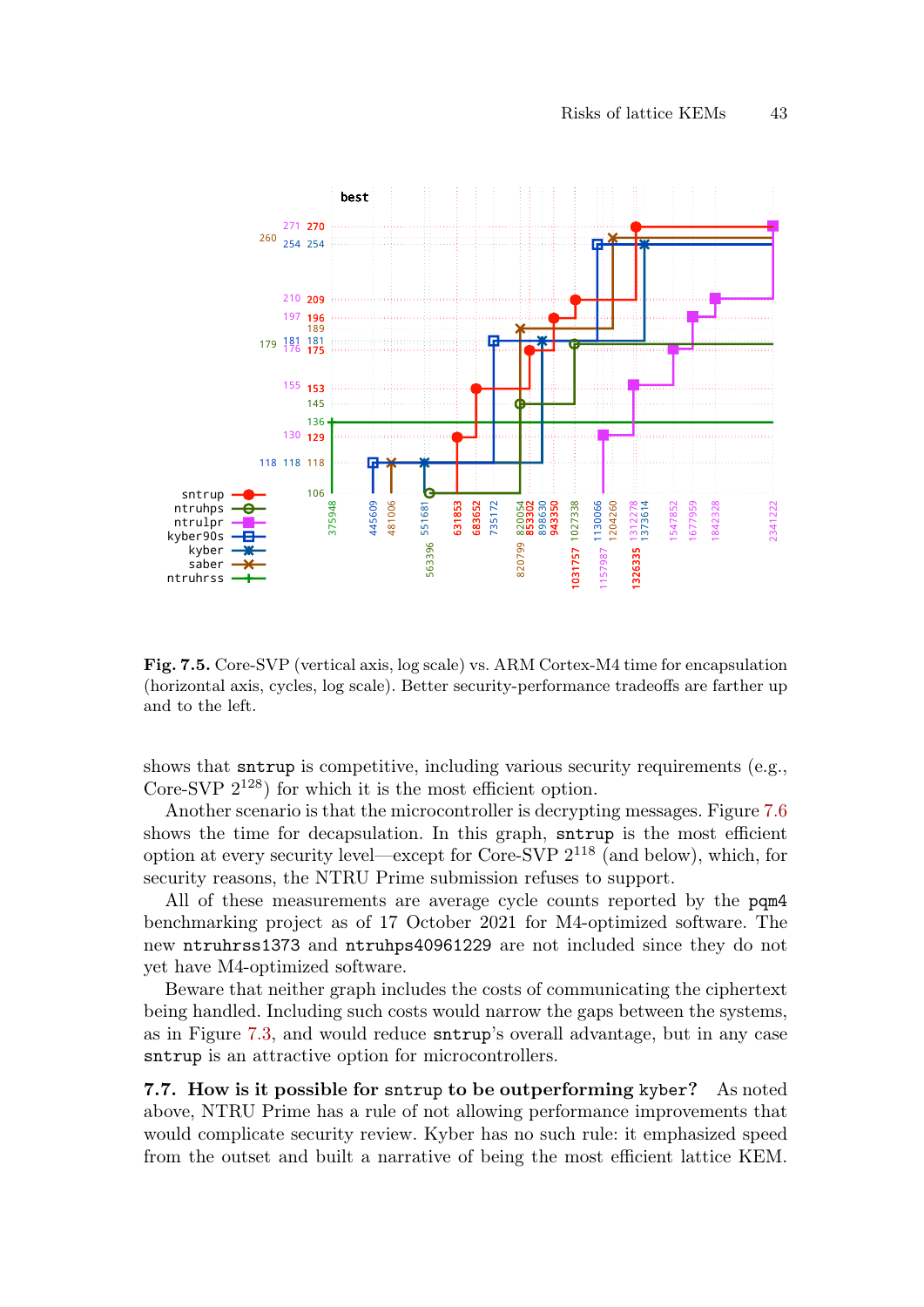

<span id="page-43-0"></span>Fig. 7.6. Core-SVP (vertical axis, log scale) vs. ARM Cortex-M4 time for decapsulation (horizontal axis, cycles, log scale). Better security-performance tradeoffs are farther up and to the left.

However, Figures [7.3,](#page-41-0) [7.5,](#page-42-0) and [7.6](#page-43-0) show sntrup outperforming kyber at many security levels in size, in encapsulation speed, and in decapsulation speed.

These numbers show that sntrup is doing something positive for performance that kyber failed to do. There are actually several differences contributing to sntrup's performance wins. It's helpful to look at the details, to understand why sntrup can be expected to provide competitive cross-platform performance.

First, kyber is structurally limited to dimensions 256, 512, etc., while sntrup provides many more choices. See Section [6.7.](#page-37-0) The losses are easily visible from the big jumps of kyber90s/kyber costs in each of the figures; same for saber. On the other hand, this obviously can't be the whole story, given how consistently sntrup wins in Figure [7.6.](#page-43-0)

<span id="page-43-1"></span>Second, as noted in [[65](#page-57-0), Section 5.5], all NTRU Prime operations take time  $b^{1+o(1)}$  where b is the number of key bits. This is not true for kyber: the design decision to use modules over a 256-coefficient ring forces kyber to spend time handling  $256k^2$  coefficients for lattice dimension  $256k$ . The cost per coefficient is small on Intel CPUs, but the cross-platform slowdown is more significant.

<span id="page-43-2"></span>Note that modules do nothing to eliminate complications in security review: on the contrary, they add complications to security review. See [[65](#page-57-0), Section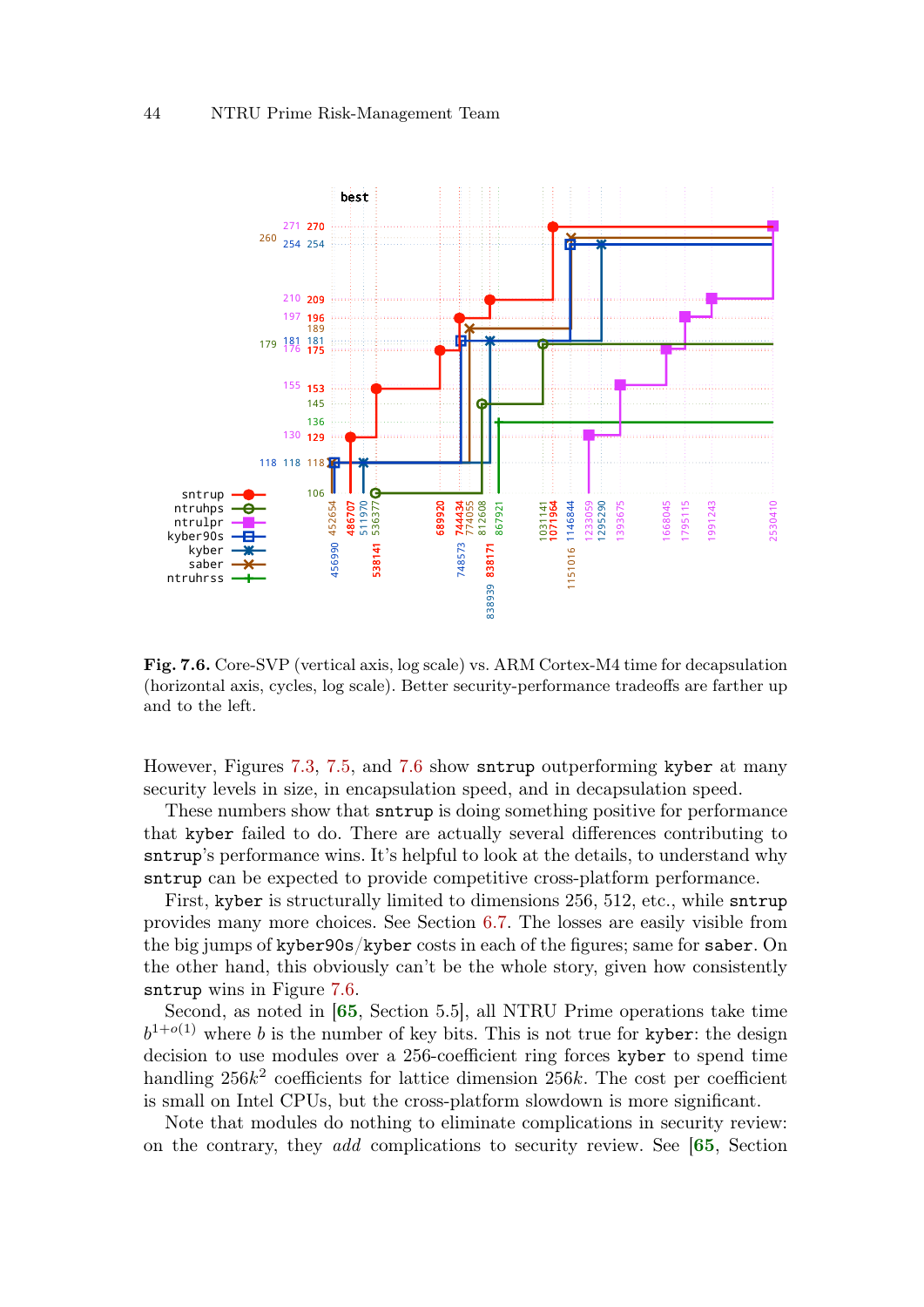4.8]. Consequently, modules have never been candidates for the NTRU Prime design. Fortunately for NTRU Prime's performance, modules also don't help performance. Regarding the idea that modules make optimized implementations easier, see Appendix [A.3.](#page-88-0)

Third, by selecting a Product NTRU structure rather than a Quotient NTRU structure, Kyber sacrificed enc speed and dec speed in favor of keygen speed. From a performance perspective, this is making a highly questionable bet; see Section [6.3](#page-32-0) and Section [7.11.](#page-48-0) Of course, if one simply declares that the metric of interest is keygen+enc+dec, rather than investigating the needs of applications, then the bet looks good.

<span id="page-44-0"></span>For comparison, the NTRU Prime submissions in every round of NISTPQC have equally supported Product NTRU and Quotient NTRU. (This starts from the fact that each option avoids some security-review complications created by the other option. See, e.g., [[59](#page-57-1)], and see generally Table [1.1.](#page-1-0)) From a performance perspective, under the reasonable assumption that enc speed and dec speed are much more important than keygen speed, NTRU Prime benefits from the Quotient NTRU option, sntrup.

Fourth, the way that Kyber bakes NTTs into its specification effectively ties implementors to a particular NTT-based multiplication strategy. This works well on Intel CPUs but turns out to damage cross-platform performance. See Section [6.5.](#page-34-0)

Fifth, even though the polynomial  $x^p - x - 1$  used in NTRU Prime is slightly larger (in relevant metrics) than competing polynomials such as  $x^p - 1$ , the resulting performance loss turns out to be small, not dominating the performance picture. Similar comments apply to eliminating decryption failures.

7.8. Secret-key storage. Consider again a microcontroller using a KEM to decrypt messages. If the microcontroller is cycling through  $N$  secret KEM keys for, e.g., kyber768, then it needs to store 2400N bytes, since each KEM key uses 2400 bytes. This can be a problem, depending on

- $\bullet$  how big N is,
- the total storage available in the microcontroller, and
- what else is competing for space in the microcontroller.

Figure [7.9](#page-45-0) shows the number of bytes per secret key for all of the KEMs. Kyber and Saber consume the most space of all of the small KEMs; ntrulpr and ntruhps consume the least; sntrup and ntruhrss are in the middle.

A closer look at the KEM designs shows that each design has some natural flexibility regarding how much data is precomputed during key generation and stored in the secret key, rather than being recomputed during decapsulation. KEM designers make judgment calls regarding the best tradeoffs here. None of the KEMs opted to store only a short seed and regenerate keys from that seed during decapsulation; and none of the KEMs selected the opposite extreme, such as precomputing all possible transforms of multiplication inputs.

Secret-key holders can vary this decision while retaining interoperability, at the expense of a more complicated implementation ecosystem. A full graph of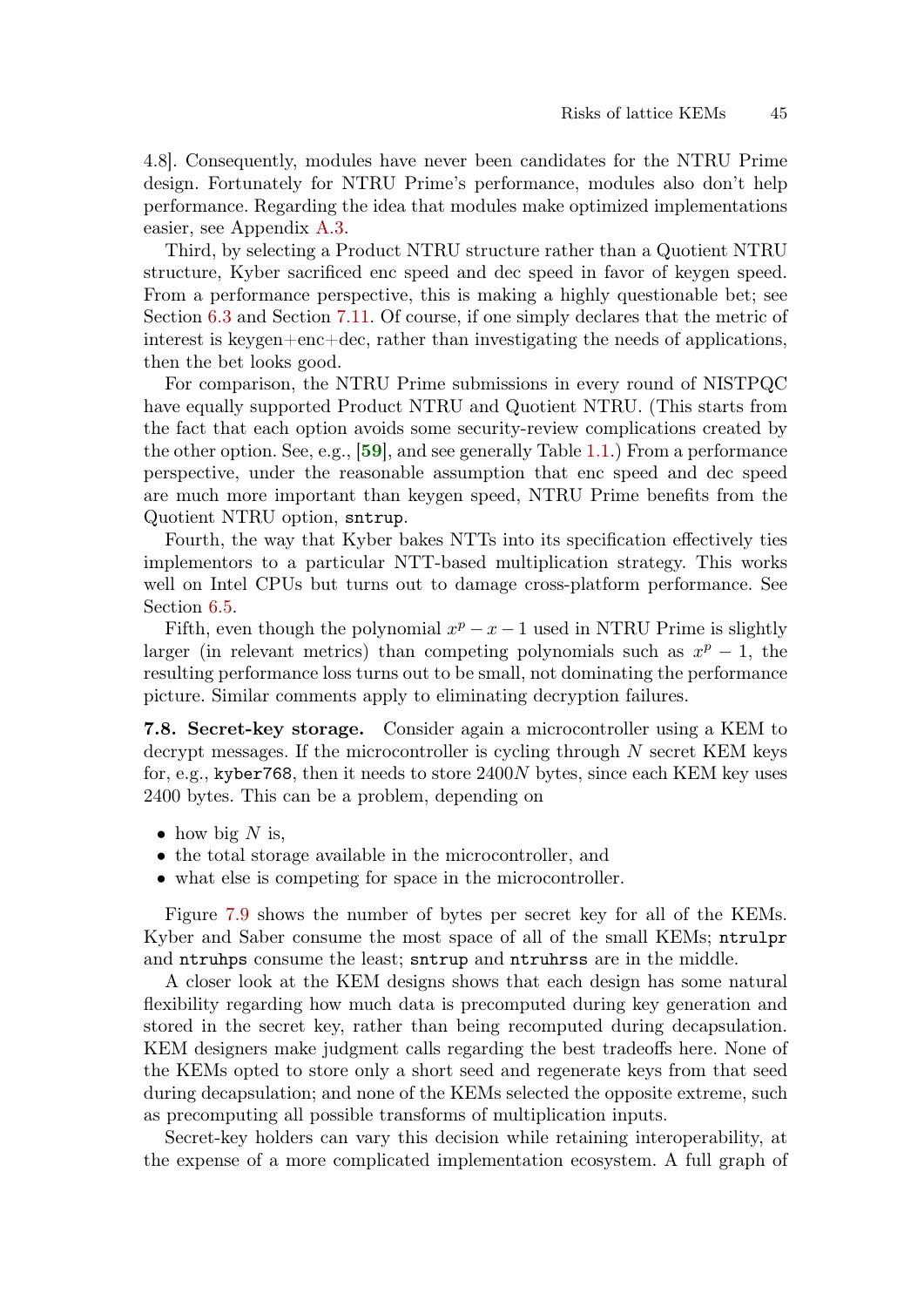

<span id="page-45-0"></span>Fig. 7.9. Core-SVP (vertical axis, log scale) vs. secret-key size (horizontal axis, bytes, log scale). Better security-performance tradeoffs are farther up and to the left.

all of these options would require merging Figures [7.6](#page-43-0) and [7.9](#page-45-0) into a threedimensional picture showing the tradeoffs between size, decapsulation cycles, and security, after implementation work to measure those tradeoffs.

Given that Kyber, with its own selection of secret-key size, is consistently outperformed by sntrup in Figure [7.6](#page-43-0) (decapsulation time) and in Figure [7.9](#page-45-0) (secret-key size), it is reasonable to guess that implementing more options for both Kyber and sntrup will show a three-dimensional picture favorable to sntrup.

Beware that the extra dimension here makes it even more important than usual to be on alert regarding improper benchmarking. This is illustrated by the range of benchmarking errors that appeared in response to [[63](#page-57-2)], a recent message correctly disputing the idea "that Kyber is the most efficient lattice KEM in NISTPQC". Concretely, [[63](#page-57-2)] observed that "if I want an ARM Cortex-M4 to decrypt messages, specifically with Core-SVP  $\geq 2^{128}$  then Kyber uses 50% more cycles than NTRU Prime, according to pqm4, and also receives 20% more bytes than NTRU Prime. The conclusion of [[63](#page-57-2)] was as follows:

<span id="page-45-3"></span><span id="page-45-2"></span><span id="page-45-1"></span>There are other benchmarks where Kyber does better, but cherry-picking pro-Kyber benchmarks and pretending that Kyber always wins is highly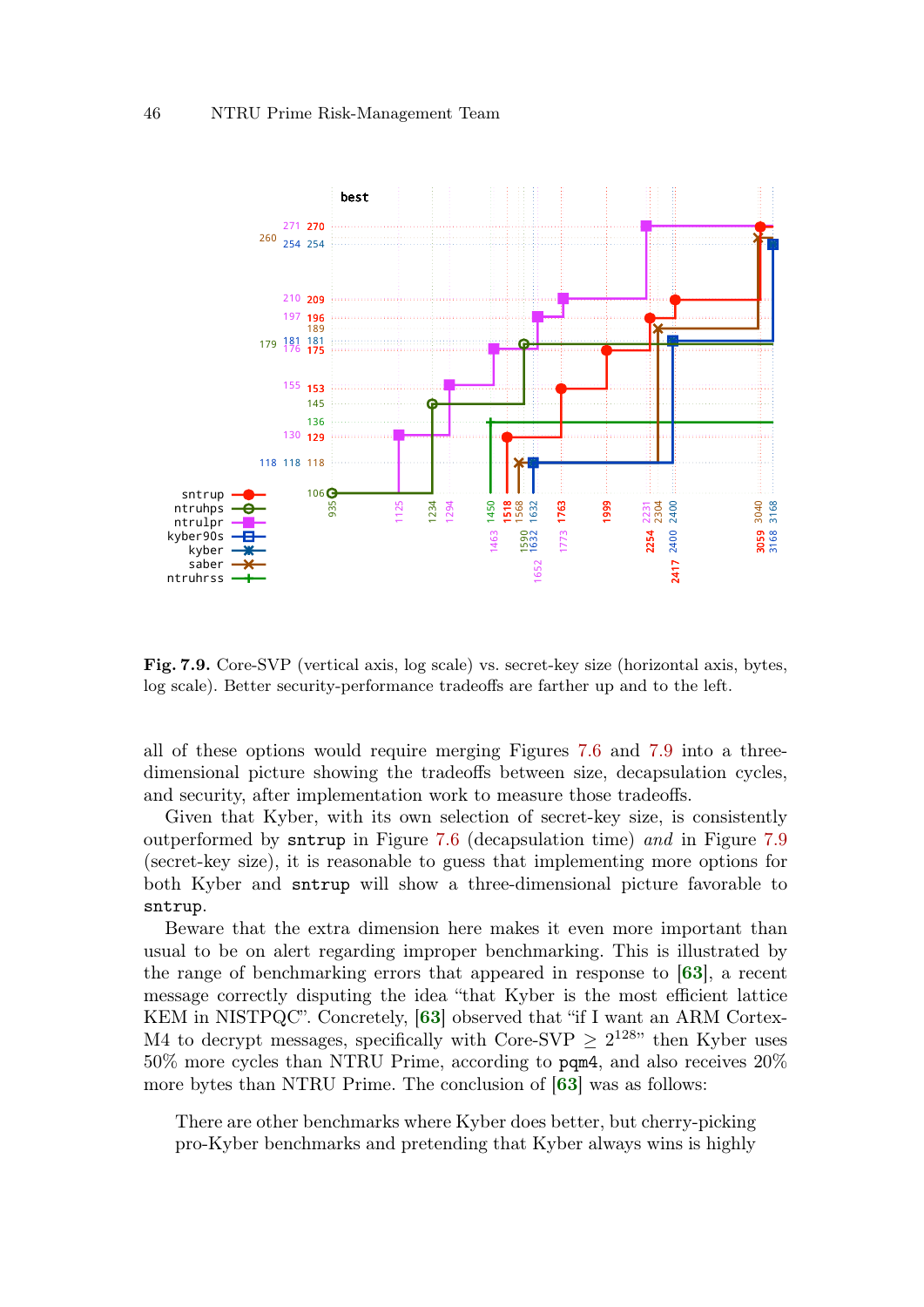inappropriate. The actual situation is that the performance winner depends on the application.

There were three directions of responses. First, there were various responses saying that Kyber does better on other benchmarks—shifting to Kyber's favorite security levels, highlighting key-generation time, and ignoring communication costs. Structurally, these responses were not addressing the point of dispute.

Second, there were objections to the RAM consumption and code size of the sntrup software. See [[23](#page-54-1)] and [[322](#page-76-0)] ("clearly not practical for use in embedded engineering"). A closer look shows, however, that

- <span id="page-46-2"></span>• the reported code-size numbers were dominated by key generation, which has no relevance to the scenario under discussion; and, furthermore,
- <span id="page-46-4"></span><span id="page-46-1"></span>• memory usage wasn't an optimization target for this code (see Section [7.10\)](#page-46-0).

Experience suggests that NTRU Prime code fitting into much less memory will not lose much speed. As an analogy, compare the Saber results in [[116](#page-61-0)], fast but not space-optimized, to the followup Saber results in [[2](#page-52-0)], space-optimized without much loss of speed.

<span id="page-46-6"></span>Third, there were responses such as [[237](#page-70-1)] saying that Kyber can save time in decapsulation by spending more RAM per secret key. Quantitatively, increasing Kyber's secret key in this scenario from 2400 bytes to 5856 bytes was estimated to reduce Kyber from 839000 cycles to 445000 cycles and the "90s" version from 749000 cycles to 431000 cycles, while NTRU Prime uses 486707 cycles. The conclusion of [[237](#page-70-1)] is that this makes Kyber "faster" than NTRU Prime. This conclusion ignores all of the following facts:

- <span id="page-46-7"></span><span id="page-46-5"></span>• In a reasonable scenario of a 100MHz CPU with 100kBps communication (see Section [6.6](#page-36-0) and [[168](#page-65-0)]), Kyber is still slower: it would need to decapsulate in 295000 cycles to catch up.
- <span id="page-46-3"></span>• 5856N bytes of RAM for N secret keys for Kyber (assuming keys are stored in RAM) are much larger than 1518N bytes for the competition. To put these numbers into perspective, consider [[23](#page-54-1)] highlighting "16,088 bytes of RAM" used by (not RAM-optimized) NTRU Prime software vs. "3,520 bytes of RAM" used by (RAM-optimized) Kyber software. This refers to RAM used *during a computation* and reused for the next computation, not perkey RAM; this is outweighed by the difference between  $5856N$  and  $1518N$ as soon as  $N > 3$ .
- NTRU Prime, like Kyber, has the flexibility to precompute transforms of multiplication inputs, so if enough RAM is available for expanded keys then NTRU Prime will save time too.

<span id="page-46-0"></span>In short, Kyber starts out using more RAM (assuming  $N$  is not very small), more communication, and more cycles than NTRU Prime. The argument that Kyber should be able to use fewer cycles than NTRU Prime relies on (1) using even more RAM and (2) ignoring the flexibility of NTRU Prime to also exploit extra RAM. Furthermore, even if Kyber is allowed to use much more RAM while NTRU Prime is not, Kyber uses so much more communication that it will still be slower than NTRU Prime.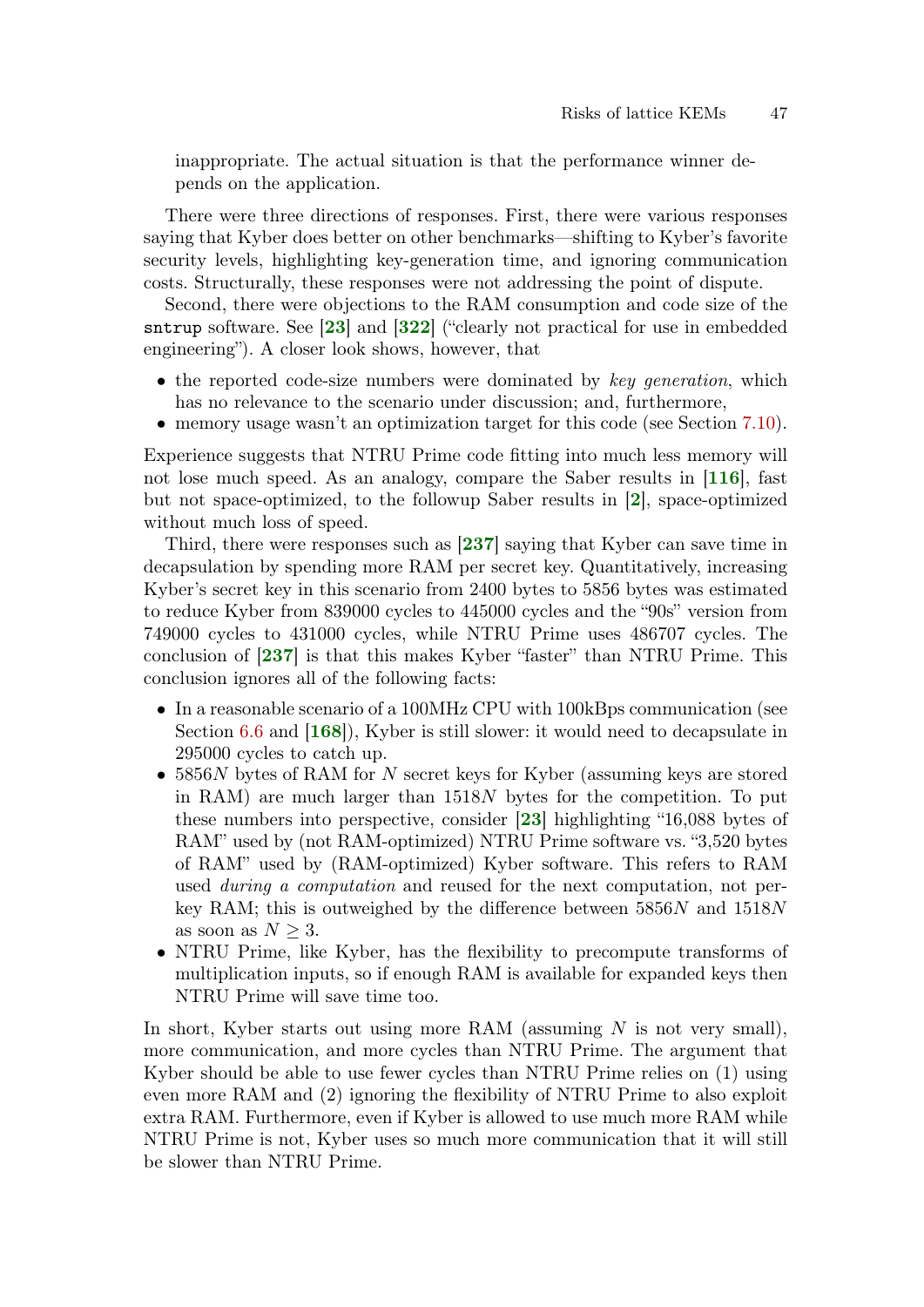7.10. More platforms. There are many more platforms of interest, and many variations in cost metrics of interest. The ecosystem of optimized NTRU Prime implementations is expanding to include more and more targets. Here are some examples.

<span id="page-47-3"></span>FPGAs: When an application needs to fit many different processing units into the space available on an FPGA, the space consumed by each unit is critical. Speed matters only for units that are bottlenecks in the application. Marotzke **[[251](#page-71-0)]** presented a *complete* constant-time sntrup761 implementation that fits into a small corner of an Artix-7 FPGA (the FPGA designated by NIST for comparisons) with better throughput than needed for any known application of FPGAs. In case applications do need better speeds, very recent results in [[312](#page-75-0)] show that NTRU Prime supports a wide range of area-throughput tradeoffs on the same Artix-7 FPGA:

- keygen fits into 629367 cycles in 7579 LUTs or 64026 cycles in 39200 LUTs,
- enc fits into 29245 cycles in 6379 LUTs or 5007 cycles in 40879 LUTs, and
- dec fits into 85628 cycles in 6279 LUTs or 10989 cycles in 36789 LUTs,

<span id="page-47-2"></span>in all cases running at  $\geq$ 131MHz. The combined keygen-enc-dec units in [[312](#page-75-0)] are not much larger than single units. On a Zynq Ultrascale+, LUT counts are smaller and frequencies are higher, competitive with recent ntruhps Ultrascale+ results [[129](#page-62-0)] for that FPGA. It is interesting to note that the current FPGA speed records for ntruhps, sntrup, and saber do not use NTTs, even though these FPGAs include multipliers.

ASICs: Central predictors of hardware efficiency, such as energy consumption, include bit operations—weighted by the cost of each bit operation in hardware and communication costs. Investigations are underway regarding the number of bit operations required for all sizes of sntrup and ntrulpr. See Section [6.5.](#page-34-0)

Smartphones: There are many different smartphone CPUs. The main targets are 32-bit ARMv7-A and 64-bit ARMv8-A. Each of these targets includes many variations in microarchitectures. Work is in progress to optimize NTRU Prime software for these targets: for example, sntrup761 decapsulation currently runs in 212981 Cortex-A72 cycles.

Software memory usage: Given how little space NTRU Prime uses on an FPGA, it is safe to extrapolate that NTRU Prime can also be squeezed into very little space in software, including code size, stack usage, etc. Work is underway to construct such software, both for the single-parameter-set scenario and for the multiple-parameter-set scenario. This may be useful for some applications on small devices.

<span id="page-47-1"></span><span id="page-47-0"></span>Side-channel protection: All supported NTRU Prime implementations are protected against timing attacks, but many applications also need protection against power attacks, electromagnetic attacks, etc. A twist in the story here is 2021 Ngo–Dubrova–Guo–Johansson [[280](#page-73-0)], an attack very efficiently breaking the masked implementation of SABER from [[38](#page-55-0)]: the attack recovers the user's secret key from just 16 decapsulation traces. This attack, together with other recent side-channel attacks, has called into question the entire idea that these KEMs can be protected by low-order masking; see generally [[28](#page-54-2)]. Investigations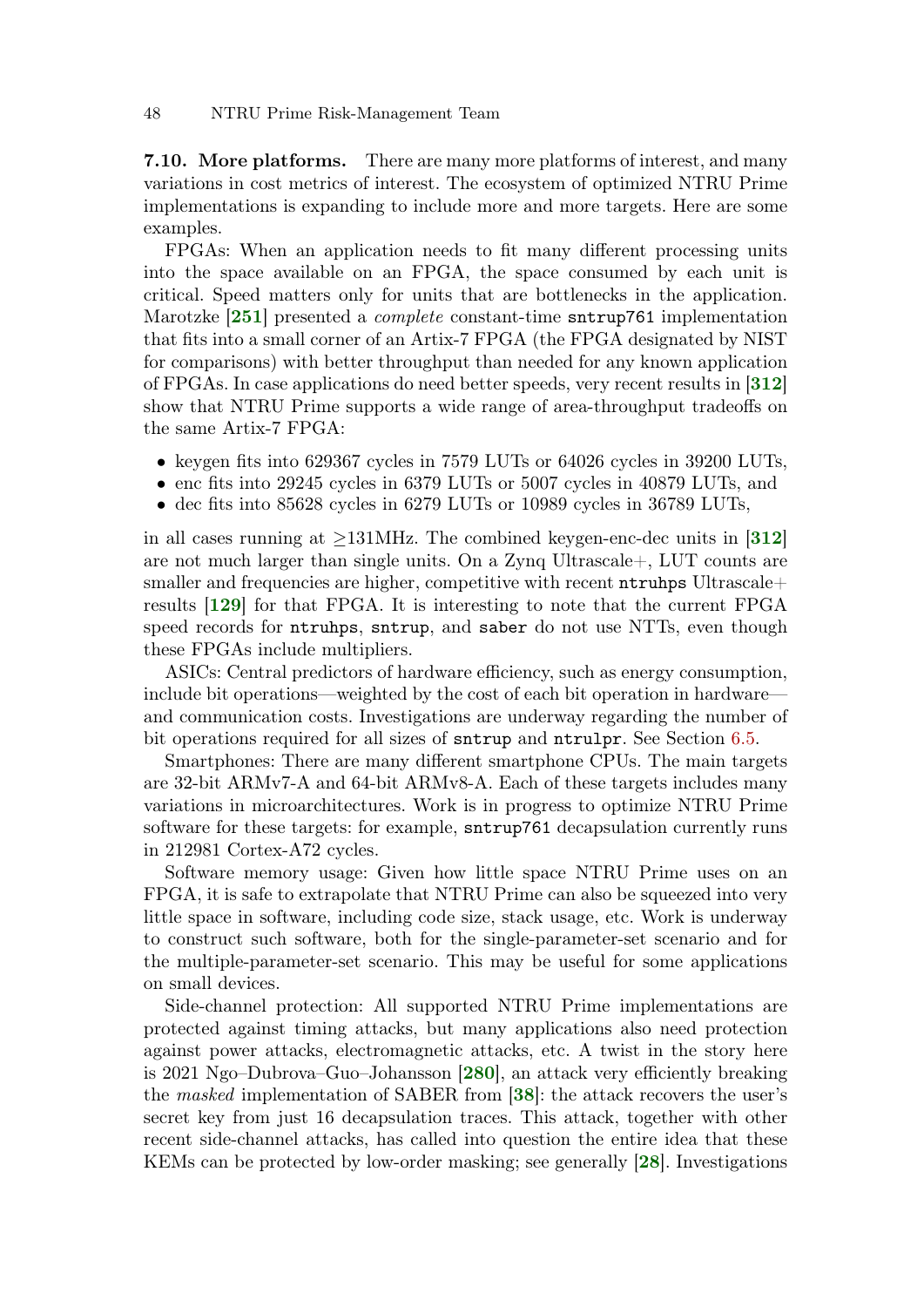<span id="page-48-2"></span>

|  |  | Haswell cycles/key enc dec sntrup761 report  |
|--|--|----------------------------------------------|
|  |  | $>6000000$ 59456 97684 round-1 submission    |
|  |  | 946772 55252 70464 round-2 update talk       |
|  |  | 156317 46914 56241 round-3 update talk       |
|  |  |                                              |
|  |  |                                              |
|  |  | Haswell cycles/key enc dec ntrulpr761 report |
|  |  | 47396 77280 95316 round-2 update talk        |

<span id="page-48-1"></span>Table 7.12. History of improvements in Haswell cycles for keygen, enc, and dec for the dimension recommended in the NTRU Prime submission. See [[66](#page-57-3)].

are underway regarding automated conversions of sequences of bit operations for NTRU Prime into high-order masked implementations.

<span id="page-48-0"></span>7.11. Key generation, part 1: speedups. It's far from clear that keygen time matters in these systems (see Section [6.3\)](#page-32-0), so optimizing keygen hasn't been the top priority—but there has nevertheless been some work. This work has dramatically sped up sntrup keygen, so any concerns that might have been raised at the beginning regarding keygen time are now obsolete even if the application is bottlenecked by keygen time.

To see the speedups, let's focus specifically on

- Intel Haswell (NIST's designated large CPU for comparison) and
- dimension 761 (the dimension that has always been recommended in the NTRU Prime submission)

since this is where the longest history of performance data is available.

The round-1 submission reported key generation taking more than 6 million cycles; see Table [7.12.](#page-48-1) The round-2 update talk reported key generation more than 6 times faster. The round-3 update talk reported key generation another 6 times faster. See [[66](#page-57-3)], including a web-browsing demo on top of TLS 1.3 using sntrup761 with fast key generation.

<span id="page-48-3"></span>Table [7.12](#page-48-1) also covers ntrulpr761, the Product NTRU option in the NTRU Prime submission. This has faster keygen than sntrup761 and smaller key sizes, but slower enc, slower dec, and larger ciphertexts. The round-3 cycle counts in the table allow a direct speed comparison between Product NTRU and Quotient NTRU: the ring is the same, there is extensive sharing of optimized software between the options, and the subroutines specific to each option have also been rewritten for performance.

The numbers show that, as soon as a key is used for 3 ciphertexts, sntrup761 uses fewer cycles than ntrulpr761. It also sends fewer bytes, since its ciphertexts are smaller. A popular server broadcasting a key for clients around the Internet to use for the next few minutes is going to have the key used for many more than 3 ciphertexts.

7.13. Key generation, part 2: comparison to Kyber. Let's take Kyber's favorite scenario: N keys are used for only N ciphertexts; the sender and receiver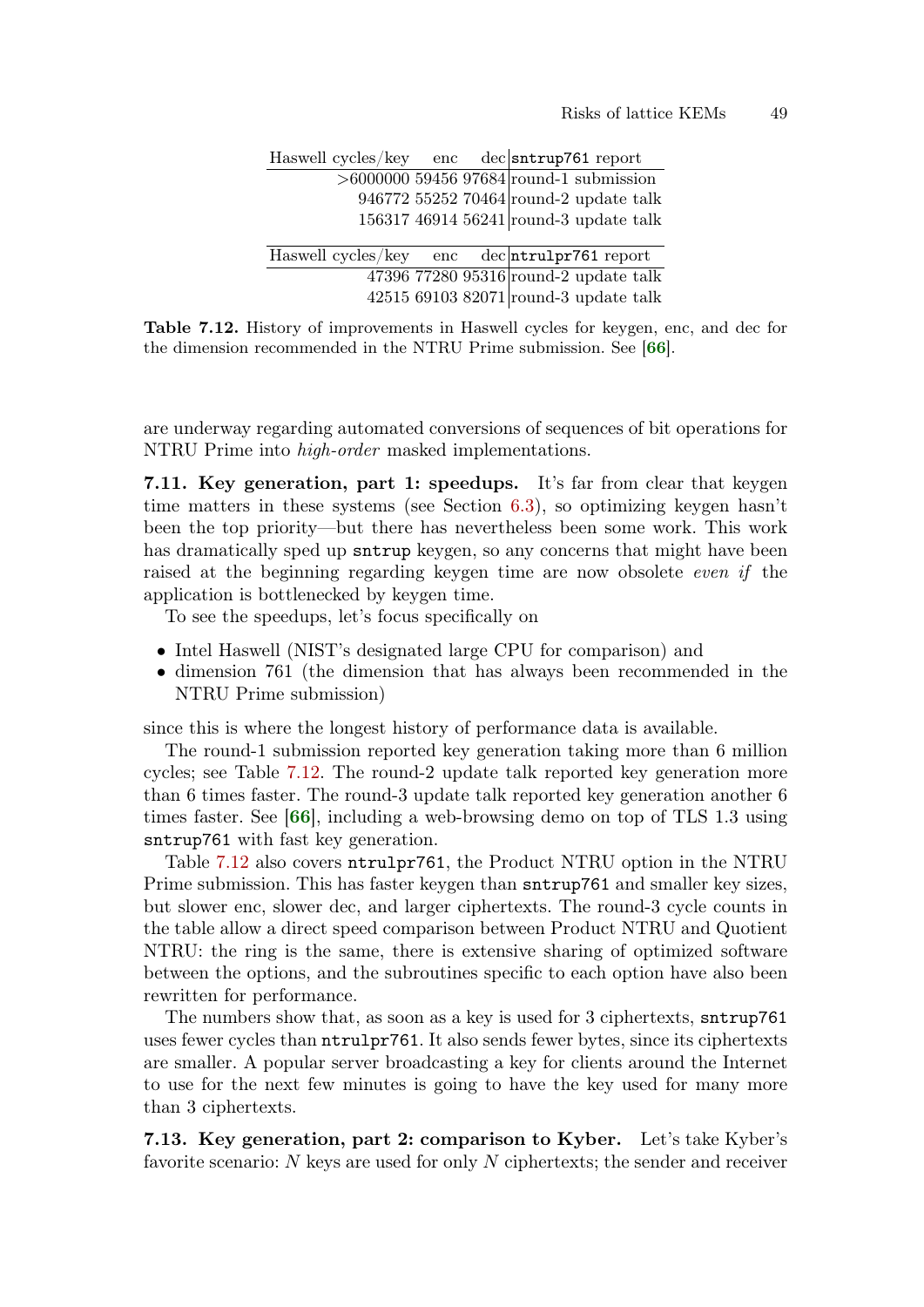## 50 NTRU Prime Risk-Management Team

each have an Intel CPU; also, let's ignore ntrulpr. Here are the full costs of two options, accounting for the latest benchmarks for publicly available software.

For kyber768, the receiver spends

- 1184N bytes sending keys plus 1088N bytes receiving ciphertexts, and
- $\bullet$  44178N cycles on key generation plus 47766N cycles on decapsulation;

total cost 2360944N cycles in the model of Section [6.6.](#page-36-0) The sender spends

- 1184N bytes receiving keys plus 1088N bytes sending ciphertexts, and
- 60258N cycles on encapsulation;

total cost 2332258N cycles. The sender and receiver together spend 4693202N cycles.

For sntrup653, the receiver spends

- 994N bytes sending keys plus 897N bytes receiving ciphertexts, and
- 164260N cycles on key generation plus 55778N bytes on decapsulation;

total cost 2111038N cycles. The sender spends

- 994N bytes receiving keys plus  $897N$  bytes sending ciphertexts, and
- 44155N cycles on encapsulation;

total cost  $1935155N$  cycles. The sender and receiver together spend  $4046193N$ cycles. Notice that keygen is only 4% of this cost.

If the sender and receiver cannot afford the 16% extra cost of kyber768 then for Kyber they have to jump down to kyber 512, which has<sup>[23](#page-0-0)</sup> Core-SVP only  $2^{118}$ , exacerbating risks compared to sntrup653's Core-SVP  $2^{129}$ .

By taking a different cost limit one can construct an argument in the opposite direction, where the limit forces sntrup to a lower Core-SVP level than kyber. Keygen has negligible impact on these total-cost comparisons: the comparisons boil down to the sizes favoring sntrup at some security levels and favoring kyber at others, as in Figure [7.3.](#page-41-0)

<span id="page-49-0"></span>7.14. Key generation, part 3: TLS. Typical pro-Kyber speed narratives select the new-key-for-every-ciphertext scenario as above, select an Intel CPU as above, implicitly select target security levels favorable to Kyber, and *ignore communication costs.* What is benchmarked is thus keygen+enc+dec on, e.g., Intel Haswell.

Kyber outperforms all the other small lattice KEMs in this benchmark, and advertises this as TLS performance. However, there is also ample evidence that this Kyber speedup doesn't matter, because all of the small lattice KEMs are much faster than necessary for this scenario. In other words, this scenario should be given very low weight in comparing the performance of these KEMs.

<span id="page-49-1"></span>Let's look at the numbers. In 2017, Cloudflare [[214](#page-68-1)] reported that 73\% of its connections were TLS connections, and that 68% of its TLS key exchanges

<sup>&</sup>lt;sup>23</sup> This once again gives kyber512 the benefit of switching from Core-SVP to revised-Core-SVP.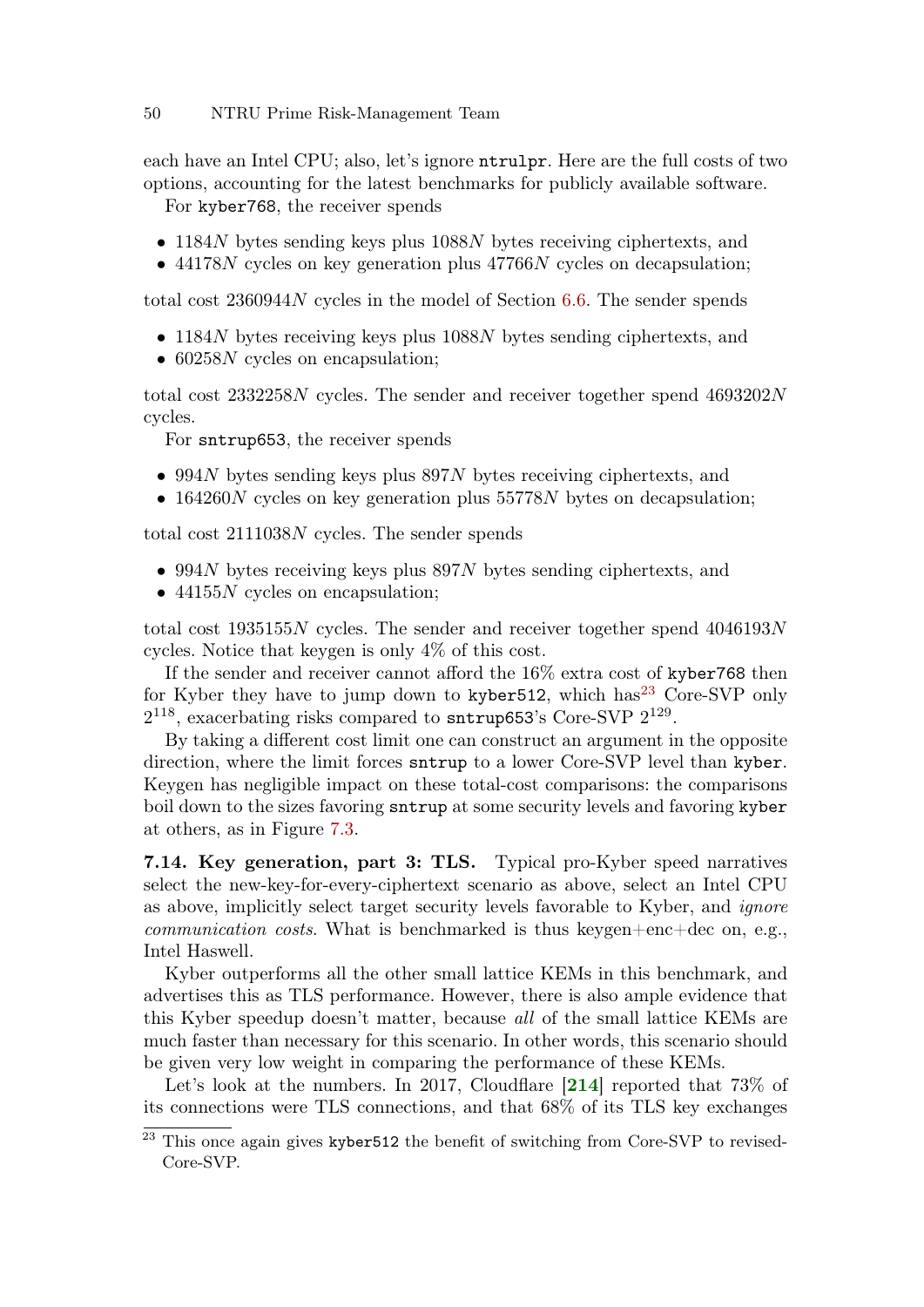

<span id="page-50-3"></span><span id="page-50-0"></span>Fig. 7.15. Copy of [[66](#page-57-3), Figure 5]. Each curve in the figure shows, for one cryptosystem, the cumulative distribution of TLS 1.3 handshake speed observed in 100 experiments between two consumer-grade workstations over a fast local network. Each experiment measures the elapsed wall-clock time on the client side for 8192 sequentially established TLS 1.3 connections. The P-256 and X25519 experiments use the most optimized implementations available in OpenSSL 1.1.1 for pre-quantum ECC key exchange. The sntrup761 and sntrup857 experiments use the software from [[66](#page-57-3)]. CPUs are Intel Core i7-6700 (client) and AMD Ryzen 7 2700X (server).

<span id="page-50-6"></span><span id="page-50-4"></span>used the NIST P-256 elliptic curve. OpenSSL 1.1.1 (which is newer than [[214](#page-68-1)]) takes 48000 Haswell cycles for NIST P-256 key generation and 235000 Haswell cycles for NIST P-256 scalar multiplication, in total 283000 cycles for Alice, and similarly 283000 cycles for Bob.

<span id="page-50-1"></span>For comparison, the sntrup761 Haswell software in [[66](#page-57-3)] takes 259472 cycles for keygen+enc+dec. This is the total of Alice's time (212558 cycles) and Bob's time (46914 cycles), so sntrup761 is more than twice as fast as NIST P-256. Beware that this comparison ignores the much higher communication costs of lattice systems compared to ECC, as noted in [[66](#page-57-3)].

<span id="page-50-5"></span><span id="page-50-2"></span>Macrobenchmarks of TLS connections easily see this speedup if one uses a fast local network, masking the communication costs. Figure [7.15,](#page-50-0) copied from [[66](#page-57-3)], shows the results of an end-to-end experiment examining fully established TLS connections, including a new key for each connection on the client side, enc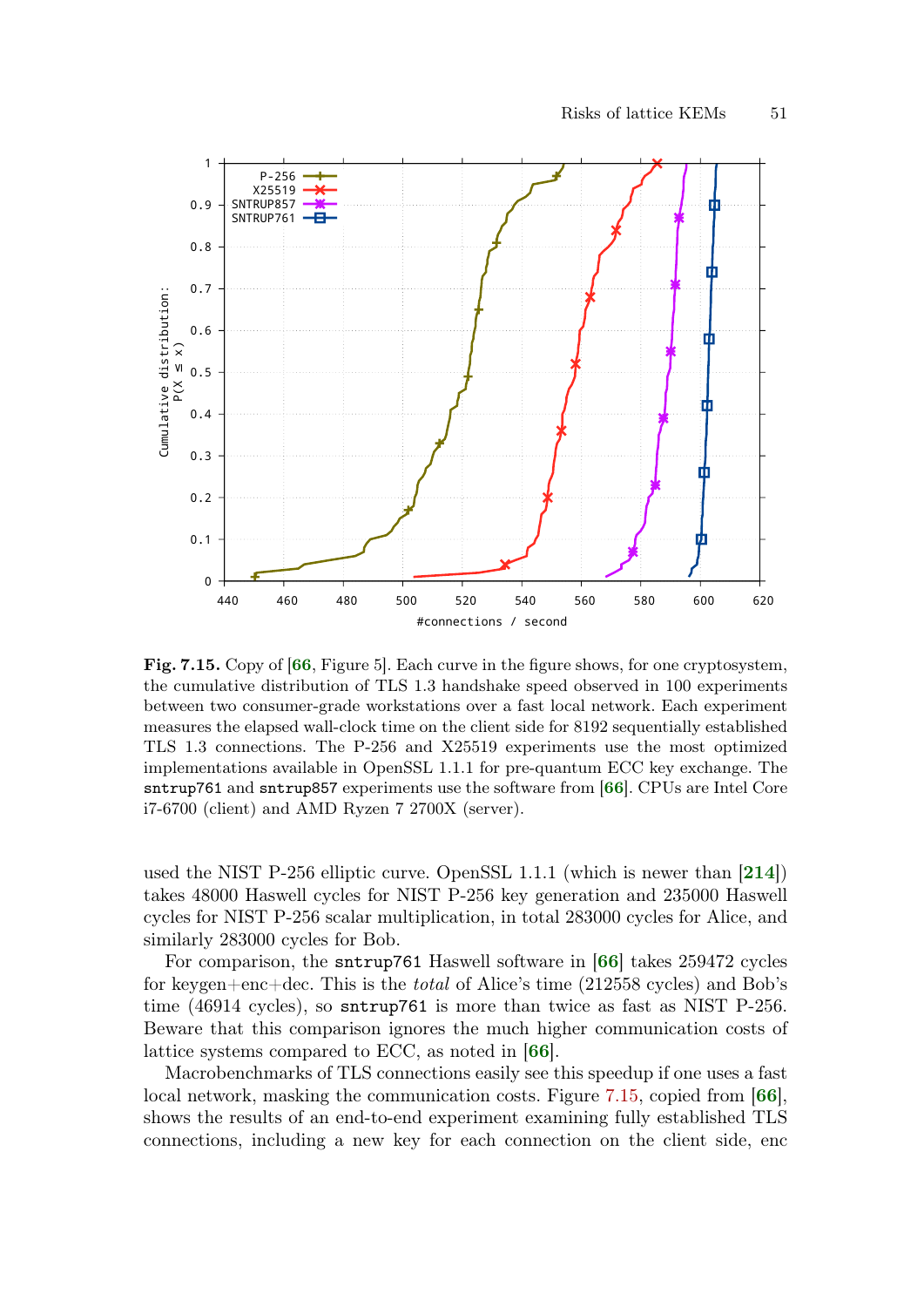### 52 NTRU Prime Risk-Management Team

on the server side, dec on the client side, validation against a traditional RSA certificate, and communication over a local network. In this experiment, NIST P-256 completed 520 TLS connections/second, and sntrup761 completed 600 TLS connections/second.

<span id="page-51-5"></span>Does this speedup matter for the application? Cloudflare reported in [[214](#page-68-1)] that only 1.8% of its CPU cycles were spent on TLS and concluded that "Using TLS is very cheap, even at the scale of Cloudflare". Most of the public-key cycles were spent on RSA. NIST P-256, handling not just 68% of the key exchanges but also 75% of the signatures, used just 8% of the cryptographic time, i.e., 0.15% of the total CPU cycles. Evidently handling every connection with TLS using NIST P-256 would have consumed only 0.22% of the total CPU cycles. A hybrid deployment, protecting each connection with sntrup761 and NIST P-256, would still have consumed a negligible percentage of the total CPU cycles.

<span id="page-51-3"></span>Does it matter that, in the same Haswell keygen+enc+dec benchmark, saber uses 286511 cycles, ntruhrss701 uses 359076 cycles (here one should expect speedups using the techniques of [[66](#page-57-3)]), and kyber768 uses 152202 cycles? No. Again, all of these small lattice KEMs are much faster than necessary for this scenario. Increasing security levels would increase the KEM costs, but runs into communication bottlenecks long before running into computation bottlenecks; see Section [6.6.](#page-36-0)

Today most web browsing uses X25519, which is faster than NIST P-256. Does this mean that NIST P-256 is a bottleneck on Intel CPUs? No. The move to X25519 has been driven much more by other factors, such as the speed of X25519 in constrained environments (Apple deployed X25519 for ARM devices starting in 2010), the advanced X25519 software ecosystem (see, e.g., [[332](#page-77-0)]), and security concerns regarding NSA-generated elliptic curves (see, e.g., [[68](#page-57-4)]).

<span id="page-51-7"></span><span id="page-51-4"></span>7.16. Performance overview and outlook. Ultimately what matters is whether users around the world can upgrade to post-quantum cryptography without having to compromise security. Google's first post-quantum experiment in 2016 concluded [[224](#page-69-0)] that newhope1024 would be "practical to quickly deploy". The Google–Cloudflare TLS experiment [[217](#page-68-0)] showed that the communication costs of ntruhrss701 had little impact on TLS, and the computation costs had even less impact, as one would expect from Sections [6.6](#page-36-0) and [7.14.](#page-49-0)

<span id="page-51-6"></span><span id="page-51-2"></span>Compared to newhope and ntruhrss, one obtains better tradeoffs between size and Core-SVP from NTRU's ntruhps, NTRU Prime's sntrup, SABER, and Kyber. See [[50](#page-56-0), Figure 3.5] and Figure [7.3.](#page-41-0) The highest Core-SVP in Figure [7.3](#page-41-0) could be from sntrup, from ntruhps, or from saber (sometimes matched by kyber), depending on the application's exact size limit.

<span id="page-51-1"></span><span id="page-51-0"></span>These TLS experiments did not include post-quantum authentication. Using post-quantum KEMs for authentication, as in  $[45]$  $[45]$  $[45]$ ,  $[48]$  $[48]$  $[48]$ , and  $[333]$  $[333]$  $[333]$ , is more efficient than using post-quantum signatures, and can be expected to double or triple the KEM costs per connection, depending on the number of authentication layers. On the other hand, servers distributing their long-term keys and perminute keys through a broadcast network such as DNS will eliminate almost all of the costs of key distribution. These improvements should put much lower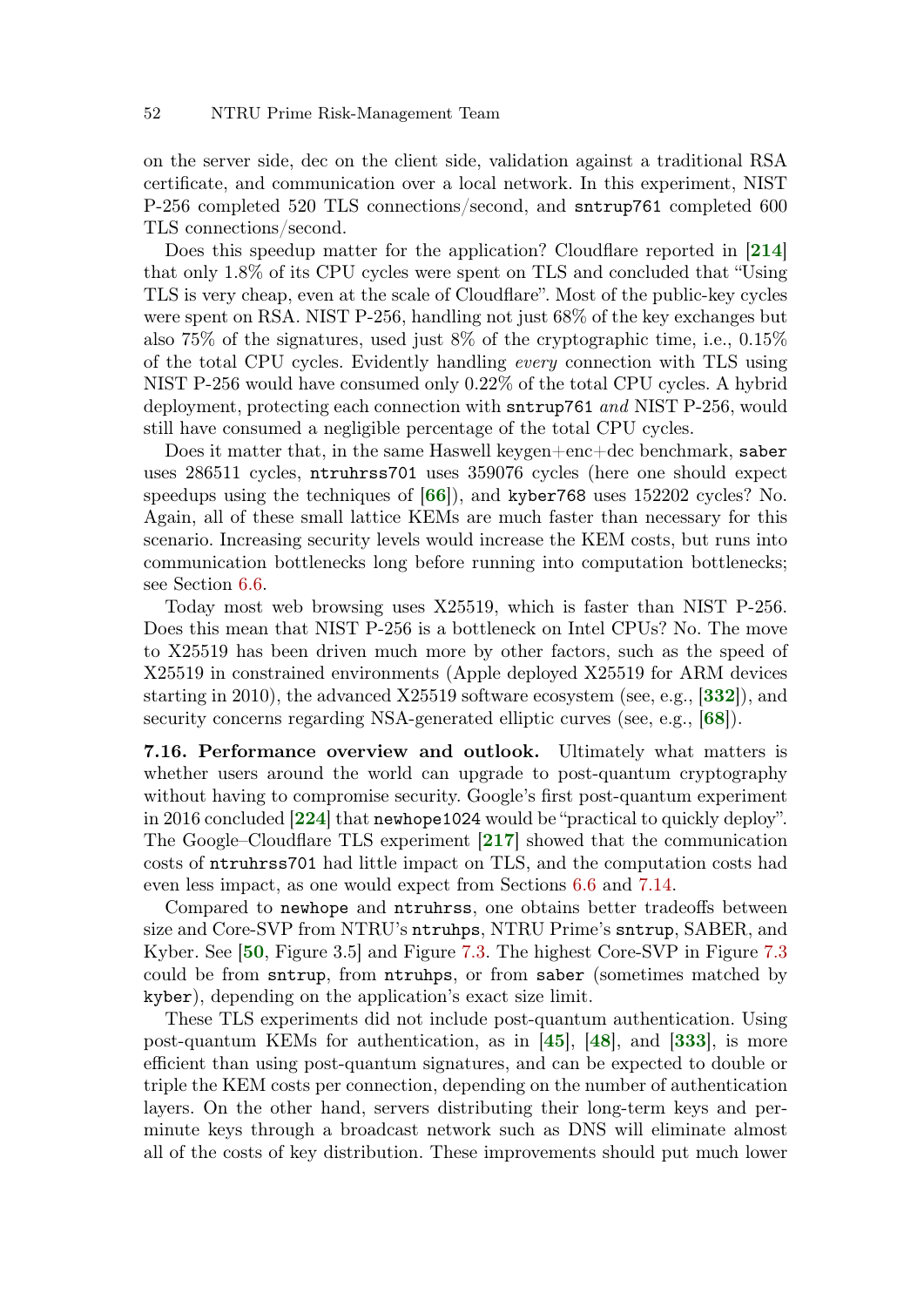weight on public-key size than on ciphertext size, and much lower weight on key-generation time than on encapsulation time and decapsulation time. In any case, communication costs will remain dominant.

There are more reasons to think that cycle counts are an issue for applications running on small devices. This is most likely to be a problem for Kyber, since the way Kyber integrates NTTs for speedups on Intel CPUs creates cross-platform slowdowns. Applications building post-quantum coprocessors to address speed bottlenecks are likely to obtain the best efficiency from ntruhps and sntrup, somewhat worse efficiency from saber, and the worst efficiency from kyber. See Section [6.5.](#page-34-0)

A critical caveat for all of these KEMs is that the attack picture is unstable. See Section [1.](#page-0-1) The Core-SVP figures in the performance graphs consider only known attacks. Applications can and should react in two ways. The first is to take the largest dimensions they can afford; this gives a further advantage to NTRU and NTRU Prime, which scale better than SABER and Kyber. The second is to select a KEM family designed in light of the risks from unknown attacks. NTRU Prime's performance profile demonstrates that eliminating as many of these risks as possible, subject to the requirement of being a small lattice KEM, is compatible with attractive performance.

# References

- <span id="page-52-3"></span> $[1]$  — (no editor), 23rd annual network and distributed system security symposium, NDSS 2016, San Diego, California, USA, February 21–24, 2016, The Internet Society, 2016. URL: <https://www.ndss-symposium.org/ndss2016/>. See [\[74\]](#page-58-0).
- <span id="page-52-0"></span>[2] Amin Abdulrahman, Jiun-Peng Chen, Yu-Jia Chen, Vincent Hwang, Matthias J. Kannwischer, Bo-Yin Yang, Multi-moduli NTTs for Saber on Cortex-M3 and Cortex-M4, to appear, IACR Transactions on Cryptographic Hardware and Embedded Systems (2021). URL: <https://eprint.iacr.org/2021/995>. Citations in this document: [§7.8.](#page-46-1)
- <span id="page-52-1"></span>[3] Luca Aceto, Monika Henzinger, Jirí Sgall (editors), Automata, languages and programming—38th international colloquium, ICALP 2011, Zurich, Switzerland, July 4–8, 2011, proceedings, part I, Springer, 2011. ISBN 978-3-642-22005-0. See [\[22\]](#page-54-3).
- <span id="page-52-2"></span>[4] Carlisle Adams, Jan Camenisch (editors), Selected areas in cryptography—SAC 2017, 24th international conference, Ottawa, ON, Canada, August 16–18, 2017, revised selected papers, Lecture Notes in Computer Science, 10719, Springer, 2018. ISBN 978-3-319-72564-2. See [\[69\]](#page-57-5).
- [5] Carlisle M. Adams, Ali Miri, Michael J. Wiener (editors), Selected areas in cryptography, 14th international workshop, SAC 2007, Ottawa, Canada, August 16– 17, 2007, revised selected papers, Springer, 2007. ISBN 978-3-540-77359-7. URL: <https://doi.org/10.1007/978-3-540-77360-3>. See [\[295\]](#page-74-0), [\[348\]](#page-78-0).
- <span id="page-52-4"></span>[6] Mete Akgün, Pinar Kavak, Hüseyin Demirci, New results on the key scheduling algorithm of  $RC4$ , in Indocrypt 2008 [[115](#page-61-1)] (2008), 40-52. URL:  $\frac{https://doi.57)}{https://doi.57)}$  $\frac{https://doi.57)}{https://doi.57)}$  $\frac{https://doi.57)}{https://doi.57)}$ [org/10.1007/978-3-540-89754-5\\_4](https://doi.org/10.1007/978-3-540-89754-5_4). Citations in this document: [§1.3.](#page-5-0)
- [7] Gorjan Alagic, Jacob Alperin-Sheriff, Daniel Apon, David Cooper, Quynh Dang, Yi-Kai Liu, Carl Miller, Dustin Moody, Rene Peralta, Ray Perlner, Angela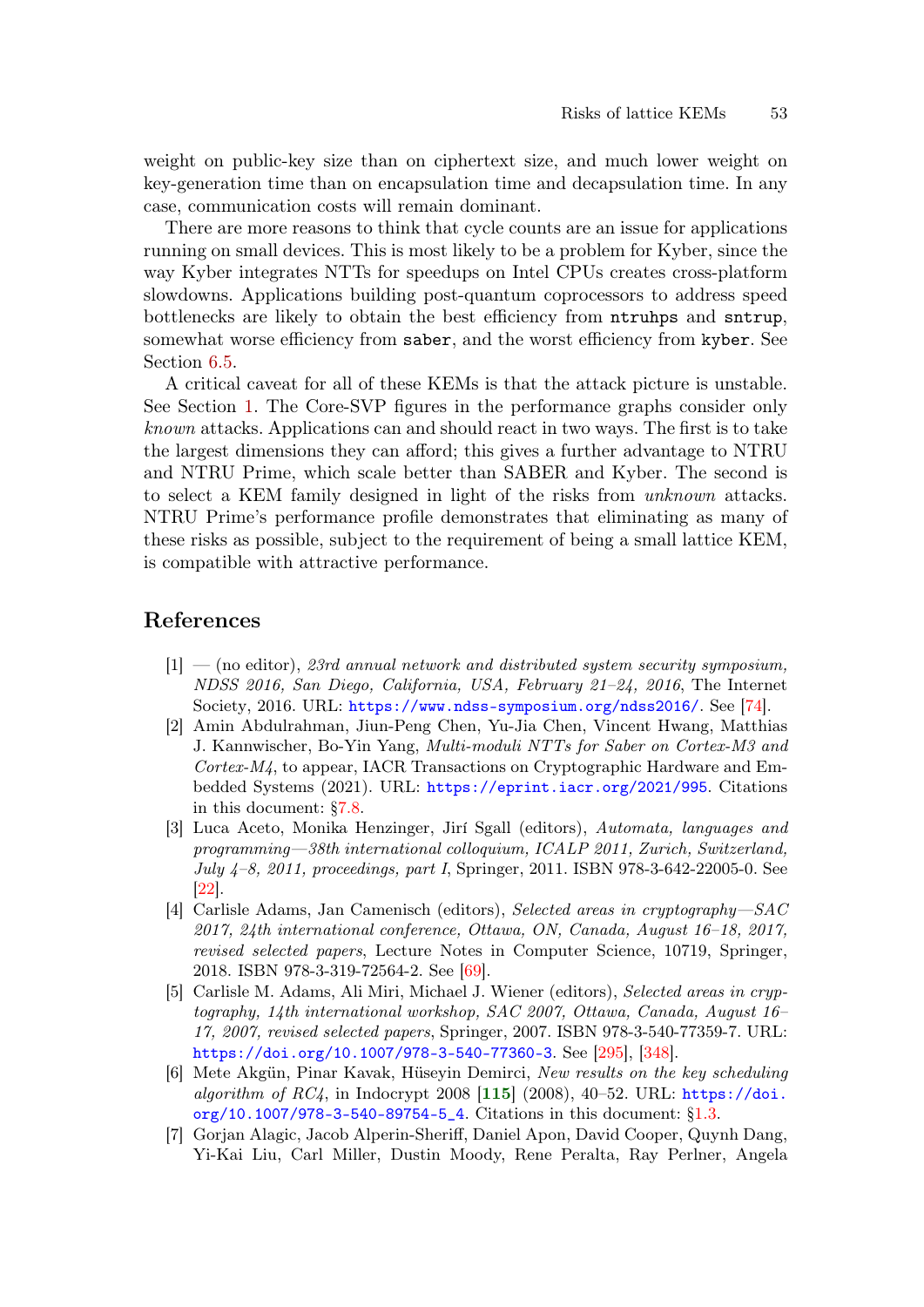### 54 NTRU Prime Risk-Management Team

Robinson, Daniel Smith-Tone, Status report on the first round of the NIST Post-Quantum Cryptography Standardization Process, NISTIR 8240 (2019). URL: <https://csrc.nist.gov/publications/detail/nistir/8240/final>. Citations in this document: [§3.13.](#page-17-0)

- <span id="page-53-1"></span>[8] Gorjan Alagic, Jacob Alperin-Sheriff, Daniel Apon, David Cooper, Quynh Dang, Yi-Kai Liu, Carl Miller, Dustin Moody, Rene Peralta, Ray Perlner, Angela Robinson, Daniel Smith-Tone, Status report on the second round of the NIST Post-Quantum Cryptography Standardization Process, NISTIR 8309 (2020). URL: <https://csrc.nist.gov/publications/detail/nistir/8309/final>. Citations in this document: [§2.5,](#page-10-0) [§3.16,](#page-18-0) [§5.9,](#page-30-0) [§6.8,](#page-39-0) [§6.8.](#page-39-1)
- <span id="page-53-7"></span>[9] Martin R. Albrecht, Shi Bai, Pierre-Alain Fouque, Paul Kirchner, Damien Stehlé, Weiqiang Wen, Faster enumeration-based lattice reduction: Root Hermite factor  $k^{1/2k}$  time  $k^{k/8+o(k)}$ , in Crypto 2020 [[260](#page-71-1)] (2020), 186-212. URL: [https://](https://eprint.iacr.org/2020/707) [eprint.iacr.org/2020/707](https://eprint.iacr.org/2020/707). Citations in this document:  $\S1$ ,  $\S1$ ,  $\S8$ .4.
- <span id="page-53-6"></span>[10] Martin R. Albrecht, Shi Bai, Jianwei Li, Joe Rowell, Lattice reduction with approximate enumeration oracles—practical algorithms and concrete performance, in Crypto 2021 [[247](#page-70-2)] (2021), 732–759. URL: [https://eprint.iacr.org/2020/](https://eprint.iacr.org/2020/1260) [1260](https://eprint.iacr.org/2020/1260). Citations in this document:  $\S1$ ,  $\S1$ ,  $\S2$ ,  $\S8$ ,  $\S4$ ,  $\S8$ ,  $\S4$ .
- [11] Martin R. Albrecht, Carlos Cid, Jean-Charles Faugère, Robert Fitzpatrick, Ludovic Perret, Algebraic algorithms for LWE problems, ACM Communications on Computer Algebra 49 (2015), 62. URL: <https://eprint.iacr.org/2014/1018>. Citations in this document: [§3.14.](#page-17-1)
- <span id="page-53-3"></span><span id="page-53-2"></span>[12] Martin R. Albrecht, Benjamin R. Curtis, Amit Deo, Alex Davidson, Rachel Player, Eamonn W. Postlethwaite, Fernando Virdia, Thomas Wunderer, Estimate all the  $\{LWE, NTRU\}$  Schemes!, in SCN 2018 [[98](#page-60-0)] (2018), 351–367. URL: <https://eprint.iacr.org/2018/331>. Citations in this document: [§3.4,](#page-13-0) [§3.4,](#page-13-1) [§3.4,](#page-13-2) [§7.2.](#page-40-1)
- <span id="page-53-0"></span>[13] Martin R. Albrecht, Christian Hanser, Andrea Höller, Thomas Pöppelmann, Fernando Virdia, Andreas Wallner, Implementing RLWE-based schemes using an RSA co-processor, IACR Transactions on Cryptographic Hardware and Embedded Systems 2019.1 (2019), 169–208. URL: [https://eprint.iacr.org/2018/](https://eprint.iacr.org/2018/425) [425](https://eprint.iacr.org/2018/425). Citations in this document: [§6.5.](#page-36-1)
- <span id="page-53-5"></span>[14] Nadhem J. AlFardan, Daniel J. Bernstein, Kenneth G. Paterson, Bertram Poettering, Jacob C. N. Schuldt, On the security of  $RC4$  in TLS, in USENIX Security 2013 [[205](#page-68-2)] (2013), 305–320. URL: [https://www.usenix.org/conference/](https://www.usenix.org/conference/usenixsecurity13/technical-sessions/paper/alFardan) [usenixsecurity13/technical-sessions/paper/alFardan](https://www.usenix.org/conference/usenixsecurity13/technical-sessions/paper/alFardan). Citations in this document: [§1.3.](#page-5-1)
- [15] Erdem Alkim, Joppe W. Bos, Léo Ducas, Karen Easterbrook, Brian LaMacchia, Patrick Longa, Ilya Mironov, Michael Naehrig, Valeria Nikolaenko, Chris Peikert, Ananth Raghunathan, Douglas Stebila, FrodoKEM: Learning with errors key encapsulation (2017). URL: [https://web.archive.org/web/20211025061246/](https://web.archive.org/web/20211025061246/https://frodokem.org/files/FrodoKEM-specification-20171130.pdf) [https://frodokem.org/files/FrodoKEM-specification-20171130.pdf](https://web.archive.org/web/20211025061246/https://frodokem.org/files/FrodoKEM-specification-20171130.pdf). Citations in this document:  $\S1$ ,  $\S3.10$ ,  $\S A.3$ .
- <span id="page-53-4"></span>[16] Erdem Alkim, Léo Ducas, Thomas Pöppelmann, Peter Schwabe, Post-quantum key exchange—a new hope, in USENIX Security 2016  $[179]$  $[179]$  $[179]$  (2016), 327–343. URL: <https://eprint.iacr.org/2015/1092>. Citations in this document: [§3.5,](#page-14-0) [§A.1.](#page-81-0)
- [17] Andris Ambainis, Quantum walk algorithm for element distinctness, SIAM Journal on Computing 37 (2007), 210–239. URL: [https://arxiv.org/abs/quant](https://arxiv.org/abs/quant-ph/0311001)[ph/0311001](https://arxiv.org/abs/quant-ph/0311001). Citations in this document: [§B.2.](#page-93-0)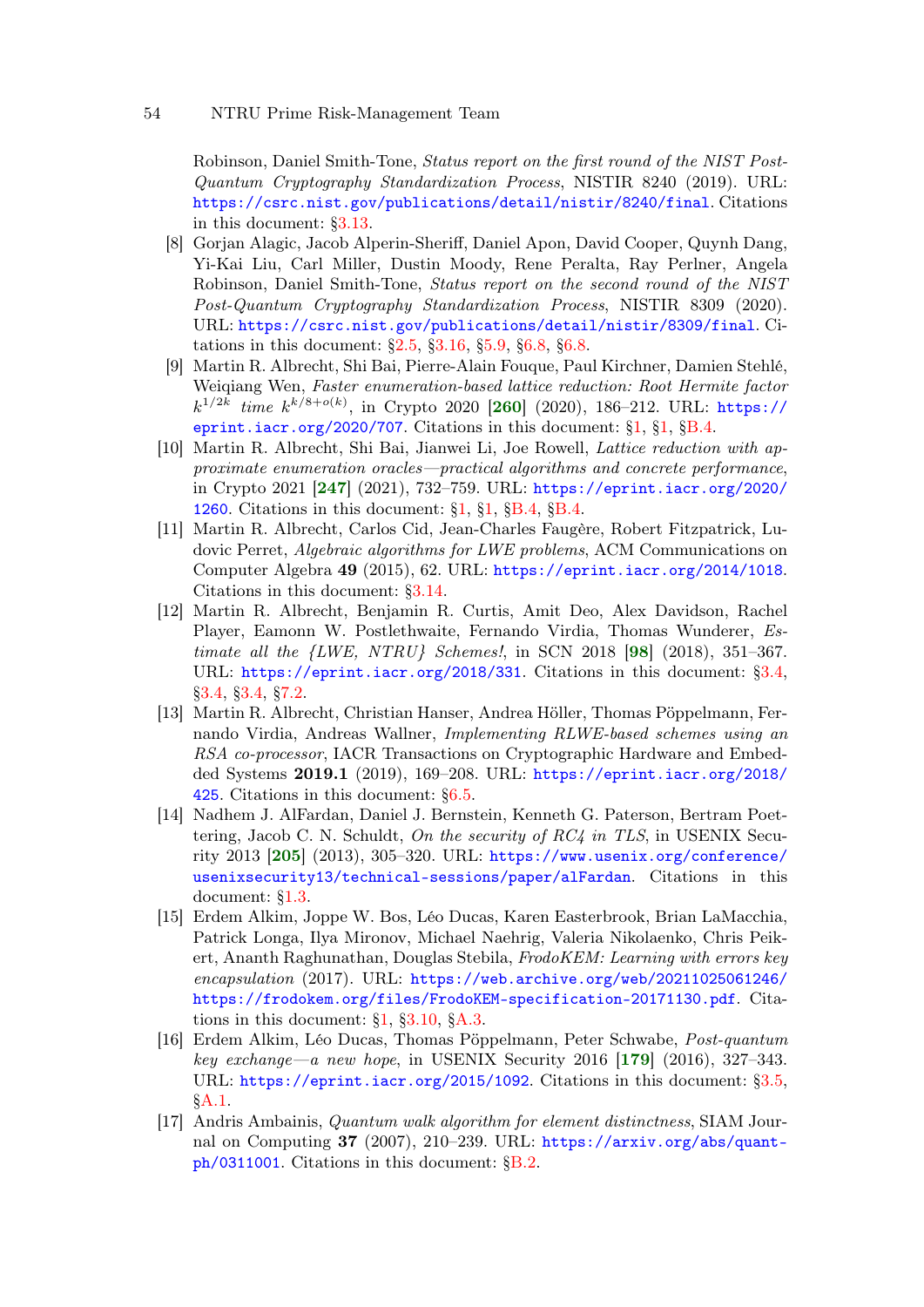- [18] Yoshinori Aono, Phong Q. Nguyen, Yixin Shen, Quantum lattice enumeration and tweaking discrete pruning, in Asiacrypt 2018  $[313]$  $[313]$  $[313]$  (2018), 405–434. URL: <https://eprint.iacr.org/2018/546>. Citations in this document: [§1,](#page-2-4) [§1,](#page-2-5) [§1,](#page-2-6) [§B.4.](#page-93-1)
- <span id="page-54-0"></span>[19] Daniel Apon, RE: On Recommended Hardware, email dated 6 Feb 2019 19:10:10  $+0000$  (2019). URL: [https://groups.google.com/a/list.nist.gov/g/pqc](https://groups.google.com/a/list.nist.gov/g/pqc-forum/c/cJxMq0_90gU/m/qbGEs3TXGwAJ)[forum/c/cJxMq0\\_90gU/m/qbGEs3TXGwAJ](https://groups.google.com/a/list.nist.gov/g/pqc-forum/c/cJxMq0_90gU/m/qbGEs3TXGwAJ). Citations in this document: [§6.2,](#page-32-1) [§7.4.](#page-41-1)
- [20] Daniel Apon, Passing the final checkpoint! NIST PQC 3rd round begins (2020). URL: <https://archive.is/RG14h>. Citations in this document: [§2.5,](#page-10-1) [§4.5,](#page-22-0) [§4.5,](#page-23-0) [§5.3,](#page-25-0) [§5.3,](#page-25-1) [§5.3.](#page-26-0)
- [21] Daniel Apon, Re: S-unit attacks, email dated 24 Aug 2021 07:45:56 -0700 (2021). URL: [https://groups.google.com/a/list.nist.gov/g/pqc-forum/c/](https://groups.google.com/a/list.nist.gov/g/pqc-forum/c/3mVeyEfYnUY/m/_xYg6HRcDQAJ) [3mVeyEfYnUY/m/\\_xYg6HRcDQAJ](https://groups.google.com/a/list.nist.gov/g/pqc-forum/c/3mVeyEfYnUY/m/_xYg6HRcDQAJ). Citations in this document: [§5.9.](#page-30-1)
- <span id="page-54-3"></span>[22] Sanjeev Arora, Rong Ge, New algorithms for learning in presence of er-rors, in ICALP 2011 [[3](#page-52-1)]  $(2011)$ , 403-415. URL: [https://web.archive.org/](https://web.archive.org/web/20210829030507/https://users.cs.duke.edu/~rongge/LPSN.pdf) [web/20210829030507/https://users.cs.duke.edu/~rongge/LPSN.pdf](https://web.archive.org/web/20210829030507/https://users.cs.duke.edu/~rongge/LPSN.pdf). Citations in this document: [§3.14.](#page-17-2)
- <span id="page-54-1"></span>[23] Derek Atkins, Re: Kyber's inefficiency: some data points, email dated 20 Oct 2021 18:53:00 +0000 (2021). URL: [https://groups.google.com/a/list.nist.](https://groups.google.com/a/list.nist.gov/g/pqc-forum/c/ik1pXoAZk8s/m/exzVjOHrAAAJ) [gov/g/pqc-forum/c/ik1pXoAZk8s/m/exzVjOHrAAAJ](https://groups.google.com/a/list.nist.gov/g/pqc-forum/c/ik1pXoAZk8s/m/exzVjOHrAAAJ). Citations in this document: [§7.8,](#page-46-2) [§7.8.](#page-46-3)
- [24] Roberto Avanzi, Joppe Bos, Léo Ducas, Eike Kiltz, Tancrede Lepoint, Vadim Lyubashevsky, John M. Schanck, Peter Schwabe, Gregor Seiler, Damien Stehlé, CRYSTALS-Kyber: Algorithm specifications and supporting documentation (2017). URL: [https://web.archive.org/web/20210807154855/https://](https://web.archive.org/web/20210807154855/https://pq-crystals.org/kyber/data/kyber-specification.pdf) [pq-crystals.org/kyber/data/kyber-specification.pdf](https://web.archive.org/web/20210807154855/https://pq-crystals.org/kyber/data/kyber-specification.pdf). Citations in this document: [§1.3,](#page-5-2) [§1.3,](#page-5-3) [§B.3,](#page-93-2) [§B.4.](#page-94-3)
- [25] Roberto Avanzi, Joppe Bos, Léo Ducas, Eike Kiltz, Tancrede Lepoint, Vadim Lyubashevsky, John M. Schanck, Peter Schwabe, Gregor Seiler, Damien Stehlé, CRYSTALS-Kyber: Algorithm specifications and supporting documentation  $(2020)$ . URL: [https://web.archive.org/web/20211007045636/https://pq](https://web.archive.org/web/20211007045636/https://pq-crystals.org/kyber/data/kyber-specification-round3.pdf)[crystals.org/kyber/data/kyber-specification-round3.pdf](https://web.archive.org/web/20211007045636/https://pq-crystals.org/kyber/data/kyber-specification-round3.pdf). Citations in this document: [§1.3,](#page-5-4) [§1.3,](#page-5-5) [§3.4,](#page-13-3) [§3.4,](#page-13-4) [§3.4,](#page-13-5) [§5.7,](#page-28-0) [§6.4,](#page-34-1) [§A.3,](#page-89-1) [§A.3.](#page-89-2)
- [26] Roberto Avanzi, Joppe Bos, Léo Ducas, Eike Kiltz, Tancrède Lepoint, Vadim Lyubashevsky, John M. Schanck, Peter Schwabe, Gregor Seiler, Damien Stehlé, CRYSTALS–Kyber (2021). URL: [https://www.nist.gov/video/third-pqc](https://www.nist.gov/video/third-pqc-standardization-conference-session-vii-performance-and-candidate-updates)[standardization-conference-session-vii-performance-and-candidate](https://www.nist.gov/video/third-pqc-standardization-conference-session-vii-performance-and-candidate-updates)[updates](https://www.nist.gov/video/third-pqc-standardization-conference-session-vii-performance-and-candidate-updates). Citations in this document: [§1.3,](#page-5-6) [§1.3,](#page-5-7) [§6.4,](#page-34-2) [§6.5,](#page-35-0) [§A.1.](#page-80-0)
- <span id="page-54-4"></span>[27] Roberto Avanzi, Howard M. Heys (editors), Selected areas in cryptography—SAC 2016—23rd international conference, St. John's, NL, Canada, August 10–12, 2016, revised selected papers, Springer, 2017. ISBN 978-3-319-69452-8. See [\[105\]](#page-60-1), [\[340\]](#page-77-2).
- <span id="page-54-2"></span>[28] Melissa Azouaoui, Joppe Bos, Olivier Bronchain, Christine Cloostermans, Björn Fay, Clement Hoffmann, Olivier Pereira, Thomas Peters, Joost Renes, Tobias Schneider, François-Xavier Standaert, Side-channel-assisted key recovery attacks on IND-CCA transformations, email dated 1 Sep 2021 19:44:13  $+0000$  $(2021)$ . URL: [https://groups.google.com/a/list.nist.gov/g/pqc-forum/c/](https://groups.google.com/a/list.nist.gov/g/pqc-forum/c/iVbJkCytoog/m/2xnezD2IDgAJ) [iVbJkCytoog/m/2xnezD2IDgAJ](https://groups.google.com/a/list.nist.gov/g/pqc-forum/c/iVbJkCytoog/m/2xnezD2IDgAJ). Citations in this document: [§7.10,](#page-47-0) [§A.1.](#page-83-0)
- [29] Steve Babbage, Dario Catalano, Louis Granboulan, Arjen Lenstra, Christof Paar, Jan Pelzl, Thomas Pornin, Bart Preneel, Matt Robshaw, Andy Rupp,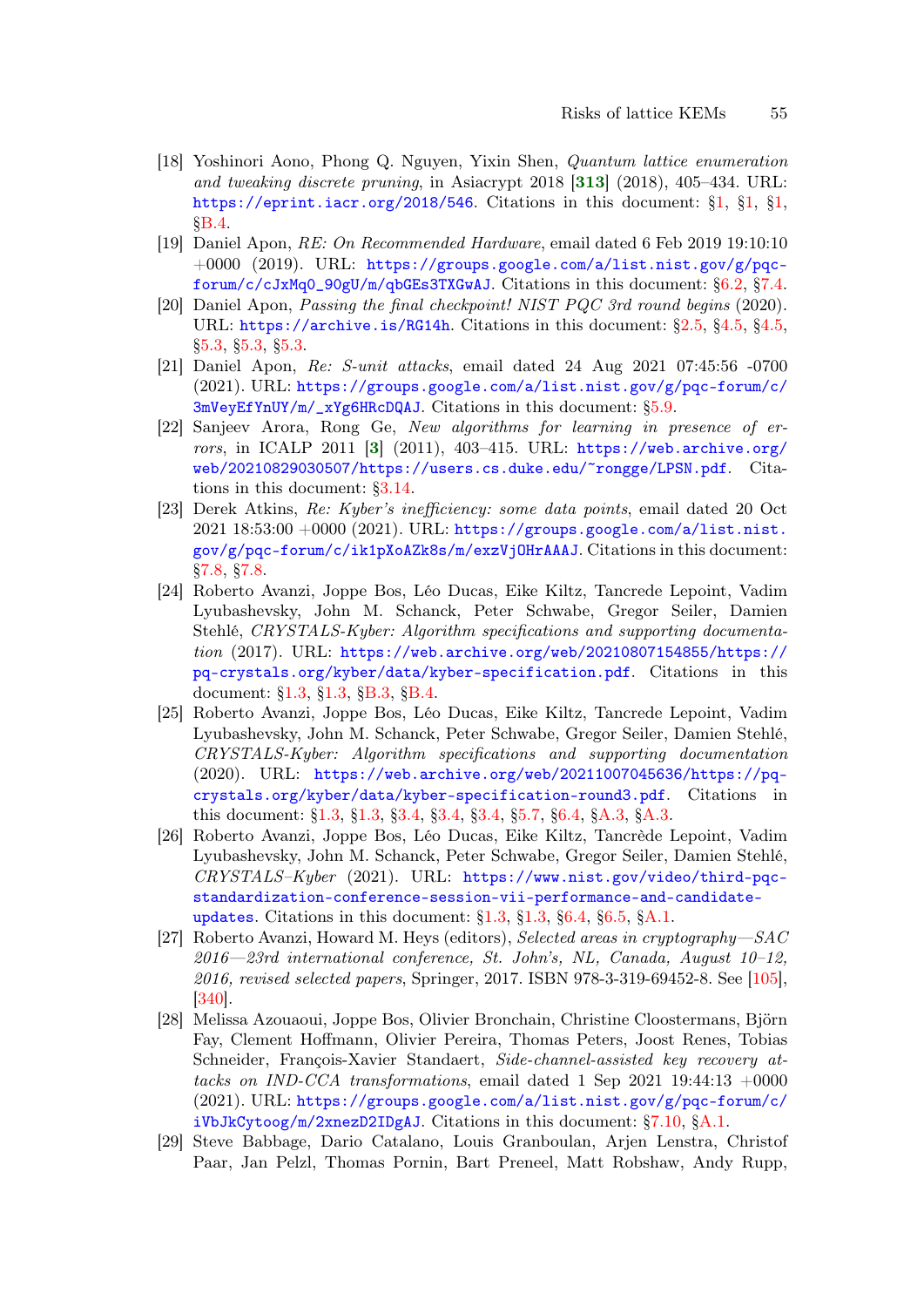Nigel Smart, Michael Ward, ECRYPT yearly report on algorithms and keysizes (2005). URL: [https://web.archive.org/web/20170705114342/https://](https://web.archive.org/web/20170705114342/https://www.ecrypt.eu.org/ecrypt1/documents/D.SPA.10-1.1.pdf) [www.ecrypt.eu.org/ecrypt1/documents/D.SPA.10-1.1.pdf](https://web.archive.org/web/20170705114342/https://www.ecrypt.eu.org/ecrypt1/documents/D.SPA.10-1.1.pdf). Citations in this document: [§2.5.](#page-9-0)

- <span id="page-55-4"></span>[30] Aditya Bagchi, Indrakshi Ray (editors), Information systems security—9th international conference, ICISS 2013, Kolkata, India, December 16–20, 2013, proceedings, Springer, 2013. ISBN 978-3-642-45203-1. URL: [https://doi.org/10.](https://doi.org/10.1007/978-3-642-45204-8) [1007/978-3-642-45204-8](https://doi.org/10.1007/978-3-642-45204-8). See [\[242\]](#page-70-3).
- [31] Shi Bai, Damien Stehlé, Weiqiang Wen, Measuring, simulating and exploiting the head concavity phenomenon in BKZ, in Asiacrypt 2018  $[313]$  $[313]$  $[313]$  (2018), 369–404. URL: <https://eprint.iacr.org/2018/856>. Citations in this document: [§1.](#page-2-7)
- [32] Abhishek Banerjee, Chris Peikert, Alon Rosen, Pseudorandom functions and lattices, in Eurocrypt 2012 [[315](#page-76-1)] (2012), 719-737. URL: [https://eprint.iacr.](https://eprint.iacr.org/2011/401) [org/2011/401](https://eprint.iacr.org/2011/401). Citations in this document: [§5.3,](#page-25-2) [§5.3,](#page-26-1) [§5.3.](#page-26-2)
- [33] Razvan Barbulescu, Pierrick Gaudry, Antoine Joux, Emmanuel Thomé, A heuristic quasi-polynomial algorithm for discrete logarithm in finite fields of small characteristic, in Eurocrypt 2014  $[281]$  $[281]$  $[281]$  (2014), 1–16. URL: [https://](https://eprint.iacr.org/2013/400) [eprint.iacr.org/2013/400](https://eprint.iacr.org/2013/400). Citations in this document:  $\S 2.3$ .
- [34] Andrea Basso, Jose Maria Bermudo Mera, Jan-Pieter D'Anvers, Angshuman Karmakar, Sujoy Sinha Roy, Michiel Van Beirendonck, Frederik Vercauteren, SABER: Mod-LWR based KEM (round 3 submission) (2020). URL: [https://www.esat.kuleuven.be/cosic/pqcrypto/saber/files/](https://www.esat.kuleuven.be/cosic/pqcrypto/saber/files/saberspecround3.pdf) [saberspecround3.pdf](https://www.esat.kuleuven.be/cosic/pqcrypto/saber/files/saberspecround3.pdf). Citations in this document: [§A.1,](#page-80-1) [§A.1.](#page-84-0)
- [35] Riddhipratim Basu, Shirshendu Ganguly, Subhamoy Maitra, Goutam Paul, A complete characterization of the evolution of RC4 pseudo random generation algorithm, Journal of Mathematical Cryptology  $2(2008)$ , 257–289. URL: [https://](https://doi.org/10.1515/JMC.2008.012) [doi.org/10.1515/JMC.2008.012](https://doi.org/10.1515/JMC.2008.012). Citations in this document: [§1.3.](#page-5-8)
- <span id="page-55-1"></span>[36] Riddhipratim Basu, Subhamoy Maitra, Goutam Paul, Tanmoy Talukdar, On some sequences of the secret pseudo-random index  $j$  in RC4 key scheduling, in AAECC 2009 [[89](#page-59-0)] (2009), 137–148. URL: [https://doi.org/10.1007/978-3-](https://doi.org/10.1007/978-3-642-02181-7_15) [642-02181-7\\_15](https://doi.org/10.1007/978-3-642-02181-7_15). Citations in this document: [§1.3.](#page-5-9)
- <span id="page-55-3"></span>[37] Jens Bauch, Daniel J. Bernstein, Henry de Valence, Tanja Lange, Christine van Vredendaal, Short generators without quantum computers: the case of mul*tiquadratics*, in Eurocrypt 2017  $[121]$  $[121]$  $[121]$  (2017), 27–59. URL: [https://eprint.](https://eprint.iacr.org/2017/404)  $iacc.org/2017/404$ . Citations in this document:  $\S2.5$ .
- <span id="page-55-0"></span>[38] Michiel Van Beirendonck, Jan-Pieter D'Anvers, Angshuman Karmakar, Josep Balasch, Ingrid Verbauwhede, A side-channel-resistant implementation of SABER, ACM Journal on Emerging Technologies in Computing Systems 17 (2021), 10:1–10:26. URL: <https://eprint.iacr.org/2020/733>. Citations in this document: [§7.10.](#page-47-1)
- <span id="page-55-2"></span>[39] Mihir Bellare, Hannah Davis, Felix Günther, Separate your domains: NIST PQC KEMs, oracle cloning and read-only indifferentiability, in Eurocrypt 2020 [[97](#page-60-2)]  $(2020), 3-32. \text{ URL: <https://eprint.iacr.org/2020/241>. Citations in this doc (2020), 3-32. \text{ URL: <https://eprint.iacr.org/2020/241>. Citations in this doc (2020), 3-32. \text{ URL: <https://eprint.iacr.org/2020/241>. Citations in this doc$ ument: [§1,](#page-0-3) [§A.1.](#page-81-1)
- [40] Olivier Bernard, Adeline Roux-Langlois, Twisted-PHS: using the product formula to solve approx-SVP in ideal lattices, in Asiacrypt 2020  $[273]$  $[273]$  $[273]$  (2020), 349–380. URL: <https://eprint.iacr.org/2020/1081>. Citations in this document: [§1.](#page-2-8)
- [41] Daniel J. Bernstein, Multidigit multiplication for mathematicians (2001). URL: <https://cr.yp.to/papers.html#m3>. Citations in this document: [§6.5.](#page-35-1)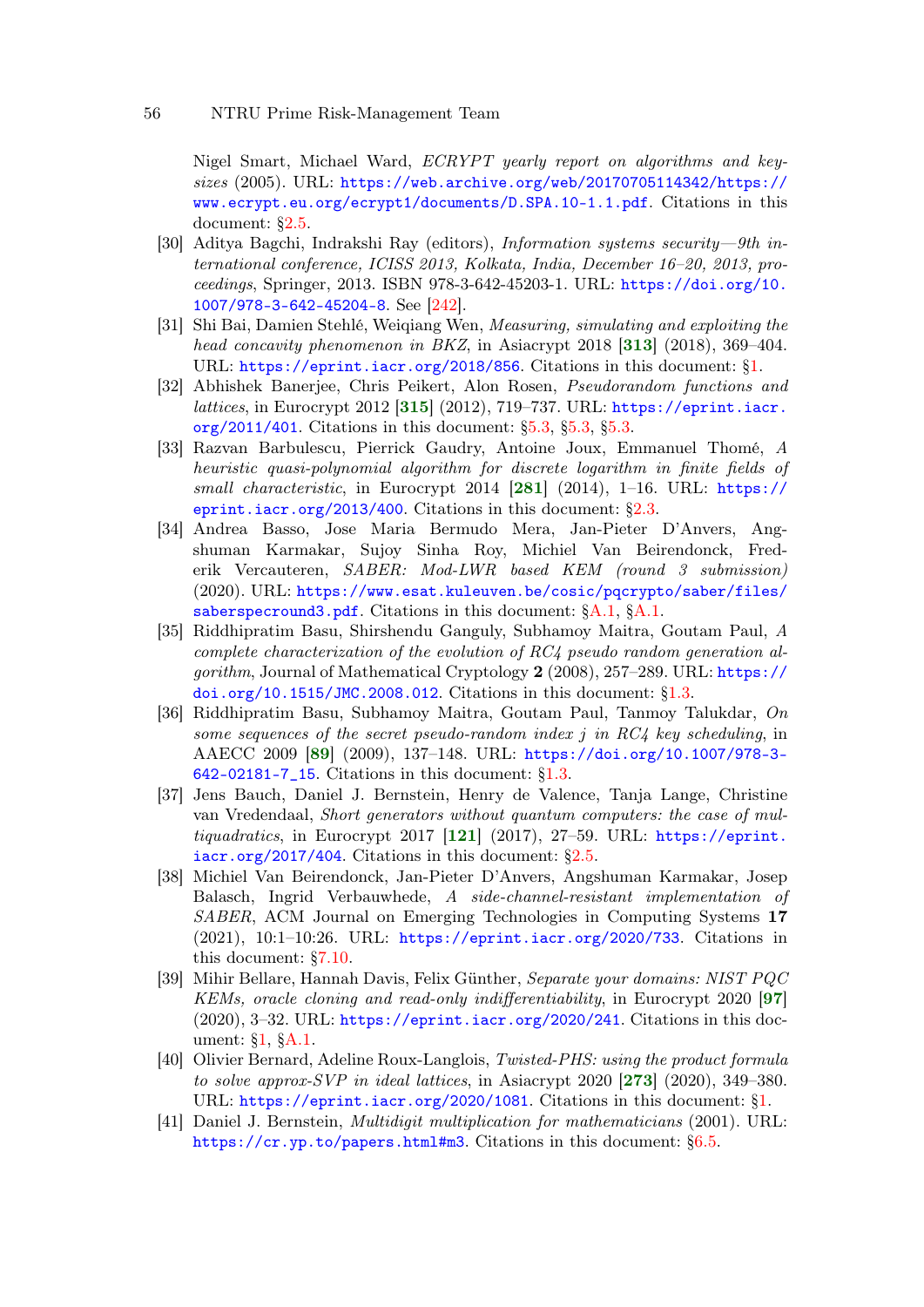- [42] Daniel J. Bernstein, Curve25519: new Diffie-Hellman speed records, in PKC 2006  $[361]$  $[361]$  $[361]$   $(2006)$ ,  $207-228$ . URL: <https://cr.yp.to/papers.html#curve25519>. Citations in this document:  $\S2.5$ ,  $\S6.1$ ,  $\S6.1$ .
- [43] Daniel J. Bernstein, Complexity news: discrete logarithms in multiplicative groups of small-characteristic finite fields—the algorithm of Barbulescu, Gaudry, Joux, Thomé (2013). URL: [https://cr.yp.to/talks/2013.07.18/slides](https://cr.yp.to/talks/2013.07.18/slides-djb-20130718-a4.pdf)[djb-20130718-a4.pdf](https://cr.yp.to/talks/2013.07.18/slides-djb-20130718-a4.pdf). Citations in this document: [§2.5.](#page-8-1)
- [44] Daniel J. Bernstein, A subfield-logarithm attack against ideal lattices (2014). URL: <https://blog.cr.yp.to/20140213-ideal.html>. Citations in this document: [§2.2,](#page-7-0) [§2.5,](#page-9-3) [§2.5,](#page-9-4) [§5.5.](#page-27-0)
- <span id="page-56-2"></span>[45] Daniel J. Bernstein, The post-quantum Internet (2016). URL: [https://cr.yp.](https://cr.yp.to/talks.html#2016.02.24) [to/talks.html#2016.02.24](https://cr.yp.to/talks.html#2016.02.24). Citations in this document: [§7.16.](#page-51-0)
- [46] Daniel J. Bernstein, Some challenges in post-quantum standardization (2016). URL: <https://blog.cr.yp.to/20161030-pqnist.html>. Citations in this document: [§A.1,](#page-84-1) [§B.1,](#page-92-0) [§B.1,](#page-92-1) [§B.5.](#page-96-0)
- [47] Daniel J. Bernstein, Re: NIST request for feedback on measurement of security strengths in our upcoming PQC call for proposals, email dated 20 Nov 2016 05:14:07 +0000 (2016). URL: [https://groups.google.com/a/list.nist.](https://groups.google.com/a/list.nist.gov/g/pqc-forum/c/lBc-Gj2rSx0/m/vdBspd-uCgAJ) [gov/g/pqc-forum/c/lBc-Gj2rSx0/m/vdBspd-uCgAJ](https://groups.google.com/a/list.nist.gov/g/pqc-forum/c/lBc-Gj2rSx0/m/vdBspd-uCgAJ). Citations in this document: [§B.5.](#page-95-0)
- <span id="page-56-3"></span>[48] Daniel J. Bernstein, Internet: Integration (2018). URL: [https://pqcrypto.eu.](https://pqcrypto.eu.org/deliverables/d2.5.pdf) [org/deliverables/d2.5.pdf](https://pqcrypto.eu.org/deliverables/d2.5.pdf). Citations in this document: [§6.3,](#page-33-0) [§7.16.](#page-51-1)
- [49] Daniel J. Bernstein, Comparing proofs of security for lattice-based encryption, Second PQC Standardization Conference (2019). URL: [https://cr.yp.to/](https://cr.yp.to/papers.html#latticeproofs) [papers.html#latticeproofs](https://cr.yp.to/papers.html#latticeproofs). Citations in this document: [§3.2,](#page-12-0) [§3.3,](#page-12-1) [§3.9,](#page-16-1) [§5.2,](#page-24-0) [§5.7,](#page-28-1) [§5.8,](#page-29-0) [§5.9,](#page-30-2) [§5.9,](#page-31-2) [§A.1,](#page-81-2) [§A.3.](#page-91-1)
- <span id="page-56-0"></span>[50] Daniel J. Bernstein, Visualizing size-security tradeoffs for lattice-based encryption, Second PQC Standardization Conference (2019). URL:  $\frac{h}{h}$ ttps://cr.yp. [to/papers.html#paretoviz](https://cr.yp.to/papers.html#paretoviz). Citations in this document: [§3.1,](#page-12-2) [§6.6,](#page-37-1) [§7.2,](#page-40-2) [§7.2,](#page-40-3) [§7.2,](#page-40-4) [§7.16,](#page-51-2) [§B.](#page-92-2)
- [51] Daniel J. Bernstein, Re: Why standardize "big" systems?, email dated 5 Oct 2019 13:12:16 -0000 (2019). URL: [https://groups.google.com/a/list.nist.](https://groups.google.com/a/list.nist.gov/g/pqc-forum/c/msRrR13muS4/m/ZBPrXvJvCwAJ) [gov/g/pqc-forum/c/msRrR13muS4/m/ZBPrXvJvCwAJ](https://groups.google.com/a/list.nist.gov/g/pqc-forum/c/msRrR13muS4/m/ZBPrXvJvCwAJ). Citations in this document: [§3.1.](#page-12-3)
- [52] Daniel J. Bernstein, Re: Low-Order Factors for NTRUPrime, email dated 22 Nov 2019 08:46:00 -0000 (2019). URL: [https://groups.google.com/a/list.nist.](https://groups.google.com/a/list.nist.gov/g/pqc-forum/c/2qABXjHl3mg/m/PLo6noJqAAAJ) [gov/g/pqc-forum/c/2qABXjHl3mg/m/PLo6noJqAAAJ](https://groups.google.com/a/list.nist.gov/g/pqc-forum/c/2qABXjHl3mg/m/PLo6noJqAAAJ). Citations in this document: [§5.6,](#page-28-2) [§5.6.](#page-28-3)
- <span id="page-56-1"></span>[53] Daniel J. Bernstein, A discretization attack (2020). URL: [https://cr.yp.to/](https://cr.yp.to/papers.html#categories) [papers.html#categories](https://cr.yp.to/papers.html#categories). Citations in this document: [§1.3,](#page-5-10) [§6.8,](#page-39-2) [§7.2,](#page-41-2) [§B.2,](#page-93-3) [§B.4,](#page-93-4) [§B.5.](#page-96-1)
- [54] Daniel J. Bernstein, ROUND 2 OFFICIAL COMMENT: CRYSTALS-KYBER, email dated 30 May 2020 02:15:31 +0200 (2020). URL: [https://groups.](https://groups.google.com/a/list.nist.gov/g/pqc-forum/c/o2roJXAlsUk/m/EHW9h87kAAAJ) [google.com/a/list.nist.gov/g/pqc-forum/c/o2roJXAlsUk/m/EHW9h87kAAAJ](https://groups.google.com/a/list.nist.gov/g/pqc-forum/c/o2roJXAlsUk/m/EHW9h87kAAAJ). Citations in this document: [§1.3.](#page-5-11)
- [55] Daniel J. Bernstein,  $Hybrid$  attacks, email dated 7 Jul 2020 19:06:42  $+0200$ (2020). URL: [https://groups.google.com/a/list.nist.gov/g/pqc-forum/c/](https://groups.google.com/a/list.nist.gov/g/pqc-forum/c/8DvX3yF5bZc/m/CPJjiLbtAQAJ) [8DvX3yF5bZc/m/CPJjiLbtAQAJ](https://groups.google.com/a/list.nist.gov/g/pqc-forum/c/8DvX3yF5bZc/m/CPJjiLbtAQAJ). Citations in this document: [§3.5.](#page-14-1)
- [56] Daniel J. Bernstein, Re: ROUND 2 OFFICIAL COMMENT: NewHope, email dated 25 Jul 2020 10:36:57 +0200 (2020). URL: [https://groups.google.com/](https://groups.google.com/a/list.nist.gov/g/pqc-forum/c/8_uKOBN4Srw/m/wiGLuW-tDAAJ)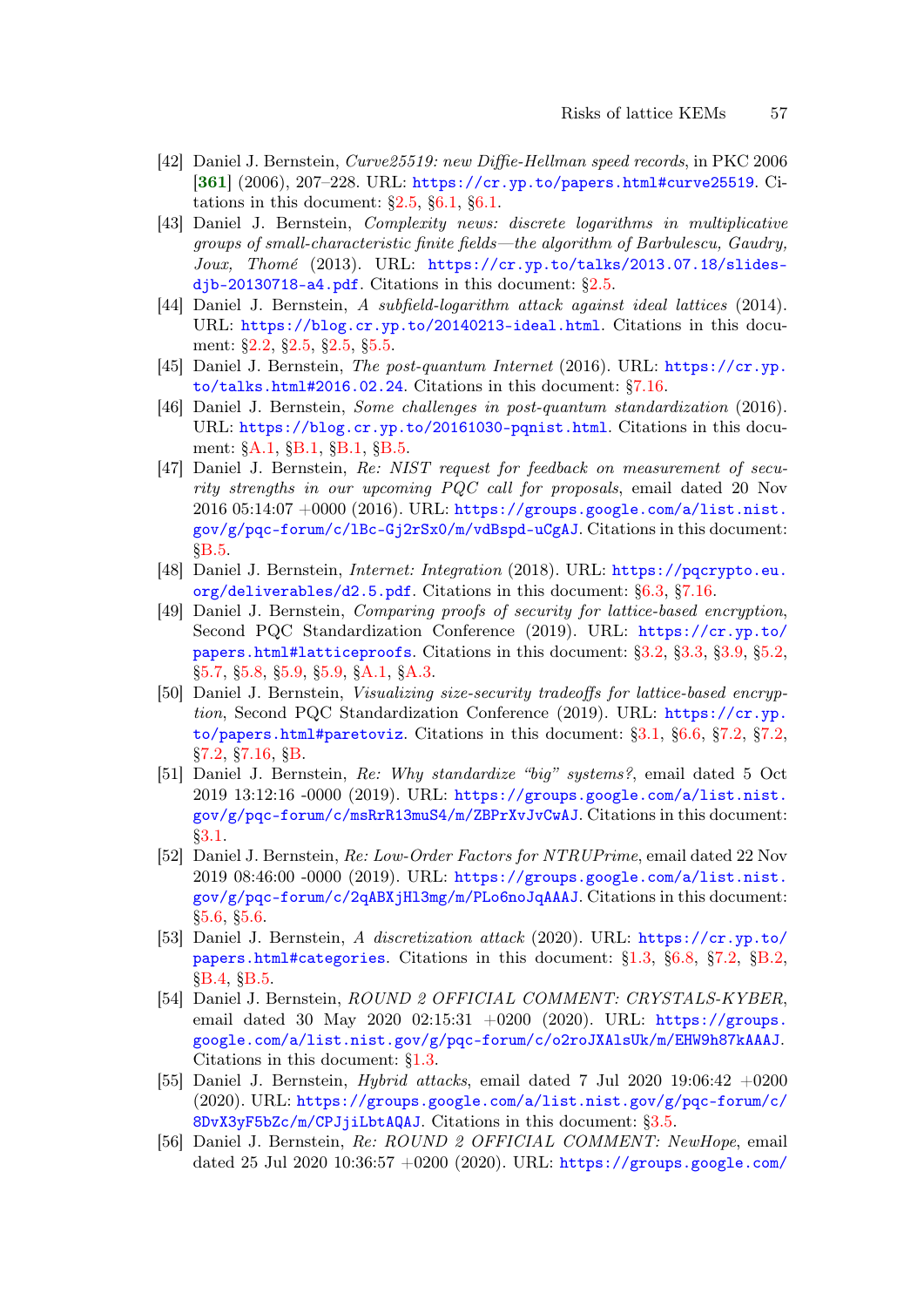[a/list.nist.gov/g/pqc-forum/c/8\\_uKOBN4Srw/m/wiGLuW-tDAAJ](https://groups.google.com/a/list.nist.gov/g/pqc-forum/c/8_uKOBN4Srw/m/wiGLuW-tDAAJ). Citations in this document: [§5.4.](#page-26-3)

- [57] Daniel J. Bernstein, Re: ROUND 3 OFFICIAL COMMENT: CRYSTALS-KYBER, email dated 17 Dec 2020 19:30:46 +0100 (2020). URL: [https://](https://groups.google.com/a/list.nist.gov/g/pqc-forum/c/NSe0wAzKJtA/m/ZHp_KJQlAwAJ) [groups.google.com/a/list.nist.gov/g/pqc-forum/c/NSe0wAzKJtA/m/ZHp\\_](https://groups.google.com/a/list.nist.gov/g/pqc-forum/c/NSe0wAzKJtA/m/ZHp_KJQlAwAJ) [KJQlAwAJ](https://groups.google.com/a/list.nist.gov/g/pqc-forum/c/NSe0wAzKJtA/m/ZHp_KJQlAwAJ). Citations in this document: [§1.3.](#page-5-12)
- [58] Daniel J. Bernstein, Patent-buyout updates, email dated 17 May 2021 12:09:27 +0200 (2021). URL: [https://groups.google.com/a/list.nist.gov/g/pqc](https://groups.google.com/a/list.nist.gov/g/pqc-forum/c/nbIZhtICKWU/m/ML7aYY71AgAJ)[forum/c/nbIZhtICKWU/m/ML7aYY71AgAJ](https://groups.google.com/a/list.nist.gov/g/pqc-forum/c/nbIZhtICKWU/m/ML7aYY71AgAJ). Citations in this document: [§3.17,](#page-19-0) [§3.17.](#page-19-1)
- <span id="page-57-1"></span>[59] Daniel J. Bernstein, On the looseness of FO derandomization (2021). URL: <https://cr.yp.to/papers.html#footloose>. Citations in this document: [§3.8,](#page-15-0) [§5.8,](#page-29-1) [§5.8,](#page-29-2) [§7.7.](#page-44-0)
- [60] Daniel J. Bernstein, S-unit attacks (2021). URL: [https://cr.yp.to/talks.](https://cr.yp.to/talks.html#2021.08.20) [html#2021.08.20](https://cr.yp.to/talks.html#2021.08.20). Citations in this document: [§1.2,](#page-4-0) [§1.2,](#page-4-1) [§5.9.](#page-30-3)
- [61] Daniel J. Bernstein, Fast verified post-quantum software (2021). URL: [https://](https://cr.yp.to/talks.html#2021.09.03) [cr.yp.to/talks.html#2021.09.03](https://cr.yp.to/talks.html#2021.09.03). Citations in this document: [§3.6,](#page-15-1) [§A.3.](#page-90-0)
- [62] Daniel J. Bernstein, Re: ROUND 3 OFFICIAL COMMENT: NTRU Prime, email dated 8 Oct 2021 14:17:37 +0200 (2021). URL: [https://groups.](https://groups.google.com/a/list.nist.gov/g/pqc-forum/c/zWxLiIAFG8c/m/zbr8OkTwBgAJ) [google.com/a/list.nist.gov/g/pqc-forum/c/zWxLiIAFG8c/m/zbr8OkTwBgAJ](https://groups.google.com/a/list.nist.gov/g/pqc-forum/c/zWxLiIAFG8c/m/zbr8OkTwBgAJ). Citations in this document: [§3.17,](#page-19-2) [§3.17.](#page-19-3)
- <span id="page-57-2"></span>[63] Daniel J. Bernstein, Kyber's inefficiency: some data points, email dated 20 Oct 2021 19:58:29 +0200 (2021). URL: [https://groups.google.com/a/list.nist.](https://groups.google.com/a/list.nist.gov/g/pqc-forum/c/ik1pXoAZk8s/m/sKfmfrXMAQAJ) [gov/g/pqc-forum/c/ik1pXoAZk8s/m/sKfmfrXMAQAJ](https://groups.google.com/a/list.nist.gov/g/pqc-forum/c/ik1pXoAZk8s/m/sKfmfrXMAQAJ). Citations in this document: [§7.8,](#page-45-1) [§7.8,](#page-45-2) [§7.8.](#page-45-3)
- <span id="page-57-7"></span>[64] Daniel J. Bernstein, Leon Groot Bruinderink, Tanja Lange, Lorenz Panny, HILA5 Pindakaas: On the CCA security of lattice-based encryption with error  $correction$ , in Africacrypt 2018  $[198]$  $[198]$  $[198]$  (2018), 203-216. URL: [https://eprint.](https://eprint.iacr.org/2017/1214) [iacr.org/2017/1214](https://eprint.iacr.org/2017/1214). Citations in this document: [§A.1.](#page-81-3)
- <span id="page-57-0"></span>[65] Daniel J. Bernstein, Billy Bob Brumley, Ming-Shing Chen, Chitchanok Chuengsatiansup, Tanja Lange, Adrian Marotzke, Bo-Yuan Peng, Nicola Tuveri, Christine van Vredendaal, Bo-Yin Yang, NTRU Prime: round 3 (2020). URL: <https://ntruprime.cr.yp.to/nist.html>. Citations in this document: [§1.3,](#page-5-13) [§3.4,](#page-13-6) [§3.13,](#page-17-3) [§6.3,](#page-33-1) [§6.6,](#page-36-2) [§6.6,](#page-37-2) [§6.6,](#page-37-3) [§7.7,](#page-43-1) [§7.7,](#page-43-2) [§A.1,](#page-80-2) [§A.1,](#page-80-3) [§A.1,](#page-81-4) [§A.1,](#page-84-2) [§A.3,](#page-88-1) [§B,](#page-92-3) [§B.3,](#page-93-5) [§B.4.](#page-93-6)
- <span id="page-57-3"></span>[66] Daniel J. Bernstein, Billy Bob Brumley, Ming-Shing Chen, Nicola Tuveri, OpenSSLNTRU: Faster post-quantum TLS key exchange, USENIX Security 2022, to appear (2021). URL: <https://eprint.iacr.org/2021/826>. Citations in this document: [§6.3,](#page-33-2) [§6.4,](#page-34-3) [§7.12,](#page-0-0) [§7.12,](#page-48-2) [§7.11,](#page-48-3) [§7.14,](#page-50-1) [§7.14,](#page-50-2) [§7.15,](#page-0-0) [§7.15,](#page-0-0) [§7.15,](#page-50-3) [§7.15,](#page-50-4) [§7.14,](#page-50-5) [§7.14,](#page-51-3) [§A.1,](#page-83-1) [§A.1,](#page-83-2) [§A.1,](#page-83-3) [§A.3.](#page-90-1)
- <span id="page-57-8"></span>[67] Daniel J. Bernstein, Johannes Buchmann, Erik Dahmen (editors), Post-quantum cryptography, Springer, 2009. ISBN 978-3-540-88701-0. See [\[259\]](#page-71-2).
- <span id="page-57-4"></span>[68] Daniel J. Bernstein, Tung Chou, Chitchanok Chuengsatiansup, Andreas Hülsing, Eran Lambooij, Tanja Lange, Ruben Niederhagen, Christine van Vredendaal, How to manipulate curve standards: a white paper for the black hat, in SSR 2015 [[113](#page-61-3)] (2015), 109–139. URL: <https://bada55.cr.yp.to>. Citations in this document: [§7.14.](#page-51-4)
- <span id="page-57-6"></span><span id="page-57-5"></span>[69] Daniel J. Bernstein, Chitchanok Chuengsatiansup, Tanja Lange, Christine van Vredendaal, NTRU Prime: reducing attack surface at low cost, in SAC 2017 [[4](#page-52-2)] (2017), 235–260. URL: <https://ntruprime.cr.yp.to/papers.html>. Citations in this document: [§3.2,](#page-12-4) [§3.12,](#page-17-4) [§A.1,](#page-81-5) [§A.1,](#page-81-6) [§A.1.](#page-85-0)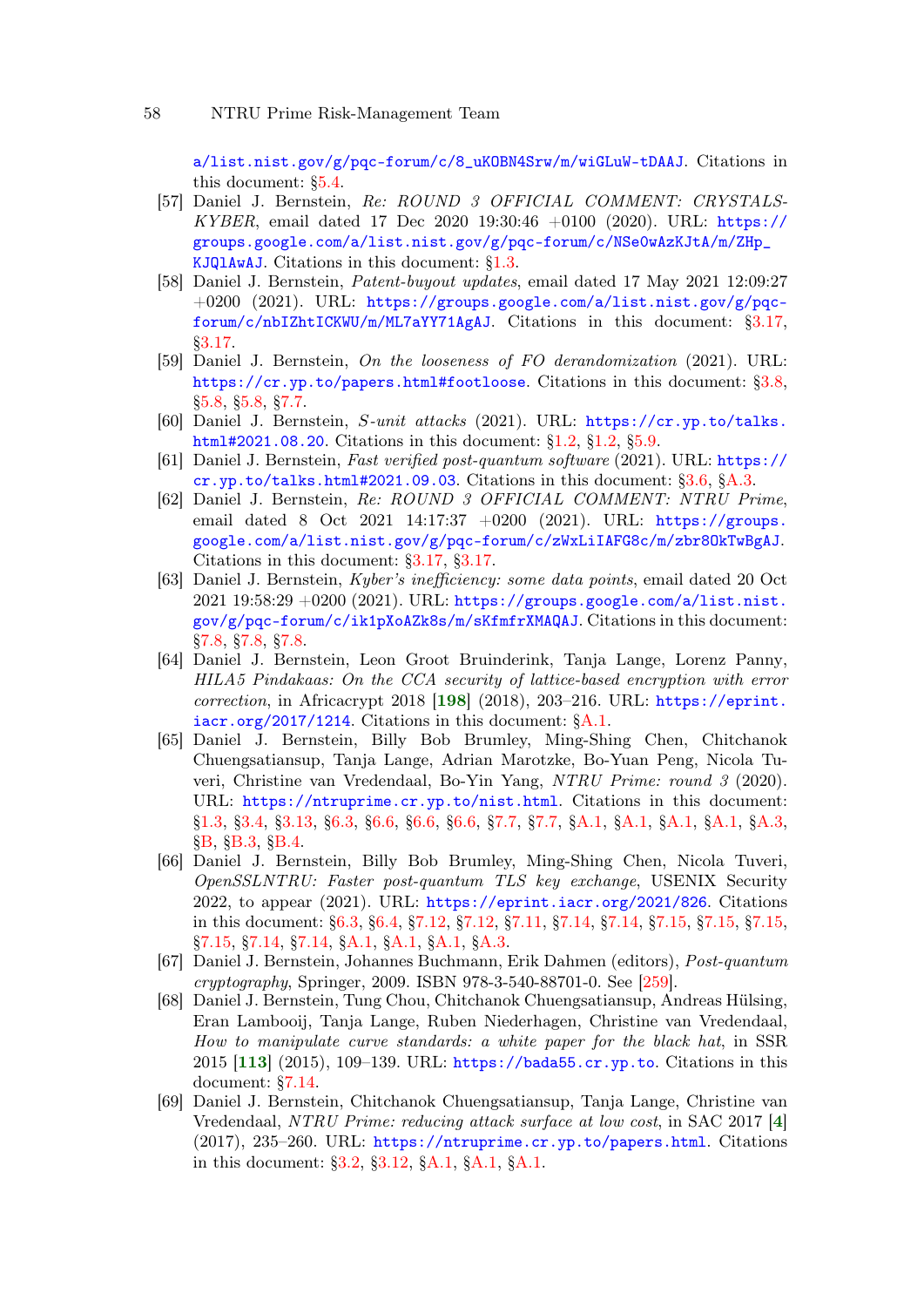- [70] Daniel J. Bernstein, Mike Hamburg, Anna Krasnova, Tanja Lange, Elligator: elliptic-curve points indistinguishable from uniform random strings, in CCS 2013 [[324](#page-76-2)] (2013), 967-980. URL: <https://eprint.iacr.org/2013/325>. Citations in this document: [§A.1.](#page-80-4)
- [71] Daniel J. Bernstein, Tanja Lange (editors), eBACS: ECRYPT Benchmarking of Cryptographic Systems, accessed 15 October 2021 (2021). URL: [https://bench.](https://bench.cr.yp.to) [cr.yp.to](https://bench.cr.yp.to). Citations in this document: [§6.4.](#page-33-3)
- [72] Daniel J. Bernstein, Tanja Lange, Non-randomness of S-unit lattices (2021). URL: <https://cr.yp.to/papers.html#spherical>. Citations in this document: [§1.2,](#page-4-2) [§2.6,](#page-10-2) [§5.9.](#page-30-4)
- [73] Daniel J. Bernstein, Edoardo Persichetti, Towards KEM unification (2018). URL: <https://cr.yp.to/papers.html#tightkem>. Citations in this document: [§5.8,](#page-29-3) [§A.1.](#page-81-7)
- <span id="page-58-0"></span>[74] Karthikeyan Bhargavan, Gaëtan Leurent, Transcript collision attacks: breaking authentication in TLS, IKE and SSH, in NDSS 2016 [[1](#page-52-3)] (2016). URL: [https://](https://hal.inria.fr/hal-01244855/) [hal.inria.fr/hal-01244855/](https://hal.inria.fr/hal-01244855/). Citations in this document:  $\&A.1$ .
- <span id="page-58-1"></span>[75] Karthikeyan Bhargavan, Elisabeth Oswald, Manoj Prabhakaran (editors), Progress in cryptology—INDOCRYPT 2020—21st international conference on cryptology in India, Bangalore, India, December 13–16, 2020, proceedings, Springer, 2020. ISBN 978-3-030-65276-0. URL: [https://doi.org/10.1007/978-](https://doi.org/10.1007/978-3-030-65277-7) [3-030-65277-7](https://doi.org/10.1007/978-3-030-65277-7). See [\[102\]](#page-60-3).
- [76] Lei Bi, Xianhui Lu, Junjie Luo, Kunpeng Wang, Zhenfei Zhang, Hybrid dual attack on LWE with arbitrary secrets (2021). URL: [https://eprint.iacr.org/](https://eprint.iacr.org/2021/152) [2021/152](https://eprint.iacr.org/2021/152). Citations in this document: [§1.](#page-3-0)
- [77] Jean-François Biasse, Claus Fieker, Tommy Hofmann, Aurel Page, Norm relations and computational problems in number fields (2020). URL: [https://](https://arxiv.org/abs/2002.12332) [arxiv.org/abs/2002.12332](https://arxiv.org/abs/2002.12332). Citations in this document: [§2.5.](#page-9-5)
- <span id="page-58-3"></span>[78] Jean-François Biasse, Fang Song, Efficient quantum algorithms for computing class groups and solving the principal ideal problem in arbitrary degree number fields, in SODA 2016 [[215](#page-68-3)] (2016), 893–902. URL: [https://epubs.siam.org/](https://epubs.siam.org/doi/10.1137/1.9781611974331.ch64) [doi/10.1137/1.9781611974331.ch64](https://epubs.siam.org/doi/10.1137/1.9781611974331.ch64). Citations in this document: [§1.2.](#page-3-1)
- [79] Eli Biham, Yaniv Carmeli, Efficient reconstruction of RC4 keys from internal states, in FSE 2008 [[285](#page-73-2)] (2008), 270–288. URL: [https://doi.org/10.1007/](https://doi.org/10.1007/978-3-540-71039-4_17) [978-3-540-71039-4\\_17](https://doi.org/10.1007/978-3-540-71039-4_17). Citations in this document: [§1.3.](#page-5-14)
- <span id="page-58-2"></span>[80] Nina Bindel, Mike Hamburg, Kathrin Hövelmanns, Andreas Hülsing, Edoardo Persichetti, Tighter proofs of CCA security in the quantum random oracle model, in TCC 2019 [[178](#page-66-1)] (2019), 61–90. URL: <https://eprint.iacr.org/2019/590>. Citations in this document: [§5.7,](#page-28-4) [§5.7.](#page-28-5)
- [81] Alex Biryukov, Guang Gong, Douglas R. Stinson (editors), Selected areas in cryptography—17th international workshop, SAC 2010, Waterloo, Ontario, Canada, August 12–13, 2010, revised selected papers, Springer, 2011. ISBN 978- 3-642-19573-0. URL: <https://doi.org/10.1007/978-3-642-19574-7>. See [\[334\]](#page-77-3).
- [82] Uri Blumenthal, Re: Non-applicability of the CNRS patent to Kyber and Saber, and next steps, email dated  $14$  Oct  $2021$   $15:29:26$   $+0000$ (2021). URL: [https://groups.google.com/a/list.nist.gov/g/pqc-forum/c/](https://groups.google.com/a/list.nist.gov/g/pqc-forum/c/2Xv0mrF9lVo/m/pXC1BMneAQAJ) [2Xv0mrF9lVo/m/pXC1BMneAQAJ](https://groups.google.com/a/list.nist.gov/g/pqc-forum/c/2Xv0mrF9lVo/m/pXC1BMneAQAJ). Citations in this document: [§6.2.](#page-32-2)
- [83] Carlo Blundo, Stelvio Cimato (editors), Security in communication networks, 4th international conference, SCN 2004, Amalfi, Italy, September 8–10, 2004, revised selected papers, Springer, 2005. ISBN 3-540-24301-1. See [\[338\]](#page-77-4).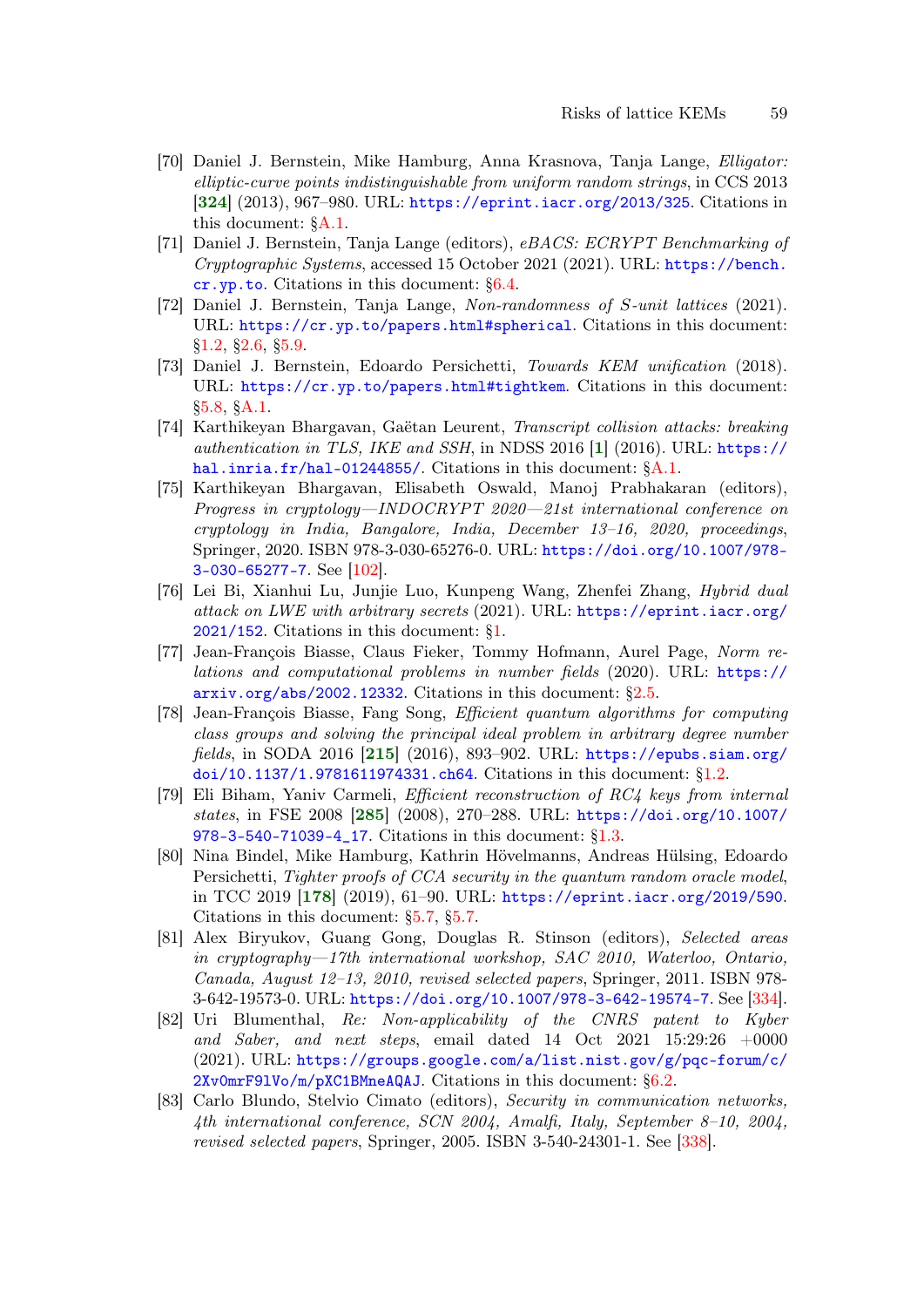- <span id="page-59-1"></span>[84] Alexandra Boldyreva, Daniele Micciancio (editors), Advances in cryptology— CRYPTO 2019—39th annual international cryptology conference, Santa Barbara, CA, USA, August 18–22, 2019, proceedings, part I, Springer, 2019. ISBN 978-3-030-26947-0. See [\[138\]](#page-63-0).
- [85] Joppe W. Bos, Craig Costello, Léo Ducas, Ilya Mironov, Michael Naehrig, Valeria Nikolaenko, Ananth Raghunathan, Douglas Stebila, Frodo: Take off the ring! Practical, quantum-secure key exchange from LWE, in CCS 2016 [[354](#page-79-2)] (2016), 1006–1018. URL: <https://eprint.iacr.org/2016/659>. Citations in this document: [§A.1.](#page-81-8)
- [86] Colin Boyd, Juan Manuel González Nieto (editors), Information security and privacy, 14th Australasian conference, ACISP 2009, Brisbane, Australia, July 1–3, 2009, proceedings, Springer, 2009. ISBN 978-3-642-02619-5. URL: [https://](https://doi.org/10.1007/978-3-642-02620-1) [doi.org/10.1007/978-3-642-02620-1](https://doi.org/10.1007/978-3-642-02620-1). See [\[266\]](#page-72-1).
- [87] Colin Boyd, Willy Susilo (editors), 8th Australasian information security conference 2010, AISC 2010, Brisbane, Australia, January 2010, Australian Computer Society, 2010. ISBN 978-1-920682-86-6. URL: [https://crpit.scem.](https://crpit.scem.westernsydney.edu.au/Vol105.html) [westernsydney.edu.au/Vol105.html](https://crpit.scem.westernsydney.edu.au/Vol105.html). See [\[358\]](#page-79-3).
- [88] Serdar Boztas, Hsiao-feng Lu (editors), Applied algebra, algebraic algorithms and error-correcting codes, 17th international symposium, AAECC-17, Bangalore, India, December 16–20, 2007, proceedings, Springer, 2007. ISBN 978-3-540- 77223-1. URL: <https://doi.org/10.1007/978-3-540-77224-8>. See [\[297\]](#page-74-1).
- <span id="page-59-0"></span>[89] Maria Bras-Amorós, Tom Høholdt (editors), Applied algebra, algebraic algorithms and error-correcting codes, 18th international symposium, AAECC-18 2009, Tarragona, Catalonia, Spain, June 8–12, 2009, proceedings, Springer, 2009. ISBN 978-3-642-02180-0. URL: [https://doi.org/10.1007/978-3-642-](https://doi.org/10.1007/978-3-642-02181-7) [02181-7](https://doi.org/10.1007/978-3-642-02181-7). See [\[36\]](#page-55-1).
- <span id="page-59-4"></span>[90] Gilles Brassard, Peter Høyer, Alain Tapp, Quantum cryptanalysis of hash and claw-free functions, in LATIN 1998  $[233]$  $[233]$  $[233]$  (1998), 163–169. Citations in this document: [§B.2.](#page-93-7)
- [91] Richard P. Brent, H. T. Kung, The area-time complexity of binary multiplication, Journal of the ACM 28 (1981), 521–534. URL: [https://wwwmaths.anu.edu.au/](https://wwwmaths.anu.edu.au/~brent/pub/pub055.html)  $\text{`brent}/\text{pub}/\text{pub055.html}$ . Citations in this document: [§B.](#page-92-4)
- [92] Rémi Bricout, Sean Murphy, Kenneth G. Paterson, Thyla van der Merwe, Analysing and exploiting the Mantin biases in RC4, Designs, Codes and Cryptography 86 (2018), 743–770. URL: <https://eprint.iacr.org/2016/063>. Citations in this document: [§1.3.](#page-5-15)
- [93] Mike Brown, Re: ROUND 2 OFFICIAL COMMENT: NewHope, email dated 1 Jun 2019 19:59:45 +0000 (2019). URL: [https://groups.google.com/a/list.](https://groups.google.com/a/list.nist.gov/g/pqc-forum/c/P1B_InLVJmU/m/hWLNLNJRBgAJ) [nist.gov/g/pqc-forum/c/P1B\\_InLVJmU/m/hWLNLNJRBgAJ](https://groups.google.com/a/list.nist.gov/g/pqc-forum/c/P1B_InLVJmU/m/hWLNLNJRBgAJ). Citations in this document: [§3.17.](#page-19-4)
- <span id="page-59-3"></span>[94] Joe P. Buhler, Hendrik W. Lenstra, Jr., Carl Pomerance, Factoring integers with the number field sieve, in [[228](#page-69-2)] (1993), 50–94. URL: [https://web.archive.](https://web.archive.org/web/20211027165847/https://pub.math.leidenuniv.nl/~lenstrahw/PUBLICATIONS/1993e/art.pdf) [org/web/20211027165847/https://pub.math.leidenuniv.nl/~lenstrahw/](https://web.archive.org/web/20211027165847/https://pub.math.leidenuniv.nl/~lenstrahw/PUBLICATIONS/1993e/art.pdf) [PUBLICATIONS/1993e/art.pdf](https://web.archive.org/web/20211027165847/https://pub.math.leidenuniv.nl/~lenstrahw/PUBLICATIONS/1993e/art.pdf). Citations in this document: [§2.3.](#page-8-2)
- <span id="page-59-2"></span>[95] Jacques Calmet, Willi Geiselmann, Jörn Müller-Quade (editors), Mathematical methods in computer science, MMICS 2008, Karlsruhe, Germany, December 17–19, 2008—essays in memory of Thomas Beth, Springer, 2008. ISBN 978-3- 540-89993-8. URL: <https://doi.org/10.1007/978-3-540-89994-5>. See [\[202\]](#page-67-1).
- [96] Peter Campbell, Michael Groves, Dan Shepherd, Soliloquy: a cautionary tale (2014). URL: [https://web.archive.org/web/20211022132624/](https://web.archive.org/web/20211022132624/https://docbox.etsi.org/Workshop/2014/201410_CRYPTO/S07_Systems_and_Attacks/S07_Groves_Annex.pdf)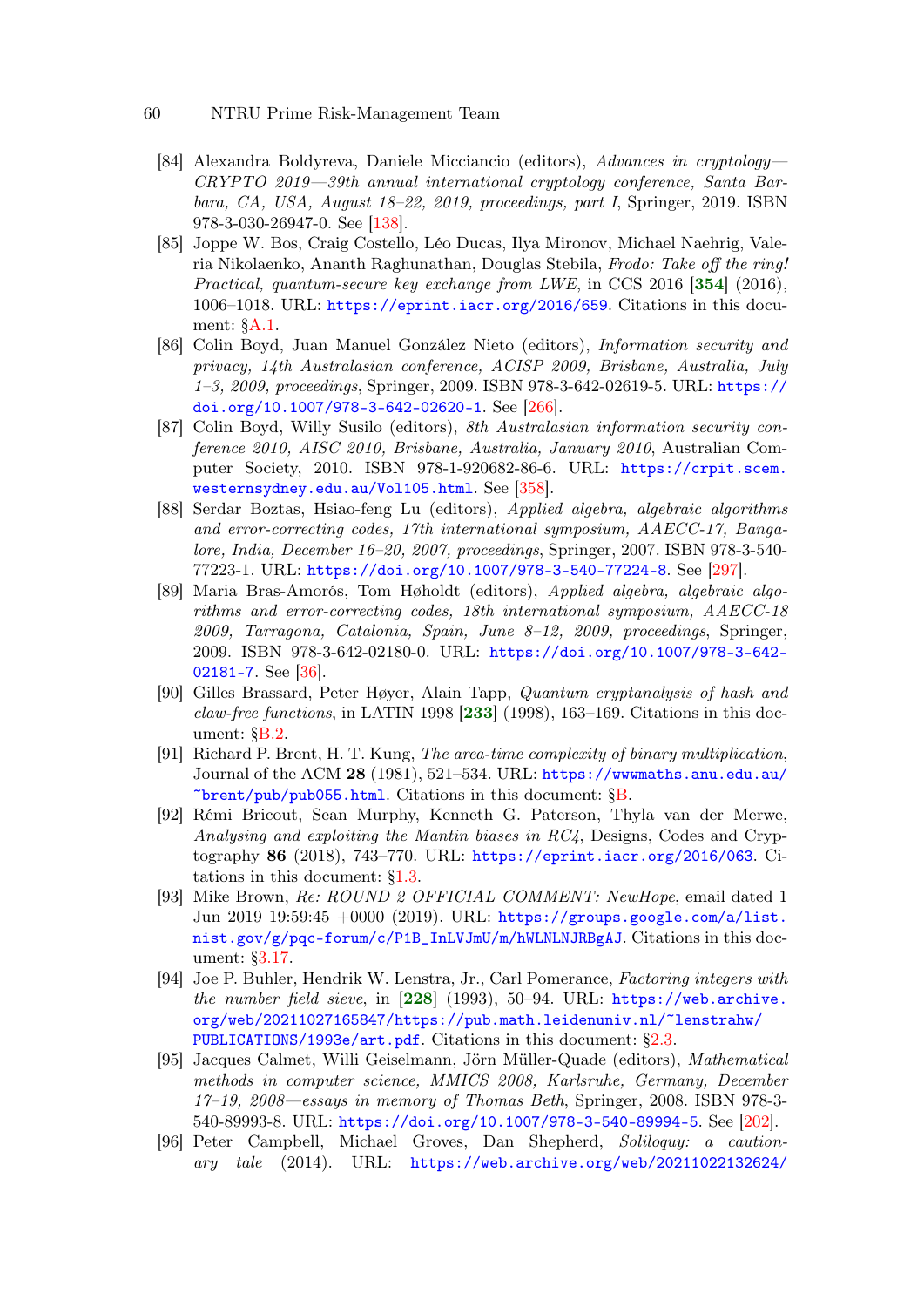[https://docbox.etsi.org/Workshop/2014/201410\\_CRYPTO/S07\\_Systems\\_](https://web.archive.org/web/20211022132624/https://docbox.etsi.org/Workshop/2014/201410_CRYPTO/S07_Systems_and_Attacks/S07_Groves_Annex.pdf) [and\\_Attacks/S07\\_Groves\\_Annex.pdf](https://web.archive.org/web/20211022132624/https://docbox.etsi.org/Workshop/2014/201410_CRYPTO/S07_Systems_and_Attacks/S07_Groves_Annex.pdf). Citations in this document: [§1.2,](#page-3-2) [§2.5,](#page-9-6) [§2.5,](#page-10-3) [§2.5.](#page-10-4)

- <span id="page-60-2"></span>[97] Anne Canteaut, Yuval Ishai (editors), Advances in cryptology—EUROCRYPT 2020—39th annual international conference on the theory and applications of cryptographic techniques, Zagreb, Croatia, May  $10-14$ , 2020, proceedings, part II, Springer, 2020. ISBN 978-3-030-45723-5. See [\[39\]](#page-55-2).
- <span id="page-60-0"></span>[98] Dario Catalano, Roberto De Prisco (editors), Security and cryptography for networks—11th international conference, SCN 2018, Amalfi, Italy, September 5–7, 2018, proceedings, Lecture Notes in Computer Science, 11035, Springer, 2018. See [\[12\]](#page-53-3).
- <span id="page-60-5"></span>[99] André Chailloux, Johanna Loyer, Lattice sieving via quantum random walks (2021). URL: <https://eprint.iacr.org/2021/570>. Citations in this document: [§1,](#page-3-3) [§1.](#page-3-4)
- [100] Chandratop Chakraborty, Pranab Chakraborty, Subhamoy Maitra, RC4: nonrandomness in the index j and some results on its cycles, in  $[175]$  $[175]$  $[175]$  (2019), 95– 114. URL: [https://doi.org/10.1007/978-3-030-35423-7\\_5](https://doi.org/10.1007/978-3-030-35423-7_5). Citations in this document: [§1.3.](#page-6-0)
- [101] Chandratop Chakraborty, Pranab Chakraborty, Subhamoy Maitra, Glimpses are forever in RC4 amidst the spectre of biases, Discrete Applied Mathematics 298  $(2021)$ , 84–102. URL: <https://eprint.iacr.org/2020/512>. Citations in this document: [§1.3.](#page-6-1)
- <span id="page-60-3"></span>[102] Pranab Chakraborty, Subhamoy Maitra, More glimpses of the RC4 internal state array, in Indocrypt 2020 [[75](#page-58-1)] (2020), 294–311. URL: [https://doi.org/](https://doi.org/10.1007/978-3-030-65277-7_13) [10.1007/978-3-030-65277-7\\_13](https://doi.org/10.1007/978-3-030-65277-7_13). Citations in this document: [§1.3.](#page-6-2)
- [103] Pranab Chakraborty, Subhamoy Maitra, Further clarification on Mantin's digraph repetition bias in  $RC4$ , Designs, Codes and Cryptography 89 (2021), 127– 141. URL: <https://eprint.iacr.org/2020/068>. Citations in this document: [§1.3.](#page-6-3)
- [104] Sanjit Chatterjee, Neal Koblitz, Alfred Menezes, Palash Sarkar, Another look at tightness II: Practical issues in cryptography, in Mycrypt 2016 [[314](#page-76-3)] (2017), 21–55. URL: <https://eprint.iacr.org/2016/360>. Citations in this document: [§5.9.](#page-31-3)
- <span id="page-60-1"></span>[105] Hao Chen, Kristin E. Lauter, Katherine E. Stange, Security considerations for Galois non-dual RLWE families, in SAC 2016 [[27](#page-54-4)] (2016), 443-462. URL: <https://eprint.iacr.org/2016/193>. Citations in this document: [§3.12.](#page-17-5)
- [106] Hao Chen, Kristin E. Lauter, Katherine E. Stange, Attacks on the search RLWE problem with small errors, SIAM Journal on Applied Algebra and Geometry 1 (2017), 665–682. URL: <https://eprint.iacr.org/2015/971>. Citations in this document: [§3.12,](#page-17-6) [§3.12.](#page-17-7)
- <span id="page-60-6"></span>[107] Jiageng Chen, Atsuko Miyaji, A new class of RC4 colliding key pairs with greater Hamming distance, in ISPEC 2010  $[216]$  $[216]$  $[216]$  (2010), 30–44. URL: [https://doi.org/](https://doi.org/10.1007/978-3-642-12827-1_3) [10.1007/978-3-642-12827-1\\_3](https://doi.org/10.1007/978-3-642-12827-1_3). Citations in this document: [§1.3.](#page-5-16)
- <span id="page-60-4"></span>[108] Jiageng Chen, Atsuko Miyaji, Generalized RC4 key collisions and hash collisions, in [[156](#page-64-0)] (2010), 73–87. URL: [https://doi.org/10.1007/978-3-642-15317-4\\_](https://doi.org/10.1007/978-3-642-15317-4_6) [6](https://doi.org/10.1007/978-3-642-15317-4_6). Citations in this document: [§1.3.](#page-5-17)
- <span id="page-60-7"></span>[109] Jiageng Chen, Atsuko Miyaji, A new practical key recovery attack on the stream cipher  $RC4$  under related-key model, in Inscrypt 2010 [[219](#page-69-3)] (2010), 62–76. URL: [https://doi.org/10.1007/978-3-642-21518-6\\_5](https://doi.org/10.1007/978-3-642-21518-6_5). Citations in this document: [§1.3.](#page-5-18)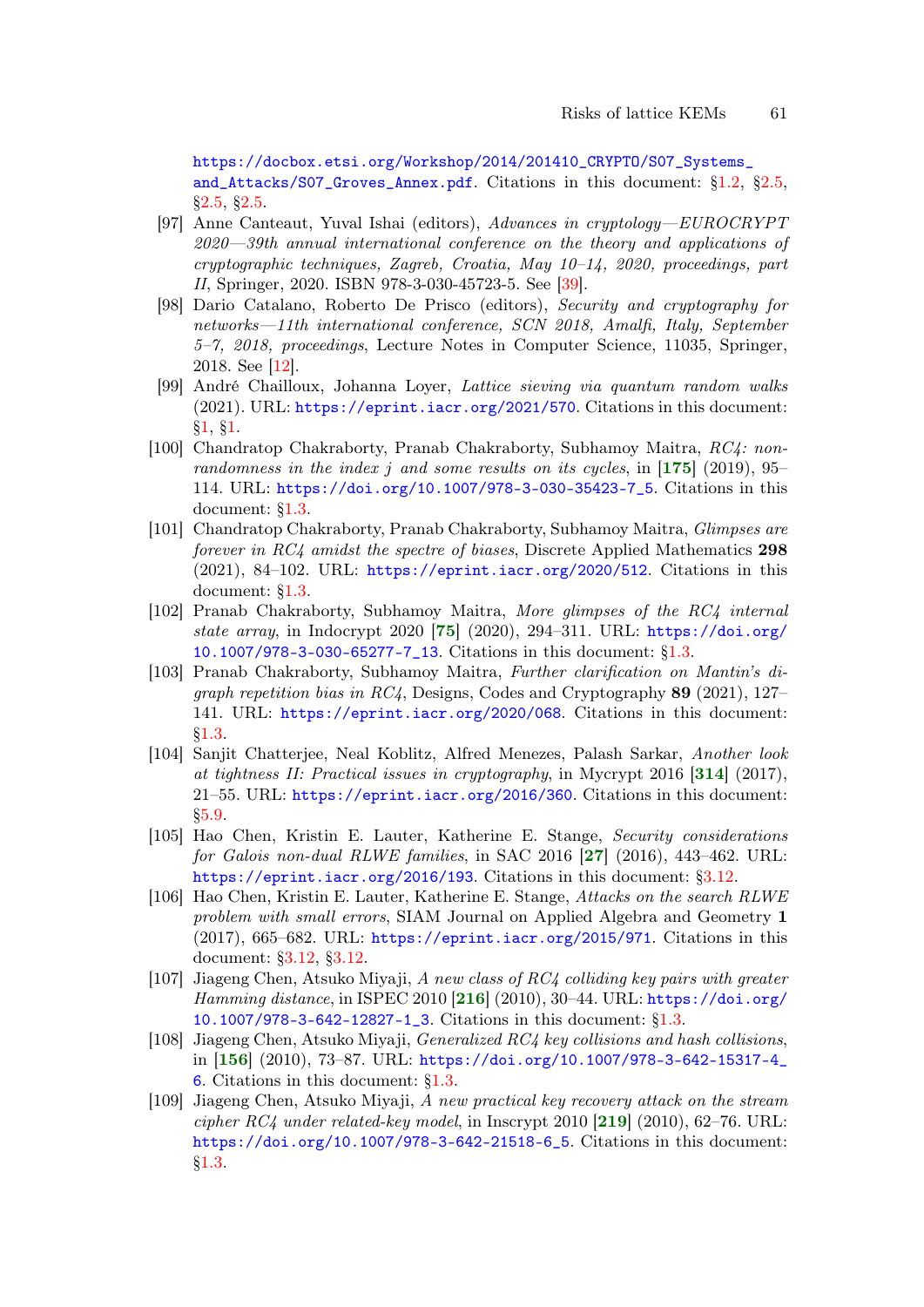- 62 NTRU Prime Risk-Management Team
- [110] Jiageng Chen, Atsuko Miyaji, Generalized analysis on key collisions of stream cipher RC4, IEICE Transactions on Fundamentals of Electronics, Communications and Computer Sciences  $E94.A$  (2011), 2194–2206. URL:  $h$ ttps://doi. [org/10.1587/transfun.E94.A.2194](https://doi.org/10.1587/transfun.E94.A.2194). Citations in this document: [§1.3.](#page-5-19)
- <span id="page-61-6"></span>[111] Jiageng Chen, Atsuko Miyaji, How to find short RC4 colliding key pairs, in ISC 2011 [[220](#page-69-4)] (2011), 32–46. URL: [https://doi.org/10.1007/978-3-642-24861-](https://doi.org/10.1007/978-3-642-24861-0_3) [0\\_3](https://doi.org/10.1007/978-3-642-24861-0_3). Citations in this document: [§1.3.](#page-5-20)
- [112] Jiageng Chen, Atsuko Miyaji, Novel strategies for searching RC4 key collisions, Computers & Mathematics with Applications 66 (2013), 81–90. URL: [https://](https://doi.org/10.1016/j.camwa.2012.09.013) [doi.org/10.1016/j.camwa.2012.09.013](https://doi.org/10.1016/j.camwa.2012.09.013). Citations in this document: [§1.3.](#page-5-21)
- <span id="page-61-3"></span>[113] Liqun Chen, Shin'ichiro Matsuo (editors), Security standardisation research second international conference, SSR 2015, Tokyo, Japan, December 15– 16, 2015, proceedings, 9497, Springer, 2015. ISBN 978-3-319-27151-4. URL: <https://doi.org/10.1007/978-3-319-27152-1>. See [\[68\]](#page-57-6).
- <span id="page-61-5"></span>[114] Jung Hee Cheon, Jean-Pierre Tillich (editors), Post-quantum cryptography— 12th international workshop, PQCrypto 2021, Daejeon, South Korea, July 20– 22, 2021, proceedings, Springer, 2021. ISBN 978-3-030-81292-8. See [\[180\]](#page-66-2).
- <span id="page-61-1"></span>[115] Dipanwita Roy Chowdhury, Vincent Rijmen, Abhijit Das (editors), Progress in cryptology—INDOCRYPT 2008, 9th international conference on cryptology in India, Kharagpur, India, December 14–17, 2008, proceedings, Springer, 2008. ISBN 978-3-540-89753-8. URL: [https://doi.org/10.1007/978-3-540-89754-](https://doi.org/10.1007/978-3-540-89754-5) [5](https://doi.org/10.1007/978-3-540-89754-5). See [\[6\]](#page-52-4), [\[243\]](#page-70-4).
- <span id="page-61-0"></span>[116] Chi-Ming Marvin Chung, Vincent Hwang, Matthias J. Kannwischer, Gregor Seiler, Cheng-Jhih Shih, Bo-Yin Yang, NTT multiplication for NTT-unfriendly rings: new speed records for Saber and NTRU on Cortex-M4 and AVX2, IACR Transactions on Cryptographic Hardware and Embedded Systems 2021.2 (2021), 159–188. URL: <https://eprint.iacr.org/2020/1397>. Citations in this document: [§7.8.](#page-46-4)
- <span id="page-61-4"></span>[117] Carlos Cid, Christian Rechberger (editors), Fast software encryption—21st international workshop, FSE 2014, London, UK, March 3–5, 2014, revised selected papers, Springer, 2015. ISBN 978-3-662-46705-3. URL: [https://doi.org/](https://doi.org/10.1007/978-3-662-46706-0) [10.1007/978-3-662-46706-0](https://doi.org/10.1007/978-3-662-46706-0). See [\[171\]](#page-65-2).
- [118] Henri Cohen, A course in computational algebraic number theory, Graduate Texts in Mathematics, 138, Springer, 1993. ISBN 3-540-55640-0. Citations in this document: [§2.6,](#page-10-5) [§2.6,](#page-10-6) [§2.6,](#page-10-7) [§2.6.](#page-11-0)
- [119] Henri Cohen, Advanced topics in computational number theory, Graduate Texts in Mathematics, 193, Springer, 2000. ISBN 0-387-98727-4. Citations in this document: [§2.6.](#page-10-8)
- [120] Don Coppersmith, Fast evaluation of logarithms in fields of characteristic two, IEEE Transactions on Information Theory 30 (1984), 587–594. Citations in this document: [§2.3,](#page-8-3) [§2.3.](#page-8-4)
- <span id="page-61-2"></span>[121] Jean-Sébastien Coron, Jesper Buus Nielsen (editors), Advances in Cryptology— EUROCRYPT 2017—36th annual international conference on the theory and applications of cryptographic techniques, Paris, France, April 30–May 4, 2017, proceedings, part I, 2017. ISBN 978-3-319-56619-1. See [\[37\]](#page-55-3), [\[124\]](#page-62-1), [\[206\]](#page-68-5).
- <span id="page-61-7"></span>[122] Ronald Cramer (editor), Advances in cryptology—EUROCRYPT 2005, 24th annual international conference on the theory and applications of cryptographic techniques, Aarhus, Denmark, May 22–26, 2005, proceedings, Springer, 2005. ISBN 3-540-25910-4. URL: <https://doi.org/10.1007/b136415>. See [\[249\]](#page-71-3).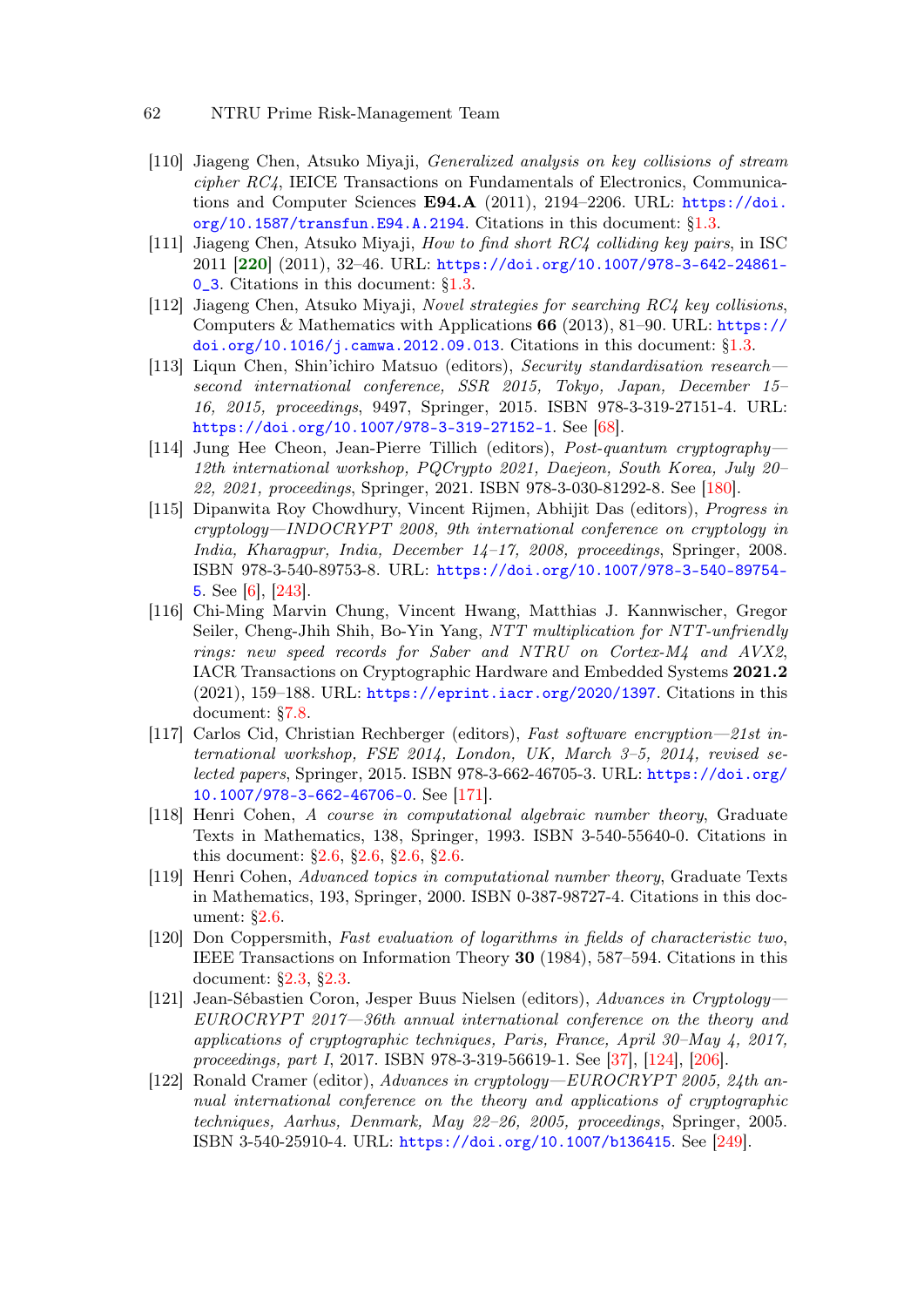- <span id="page-62-4"></span>[123] Ronald Cramer, Léo Ducas, Chris Peikert, Oded Regev, Recovering short generators of principal ideals in cyclotomic rings, in Eurocrypt 2016  $[149]$  $[149]$  $[149]$  (2016), 559–585. URL: <https://eprint.iacr.org/2015/313>. Citations in this document: [§1.2.](#page-3-5)
- <span id="page-62-1"></span>[124] Ronald Cramer, Léo Ducas, Benjamin Wesolowski, Short Stickelberger class relations and application to Ideal-SVP, in Eurocrypt 2017  $[121]$  $[121]$  $[121]$  (2017), 324-348. URL: <https://eprint.iacr.org/2016/885>. Citations in this document: [§1.2.](#page-3-6)
- [125] Jan-Pieter D'Anvers, Senne Batsleer, Multitarget decryption failure attacks and their application to Saber and Kyber (2021). URL: [https://eprint.iacr.org/](https://eprint.iacr.org/2021/193) [2021/193](https://eprint.iacr.org/2021/193). Citations in this document: [§1,](#page-3-7) [§2.2.](#page-7-1)
- [126] Jan-Pieter D'Anvers, Frederik Vercauteren, Ingrid Verbauwhede, On the impact of decryption failures on the security of  $LWE/LWR$  based schemes (2018). URL: <https://eprint.iacr.org/2018/1089>. Citations in this document: [§1.](#page-2-9)
- <span id="page-62-3"></span>[127] Jan-Pieter D'Anvers, Frederik Vercauteren, Ingrid Verbauwhede, The impact of error dependencies on Ring/Mod-LWE/LWR based schemes, in PQCrypto 2019 [[135](#page-62-2)] (2019), 103–115. URL: <https://eprint.iacr.org/2018/1172>. Citations in this document: [§1.](#page-2-10)
- <span id="page-62-7"></span>[128] Dana Dachman-Soled, Léo Ducas, Huijing Gong, Mélissa Rossi, LWE with side information: attacks and concrete security estimation, in Crypto 2020 [[260](#page-71-1)] (2020), 329–358. URL: <https://eprint.iacr.org/2020/292>. Citations in this document: [§1.](#page-2-11)
- <span id="page-62-0"></span>[129] Viet Ba Dang, Kamyar Mohajerani, Kris Gaj, High-Speed hardware architectures and fair FPGA benchmarking of CRYSTALS-Kyber, NTRU, and Saber (2021). URL: [https://web.archive.org/web/20211023071659/https://csrc.](https://web.archive.org/web/20211023071659/https://csrc.nist.gov/CSRC/media/Events/third-pqc-standardization-conference/documents/accepted-papers/gaj-high-speed-hardware-gmu-pqc2021.pdf) [nist.gov/CSRC/media/Events/third-pqc-standardization-conference/](https://web.archive.org/web/20211023071659/https://csrc.nist.gov/CSRC/media/Events/third-pqc-standardization-conference/documents/accepted-papers/gaj-high-speed-hardware-gmu-pqc2021.pdf) [documents/accepted-papers/gaj-high-speed-hardware-gmu-pqc2021.pdf](https://web.archive.org/web/20211023071659/https://csrc.nist.gov/CSRC/media/Events/third-pqc-standardization-conference/documents/accepted-papers/gaj-high-speed-hardware-gmu-pqc2021.pdf). Citations in this document: [§7.10.](#page-47-2)
- <span id="page-62-6"></span>[130] Apurba Das, Subhamoy Maitra, Goutam Paul, Santanu Sarkar, Some combinatorial results towards state recovery attack on  $RC4$ , in ICISS 2011 [[191](#page-67-2)] (2011), 204–214. URL: [https://doi.org/10.1007/978-3-642-25560-1\\_14](https://doi.org/10.1007/978-3-642-25560-1_14). Citations in this document: [§1.3.](#page-5-22)
- <span id="page-62-5"></span>[131] Ed Dawson, Andrew J. Clark, Colin Boyd (editors), Information security and privacy, 5th Australasian conference, ACISP 2000, Brisbane, Australia, July 10– 12, 2000, proceedings, Springer, 2000. ISBN 3-540-67742-9. URL: [https://doi.](https://doi.org/10.1007/10718964) [org/10.1007/10718964](https://doi.org/10.1007/10718964). See [\[164\]](#page-65-3).
- [132] Sabyasachi Dey, Santanu Sarkar, Generalization of Roos bias in RC4 and some results on key-keystream relations, Journal of Mathematical Cryptology 12 (2018), 43–56. URL: <https://doi.org/10.1515/jmc-2016-0061>. Citations in this document: [§1.3.](#page-6-4)
- [133] Sabyasachi Dey, Santanu Sarkar, Settling the mystery of  $Z_r = r$  in RC4, Cryptography and Communications 11 (2019), 697–715. URL: [https://eprint.](https://eprint.iacr.org/2017/1072)  $i\arctan\frac{\sqrt{2017}}{1072}$ . Citations in this document: [§1.3.](#page-6-5)
- [134] Jintai Ding, Solving LWE problem with bounded errors in polynomial time (2010). URL: <https://eprint.iacr.org/2010/558>. Citations in this document: [§3.14.](#page-17-8)
- <span id="page-62-2"></span>[135] Jintai Ding, Rainer Steinwandt (editors), Post-quantum cryptography—10th international conference, PQCrypto 2019, Chongqing, China, May 8–10, 2019, revised selected papers, Springer, 2019. ISBN 978-3-030-25509-1. See [\[127\]](#page-62-3).
- [136] Emmanouil Doulgerakis, Thijs Laarhoven, Benne de Weger, Sieve, enumerate, slice, and lift: Hybrid lattice algorithms for SVP via CVPP, in Africacrypt 2020 [[283](#page-73-3)] (2020), 301–320. URL: <https://eprint.iacr.org/2020/487>. Citations in this document: [§1.](#page-2-12)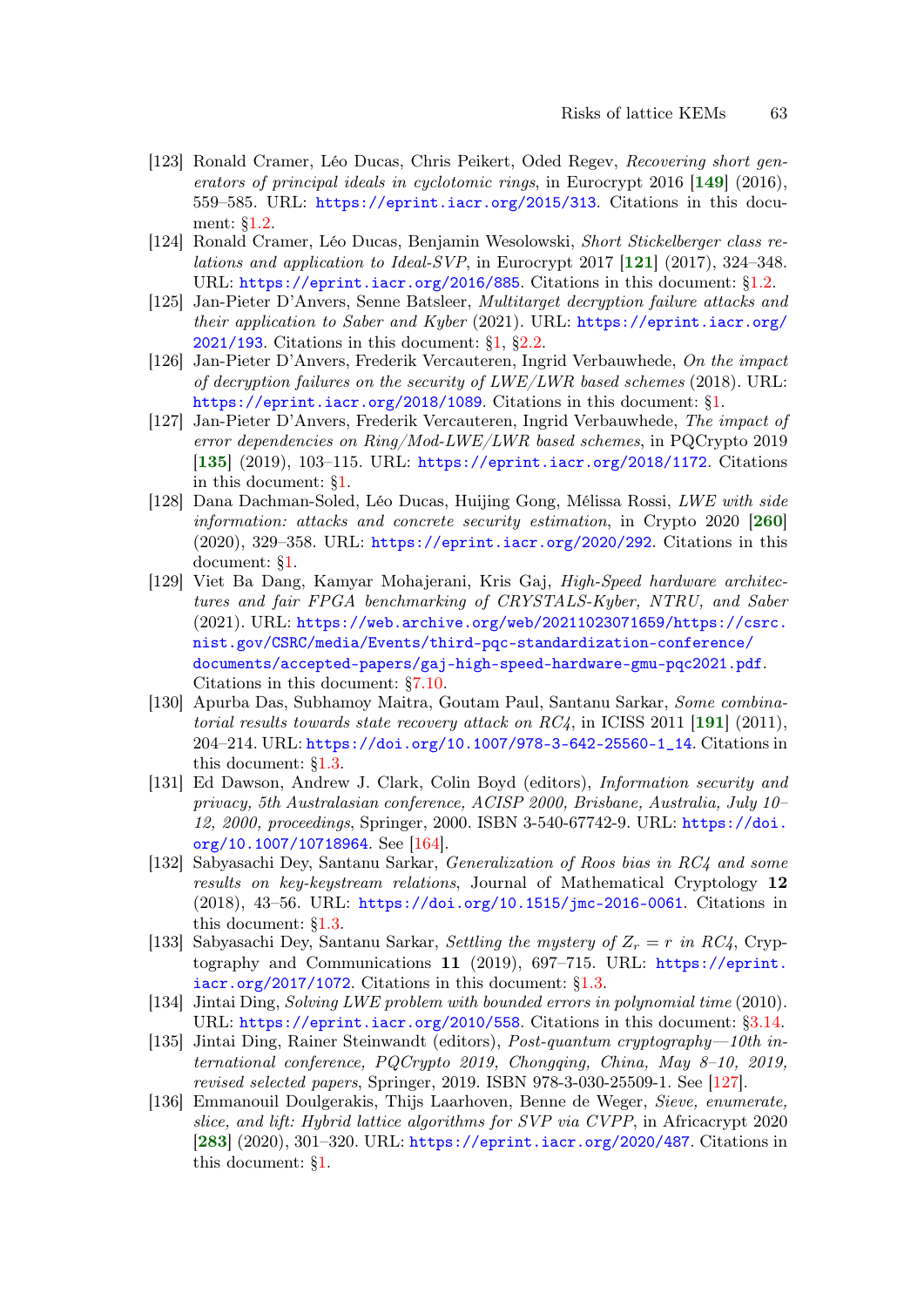- [137] Léo Ducas, Alice Pellet-Mary, Re: S-unit attacks, email dated 24 Aug 2021  $07:45:56$  -0700 (2021). URL: [https://groups.google.com/a/list.nist.gov/](https://groups.google.com/a/list.nist.gov/g/pqc-forum/c/3mVeyEfYnUY/m/qgmqYdLVAQAJ) [g/pqc-forum/c/3mVeyEfYnUY/m/qgmqYdLVAQAJ](https://groups.google.com/a/list.nist.gov/g/pqc-forum/c/3mVeyEfYnUY/m/qgmqYdLVAQAJ). Citations in this document: [§1.2,](#page-4-3) [§1.2,](#page-4-4) [§5.9.](#page-30-5)
- <span id="page-63-0"></span>[138] Léo Ducas, Maxime Plançon, Benjamin Wesolowski, On the shortness of vectors to be found by the Ideal-SVP quantum algorithm, in Crypto 2019  $[84]$  $[84]$  $[84]$  (2019), 322–351. URL: <https://eprint.iacr.org/2019/234>. Citations in this document: [§1.2,](#page-4-5) [§1.2,](#page-4-6) [§1.2,](#page-4-7) [§1.2.](#page-4-8)
- [139] Léo Ducas, Wessel van Woerden, NTRU fatigue: how stretched is overstretched?, Asiacrypt 2021, to appear (2021). URL: <https://eprint.iacr.org/2021/999>. Citations in this document: [§3.13.](#page-17-9)
- [140] Julien Duman, Kathrin Hövelmanns, Eike Kiltz, Vadim Lyubashevsky, Gregor Seiler, Dominique Unruh, A thorough treatment of highly-efficient NTRU instantiations (2021). URL: <https://eprint.iacr.org/2021/1352>. Citations in this document: [§5.1,](#page-23-1) [§6.2,](#page-32-3) [§6.3,](#page-32-4) [§6.3,](#page-32-5) [§6.4,](#page-33-4) [§6.4,](#page-33-5) [§6.4,](#page-34-4) [§6.4,](#page-34-5) [§6.4.](#page-34-6)
- <span id="page-63-6"></span>[141] Orr Dunkelman (editor), Fast software encryption, 16th international workshop, FSE 2009, Leuven, Belgium, February 22–25, 2009, revised selected papers, Springer, 2009. ISBN 978-3-642-03316-2. URL: [https://doi.org/10.1007/978-](https://doi.org/10.1007/978-3-642-03317-9) [3-642-03317-9](https://doi.org/10.1007/978-3-642-03317-9). See [\[254\]](#page-71-4).
- <span id="page-63-4"></span>[142] Orr Dunkelman, Somitra Kumar Sanadhya (editors), Progress in cryptology— INDOCRYPT 2016—17th international conference on cryptology in India, Kolkata, India, December 11–14, 2016, proceedings, 2016. ISBN 978-3-319-49889- 8. URL: <https://doi.org/10.1007/978-3-319-49890-4>. See [\[193\]](#page-67-3).
- [143] Aaron Dutle, Mariano M. Moscato, Laura Titolo, César A. Muñoz, Ivan Perez (editors), NASA formal methods—13th international symposium, NFM 2021, virtual event, May 24–28, 2021, proceedings, 12673, Springer, 2021. ISBN 978-3- 030-76383-1. URL: <https://doi.org/10.1007/978-3-030-76384-8>. See [\[332\]](#page-77-5).
- [144] Kirsten Eisenträger, Sean Hallgren, Alexei Y. Kitaev, Fang Song, A quantum algorithm for computing the unit group of an arbitrary degree number field, in STOC 2014 [[336](#page-77-6)] (2014), 293–302. URL: [https://web.archive.org/web/](https://web.archive.org/web/20211010020701/https://www.personal.psu.edu/kxe8/unitgroup.pdf) [20211010020701/https://www.personal.psu.edu/kxe8/unitgroup.pdf](https://web.archive.org/web/20211010020701/https://www.personal.psu.edu/kxe8/unitgroup.pdf). Citations in this document: [§2.6.](#page-11-1)
- <span id="page-63-5"></span>[145] Kirsten Eisenträger, Sean Hallgren, Kristin E. Lauter, Weak instances of PLWE, in SAC 2014 [[199](#page-67-4)] (2014), 183–194. URL: <https://eprint.iacr.org/2014/784>. Citations in this document: [§3.12.](#page-17-10)
- <span id="page-63-2"></span>[146] Yara Elias, Kristin E. Lauter, Ekin Ozman, Katherine E. Stange, Provably weak *instances of Ring-LWE*, in CRYPTO 2015  $[160]$  $[160]$  $[160]$  (2015), 63–92. URL: [https://](https://eprint.iacr.org/2015/106) [eprint.iacr.org/2015/106](https://eprint.iacr.org/2015/106). Citations in this document:  $\S 3.12$ .
- [147] European Patent Office, All documents: EP2537284, accessed 25 October 2021 (2021). URL: [https://register.epo.org/application?number=EP11712927&](https://register.epo.org/application?number=EP11712927&lng=en&tab=doclist) [lng=en&tab=doclist](https://register.epo.org/application?number=EP11712927&lng=en&tab=doclist). Citations in this document: [§3.17.](#page-19-5)
- <span id="page-63-3"></span>[148] Wieland Fischer, Naofumi Homma (editors), Cryptographic hardware and embedded systems—CHES 2017—19th international conference, Taipei, Taiwan, September 25–28, 2017, proceedings, Lecture Notes in Computer Science, 10529, Springer, 2017. ISBN 978-3-319-66786-7. See [\[181\]](#page-66-3).
- <span id="page-63-1"></span>[149] Marc Fischlin, Jean-Sébastien Coron (editors), Advances in Cryptology— EUROCRYPT 2016—35th annual international conference on the theory and applications of cryptographic techniques, Vienna, Austria, May 8–12, 2016, proceedings, part I, Springer, 2016. ISBN 978-3-662-49889-7. See [\[123\]](#page-62-4).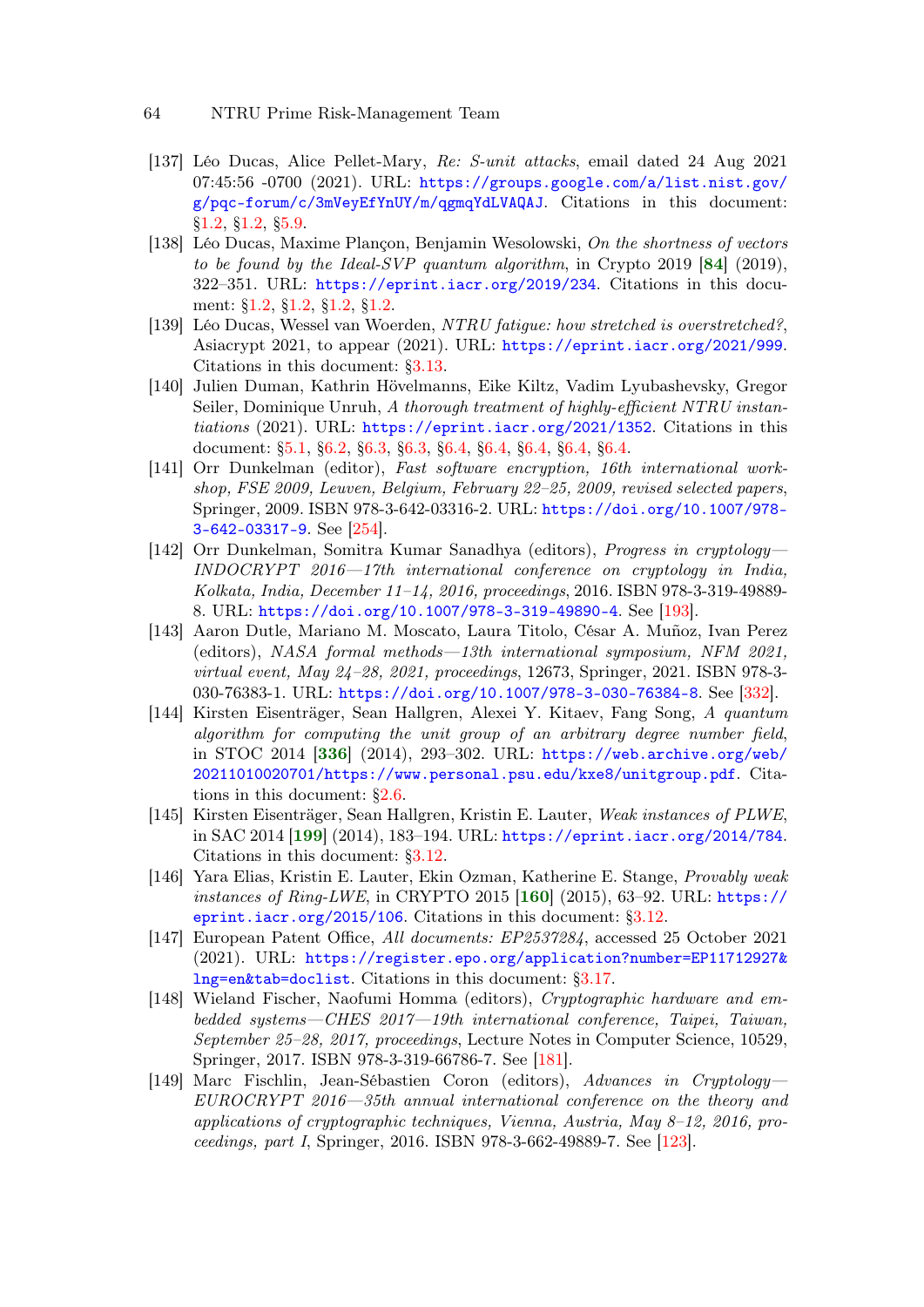- [150] Scott R. Fluhrer, Itsik Mantin, Adi Shamir, Weaknesses in the key scheduling algorithm of  $RC4$ , in SAC 2001 [[349](#page-78-1)] (2001), 1-24. URL: [https://doi.org/](https://doi.org/10.1007/3-540-45537-X_1) [10.1007/3-540-45537-X\\_1](https://doi.org/10.1007/3-540-45537-X_1). Citations in this document: [§1.3.](#page-5-23)
- [151] Scott R. Fluhrer, David A. McGrew, Statistical analysis of the alleged RC4 keystream generator, in FSE 2000  $[331]$  $[331]$  $[331]$   $(2000)$ , 19-30. URL: [https://doi.org/](https://doi.org/10.1007/3-540-44706-7_2) [10.1007/3-540-44706-7\\_2](https://doi.org/10.1007/3-540-44706-7_2). Citations in this document: [§1.3.](#page-5-24)
- <span id="page-64-5"></span>[152] Ernest Foo, Douglas Stebila (editors), Information security and privacy—20th Australasian conference, ACISP 2015, Brisbane, QLD, Australia, June 29–July 1, 2015, proceedings, Springer, 2015. ISBN 978-3-319-19961-0. URL: [https://](https://doi.org/10.1007/978-3-319-19962-7) [doi.org/10.1007/978-3-319-19962-7](https://doi.org/10.1007/978-3-319-19962-7). See [\[186\]](#page-66-4).
- [153] Eiichiro Fujisaki, Tatsuaki Okamoto, Secure integration of asymmetric and sym-metric encryption schemes, in Crypto 1999 [[356](#page-79-4)] (1999), 537–554. Citations in this document: [§3.15.](#page-18-1)
- <span id="page-64-3"></span>[154] Walter Fumy (editor), Advances in cryptology—EUROCRYPT '97, international conference on the theory and application of cryptographic techniques, Konstanz, Germany, May 11–15, 1997, proceeding, Springer, 1997. ISBN 3-540-62975-0. URL: <https://doi.org/10.1007/3-540-69053-0>. See [\[163\]](#page-64-2).
- <span id="page-64-4"></span>[155] Steven D. Galbraith, Shiho Moriai (editors), Advances in cryptology— ASIACRYPT 2019—25th international conference on the theory and application of cryptology and information security, Kobe, Japan, December 8–12, 2019, proceedings, part I, Springer, 2019. ISBN 978-3-030-34577-8. See [\[170\]](#page-65-4).
- <span id="page-64-0"></span>[156] Juan A. Garay, Roberto De Prisco (editors), Security and cryptography for networks, 7th international conference, SCN 2010, Amalfi, Italy, September 13–15, 2010, proceedings, Springer, 2010. ISBN 978-3-642-15316-7. URL: [https://doi.](https://doi.org/10.1007/978-3-642-15317-4) [org/10.1007/978-3-642-15317-4](https://doi.org/10.1007/978-3-642-15317-4). See [\[108\]](#page-60-4).
- <span id="page-64-6"></span>[157] Sanjam Garg, Craig Gentry, Shai Halevi, Candidate multilinear maps from ideal lattices, in Eurocrypt 2013  $[196]$  $[196]$  $[196]$  (2013), 1-17. URL: [https://eprint.iacr.](https://eprint.iacr.org/2012/610) [org/2012/610](https://eprint.iacr.org/2012/610). Citations in this document: [§1.2.](#page-3-8)
- <span id="page-64-7"></span>[158] Christina Garman, Kenneth G. Paterson, Thyla van der Merwe, Attacks only get better: Password recovery attacks against RC4 in TLS, in USENIX Security 2015 [[200](#page-67-6)] (2015), 113–128. URL: [https://www.usenix.org/conference/](https://www.usenix.org/conference/usenixsecurity15/technical-sessions/presentation/garman) [usenixsecurity15/technical-sessions/presentation/garman](https://www.usenix.org/conference/usenixsecurity15/technical-sessions/presentation/garman). Citations in this document: [§1.3.](#page-5-25)
- [159] Fletcher Gates, Reduction-respecting parameters for lattice-based cryptosystems (2018). URL: <https://macsphere.mcmaster.ca/handle/11375/24466>. Citations in this document: [§5.9.](#page-31-4)
- <span id="page-64-1"></span>[160] Rosario Gennaro, Matthew Robshaw (editors), Advances in cryptology— CRYPTO 2015—35th annual cryptology conference, Santa Barbara, CA, USA, August 16–20, 2015, proceedings, part I, Springer, 2015. ISBN 978-3-662-47988-9. See [\[146\]](#page-63-2).
- [161] Craig Gentry, Fully homomorphic encryption using ideal lattices, in STOC 2009 [[265](#page-72-2)] (2009), 169–178. URL: [https://dl.acm.org/doi/abs/10.1145/1536414.](https://dl.acm.org/doi/abs/10.1145/1536414.1536440) [1536440](https://dl.acm.org/doi/abs/10.1145/1536414.1536440). Citations in this document: [§1.2.](#page-3-9)
- [162] Craig Gentry, Shai Halevi, Implementing Gentry's fully-homomorphic encryption scheme, in Eurocrypt 2011 [[292](#page-74-2)] (2011), 129-148. URL: [https://eprint.iacr.](https://eprint.iacr.org/2010/520) [org/2010/520](https://eprint.iacr.org/2010/520). Citations in this document: [§1.2.](#page-3-10)
- <span id="page-64-2"></span>[163] Jovan Dj. Golic, Linear statistical weakness of alleged RC4 keystream generator, in [[154](#page-64-3)] (1997), 226–238. URL: [https://doi.org/10.1007/3-540-69053-0\\_16](https://doi.org/10.1007/3-540-69053-0_16). Citations in this document: [§1.3.](#page-5-26)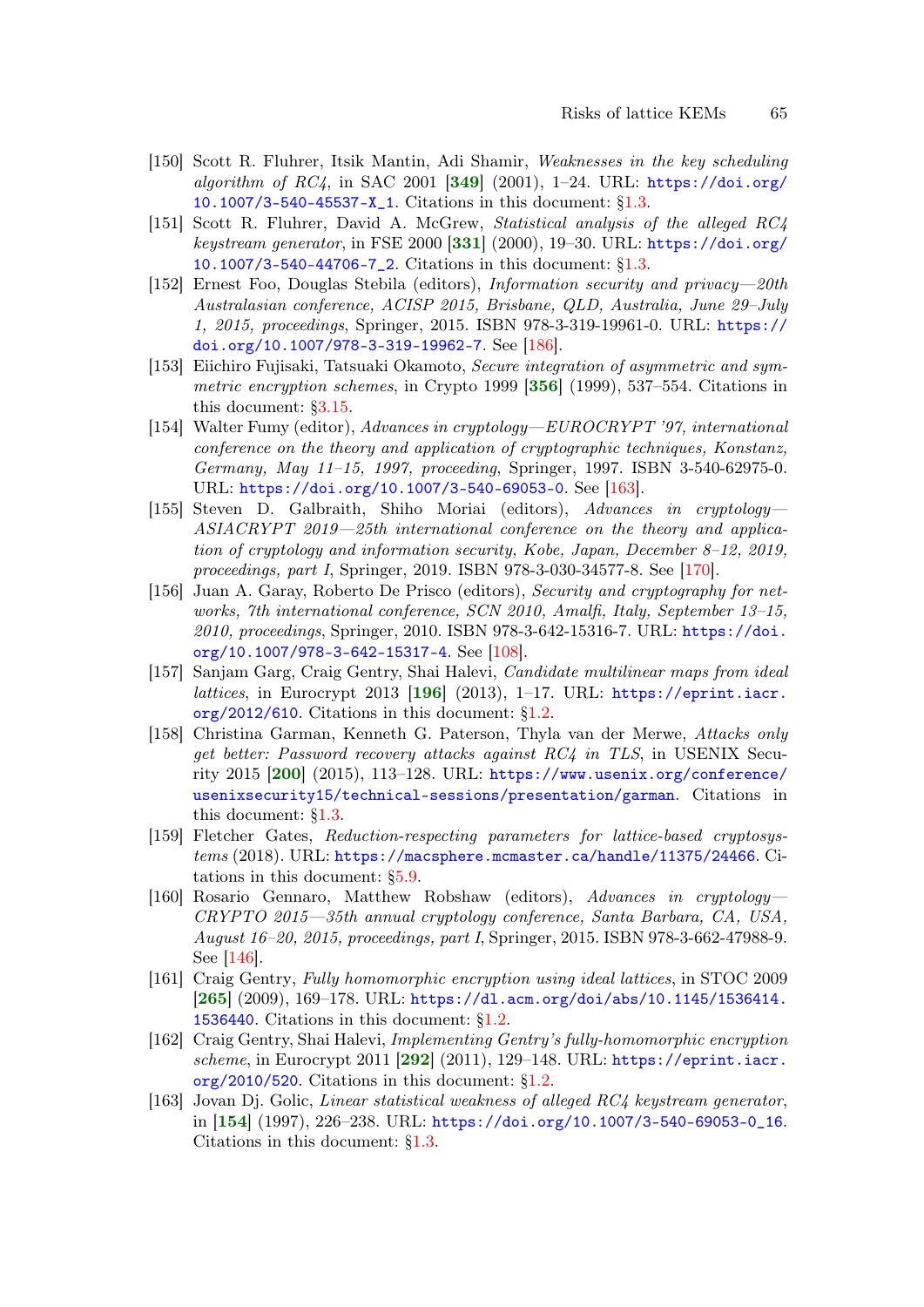- <span id="page-65-3"></span>[164] Jovan Dj. Golic, Iterative probabilistic cryptanalysis of RC4 keystream generator, in ACISP 2000 [[131](#page-62-5)] (2000), 220–233. URL: [https://doi.org/10.1007/](https://doi.org/10.1007/10718964_18) [10718964\\_18](https://doi.org/10.1007/10718964_18). Citations in this document: [§1.3.](#page-5-27)
- [165] Jovan Dj. Golic, Guglielmo Morgari, Iterative probabilistic reconstruction of RC4 internal states (2008), 348. URL: <https://eprint.iacr.org/2008/348>. Citations in this document: [§1.3.](#page-5-28)
- [166] Daniel M. Gordon, *Discrete logarithms in*  $GF(p)$  *using the number field sieve*, SIAM Journal on Discrete Mathematics 6 (1993), 124–138. Citations in this document: [§2.3.](#page-8-5)
- [167] Robert Granger, Antoine Joux, Computing discrete logarithms (2021). URL: <https://eprint.iacr.org/2021/1140>. Citations in this document: [§2.3.](#page-8-6)
- <span id="page-65-0"></span>[168] Aurélien Greuet, Smartcard and post-quantum crypto (2021). URL: [https://](https://csrc.nist.gov/CSRC/media/Presentations/smartcard-and-post-quantum-crypto/images-media/session-5-greuet-smartcard-pqc.pdf) [csrc.nist.gov/CSRC/media/Presentations/smartcard-and-post-quantum](https://csrc.nist.gov/CSRC/media/Presentations/smartcard-and-post-quantum-crypto/images-media/session-5-greuet-smartcard-pqc.pdf)[crypto/images-media/session-5-greuet-smartcard-pqc.pdf](https://csrc.nist.gov/CSRC/media/Presentations/smartcard-and-post-quantum-crypto/images-media/session-5-greuet-smartcard-pqc.pdf). Citations in this document: [§6.6,](#page-37-4) [§7.8.](#page-46-5)
- <span id="page-65-5"></span>[169] Qian Guo, Thomas Johansson, Alexander Nilsson, A key-recovery timing attack on post-quantum primitives using the Fujisaki-Okamoto transformation and its application on FrodoKEM, in Crypto 2020  $[260]$  $[260]$  $[260]$  (2020), 359–386. URL: [https://](https://eprint.iacr.org/2020/743) [eprint.iacr.org/2020/743](https://eprint.iacr.org/2020/743). Citations in this document:  $\S1$ ,  $\S3.6$ ,  $\S A.3$ .
- <span id="page-65-4"></span>[170] Qian Guo, Thomas Johansson, Jing Yang, A novel CCA attack using decryption errors against LAC, in Asiacrypt 2019  $[155]$  $[155]$  $[155]$  (2019), 82–111. URL: [https://](https://eprint.iacr.org/2019/1308) [eprint.iacr.org/2019/1308](https://eprint.iacr.org/2019/1308). Citations in this document: [§1.](#page-2-13)
- <span id="page-65-2"></span>[171] Sourav Sen Gupta, Subhamoy Maitra, Willi Meier, Goutam Paul, Santanu Sarkar, Dependence in IV-related bytes of RC4 key enhances vulnerabilities in WPA, in FSE 2014 [[117](#page-61-4)] (2014), 350–369. URL: [https://doi.org/10.1007/](https://doi.org/10.1007/978-3-662-46706-0_18) [978-3-662-46706-0\\_18](https://doi.org/10.1007/978-3-662-46706-0_18). Citations in this document: [§1.3.](#page-5-29)
- [172] Sourav Sen Gupta, Subhamoy Maitra, Goutam Paul, Santanu Sarkar, Proof of empirical RC4 biases and new key correlations, in SAC 2011  $[262]$  $[262]$  $[262]$  (2011), 151– 168. URL: [https://doi.org/10.1007/978-3-642-28496-0\\_9](https://doi.org/10.1007/978-3-642-28496-0_9). Citations in this document: [§1.3.](#page-5-30)
- [173] Sourav Sen Gupta, Subhamoy Maitra, Goutam Paul, Santanu Sarkar, (Non-)random sequences from (non-)random permutations—analysis of RC4 stream cipher (2014), 67–108. URL: <https://eprint.iacr.org/2011/448>. Citations in this document: [§1.3.](#page-5-31)
- [174] Mike Hamburg, *OFFICIAL COMMENT: Round5* =  $Round2 + Hila5$ , email dated 24 Aug 2018 11:30:24 -0700 (2018). URL: [https://groups.google.com/](https://groups.google.com/a/list.nist.gov/g/pqc-forum/c/YsGkKEJTt5c/m/V0eivEroAAAJ) [a/list.nist.gov/g/pqc-forum/c/YsGkKEJTt5c/m/V0eivEroAAAJ](https://groups.google.com/a/list.nist.gov/g/pqc-forum/c/YsGkKEJTt5c/m/V0eivEroAAAJ). Citations in this document: [§1.](#page-2-14)
- <span id="page-65-1"></span>[175] Feng Hao, Sushmita Ruj, Sourav Sen Gupta (editors), Progress in cryptology— INDOCRYPT 2019—20th international conference on cryptology in India, Hyderabad, India, December 15–18, 2019, proceedings, Springer, 2019. ISBN 978-3- 030-35422-0. URL: <https://doi.org/10.1007/978-3-030-35423-7>. See [\[100\]](#page-60-5).
- [176] Max Heiser, Improved quantum hypercone locality sensitive filtering in lattice sieving (2021). URL: <https://eprint.iacr.org/2021/1295>. Citations in this document: [§1.](#page-3-11)
- [177] Jeffrey Hoffstein, Jill Pipher, Joseph H. Silverman, NTRU: a new high speed public key cryptosystem (1996). URL: [https://web.archive.org/web/](https://web.archive.org/web/20211027170520/https://ntru.org/f/hps96.pdf) [20211027170520/https://ntru.org/f/hps96.pdf](https://web.archive.org/web/20211027170520/https://ntru.org/f/hps96.pdf). Citations in this document: [§1.3.](#page-4-9)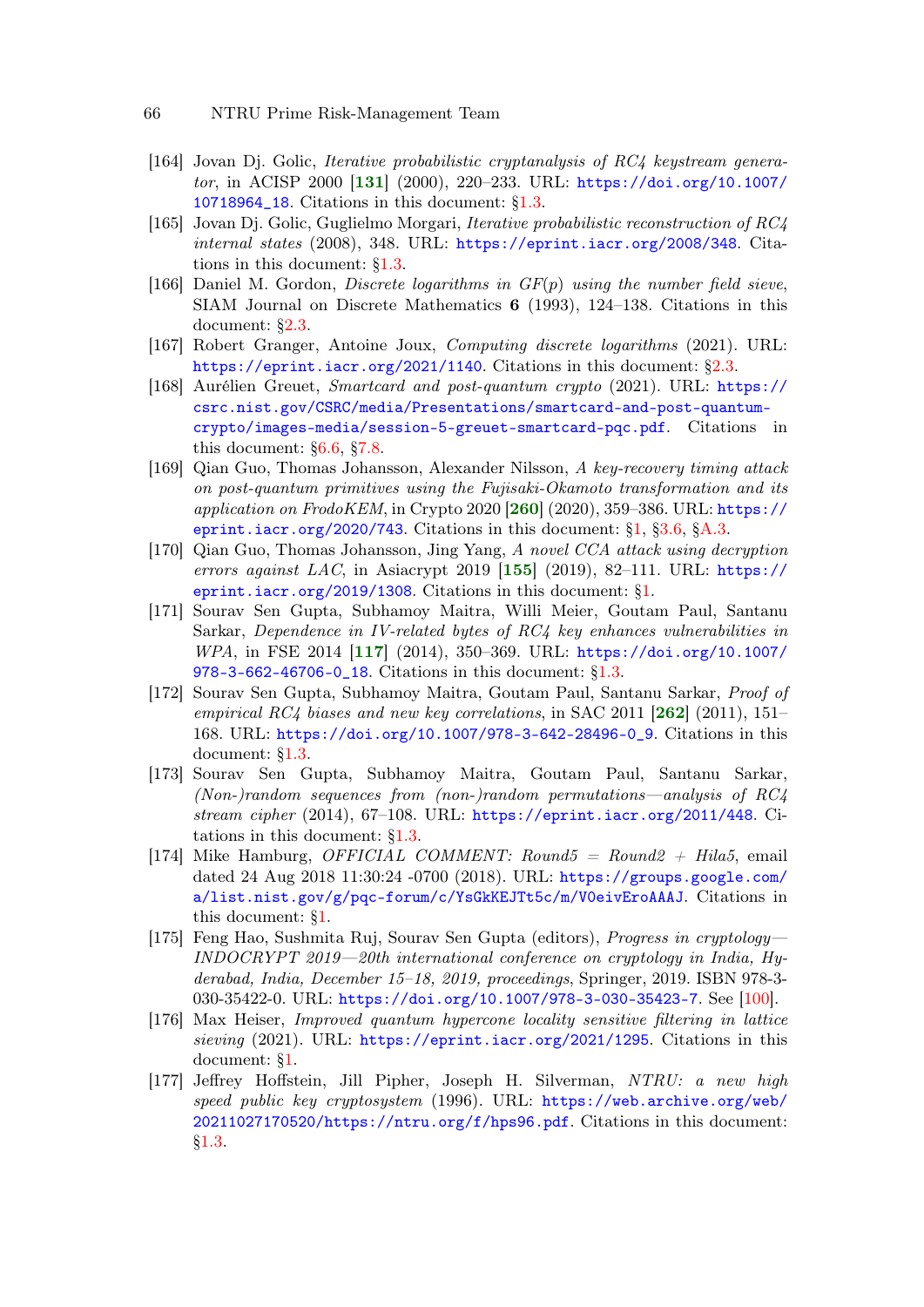- <span id="page-66-1"></span>[178] Dennis Hofheinz, Alon Rosen (editors), Theory of cryptography—17th international conference, TCC 2019, Nuremberg, Germany, December 1–5, 2019, proceedings, part II, Lecture Notes in Computer Science, 11892, Springer, 2019. ISBN 978-3-030-36032-0. See [\[80\]](#page-58-2).
- <span id="page-66-0"></span>[179] Thorsten Holz, Stefan Savage (editors), 25th USENIX security symposium, USENIX Security 16, Austin, TX, USA, August 10–12, 2016, USENIX Association, 2016. URL: <https://www.usenix.org/conference/usenixsecurity16>. See [\[16\]](#page-53-4).
- <span id="page-66-2"></span>[180] Iggy van Hoof, Elena Kirshanova, Alexander May, Quantum key search for ternary LWE, in PQCrypto 2021  $[114]$  $[114]$  $[114]$  (2021), 117–132. URL: [https://eprint.](https://eprint.iacr.org/2021/865) [iacr.org/2021/865](https://eprint.iacr.org/2021/865). Citations in this document: [§1.](#page-3-12)
- <span id="page-66-3"></span>[181] Andreas Hülsing, Joost Rijneveld, John M. Schanck, Peter Schwabe, High-speed key encapsulation from NTRU, in CHES 2017  $[148]$  $[148]$  $[148]$  (2017), 232-252. URL: <https://eprint.iacr.org/2017/667>. Citations in this document: [§2.2.](#page-8-7)
- [182] Yuval Ishai, Vincent Rijmen (editors), Advances in cryptology—EUROCRYPT 2019—38th annual international conference on the theory and applications of cryptographic techniques, Darmstadt, Germany, May 19–23, 2019, proceedings, part II, Springer, 2019. ISBN 978-3-030-17655-6. See [\[311\]](#page-75-2).
- [183] Takanori Isobe, Toshihiro Ohigashi, Yuhei Watanabe, Masakatu Morii, Full plaintext recovery attack on broadcast  $RC_4$ , in FSE 2013 [[272](#page-72-3)] (2013), 179–202. URL: [https://doi.org/10.1007/978-3-662-43933-3\\_10](https://doi.org/10.1007/978-3-662-43933-3_10). Citations in this document: [§1.3.](#page-5-32)
- [184] Takanori Isobe, Toshihiro Ohigashi, Yuhei Watanabe, Masakatu Morii, Comprehensive analysis of initial keystream biases of  $RC4$ , IEICE Transactions on Fundamentals of Electronics, Communications and Computer Sciences E97.A (2014), 139–151. URL: <https://doi.org/10.1587/transfun.E97.A.139>. Citations in this document: [§1.3.](#page-5-33)
- [185] Ryoma Ito, Atsuko Miyaji, New integrated long-term glimpse of RC4, in WISA 2014 [[317](#page-76-4)] (2014), 137–149. URL: [https://doi.org/10.1007/978-3-](https://doi.org/10.1007/978-3-319-15087-1_11) [319-15087-1\\_11](https://doi.org/10.1007/978-3-319-15087-1_11). Citations in this document: [§1.3.](#page-5-34)
- <span id="page-66-4"></span>[186] Ryoma Ito, Atsuko Miyaji, How TKIP induces biases of internal states of generic RC4, in ACISP 2015 [[152](#page-64-5)] (2015), 329–342. URL: [https://doi.org/10.1007/](https://doi.org/10.1007/978-3-319-19962-7_19) [978-3-319-19962-7\\_19](https://doi.org/10.1007/978-3-319-19962-7_19). Citations in this document: [§1.3.](#page-5-35)
- [187] Ryoma Ito, Atsuko Miyaji, Refined glimpse correlations of RC4, IEICE Transactions on Fundamentals of Electronics, Communications and Computer Sciences E99.A (2016), 3–13. URL: <https://doi.org/10.1587/transfun.E99.A.3>. Citations in this document: [§1.3.](#page-5-36)
- [188] Ryoma Ito, Atsuko Miyaji, Refined RC4 key correlations of internal states in WPA, IEICE Transactions on Fundamentals of Electronics, Communications and Computer Sciences E99.A (2016), 1132–1144. URL: [https://doi.org/10.](https://doi.org/10.1587/transfun.E99.A.1132) [1587/transfun.E99.A.1132](https://doi.org/10.1587/transfun.E99.A.1132). Citations in this document: [§1.3.](#page-5-37)
- [189] Ryoma Ito, Atsuko Miyaji, New iterated RC4 key correlations, in ACISP 2018 [[342](#page-78-2)] (2018), 154–171. URL: [https://doi.org/10.1007/978-3-319-93638-3\\_](https://doi.org/10.1007/978-3-319-93638-3_10) [10](https://doi.org/10.1007/978-3-319-93638-3_10). Citations in this document: [§1.3.](#page-6-6)
- [190] Ryoma Ito, Atsuko Miyaji, New iterated RC4 key correlations and their application to plaintext recovery on WPA-TKIP, IEICE Transactions on Fundamentals of Electronics, Communications and Computer Sciences E104.A (2021), 190– 202. URL: <https://doi.org/10.1587/transfun.2020CIP0006>. Citations in this document: [§1.3.](#page-6-7)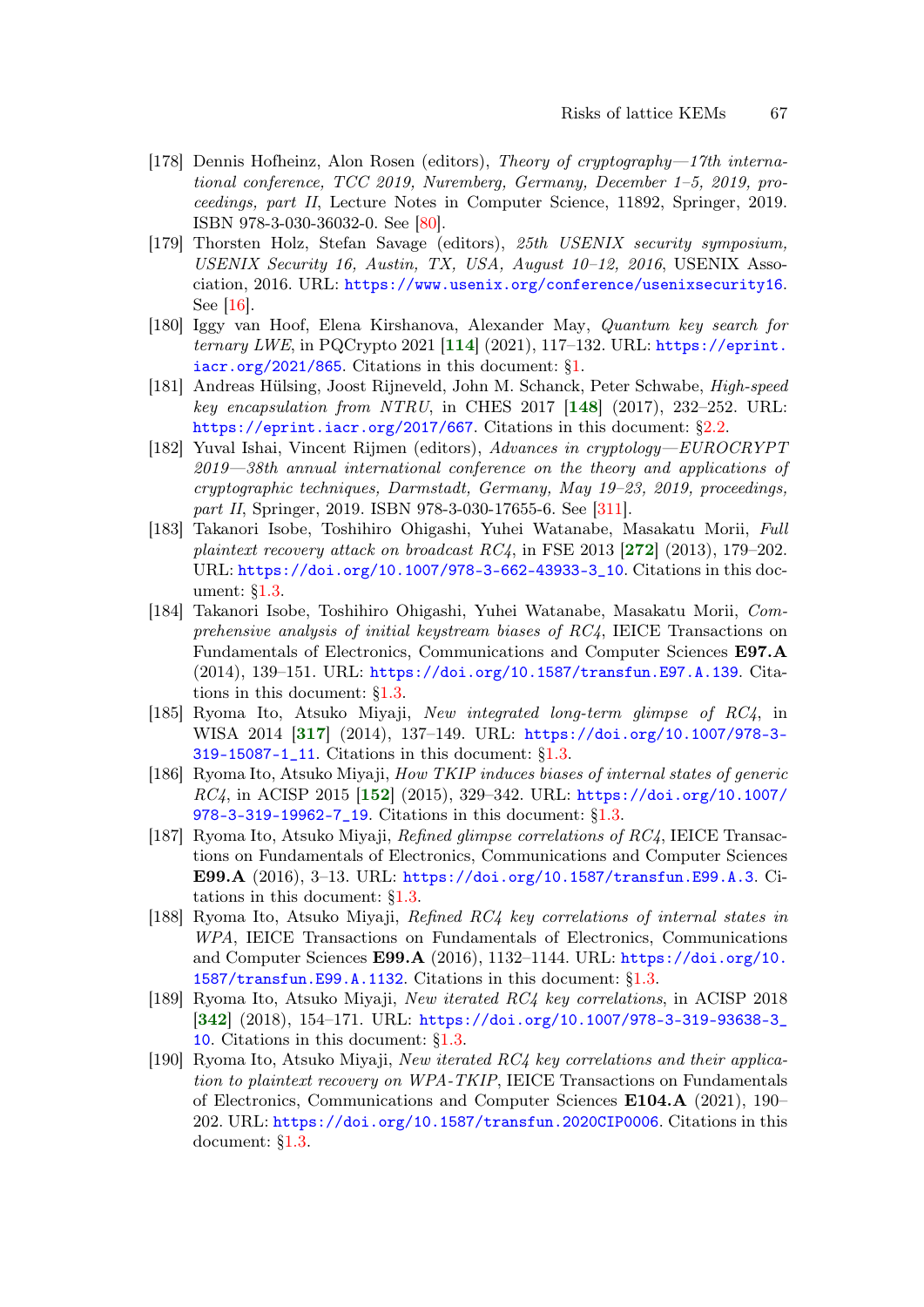- <span id="page-67-2"></span>[191] Sushil Jajodia, Chandan Mazumdar (editors), Information systems security— 7th international conference, ICISS 2011, Kolkata, India, December 15–19, 2011, procedings, Springer, 2011. ISBN 978-3-642-25559-5. URL: [https://doi.org/](https://doi.org/10.1007/978-3-642-25560-1) [10.1007/978-3-642-25560-1](https://doi.org/10.1007/978-3-642-25560-1). See [\[130\]](#page-62-6).
- [192] Amit Jana, Goutam Paul, Revisiting RC4 key collision: faster search algorithm and new 22-byte colliding key pairs, Cryptography and Communications 10 (2018), 479–508. URL: <https://eprint.iacr.org/2016/1001>. Citations in this document: [§1.3.](#page-6-8)
- <span id="page-67-3"></span>[193] Sonu Jha, Subhadeep Banik, Takanori Isobe, Toshihiro Ohigashi, Some proofs of joint distributions of keystream biases in  $RC4$ , in Indocrypt 2016 [[142](#page-63-4)] (2016), 305–321. URL: [https://doi.org/10.1007/978-3-319-49890-4\\_17](https://doi.org/10.1007/978-3-319-49890-4_17). Citations in this document: [§1.3.](#page-5-38)
- [194] Sonu Jha, Subhadeep Banik, Takanori Isobe, Toshihiro Ohigashi, Santanu Sarkar, Theoretical understanding of some conditional and joint biases in RC4 stream cipher, IEICE Transactions on Fundamentals of Electronics, Communications and Computer Sciences E101.A (2018), 1869–1879. URL: [https://](https://doi.org/10.1587/transfun.E101.A.1869) [doi.org/10.1587/transfun.E101.A.1869](https://doi.org/10.1587/transfun.E101.A.1869). Citations in this document: [§1.3.](#page-6-9)
- [195] Thomas Johansson, Subhamoy Maitra (editors), Progress in cryptology— INDOCRYPT 2003, 4th international conference on cryptology in India, New Delhi, India, December 8–10, 2003, proceedings, Springer, 2003. ISBN 3-540- 20609-4. URL: <https://doi.org/10.1007/b94593>. See [\[300\]](#page-75-3).
- <span id="page-67-5"></span>[196] Thomas Johansson, Phong Q. Nguyen (editors), Advances in cryptology— EUROCRYPT 2013, 32nd annual international conference on the theory and applications of cryptographic techniques, Athens, Greece, May 26–30, 2013, proceedings, Springer, 2013. ISBN 978-3-642-38347-2. See [\[157\]](#page-64-6), [\[239\]](#page-70-5).
- <span id="page-67-8"></span>[197] Antoine Joux (editor), Fast software encryption—18th international workshop, FSE 2011, Lyngby, Denmark, February 13–16, 2011, revised selected papers, Springer, 2011. ISBN 978-3-642-21701-2. URL: [https://doi.org/10.1007/978-](https://doi.org/10.1007/978-3-642-21702-9) [3-642-21702-9](https://doi.org/10.1007/978-3-642-21702-9). See [\[245\]](#page-70-6).
- <span id="page-67-0"></span>[198] Antoine Joux, Abderrahmane Nitaj, Tajjeeddine Rachidi (editors), Progress in cryptology—AFRICACRYPT 2018—10th international conference on cryptology in Africa, Marrakesh, Morocco, May 7–9, 2018, proceedings, Springer, 2018. ISBN 978-3-319-89338-9. URL: [https://doi.org/10.1007/978-3-319-89339-](https://doi.org/10.1007/978-3-319-89339-6) [6](https://doi.org/10.1007/978-3-319-89339-6). See [\[64\]](#page-57-7).
- <span id="page-67-4"></span>[199] Antoine Joux, Amr M. Youssef (editors), Selected areas in cryptography—SAC 2014—21st international conference, Montreal, QC, Canada, August 14–15, 2014, revised selected papers, Springer, 2014. ISBN 978-3-319-13050-7. See [\[145\]](#page-63-5).
- <span id="page-67-6"></span>[200] Jaeyeon Jung, Thorsten Holz (editors), 24th USENIX security symposium, USENIX Security 15, Washington, D.C., USA, August 12–14, 2015, USENIX Association, 2015. URL: [https://www.usenix.org/conference/](https://www.usenix.org/conference/usenixsecurity15) [usenixsecurity15](https://www.usenix.org/conference/usenixsecurity15). See [\[158\]](#page-64-7), [\[347\]](#page-78-3).
- [201] Matthias J. Kannwischer, Joost Rijneveld, Peter Schwabe, Ko Stoffelen, pqm4: testing and benchmarking NIST PQC on ARM Cortex-M4 (2019). URL: <https://eprint.iacr.org/2019/844>. Citations in this document: [§6.2.](#page-32-6)
- <span id="page-67-1"></span>[202] Shahram Khazaei, Willi Meier, On reconstruction of RC4 keys from internal states, in MMICS 2008 [[95](#page-59-2)] (2008), 179–189. URL: [https://doi.org/10.1007/](https://doi.org/10.1007/978-3-540-89994-5_14) [978-3-540-89994-5\\_14](https://doi.org/10.1007/978-3-540-89994-5_14). Citations in this document: [§1.3.](#page-5-39)
- <span id="page-67-7"></span>[203] Aggelos Kiayias (editor), Topics in cryptology—CT-RSA 2011—the cryptographers' track at the RSA Conference 2011, San Francisco, CA, USA, February 14–18, 2011, proceedings, Lecture Notes in Computer Science, 6558, Springer, 2011. ISBN 978-3-642-19073-5. See [\[232\]](#page-69-5).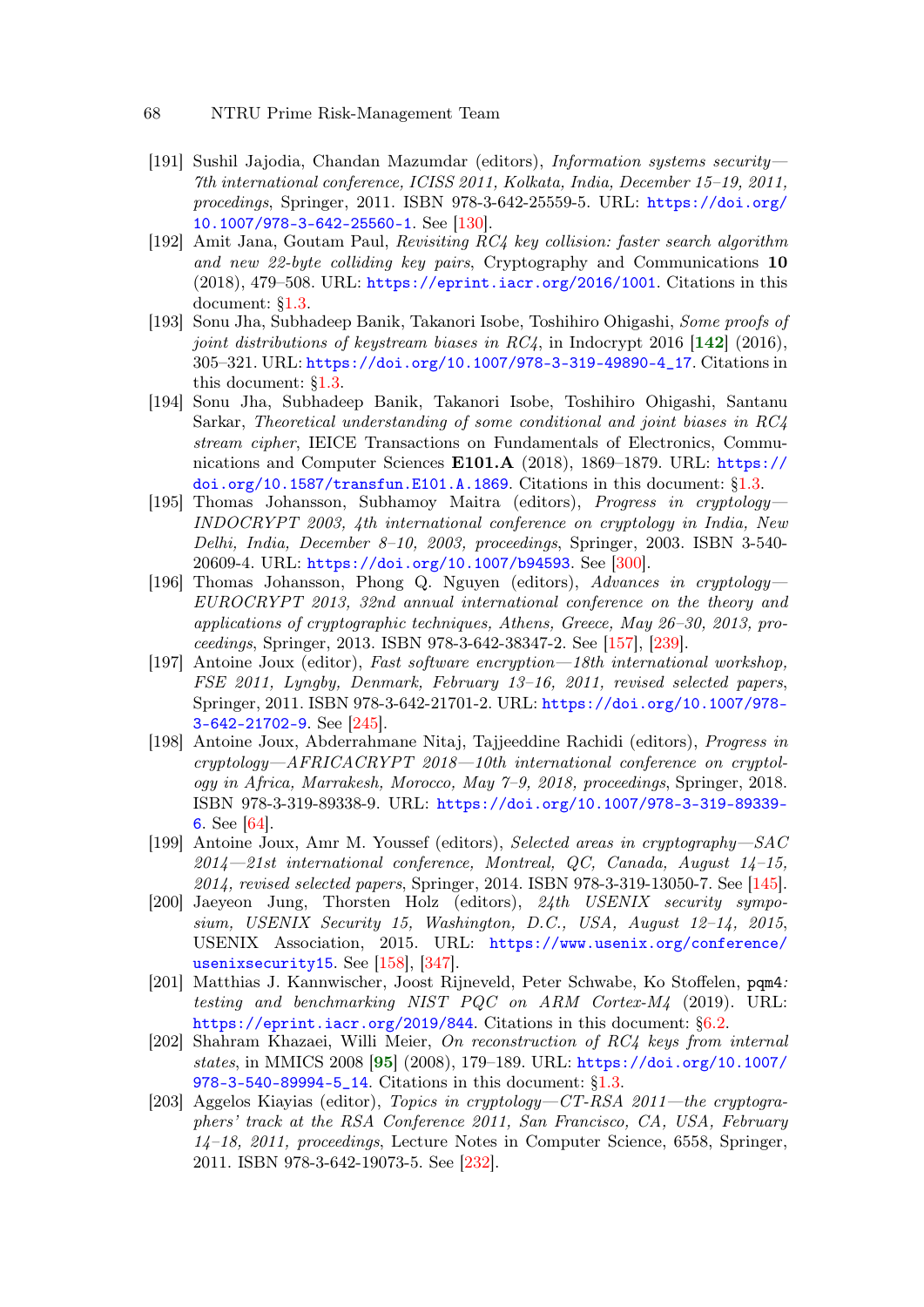- <span id="page-68-7"></span>[204] Yongdae Kim, Heejo Lee, Adrian Perrig (editors), Information security applications—14th international workshop, WISA 2013, Jeju Island, Korea, August 19–21, 2013, revised selected papers, Springer, 2014. ISBN 978-3-319-05148- 2. URL: <https://doi.org/10.1007/978-3-319-05149-9>. See [\[234\]](#page-70-7).
- <span id="page-68-2"></span>[205] Samuel T. King (editor), Proceedings of the 22th USENIX security symposium, Washington, DC, USA, August 14–16, 2013, USENIX Association, 2013. ISBN 978-1-931971-03-4. URL: [https://www.usenix.org/conference/](https://www.usenix.org/conference/usenixsecurity13) [usenixsecurity13](https://www.usenix.org/conference/usenixsecurity13). See [\[14\]](#page-53-5).
- <span id="page-68-5"></span>[206] Paul Kirchner, Pierre-Alain Fouque, Revisiting lattice attacks on overstretched NTRU parameters, in Eurocrypt  $2017$  [[121](#page-61-2)] (2017), 3-26. URL: [https://web.archive.org/web/20211010163907/https://www.di.ens.](https://web.archive.org/web/20211010163907/https://www.di.ens.fr/~fouque/euro17a.pdf)  $fr/$ ~fouque/euro17a.pdf. Citations in this document:  $\S 3.13, \S 3.13$ ,  $\S 3.13$ .
- <span id="page-68-8"></span>[207] Elena Kirshanova, Thijs Laarhoven, Lower bounds on lattice sieving and information set decoding, in Crypto 2021  $[247]$  $[247]$  $[247]$  (2021), 791–820. URL: [https://](https://eprint.iacr.org/2021/785) [eprint.iacr.org/2021/785](https://eprint.iacr.org/2021/785). Citations in this document: [§1.](#page-3-13)
- [208] Elena Kirshanova, Alexander May, How to find ternary LWE keys using locality sensitive hashing (2021). URL: <https://eprint.iacr.org/2021/1255>. Citations in this document: [§1.](#page-3-14)
- [209] Andreas Klein, Attacks on the RC4 stream cipher, Designs, Codes and Cryptography 48 (2008), 269–286. URL: [https://doi.org/10.1007/s10623-008-9206-](https://doi.org/10.1007/s10623-008-9206-6) [6](https://doi.org/10.1007/s10623-008-9206-6). Citations in this document: [§1.3.](#page-5-40)
- [210] Lars R. Knudsen, Willi Meier, Bart Preneel, Vincent Rijmen, Sven Verdoolaege, Analysis methods for (alleged)  $RC4$ , in Asiacrypt 1998 [[289](#page-74-3)] (1998), 327–341. URL: [https://doi.org/10.1007/3-540-49649-1\\_26](https://doi.org/10.1007/3-540-49649-1_26). Citations in this document: [§1.3.](#page-5-41)
- [211] Donald E. Knuth, The art of computer programming, volume 3: sorting and searching, 2nd edition, Addison-Wesley, Reading, 1998. ISBN 0-201-89685-0. Citations in this document: [§B.](#page-92-5)
- [212] Erik van der Kouwe, Dennis Andriesse, Herbert Bos, Cristiano Giuffrida, Gernot Heiser, Benchmarking crimes: an emerging threat in systems security (2018). URL: <https://arxiv.org/abs/1801.02381>. Citations in this document: [§6,](#page-31-5) [§6.1.](#page-31-6)
- [213] Maurice Kraitchik, Théorie des nombres, Gauthier-Villars, 1922. Citations in this document: [§2.3.](#page-8-8)
- <span id="page-68-1"></span>[214] Vlad Krasnov, How "expensive" is crypto anyway? (2017). URL: [https://blog.](https://blog.cloudflare.com/how-expensive-is-crypto-anyway/) [cloudflare.com/how-expensive-is-crypto-anyway/](https://blog.cloudflare.com/how-expensive-is-crypto-anyway/). Citations in this document: [§7.14,](#page-49-1) [§7.14,](#page-50-6) [§7.14.](#page-51-5)
- <span id="page-68-3"></span>[215] Robert Krauthgamer (editor), Proceedings of the twenty-seventh annual ACM-SIAM symposium on discrete algorithms, SODA 2016, Arlington, VA, USA, January 10–12, 2016, SIAM, 2016. ISBN 978-1-61197-433-1. See [\[78\]](#page-58-3).
- <span id="page-68-4"></span>[216] Jin Kwak, Robert H. Deng, Yoojae Won, Guilin Wang (editors), Information security, practice and experience, 6th international conference, ISPEC 2010, Seoul, Korea, May 12–13, 2010, proceedings, Springer, 2010. ISBN 978-3-642-12826-4. URL: <https://doi.org/10.1007/978-3-642-12827-1>. See [\[107\]](#page-60-6).
- <span id="page-68-0"></span>[217] Kris Kwiatkowski, Towards post-quantum TLS (2019). URL: [https://](https://eccworkshop.org/2019/slides/kwiatkowski.pdf) [eccworkshop.org/2019/slides/kwiatkowski.pdf](https://eccworkshop.org/2019/slides/kwiatkowski.pdf). Citations in this document: [§1.4,](#page-6-10) [§6.6,](#page-37-5) [§7.16,](#page-51-6) [§A.3.](#page-91-2)
- <span id="page-68-6"></span>[218] Thijs Laarhoven, Artur Mariano, Progressive lattice sieving, in PQCrypto 2018 [[222](#page-69-6)] (2018), 292–311. URL: <https://eprint.iacr.org/2018/079>. Citations in this document: [§1.](#page-2-15)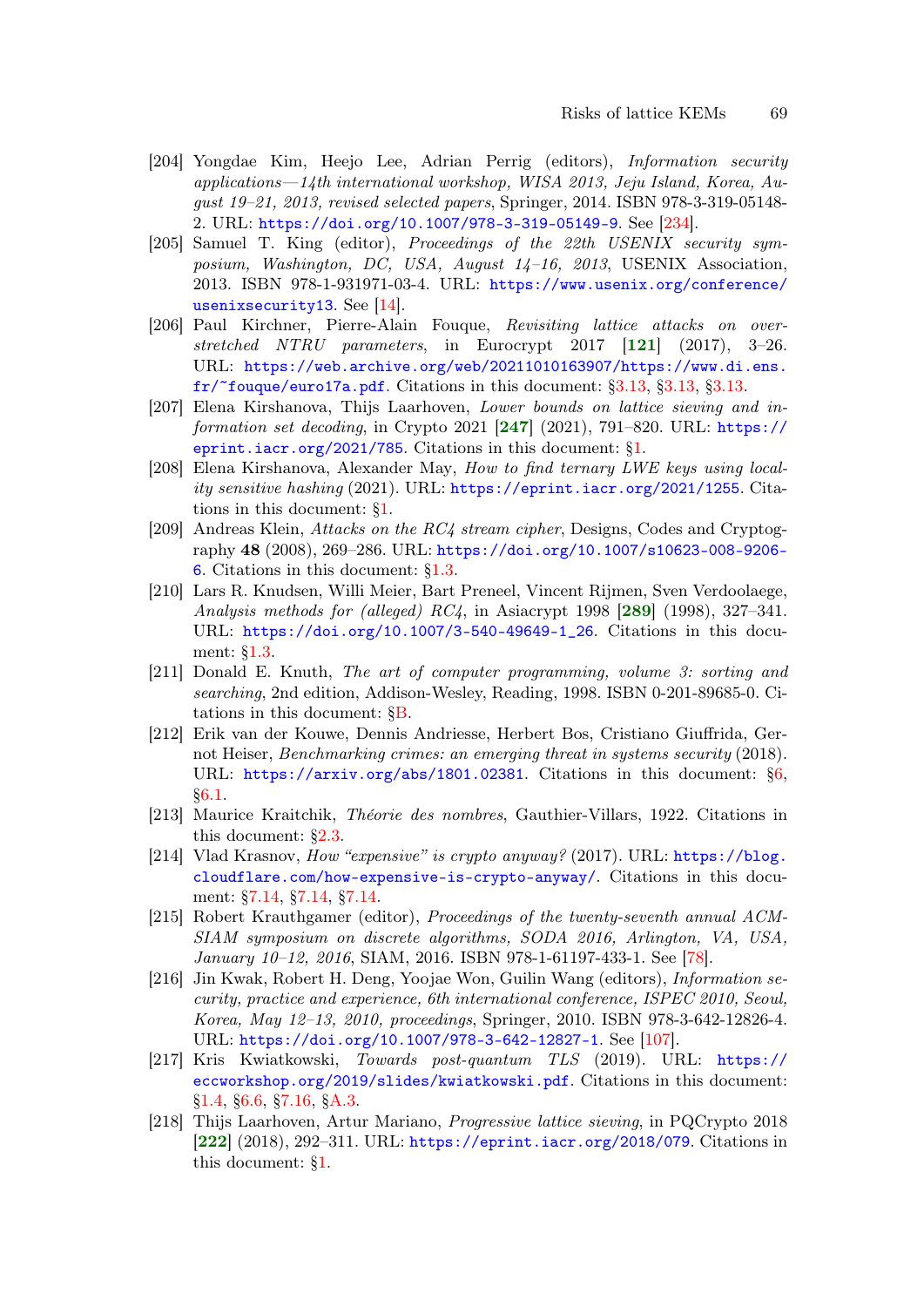- <span id="page-69-3"></span>[219] Xuejia Lai, Moti Yung, Dongdai Lin (editors), Information security and cryptology—6th international conference, Inscrypt 2010, Shanghai, China, October 20–24, 2010, revised selected papers, Springer, 2011. ISBN 978-3-642-21517-9. URL: <https://doi.org/10.1007/978-3-642-21518-6>. See [\[109\]](#page-60-7).
- <span id="page-69-4"></span>[220] Xuejia Lai, Jianying Zhou, Hui Li (editors), Information security, 14th international conference, ISC 2011,  $Xi'$ an, China, October 26–29, 2011, proceedings, Springer, 2011. ISBN 978-3-642-24860-3. URL: [https://doi.org/10.1007/978-](https://doi.org/10.1007/978-3-642-24861-0) [3-642-24861-0](https://doi.org/10.1007/978-3-642-24861-0). See [\[111\]](#page-61-6).
- [221] Tanja Lange, Kristin E. Lauter, Petr Lisonek (editors), Selected areas in cryptography—SAC 2013—20th international conference, Burnaby, BC, Canada, August 14–16, 2013, revised selected papers, Springer, 2014. ISBN 978- 3-662-43413-0. URL: <https://doi.org/10.1007/978-3-662-43414-7>. See [\[286\]](#page-73-4).
- <span id="page-69-6"></span>[222] Tanja Lange, Rainer Steinwandt (editors), Post-quantum cryptography—9th international conference, PQCrypto 2018, Fort Lauderdale, FL, USA, April 9–11, 2018, proceedings, Springer, 2018. ISBN 978-3-319-79062-6. See [\[218\]](#page-68-6).
- [223] Adam Langley, How to botch TLS forward secrecy (2013). URL: [https://www.](https://www.imperialviolet.org/2013/06/27/botchingpfs.html) [imperialviolet.org/2013/06/27/botchingpfs.html](https://www.imperialviolet.org/2013/06/27/botchingpfs.html). Citations in this document: [§6.3.](#page-33-6)
- <span id="page-69-0"></span>[224] Adam Langley, CECPQ1 results (2016). URL: [https://www.imperialviolet.](https://www.imperialviolet.org/2016/11/28/cecpq1.html) [org/2016/11/28/cecpq1.html](https://www.imperialviolet.org/2016/11/28/cecpq1.html). Citations in this document: [§4.5,](#page-22-1) [§6.6,](#page-37-6) [§7.16.](#page-51-7)
- [225] Adam Langley, Post-quantum confidentiality for TLS (2018). URL: [https://](https://www.imperialviolet.org/2018/04/11/pqconftls.html) [www.imperialviolet.org/2018/04/11/pqconftls.html](https://www.imperialviolet.org/2018/04/11/pqconftls.html). Citations in this document: [§1.4.](#page-6-11)
- [226] Adam Langley, CECPQ2 (2018). URL: [https://www.imperialviolet.org/](https://www.imperialviolet.org/2018/12/12/cecpq2.html)  $2018/12/12$ /cecpq2.html. Citations in this document:  $§A.1$ .
- [227] Adeline Langlois, Damien Stehlé, Worst-case to average-case reductions for module lattices, Designs, Codes and Cryptography 75 (2015), 565–599. URL: <https://eprint.iacr.org/2012/090>. Citations in this document: [§5.4.](#page-26-4)
- <span id="page-69-2"></span>[228] Arjen K. Lenstra, Hendrik W. Lenstra, Jr. (editors), The development of the number field sieve, Lecture Notes in Mathematics, 1554, Springer-Verlag, 1993. ISBN 3-540-57013-6. See [\[94\]](#page-59-3).
- [229] Andrea Lesavourey, Thomas Plantard, Willy Susilo, Short principal ideal problem in multicubic fields, Journal of Mathematical Cryptology 14 (2020), 359– 392. Citations in this document: [§2.5.](#page-9-7)
- <span id="page-69-7"></span>[230] Pierre-Yvan Liardet, Nele Mentens (editors), Smart card research and advanced applications—19th international conference, CARDIS 2020, virtual event, November 18–19, 2020, revised selected papers, Springer, 2021. ISBN 978-3-030-68486-0. See [\[251\]](#page-71-6).
- [231] Jay Ligatti, Xinming Ou, Jonathan Katz, Giovanni Vigna (editors), CCS '20: 2020 ACM SIGSAC conference on computer and communications security, virtual event, USA, November 9–13, 2020, ACM, 2020. ISBN 978-1-4503-7089-9. URL: <https://doi.org/10.1145/3372297>. See [\[333\]](#page-77-8).
- <span id="page-69-5"></span>[232] Richard Lindner, Chris Peikert, Better key sizes (and attacks) for LWE-based encryption, in CT-RSA  $[203]$  $[203]$  $[203]$   $(2011)$ , 319–339. URL: [https://eprint.iacr.](https://eprint.iacr.org/2010/613) [org/2010/613](https://eprint.iacr.org/2010/613). Citations in this document: [§1.3,](#page-4-10) [§1.3.](#page-5-42)
- <span id="page-69-1"></span>[233] Claudio L. Lucchesi, Arnaldo V. Moura (editors), LATIN'98: theoretical informatics. Proceedings of the 3rd Latin American symposium held in Campinas, April 20–24, 1998, Lecture Notes in Computer Science, 1380, Springer, 1998. ISBN ISBN 3-540-64275-7. See [\[90\]](#page-59-4).

<sup>70</sup> NTRU Prime Risk-Management Team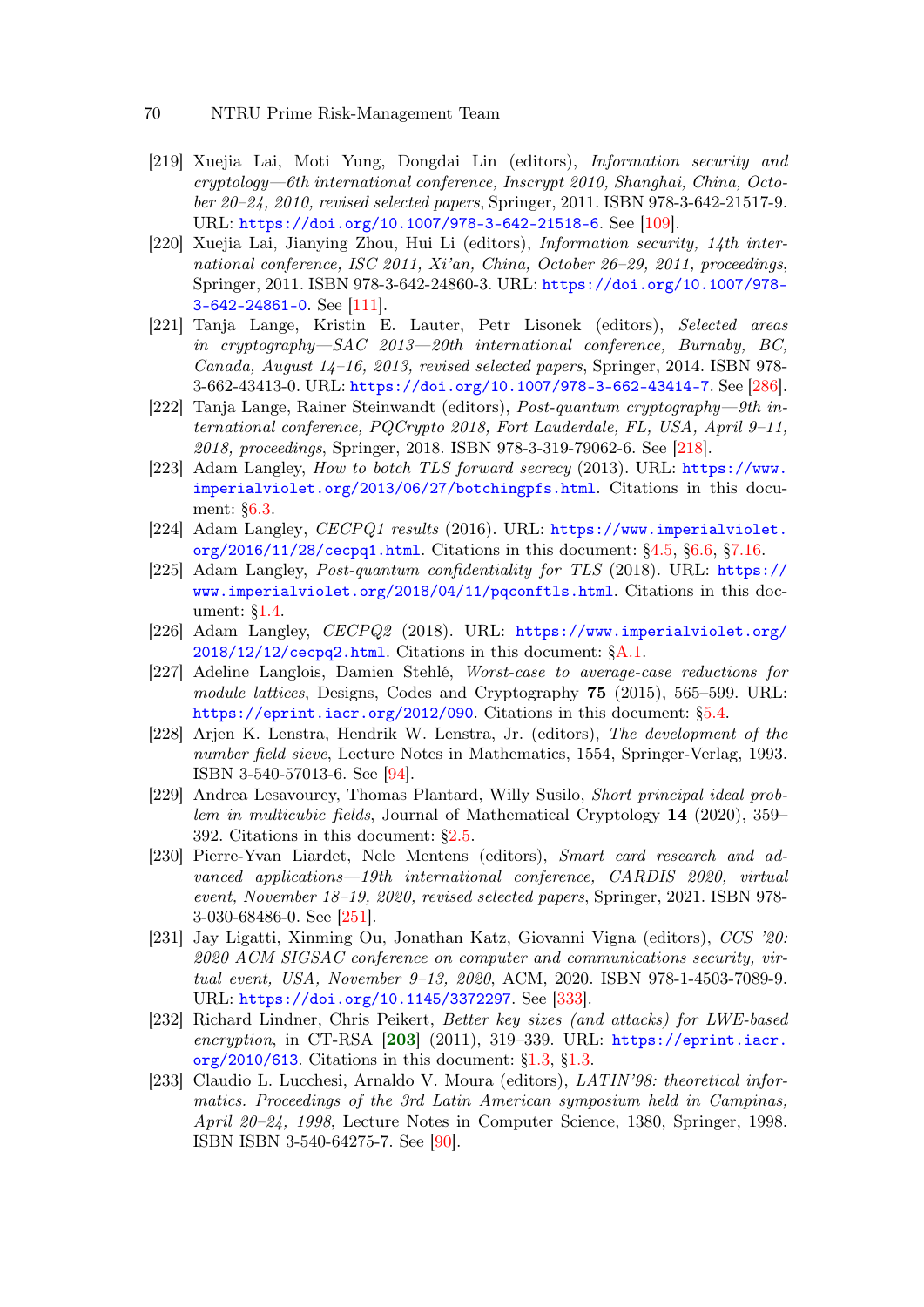- <span id="page-70-7"></span>[234] Jing Lv, Bin Zhang, Dongdai Lin, Some new weaknesses in the RC4 stream cipher, in WISA 2013 [[204](#page-68-7)] (2013), 28–38. URL: [https://doi.org/10.1007/](https://doi.org/10.1007/978-3-319-05149-9_2) [978-3-319-05149-9\\_2](https://doi.org/10.1007/978-3-319-05149-9_2). Citations in this document: [§1.3.](#page-5-43)
- [235] Vadim Lyubashevsky, OFFICIAL COMMENT: CRYSTALS-DILITHIUM, email dated 2 Jan 2018 17:34:08 +0100 (2018). URL: [https://groups.](https://groups.google.com/a/list.nist.gov/g/pqc-forum/c/aWxC2ynJDLE/m/YOsMJ2ewAAAJ) [google.com/a/list.nist.gov/g/pqc-forum/c/aWxC2ynJDLE/m/YOsMJ2ewAAAJ](https://groups.google.com/a/list.nist.gov/g/pqc-forum/c/aWxC2ynJDLE/m/YOsMJ2ewAAAJ). Citations in this document: [§3.6.](#page-15-2)
- [236] Vadim Lyubashevsky, Re: Non-applicability of the CNRS patent to Kyber and Saber, and next steps, email dated 11 Oct 2021 12:11:39  $+0200$ (2021). URL: [https://groups.google.com/a/list.nist.gov/g/pqc-forum/c/](https://groups.google.com/a/list.nist.gov/g/pqc-forum/c/2Xv0mrF9lVo/m/pb5tOwqrAAAJ) [2Xv0mrF9lVo/m/pb5tOwqrAAAJ](https://groups.google.com/a/list.nist.gov/g/pqc-forum/c/2Xv0mrF9lVo/m/pb5tOwqrAAAJ). Citations in this document: [§5.9.](#page-30-6)
- <span id="page-70-1"></span>[237] Vadim Lyubashevsky, Re: Kyber's inefficiency: some data points, email dated 26 Oct 2021 11:43:26  $+0200$  (2021). URL: [https://groups.google.com/a/list.](https://groups.google.com/a/list.nist.gov/g/pqc-forum/c/ik1pXoAZk8s/m/icfps2elAgAJ) [nist.gov/g/pqc-forum/c/ik1pXoAZk8s/m/icfps2elAgAJ](https://groups.google.com/a/list.nist.gov/g/pqc-forum/c/ik1pXoAZk8s/m/icfps2elAgAJ). Citations in this document: [§7.8,](#page-46-6) [§7.8.](#page-46-7)
- [238] Vadim Lyubashevsky, Chris Peikert, Oded Regev, On ideal lattices and learning with errors over rings, Journal of the ACM  $60$  (2010), 43:1–43:35. URL: <https://eprint.iacr.org/2012/230>. Citations in this document: [§5.9.](#page-30-7)
- <span id="page-70-5"></span><span id="page-70-0"></span>[239] Vadim Lyubashevsky, Chris Peikert, Oded Regev, A toolkit for Ring-LWE cryp $tography$ , in Eurocrypt 2013 [[196](#page-67-5)] (2013), 35-54. URL: [https://eprint.iacr.](https://eprint.iacr.org/2013/293) [org/2013/293](https://eprint.iacr.org/2013/293). Citations in this document: [§6.7.](#page-38-0)
- [240] Vadim Lyubashevsky, Damien Stehlé, Non-applicability of the CNRS patent to Kyber and Saber, and next steps, email dated 8 Oct 2021 21:33:23 +0200 (2021). URL: [https://groups.google.com/a/list.nist.gov/g/pqc-forum/c/](https://groups.google.com/a/list.nist.gov/g/pqc-forum/c/2Xv0mrF9lVo/m/e0oKQhIIBwAJ) [2Xv0mrF9lVo/m/e0oKQhIIBwAJ](https://groups.google.com/a/list.nist.gov/g/pqc-forum/c/2Xv0mrF9lVo/m/e0oKQhIIBwAJ). Citations in this document: [§3.17,](#page-19-6) [§5.8,](#page-29-4) [§6.2,](#page-32-7) [§6.2.](#page-32-8)
- [241] Vadim Lyubashevsky, Damien Stehlé, Non-applicability of the Gaborit $\mathcal{B}$ Aguilar-Melchor patent to Kyber and Saber (2021). URL: [https://eprint.iacr.org/](https://eprint.iacr.org/2021/1364) [2021/1364](https://eprint.iacr.org/2021/1364). Citations in this document: [§3.17.](#page-19-7)
- <span id="page-70-3"></span>[242] Subhamoy Maitra, Sourav Sen Gupta, New long-term glimpse of RC4 stream cipher, in ICISS 2013 [[30](#page-55-4)] (2013), 230–238. URL: [https://doi.org/10.1007/](https://doi.org/10.1007/978-3-642-45204-8_17) [978-3-642-45204-8\\_17](https://doi.org/10.1007/978-3-642-45204-8_17). Citations in this document: [§1.3.](#page-5-44)
- <span id="page-70-4"></span>[243] Subhamoy Maitra, Goutam Paul, Analysis of RC4 and proposal of additional layers for better security margin, in Indocrypt 2008 [[115](#page-61-1)] (2008), 27–39. URL: <https://eprint.iacr.org/2008/396>. Citations in this document: [§1.3.](#page-5-45)
- [244] Subhamoy Maitra, Goutam Paul, New form of permutation bias and secret key leakage in keystream bytes of  $RC4$ , in FSE 2008  $[285]$  $[285]$  $[285]$  (2008), 253–269. URL: <https://eprint.iacr.org/2007/261>. Citations in this document: [§1.3.](#page-5-46)
- <span id="page-70-6"></span>[245] Subhamoy Maitra, Goutam Paul, Sourav Sen Gupta, Attack on broadcast RC4 revisited, in FSE 2011 [[197](#page-67-8)] (2011), 199–217. URL: [https://doi.org/10.1007/](https://doi.org/10.1007/978-3-642-21702-9_12) [978-3-642-21702-9\\_12](https://doi.org/10.1007/978-3-642-21702-9_12). Citations in this document: [§1.3.](#page-5-47)
- [246] Subhamoy Maitra, Goutam Paul, Santanu Sarkar, Michael Lehmann, Willi Meier, New results on generalization of Roos-type biases and related keystreams of RC4, in Africacrypt 2013 [[359](#page-79-5)] (2013), 222–239. URL: [https://doi.org/10.](https://doi.org/10.1007/978-3-642-38553-7_13) [1007/978-3-642-38553-7\\_13](https://doi.org/10.1007/978-3-642-38553-7_13). Citations in this document: [§1.3.](#page-5-48)
- <span id="page-70-2"></span>[247] Tal Malkin, Chris Peikert (editors), Advances in cryptology—CRYPTO 2021— 41st annual international cryptology conference, CRYPTO 2021, virtual event, August 16–20, 2021, proceedings, part II, Springer, 2021. ISBN 978-3-030-84244- 4. See [\[10\]](#page-53-6), [\[207\]](#page-68-8), [\[257\]](#page-71-7).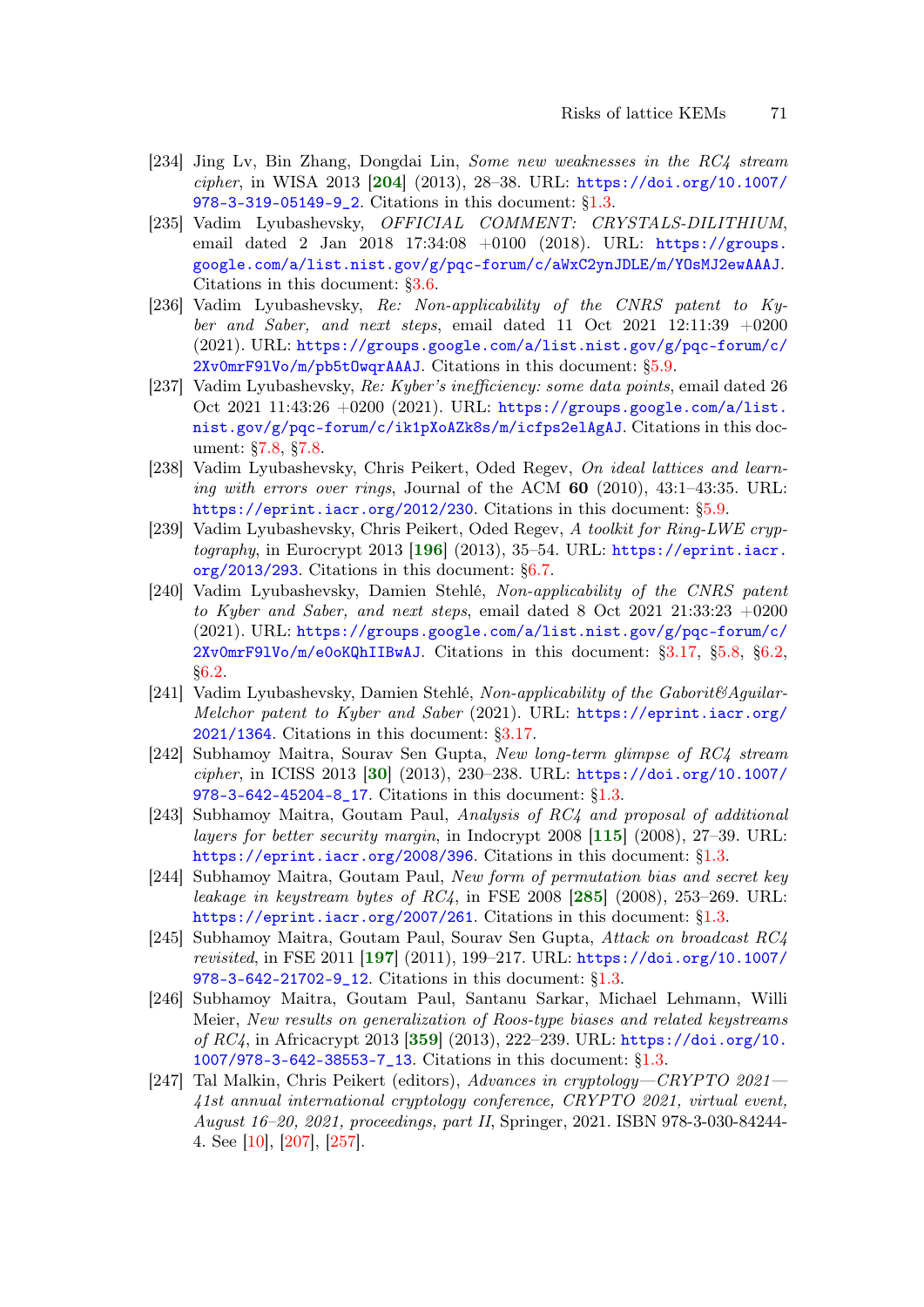- [248] Itsik Mantin, A practical attack on the fixed RC4 in the WEP mode, in Asiacrypt 2005 [[318](#page-76-5)] (2005), 395–411. URL: [https://doi.org/10.1007/11593447\\_21](https://doi.org/10.1007/11593447_21). Citations in this document: [§1.3.](#page-5-49)
- <span id="page-71-3"></span>[249] Itsik Mantin, Predicting and distinguishing attacks on RC4 keystream generator, in Eurocrypt 2005  $[122]$  $[122]$  $[122]$  (2005), 491–506. URL: [https://doi.org/10.1007/](https://doi.org/10.1007/11426639_29) [11426639\\_29](https://doi.org/10.1007/11426639_29). Citations in this document: [§1.3.](#page-5-50)
- <span id="page-71-9"></span>[250] Itsik Mantin, Adi Shamir, A practical attack on broadcast RC4, in FSE 2001 [[253](#page-71-8)] (2001), 152–164. URL: [https://doi.org/10.1007/3-540-45473-X\\_13](https://doi.org/10.1007/3-540-45473-X_13). Citations in this document: [§1.3.](#page-5-51)
- <span id="page-71-6"></span><span id="page-71-0"></span>[251] Adrian Marotzke, A constant time full hardware implementation of Streamlined NTRU Prime, in CARDIS 2020 [[230](#page-69-7)] (2020), 3–17. URL: [https://eprint.](https://eprint.iacr.org/2020/1067) [iacr.org/2020/1067](https://eprint.iacr.org/2020/1067). Citations in this document: [§7.10.](#page-47-3)
- [252] John F. Martin, The myth of the 18-month delay in publishing patent applications (2015). URL: [https://web.archive.org/web/20210930201215/https://](https://web.archive.org/web/20210930201215/https://www.ipwatchdog.com/2015/08/03/the-myth-of-the-18-month-delay-in-publishing-patent-applications/id=60185/) [www.ipwatchdog.com/2015/08/03/the-myth-of-the-18-month-delay-in](https://web.archive.org/web/20210930201215/https://www.ipwatchdog.com/2015/08/03/the-myth-of-the-18-month-delay-in-publishing-patent-applications/id=60185/)[publishing-patent-applications/id=60185/](https://web.archive.org/web/20210930201215/https://www.ipwatchdog.com/2015/08/03/the-myth-of-the-18-month-delay-in-publishing-patent-applications/id=60185/). Citations in this document: [§3.18.](#page-20-0)
- <span id="page-71-8"></span>[253] Mitsuru Matsui (editor), Fast software encryption, 8th international workshop, FSE 2001, Yokohama, Japan, April 2–4, 2001, revised papers, Springer, 2002. ISBN 3-540-43869-6. URL: <https://doi.org/10.1007/3-540-45473-X>. See [\[250\]](#page-71-9).
- <span id="page-71-4"></span>[254] Mitsuru Matsui, Key collisions of the RC4 stream cipher, in FSE 2009 [[141](#page-63-6)] (2009), 38–50. URL: [https://doi.org/10.1007/978-3-642-03317-9\\_3](https://doi.org/10.1007/978-3-642-03317-9_3). Citations in this document: [§1.3.](#page-5-52)
- [255] Alexander Maximov, Dmitry Khovratovich, New state recovery attack on RC4, in Crypto 2008 [[350](#page-78-4)] (2008), 297–316. URL: [https://eprint.iacr.org/2008/](https://eprint.iacr.org/2008/017) [017](https://eprint.iacr.org/2008/017). Citations in this document: [§1.3.](#page-5-53)
- [256] Greg Maxwell, Re: Patent update, email dated 25 Oct 2021 19:52:24  $+0000$ (2021). URL: [https://groups.google.com/a/list.nist.gov/g/pqc-forum/c/](https://groups.google.com/a/list.nist.gov/g/pqc-forum/c/RSv2bVOV10U/m/g8VbYgh4AgAJ) [RSv2bVOV10U/m/g8VbYgh4AgAJ](https://groups.google.com/a/list.nist.gov/g/pqc-forum/c/RSv2bVOV10U/m/g8VbYgh4AgAJ). Citations in this document: [§4.3.](#page-22-2)
- <span id="page-71-7"></span>[257] Alexander May, *How to meet ternary LWE keys*, in Crypto 2021 [[247](#page-70-2)] (2021), 701–731. URL: <https://eprint.iacr.org/2021/216>. Citations in this document: [§1.](#page-3-15)
- [258] David McGrew, Living with postquantum cryptography (2015). URL: [https://](https://csrc.nist.gov/csrc/media/events/workshop-on-cybersecurity-in-a-post-quantum-world/documents/presentations/session4-mcgrew-david.pdf) [csrc.nist.gov/csrc/media/events/workshop-on-cybersecurity-in-a](https://csrc.nist.gov/csrc/media/events/workshop-on-cybersecurity-in-a-post-quantum-world/documents/presentations/session4-mcgrew-david.pdf)[post-quantum-world/documents/presentations/session4-mcgrew-david.](https://csrc.nist.gov/csrc/media/events/workshop-on-cybersecurity-in-a-post-quantum-world/documents/presentations/session4-mcgrew-david.pdf) [pdf](https://csrc.nist.gov/csrc/media/events/workshop-on-cybersecurity-in-a-post-quantum-world/documents/presentations/session4-mcgrew-david.pdf). Citations in this document: [§3.1,](#page-12-5) [§A.2.](#page-87-0)
- <span id="page-71-2"></span>[259] Daniele Micciancio, Oded Regev, Lattice-based cryptography, in Postquantum cryptography [[67](#page-57-8)] (2009), 147–191. URL: [https://web.archive.org/](https://web.archive.org/web/20210506211055/https://cims.nyu.edu/~regev/papers/pqc.pdf) [web/20210506211055/https://cims.nyu.edu/~regev/papers/pqc.pdf](https://web.archive.org/web/20210506211055/https://cims.nyu.edu/~regev/papers/pqc.pdf). Citations in this document: [§5.9.](#page-30-8)
- <span id="page-71-1"></span>[260] Daniele Micciancio, Thomas Ristenpart (editors), Advances in cryptology— CRYPTO 2020—40th annual international cryptology conference, CRYPTO 2020, Santa Barbara, CA, USA, August 17–21, 2020, proceedings, part II, Springer, 2020. ISBN 978-3-030-56879-5. See [\[9\]](#page-53-7), [\[128\]](#page-62-7), [\[169\]](#page-65-5).
- [261] Victor S. Miller, Use of elliptic curves in cryptography, in Crypto 1985 [[357](#page-79-6)] (1986), 417–426. URL: [https://link.springer.com/content/pdf/10.1007/3-](https://link.springer.com/content/pdf/10.1007/3-540-39799-X_31.pdf) [540-39799-X\\_31.pdf](https://link.springer.com/content/pdf/10.1007/3-540-39799-X_31.pdf). Citations in this document: [§2.3.](#page-8-9)
- <span id="page-71-5"></span>[262] Ali Miri, Serge Vaudenay (editors), Selected areas in cryptography—18th international workshop, SAC 2011, Toronto, ON, Canada, August 11–12, 2011,

<sup>72</sup> NTRU Prime Risk-Management Team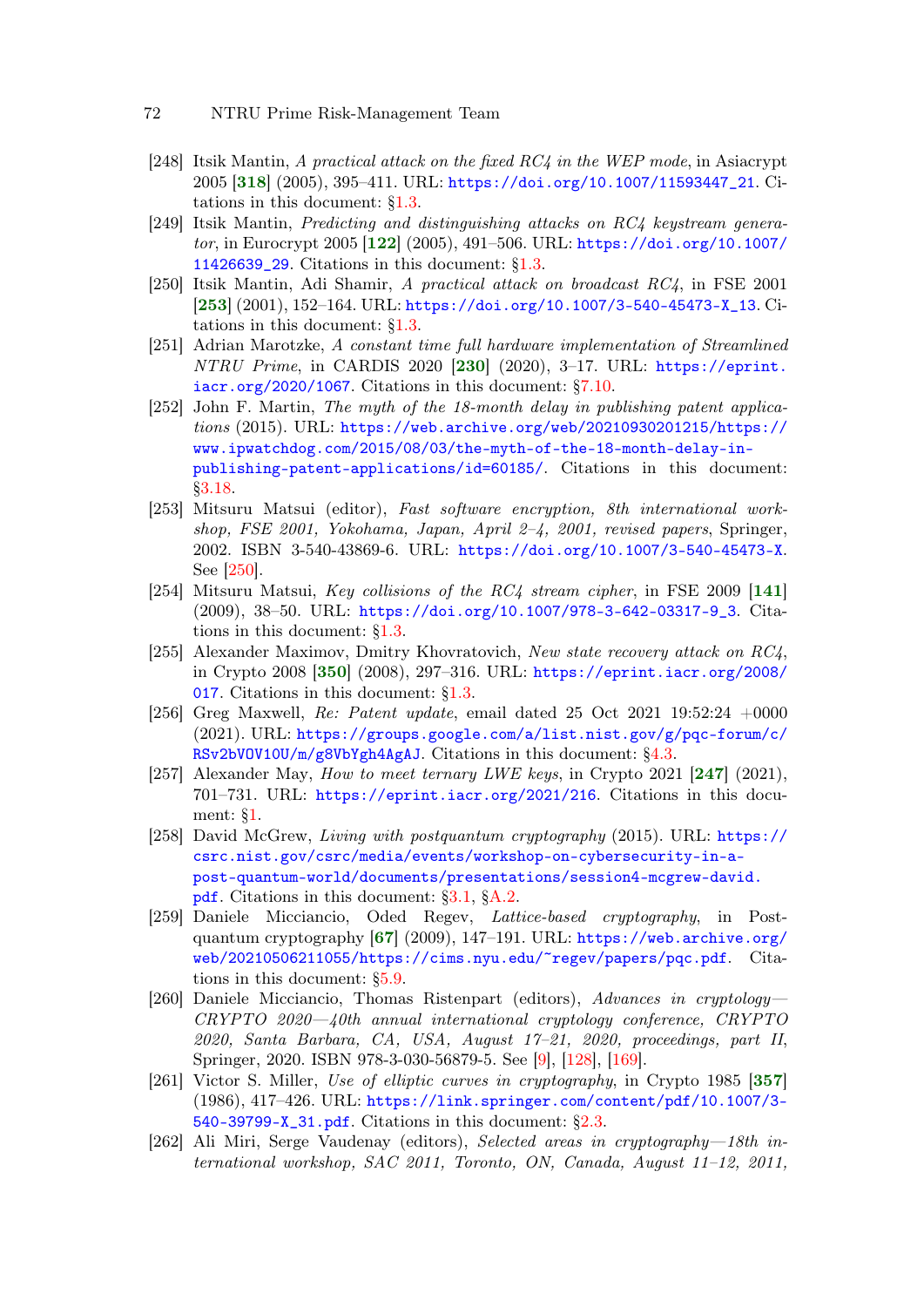<span id="page-72-2"></span>revised selected papers, Springer, 2012. ISBN 978-3-642-28495-3. URL: [https://](https://doi.org/10.1007/978-3-642-28496-0) [doi.org/10.1007/978-3-642-28496-0](https://doi.org/10.1007/978-3-642-28496-0). See [\[172\]](#page-65-0).

- [263] Ilya Mironov, (Not so) random shuffles of  $RC4$ , in Crypto 2002 [[360](#page-79-0)] (2002), 304–319. URL: [https://doi.org/10.1007/3-540-45708-9\\_20](https://doi.org/10.1007/3-540-45708-9_20). Citations in this document: [§1.3.](#page-5-0)
- <span id="page-72-1"></span>[264] Serge Mister, Stafford E. Tavares, Cryptanalysis of RC4-like ciphers, in SAC 1998 [[343](#page-78-0)] (1998), 131–143. URL: [https://doi.org/10.1007/3-540-48892-8\\_](https://doi.org/10.1007/3-540-48892-8_11) [11](https://doi.org/10.1007/3-540-48892-8_11). Citations in this document: [§1.3.](#page-5-1)
- [265] Michael Mitzenmacher (editor), Proceedings of the 41st annual ACM symposium on theory of computing, STOC 2009, Bethesda, MD, USA, May 31–June 2, 2009, ACM, 2009. ISBN 978-1-60558-506-2. See [\[161\]](#page-64-0).
- [266] Atsuko Miyaji, Masahiro Sukegawa, New correlations of RC4 PRGA using nonzero-bit differences, in ACISP 2009  $[86]$  $[86]$  $[86]$  (2009), 134-152. URL: [https://](https://doi.org/10.1007/978-3-642-02620-1_10) [doi.org/10.1007/978-3-642-02620-1\\_10](https://doi.org/10.1007/978-3-642-02620-1_10). Citations in this document: [§1.3.](#page-5-2)
- [267] Atsuko Miyaji, Masahiro Sukegawa, New analysis based on correlations of RC4 PRGA with nonzero-bit differences, IEICE Transactions on Fundamentals of Electronics, Communications and Computer Sciences E93.A (2010), 1066–1077. URL: <https://doi.org/10.1587/transfun.E93.A.1066>. Citations in this document: [§1.3.](#page-5-3)
- [268] Dustin Moody, *Signed Statements*, email dated 8 May 2018 13:35:17  $+0000$ (2018). URL: [https://groups.google.com/a/list.nist.gov/g/pqc-forum/c/](https://groups.google.com/a/list.nist.gov/g/pqc-forum/c/y-rUAw-V8VM/m/8-i-okdSAgAJ) [y-rUAw-V8VM/m/8-i-okdSAgAJ](https://groups.google.com/a/list.nist.gov/g/pqc-forum/c/y-rUAw-V8VM/m/8-i-okdSAgAJ). Citations in this document: [§3.17.](#page-19-0)
- [269] Dustin Moody, Re: ROUND 3 OFFICIAL COMMENT: CRYSTALS-KYBER, email dated 8 Dec 2020 13:11:49 -0800 (2020). URL: [https://groups.](https://groups.google.com/a/list.nist.gov/g/pqc-forum/c/NSe0wAzKJtA/m/WqWmlCiUAwAJ) [google.com/a/list.nist.gov/g/pqc-forum/c/NSe0wAzKJtA/m/WqWmlCiUAwAJ](https://groups.google.com/a/list.nist.gov/g/pqc-forum/c/NSe0wAzKJtA/m/WqWmlCiUAwAJ). Citations in this document: [§1.3.](#page-5-4)
- [270] Dustin Moody, Yi-Kai Liu, Angela Robinson, Ray Perlner, Daniel Apon, Daniel Smith-Tone, NIST Q&A (2021). URL: [https://www.nist.gov/video/](https://www.nist.gov/video/third-pqc-standardization-conference-session-ix-implementations-ii-and-nist-qa) [third-pqc-standardization-conference-session-ix-implementations-ii](https://www.nist.gov/video/third-pqc-standardization-conference-session-ix-implementations-ii-and-nist-qa)[and-nist-qa](https://www.nist.gov/video/third-pqc-standardization-conference-session-ix-implementations-ii-and-nist-qa). Citations in this document: [§3.17.](#page-19-1)
- [271] Dustin Moody, Ray Perlner, Re: ROUND 2 OFFICIAL COMMENT: NTRU *Prime*, email dated 28 Sep 2020 21:15:08  $+0000$  (2020). URL: [https://groups.](https://groups.google.com/a/list.nist.gov/g/pqc-forum/c/vVepj-wQkYs/m/aWXdSevyBgAJ) [google.com/a/list.nist.gov/g/pqc-forum/c/vVepj-wQkYs/m/aWXdSevyBgAJ](https://groups.google.com/a/list.nist.gov/g/pqc-forum/c/vVepj-wQkYs/m/aWXdSevyBgAJ). Citations in this document: [§3.5.](#page-13-0)
- [272] Shiho Moriai (editor), Fast software encryption—20th international workshop, FSE 2013, Singapore, March 11–13, 2013, revised selected papers, Springer, 2014. ISBN 978-3-662-43932-6. URL: [https://doi.org/10.1007/978-3-662-43933-](https://doi.org/10.1007/978-3-662-43933-3) [3](https://doi.org/10.1007/978-3-662-43933-3). See [\[183\]](#page-66-0).
- [273] Shiho Moriai, Huaxiong Wang (editors), Advances in cryptology—ASIACRYPT 2020—26th international conference on the theory and application of cryptology and information security, Daejeon, South Korea, December 7–11, 2020, proceed-ings, part II, Springer, 2020. ISBN 978-3-030-64833-6. See [\[40\]](#page-55-0).
- [274] Masakatu Morii, Yosuke Todo, Cryptanalysis for RC4 and breaking WEP/WPA-TKIP, IEICE Transactions on Information and Systems E94.D (2011), 2087– 2094. URL: <https://doi.org/10.1587/transinf.E94.D.2087>. Citations in this document: [§1.3.](#page-5-5)
- <span id="page-72-0"></span>[275] Michele Mosca (editor), Post-quantum cryptography—6th international workshop, PQCrypto 2014, Waterloo, ON, Canada, October 1–3, 2014, proceedings, Springer, 2014. ISBN 978-3-319-11658-7. See [\[302\]](#page-75-0).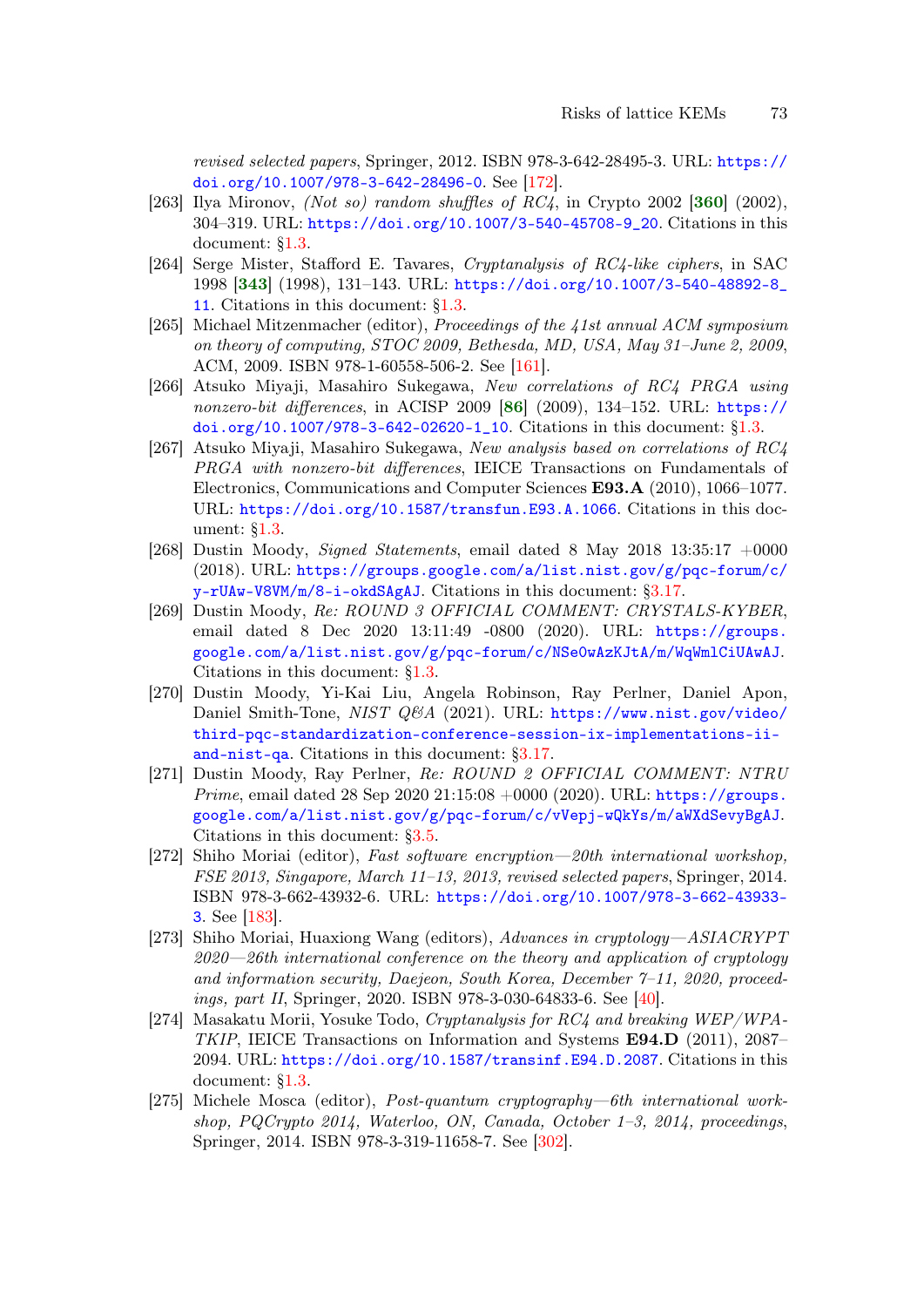- [276] Atsushi Nagao, Toshihiro Ohigashi, Takanori Isobe, Masakatu Morii, Expanding weak-key space of RC4, Journal of Information Processing  $22$  (2014), 357–365. URL: <https://doi.org/10.2197/ipsjjip.22.357>. Citations in this document: [§1.3.](#page-5-6)
- <span id="page-73-1"></span>[277] National Institute of Standards and Technology, Announcing request for nominations for public-key post-quantum cryptographic algorithms, Federal Register 81 (2016), 92787–92788. URL: [https://www.federalregister.gov/](https://www.federalregister.gov/documents/2016/12/20/2016-30615/announcing-request-for-nominations-for-public-key-post-quantum-cryptographic-algorithms) [documents/2016/12/20/2016-30615/announcing-request-for-nominations](https://www.federalregister.gov/documents/2016/12/20/2016-30615/announcing-request-for-nominations-for-public-key-post-quantum-cryptographic-algorithms)[for-public-key-post-quantum-cryptographic-algorithms](https://www.federalregister.gov/documents/2016/12/20/2016-30615/announcing-request-for-nominations-for-public-key-post-quantum-cryptographic-algorithms). Citations in this document: [§A.](#page-79-1)
- <span id="page-73-5"></span>[278] National Institute of Standards and Technology, Proposed submission requirements and evaluation criteria for the post-quantum cryptography standardization process (2016). URL: [https://web.archive.org/web/](https://web.archive.org/web/20210321052818/https://csrc.nist.gov/CSRC/media/Projects/Post-Quantum-Cryptography/documents/call-for-proposals-draft-aug-2016.pdf) [20210321052818/https://csrc.nist.gov/CSRC/media/Projects/Post-](https://web.archive.org/web/20210321052818/https://csrc.nist.gov/CSRC/media/Projects/Post-Quantum-Cryptography/documents/call-for-proposals-draft-aug-2016.pdf)[Quantum-Cryptography/documents/call-for-proposals-draft-aug-2016.](https://web.archive.org/web/20210321052818/https://csrc.nist.gov/CSRC/media/Projects/Post-Quantum-Cryptography/documents/call-for-proposals-draft-aug-2016.pdf) [pdf](https://web.archive.org/web/20210321052818/https://csrc.nist.gov/CSRC/media/Projects/Post-Quantum-Cryptography/documents/call-for-proposals-draft-aug-2016.pdf). Citations in this document: [§B.1,](#page-92-0) [§B.2,](#page-93-0) [§B.5.](#page-95-0)
- <span id="page-73-2"></span>[279] National Institute of Standards and Technology, Submission requirements and evaluation criteria for the post-quantum cryptography standardization process (2016). URL: [https://web.archive.org/web/20211023071507/https://csrc.](https://web.archive.org/web/20211023071507/https://csrc.nist.gov/CSRC/media/Projects/Post-Quantum-Cryptography/documents/call-for-proposals-final-dec-2016.pdf) [nist.gov/CSRC/media/Projects/Post-Quantum-Cryptography/documents/](https://web.archive.org/web/20211023071507/https://csrc.nist.gov/CSRC/media/Projects/Post-Quantum-Cryptography/documents/call-for-proposals-final-dec-2016.pdf) [call-for-proposals-final-dec-2016.pdf](https://web.archive.org/web/20211023071507/https://csrc.nist.gov/CSRC/media/Projects/Post-Quantum-Cryptography/documents/call-for-proposals-final-dec-2016.pdf). Citations in this document: [§4.3,](#page-21-0) [§4.3,](#page-22-0) [§A,](#page-79-2) [§A.1,](#page-79-3) [§A.2,](#page-86-0) [§A.3,](#page-88-0) [§B.2,](#page-92-1) [§B.2,](#page-93-1) [§B.5.](#page-95-1)
- <span id="page-73-3"></span>[280] Kalle Ngo, Elena Dubrova, Qian Guo, Thomas Johansson, A side-channel attack on a masked IND-CCA secure SABER KEM implementation, IACR Transactions on Cryptographic Hardware and Embedded Systems 2021.4 (2021), 676– 707. URL: <https://eprint.iacr.org/2021/079>. Citations in this document: [§7.10,](#page-47-0) [§A.1.](#page-83-0)
- [281] Phong Q. Nguyen, Elisabeth Oswald (editors), Advances in cryptology— EUROCRYPT 2014—33rd annual international conference on the theory and applications of cryptographic techniques, Copenhagen, Denmark, May 11–15, 2014, proceedings, Lecture Notes in Computer Science, 8441, Springer, 2014. ISBN 978-3-642-55219-9. See [\[33\]](#page-55-1).
- <span id="page-73-0"></span>[282] Phong Q. Nguyen, David Pointcheval (editors), Public Key Cryptography—PKC 2010, 13th international conference on practice and theory in public key cryptography, Paris, France, May 26–28, 2010, proceedings, Springer, 2010. ISBN 978-3-642-13012-0. See [\[339\]](#page-77-0).
- [283] Abderrahmane Nitaj, Amr M. Youssef (editors), Progress in cryptology— AFRICACRYPT 2020—12th international conference on cryptology in Africa, Cairo, Egypt, July 20–22, 2020, proceedings, Springer, 2020. ISBN 978-3-030- 51937-7. See [\[136\]](#page-62-0).
- <span id="page-73-4"></span>[284] NTRU Prime Risk-Management Team, NTRU Prime: Warnings (2021). URL: <https://ntruprime.cr.yp.to/warnings.html>. Citations in this document: [§A.3.](#page-90-0)
- [285] Kaisa Nyberg (editor), Fast software encryption, 15th international workshop, FSE 2008, Lausanne, Switzerland, February 10–13, 2008, revised selected papers, Springer, 2008. ISBN 978-3-540-71038-7. URL: [https://doi.org/10.1007/978-](https://doi.org/10.1007/978-3-540-71039-4) [3-540-71039-4](https://doi.org/10.1007/978-3-540-71039-4). See [\[79\]](#page-58-0), [\[244\]](#page-70-0).
- [286] Toshihiro Ohigashi, Takanori Isobe, Yuhei Watanabe, Masakatu Morii, How to recover any byte of plaintext on  $RC4$ , in SAC 2013 [[221](#page-69-0)] (2013), 155–173. URL: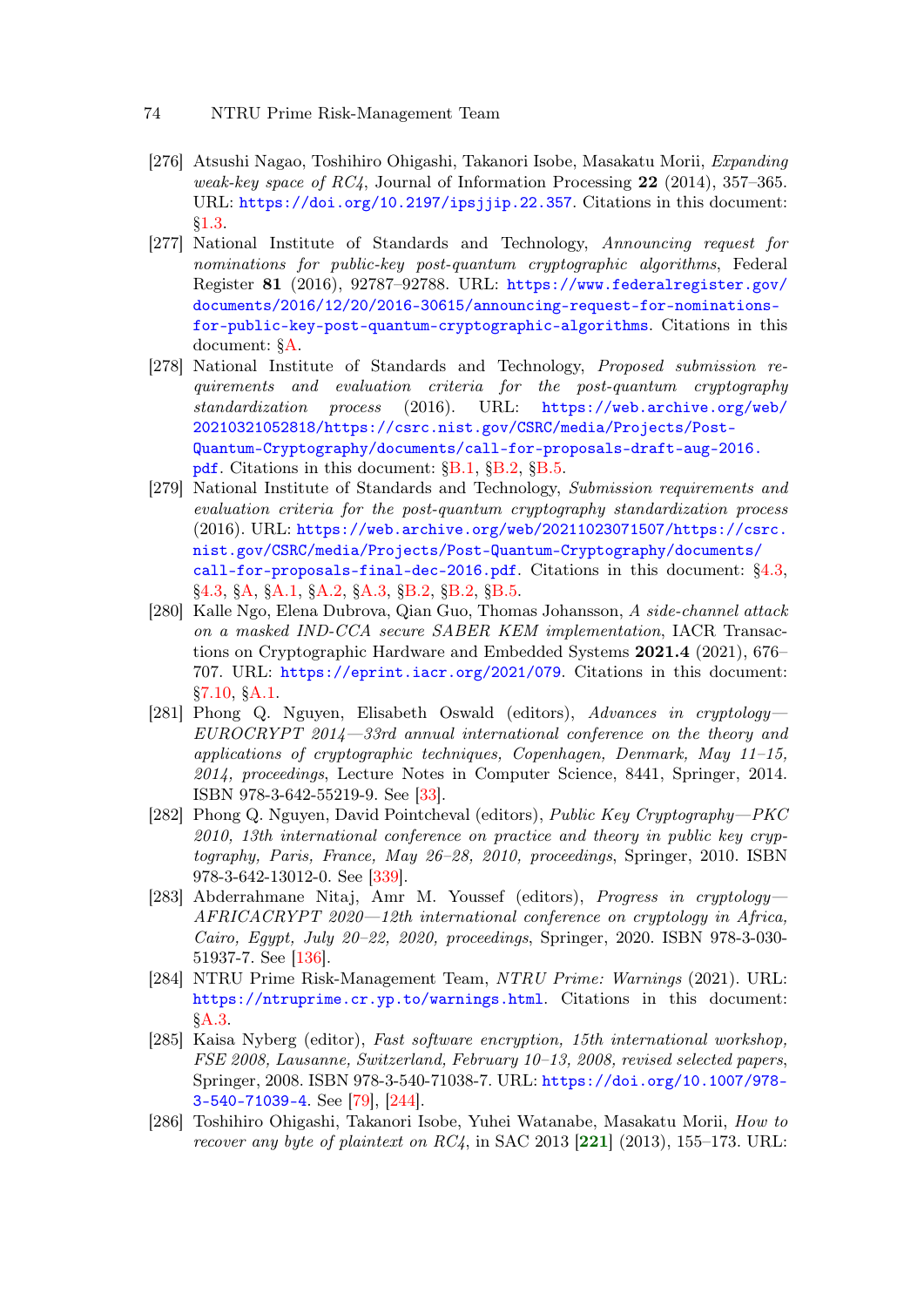[https://doi.org/10.1007/978-3-662-43414-7\\_8](https://doi.org/10.1007/978-3-662-43414-7_8). Citations in this document: [§1.3.](#page-5-7)

- [287] Toshihiro Ohigashi, Takanori Isobe, Yuhei Watanabe, Masakatu Morii, Full plaintext recovery attacks on RC4 using multiple biases, IEICE Transactions on Fundamentals of Electronics, Communications and Computer Sciences E98.A (2015), 81–91. URL: <https://doi.org/10.1587/transfun.E98.A.81>. Citations in this document: [§1.3.](#page-5-8)
- [288] Toshihiro Ohigashi, Yoshiaki Shiraishi, Masakatu Morii, New weakness in the key-scheduling algorithm of RC4, IEICE Transactions on Fundamentals of Electronics, Communications and Computer Sciences E91.A (2008), 3–11. URL: <https://doi.org/10.1093/ietfec/e91-a.1.3>. Citations in this document: [§1.3.](#page-5-9)
- [289] Kazuo Ohta, Dingyi Pei (editors), Advances in cryptology—ASIACRYPT '98, international conference on the theory and applications of cryptology and information security, Beijing, China, October 18–22, 1998, proceedings, Springer, 1998. ISBN 3-540-65109-8. URL: <https://doi.org/10.1007/3-540-49649-1>. See [\[210\]](#page-68-0).
- <span id="page-74-3"></span>[290] OpenBSD Project, Add experimental post-quantum hybrid key exchange method based on Streamlined NTRU Prime (coupled with X25519) (2021). URL: [https://web.archive.org/web/20211027175935/https://cvsweb.openbsd.](https://web.archive.org/web/20211027175935/https://cvsweb.openbsd.org/src/sbin/iked/dh.h?rev=1.15&content-type=text%2Fx-cvsweb-markup) [org/src/sbin/iked/dh.h?rev=1.15&content-type=text%2Fx-cvsweb-markup](https://web.archive.org/web/20211027175935/https://cvsweb.openbsd.org/src/sbin/iked/dh.h?rev=1.15&content-type=text%2Fx-cvsweb-markup). Citations in this document: [§A.3.](#page-91-0)
- <span id="page-74-2"></span>[291] OpenSSH Project, OpenSSH release notes (2021). URL: [https://www.openssh.](https://www.openssh.com/releasenotes.html) [com/releasenotes.html](https://www.openssh.com/releasenotes.html). Citations in this document: [§A.3.](#page-91-1)
- <span id="page-74-1"></span>[292] Kenneth G. Paterson (editor), Advances in cryptology—EUROCRYPT 2011— 30th annual international conference on the theory and applications of cryptographic techniques, Tallinn, Estonia, May 15–19, 2011, proceedings, Springer, 2011. ISBN 978-3-642-20464-7. URL: [https://doi.org/10.1007/978-3-642-](https://doi.org/10.1007/978-3-642-20465-4) [20465-4](https://doi.org/10.1007/978-3-642-20465-4). See [\[162\]](#page-64-1), [\[335\]](#page-77-1), [\[341\]](#page-78-1).
- <span id="page-74-0"></span>[293] Kenneth G. Paterson, Bertram Poettering, Jacob C. N. Schuldt, Big bias hunting in Amazonia: large-scale computation and exploitation of RC4 biases (invited paper), in Asiacrypt 2014 [[325](#page-76-0)] (2014), 398–419. URL: [https://doi.org/10.](https://doi.org/10.1007/978-3-662-45611-8_21) [1007/978-3-662-45611-8\\_21](https://doi.org/10.1007/978-3-662-45611-8_21). Citations in this document: [§1.3.](#page-5-10)
- [294] Kenneth G. Paterson, Jacob C. N. Schuldt, Statistical attacks on cookie masking for  $RC4$ , Cryptography and Communications 10 (2018), 777–801. URL: <https://eprint.iacr.org/2018/093>. Citations in this document: [§1.3.](#page-6-0)
- [295] Goutam Paul, Subhamoy Maitra, Permutation after RC4 key scheduling reveals the secret key, in SAC 2007 [[5](#page-52-0)] (2007), 360–377. URL: [https://doi.org/10.](https://doi.org/10.1007/978-3-540-77360-3_23) [1007/978-3-540-77360-3\\_23](https://doi.org/10.1007/978-3-540-77360-3_23). Citations in this document: [§1.3.](#page-5-11)
- [296] Goutam Paul, Subhamoy Maitra, On biases of permutation and keystream bytes of  $RC4$  towards the secret key, Cryptography and Communications 1 (2009), 225–268. URL: <https://doi.org/10.1007/s12095-008-0009-4>. Citations in this document: [§1.3.](#page-5-12)
- [297] Goutam Paul, Subhamoy Maitra, Rohit Srivastava, On non-randomness of the permutation after RC4 key scheduling, in AAECC 2007 [[88](#page-59-1)] (2007), 100–109. URL: <https://eprint.iacr.org/2007/305>. Citations in this document: [§1.3.](#page-5-13)
- [298] Goutam Paul, Siddheshwar Rathi, Subhamoy Maitra, On non-negligible bias of the first output byte of  $RC4$  towards the first three bytes of the secret key, Designs, Codes and Cryptography 49 (2008), 123–134. URL: [https://doi.org/10.1007/](https://doi.org/10.1007/s10623-008-9177-7) [s10623-008-9177-7](https://doi.org/10.1007/s10623-008-9177-7). Citations in this document: [§1.3.](#page-5-14)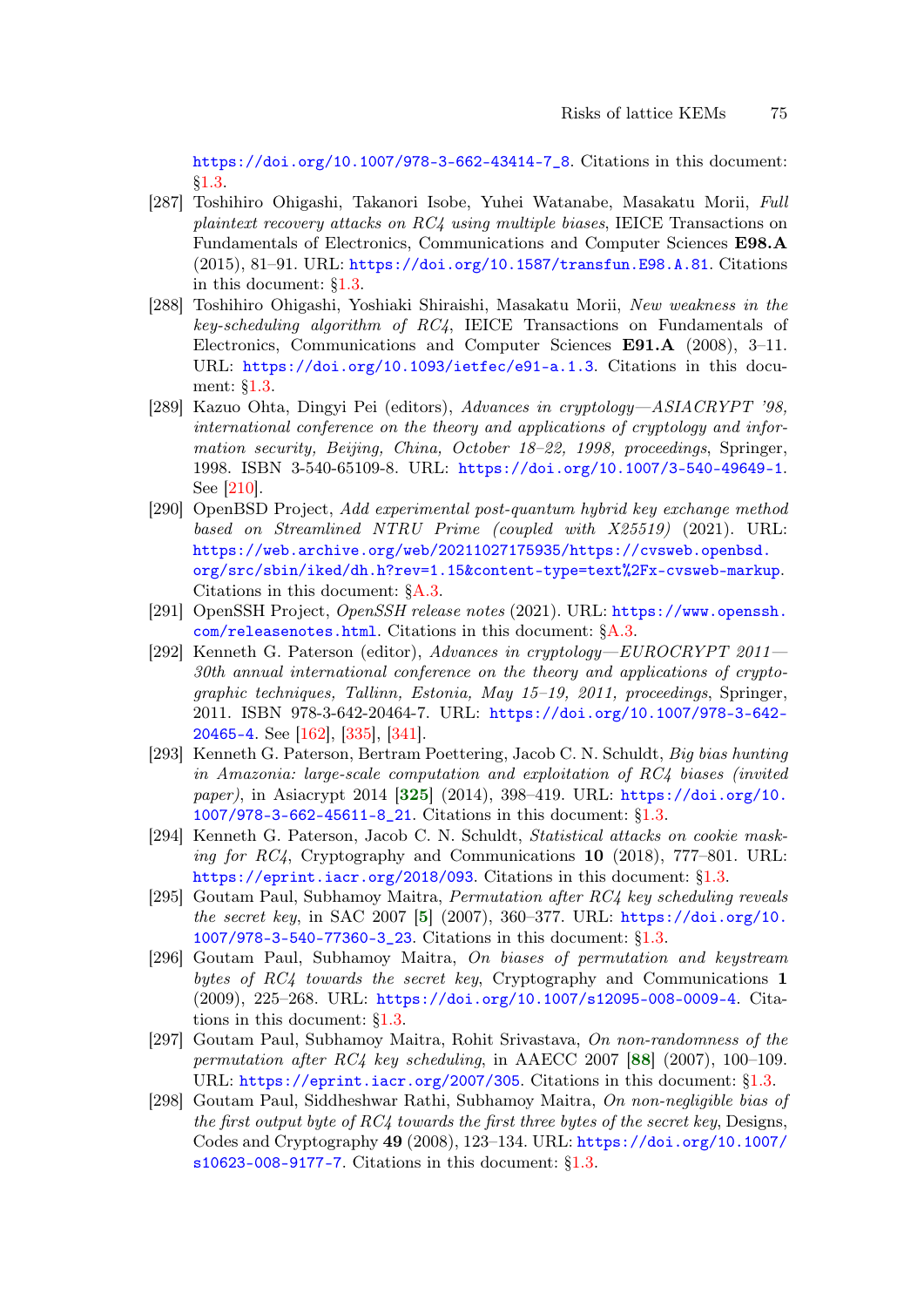- 76 NTRU Prime Risk-Management Team
- [299] Goutam Paul, Souvik Ray, Analysis of burn-in period for RC4 state transition, Cryptography and Communications 10 (2018), 881–908. URL: [https://eprint.](https://eprint.iacr.org/2017/175) [iacr.org/2017/175](https://eprint.iacr.org/2017/175). Citations in this document: [§1.3.](#page-6-1)
- [300] Souradyuti Paul, Bart Preneel, Analysis of non-fortuitous predictive states of the RC4 keystream generator, in INDOCRYPT 2003  $[195]$  $[195]$  $[195]$  (2003), 52–67. URL: [https://doi.org/10.1007/978-3-540-24582-7\\_4](https://doi.org/10.1007/978-3-540-24582-7_4). Citations in this document: [§1.3.](#page-5-15)
- <span id="page-75-1"></span>[301] Souradyuti Paul, Bart Preneel, A new weakness in the RC4 keystream generator and an approach to improve the security of the cipher, in FSE 2004  $|319|$  $|319|$  $|319|$  (2004), 245–259. URL: [https://doi.org/10.1007/978-3-540-25937-4\\_16](https://doi.org/10.1007/978-3-540-25937-4_16). Citations in this document: [§1.3.](#page-5-16)
- <span id="page-75-0"></span>[302] Chris Peikert, Lattice cryptography for the Internet, in PQCrypto 2014 [[275](#page-72-0)] (2014), 197–219. URL: <https://eprint.iacr.org/2014/070>. Citations in this document: [§3.17.](#page-19-2)
- [303] Chris Peikert, Ideal lattices and Ring-LWE: overview and open problems (2015). URL: [https://web.archive.org/web/20150923212549/https://](https://web.archive.org/web/20150923212549/https://icerm.brown.edu/materials/Slides/tw-15-7/Ideal_Lattices_and_Ring-LWE-_Overview_and_Open_Problems_]_Chris_Peikert,_Georgia_Institute_of_Technology___.pdf) [icerm.brown.edu/materials/Slides/tw-15-7/Ideal\\_Lattices\\_and\\_Ring-](https://web.archive.org/web/20150923212549/https://icerm.brown.edu/materials/Slides/tw-15-7/Ideal_Lattices_and_Ring-LWE-_Overview_and_Open_Problems_]_Chris_Peikert,_Georgia_Institute_of_Technology___.pdf)[LWE-\\_Overview\\_and\\_Open\\_Problems\\_\]\\_Chris\\_Peikert,\\_Georgia\\_Institute\\_](https://web.archive.org/web/20150923212549/https://icerm.brown.edu/materials/Slides/tw-15-7/Ideal_Lattices_and_Ring-LWE-_Overview_and_Open_Problems_]_Chris_Peikert,_Georgia_Institute_of_Technology___.pdf) [of\\_Technology\\_\\_\\_.pdf](https://web.archive.org/web/20150923212549/https://icerm.brown.edu/materials/Slides/tw-15-7/Ideal_Lattices_and_Ring-LWE-_Overview_and_Open_Problems_]_Chris_Peikert,_Georgia_Institute_of_Technology___.pdf). Citations in this document: [§5.6.](#page-27-0)
- [304] Chris Peikert, Finding short generators of ideals, and implications for cryptogra $phy$  (2016). URL: [https://web.archive.org/web/20210818101136/https://](https://web.archive.org/web/20210818101136/https://www.mathematik.uni-kl.de/~thofmann/ants/talks/mon/talk_peikert.pdf) [www.mathematik.uni-kl.de/~thofmann/ants/talks/mon/talk\\_peikert.pdf](https://web.archive.org/web/20210818101136/https://www.mathematik.uni-kl.de/~thofmann/ants/talks/mon/talk_peikert.pdf). Citations in this document: [§1.2.](#page-3-0)
- [305] Chris Peikert, A decade of lattice cryptography (2016). URL: [https://eprint.](https://eprint.iacr.org/2015/939)  $iacc.org/2015/939$ . Citations in this document:  $\S5.1$ ,  $\S5.9$ .
- [306] Chris Peikert, Lattice-based cryptography (2016). URL: [https://www.youtube.](https://www.youtube.com/watch?v=FVFw_qb1ZkY) [com/watch?v=FVFw\\_qb1ZkY](https://www.youtube.com/watch?v=FVFw_qb1ZkY). Citations in this document: [§1.2.](#page-3-1)
- [307] Chris Peikert, Lattice-based cryptography (2016). URL: [https://web.archive.](https://web.archive.org/web/20210628010013/https://web.eecs.umich.edu/~cpeikert/pubs/slides-qcrypt.pdf) [org/web/20210628010013/https://web.eecs.umich.edu/~cpeikert/pubs/](https://web.archive.org/web/20210628010013/https://web.eecs.umich.edu/~cpeikert/pubs/slides-qcrypt.pdf) [slides-qcrypt.pdf](https://web.archive.org/web/20210628010013/https://web.eecs.umich.edu/~cpeikert/pubs/slides-qcrypt.pdf). Citations in this document: [§1.2.](#page-3-2)
- [308] Chris Peikert, Re: qrom security etc., email dated 2 Dec 2017 11:12:56 -0500 (2017). URL: [https://groups.google.com/a/list.nist.gov/g/pqc-forum/c/](https://groups.google.com/a/list.nist.gov/g/pqc-forum/c/WxRmVPhAENw/m/r_vtIbRMAQAJ) [WxRmVPhAENw/m/r\\_vtIbRMAQAJ](https://groups.google.com/a/list.nist.gov/g/pqc-forum/c/WxRmVPhAENw/m/r_vtIbRMAQAJ). Citations in this document: [§5.9.](#page-30-1)
- [309] Chris Peikert, The state of lattice-based assumptions (2018). URL: [https://](https://www.youtube.com/watch?v=VUGHJipRfwA) [www.youtube.com/watch?v=VUGHJipRfwA](https://www.youtube.com/watch?v=VUGHJipRfwA). Citations in this document: [§1.2.](#page-3-3)
- [310] Chris Peikert, Re: ROUND 3 OFFICIAL COMMENT: CRYSTALS-KYBER, email dated 14 Dec 2020 11:52:25 -0500 (2020). URL: [https://groups.](https://groups.google.com/a/list.nist.gov/g/pqc-forum/c/NSe0wAzKJtA/m/DxGrdfWHAgAJ) [google.com/a/list.nist.gov/g/pqc-forum/c/NSe0wAzKJtA/m/DxGrdfWHAgAJ](https://groups.google.com/a/list.nist.gov/g/pqc-forum/c/NSe0wAzKJtA/m/DxGrdfWHAgAJ). Citations in this document: [§3.17.](#page-19-3)
- [311] Alice Pellet-Mary, Guillaume Hanrot, Damien Stehlé, Approx-SVP in ideal lattices with pre-processing, in  $[182]$  $[182]$  $[182]$  (2019), 685–716. URL: [https://eprint.iacr.](https://eprint.iacr.org/2019/215) [org/2019/215](https://eprint.iacr.org/2019/215). Citations in this document: [§1,](#page-2-0) [§1,](#page-2-1) [§1.2,](#page-3-4) [§1.2,](#page-3-5) [§1.2,](#page-4-0) [§1.2.](#page-4-1)
- [312] Bo-Yuan Peng, Adrian Marotzke, Ming-Han Tsai, Bo-Yin Yang, Ho-Lin Chen, Streamlined NTRU Prime on FPGA (2021). URL: [https://eprint.iacr.org/](https://eprint.iacr.org/2021/1444) [2021/1444](https://eprint.iacr.org/2021/1444). Citations in this document: [§7.10,](#page-47-1) [§7.10.](#page-47-2)
- [313] Thomas Peyrin, Steven D. Galbraith (editors), Advances in cryptology-ASIACRYPT 2018—24th international conference on the theory and application of cryptology and information security, Brisbane, QLD, Australia, December 2– 6, 2018, proceedings, part I, Springer, 2018. ISBN 978-3-030-03325-5. See [\[18\]](#page-54-0), [\[31\]](#page-55-2).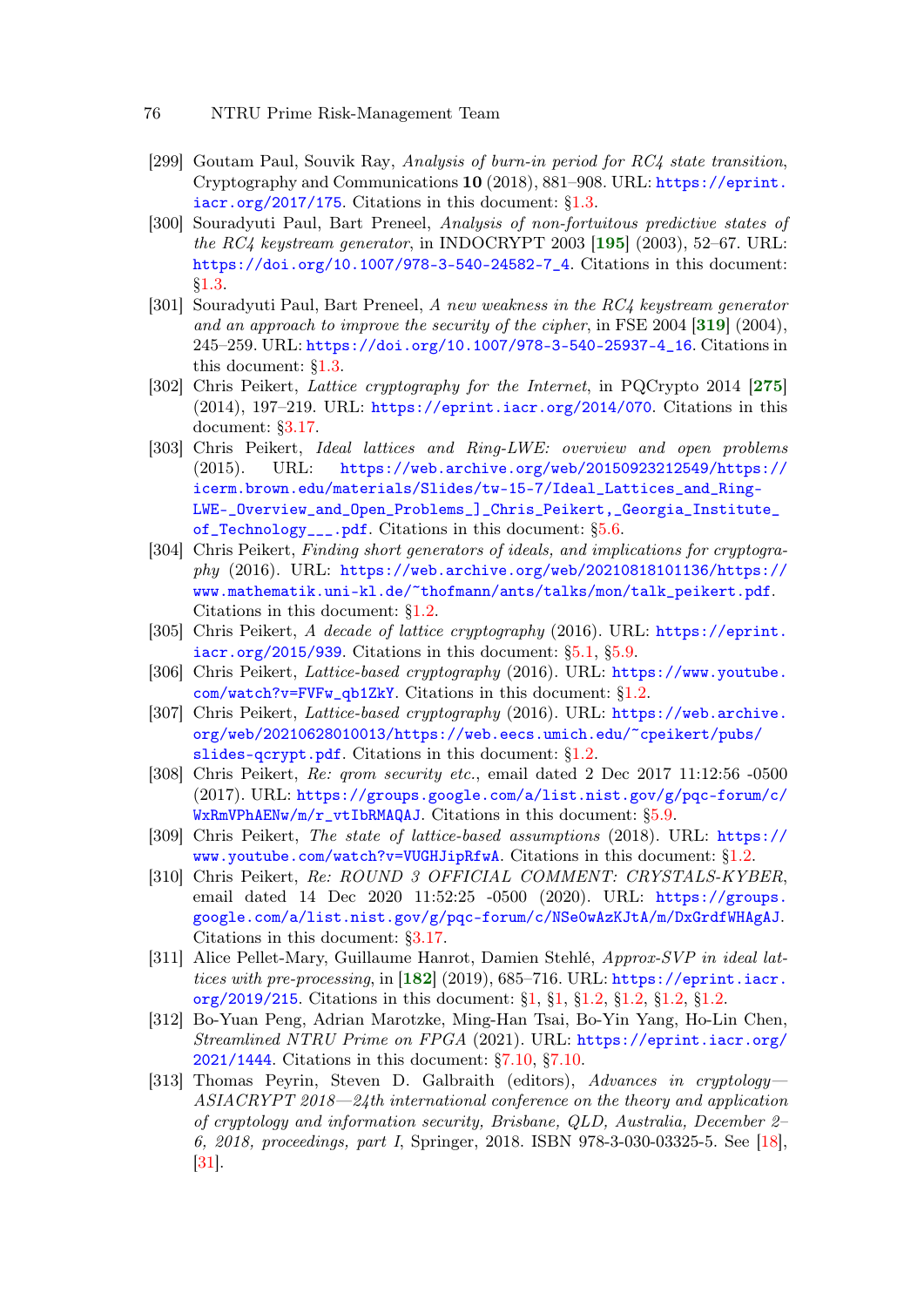- [314] Raphael C.-W. Phan, Moti Yung (editors), Paradigms in cryptology—Mycrypt 2016. Malicious and exploratory cryptology—second international conference, Mycrypt 2016, Kuala Lumpur, Malaysia, December 1–2, 2016, revised selected papers, Lecture Notes in Computer Science, 10311, Springer, 2017. ISBN 978-3- 319-61272-0. See [\[104\]](#page-60-0).
- [315] David Pointcheval, Thomas Johansson (editors), Advances in cryptology-EUROCRYPT 2012—31st annual international conference on the theory and applications of cryptographic techniques, Cambridge, UK, April 15–19, 2012, proceedings, Springer, 2012. ISBN 978-3-642-29010-7. See [\[32\]](#page-55-3).
- [316] Thomas Pornin, *OFFICIAL COMMENT: Falcon (bug & fixes)*, email dated 18 Sep 2019 07:17:36 -0700 (2019). URL: [https://groups.google.com/a/list.](https://groups.google.com/a/list.nist.gov/g/pqc-forum/c/7Z8x5AMXy8s/m/Spyv8VYoBQAJ) [nist.gov/g/pqc-forum/c/7Z8x5AMXy8s/m/Spyv8VYoBQAJ](https://groups.google.com/a/list.nist.gov/g/pqc-forum/c/7Z8x5AMXy8s/m/Spyv8VYoBQAJ). Citations in this document: [§3.6.](#page-15-0)
- [317] Kyung Hyune Rhee, Jeong Hyun Yi (editors), Information security applications—15th international workshop, WISA 2014, Jeju Island, Korea, August 25–27, 2014, revised selected papers, Springer, 2015. ISBN 978-3-319-15086- 4. URL: <https://doi.org/10.1007/978-3-319-15087-1>. See [\[185\]](#page-66-2).
- [318] Bimal K. Roy (editor), Advances in cryptology—ASIACRYPT 2005, 11th international conference on the theory and application of cryptology and information security, Chennai, India, December 4-8, 2005, proceedings, Springer, 2005. ISBN 3-540-30684-6. URL: <https://doi.org/10.1007/11593447>. See [\[248\]](#page-71-0).
- <span id="page-76-1"></span>[319] Bimal K. Roy, Willi Meier (editors), Fast software encryption, 11th international workshop, FSE 2004, Delhi, India, February 5–7, 2004, revised papers, Springer, 2004. ISBN 3-540-22171-9. URL: <https://doi.org/10.1007/b98177>. See [\[301\]](#page-75-1).
- [320] Sujoy Sinha Roy, Andrea Basso, High-speed instruction-set coprocessor for lattice-based key encapsulation mechanism: SABER in hardware, IACR Transactions on Cryptographic Hardware and Embedded Systems 2020 (2020), 443–466. URL: <https://eprint.iacr.org/2020/434>. Citations in this document: [§6.5.](#page-35-0)
- <span id="page-76-2"></span>[321] Markku Saarinen, ROUND 3 OFFICIAL COMMENT: FrodoKEM – CCA Bug, email dated 10 Dec 2020 07:11:18 -0800 (2020). URL: [https://groups.](https://groups.google.com/a/list.nist.gov/g/pqc-forum/c/kSUKzDNc5ME/m/EMFYz9RNCAAJ) [google.com/a/list.nist.gov/g/pqc-forum/c/kSUKzDNc5ME/m/EMFYz9RNCAAJ](https://groups.google.com/a/list.nist.gov/g/pqc-forum/c/kSUKzDNc5ME/m/EMFYz9RNCAAJ). Citations in this document: [§A.3.](#page-90-1)
- [322] Markku Saarinen, Re: Kyber's inefficiency: some data points, email dated 23 Oct 2021 16:32:51  $+0100$  (2021). URL: [https://groups.google.com/a/list.nist.](https://groups.google.com/a/list.nist.gov/g/pqc-forum/c/ik1pXoAZk8s/m/sKfmfrXMAQAJ) [gov/g/pqc-forum/c/ik1pXoAZk8s/m/sKfmfrXMAQAJ](https://groups.google.com/a/list.nist.gov/g/pqc-forum/c/ik1pXoAZk8s/m/sKfmfrXMAQAJ). Citations in this document: [§7.8.](#page-46-0)
- [323] Markku Saarinen, Re: Patent update, email dated 25 Oct 2021 20:31:55 +0100 (2021). URL: [https://groups.google.com/a/list.nist.gov/g/pqc-forum/c/](https://groups.google.com/a/list.nist.gov/g/pqc-forum/c/RSv2bVOV10U/m/akFUaep2AgAJ) [RSv2bVOV10U/m/akFUaep2AgAJ](https://groups.google.com/a/list.nist.gov/g/pqc-forum/c/RSv2bVOV10U/m/akFUaep2AgAJ). Citations in this document: [§4.3.](#page-21-1)
- [324] Ahmad-Reza Sadeghi, Virgil D. Gligor, Moti Yung (editors), 2013 ACM SIGSAC conference on computer and communications security, CCS'13, Berlin, Ger-many, November 4–8, 2013, ACM, 2013. ISBN 978-1-4503-2477-9. See [\[70\]](#page-58-1).
- <span id="page-76-0"></span>[325] Palash Sarkar, Tetsu Iwata (editors), Advances in cryptology—ASIACRYPT  $2014 - 20$ th international conference on the theory and application of cryptology and information security, Kaoshiung, Taiwan, R.O.C., December 7–11, 2014, proceedings, part I, Springer, 2014. ISBN 978-3-662-45610-1. URL: [https://](https://doi.org/10.1007/978-3-662-45611-8) [doi.org/10.1007/978-3-662-45611-8](https://doi.org/10.1007/978-3-662-45611-8). See [\[293\]](#page-74-0).
- [326] Santanu Sarkar, Proving empirical key-correlations in RC4, Information Processing Letters 114 (2014), 234–238. URL: [https://doi.org/10.1016/j.ipl.](https://doi.org/10.1016/j.ipl.2014.01.002) [2014.01.002](https://doi.org/10.1016/j.ipl.2014.01.002). Citations in this document: [§1.3.](#page-5-17)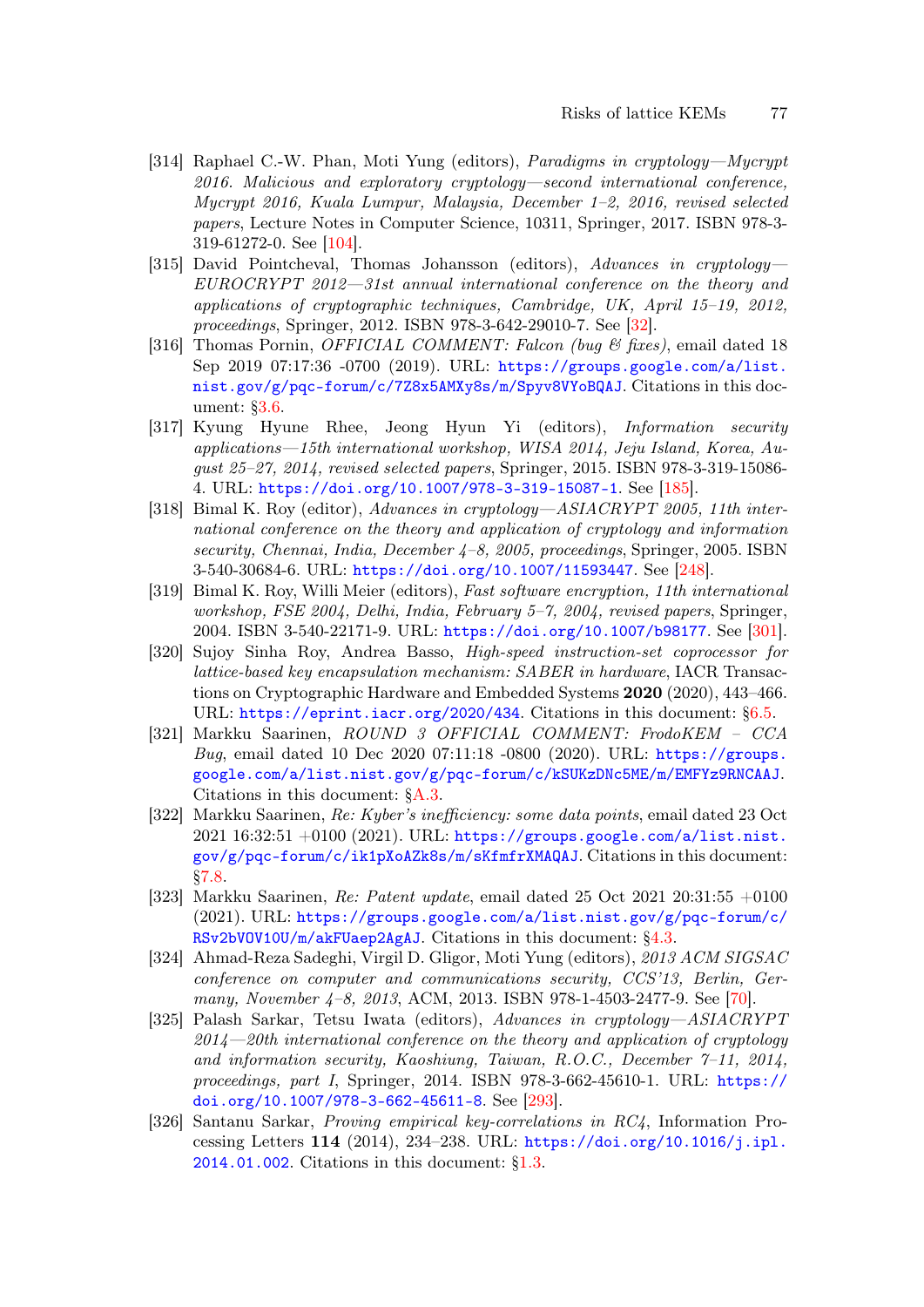- [327] Santanu Sarkar, Further non-randomness in RC4, RC4A and VMPC, Cryptography and Communications  $7$  (2015), 317–330. URL:  $\frac{h}{k}$  [https://doi.org/10.](https://doi.org/10.1007/s12095-014-0119-0) [1007/s12095-014-0119-0](https://doi.org/10.1007/s12095-014-0119-0). Citations in this document: [§1.3.](#page-5-18)
- [328] Santanu Sarkar, Results on significant anomalies of state values after key scheduling algorithm in  $RC4$ , IET Information Security 11 (2017), 267–272. URL: <https://doi.org/10.1049/iet-ifs.2016.0451>. Citations in this document: [§1.3.](#page-5-19)
- [329] Santanu Sarkar, Sourav Sen Gupta, Goutam Paul, Subhamoy Maitra, Proving TLS-attack related open biases of RC4, Designs, Codes and Cryptography 77 (2015), 231–253. URL: <https://eprint.iacr.org/2013/502>. Citations in this document: [§1.3.](#page-5-20)
- [330] Santanu Sarkar, Ayineedi Venkateswarlu, Revisiting (nested) Roos bias in RC4 key scheduling algorithm, Designs, Codes and Cryptography (2017), 131–148. URL: <https://doi.org/10.1007/s10623-016-0219-2>. Citations in this document: [§1.3.](#page-5-21)
- [331] Bruce Schneier (editor), Fast software encryption, 7th international workshop, FSE 2000, New York, NY, USA, April 10–12, 2000, proceedings, Springer, 2001. ISBN 3-540-41728-1. URL: <https://doi.org/10.1007/3-540-44706-7>. See [\[151\]](#page-64-2).
- [332] Marc Schoolderman, Jonathan Moerman, Sjaak Smetsers, Marko C. J. D. van Eekelen, Efficient verification of optimized code: correct high-speed X25519, in NFM 2021 [[143](#page-63-0)] (2021), 304–321. URL: <https://eprint.iacr.org/2021/415>. Citations in this document: [§7.14.](#page-51-0)
- [333] Peter Schwabe, Douglas Stebila, Thom Wiggers, Post-quantum TLS without handshake signatures, in CCS 2020 [[231](#page-69-1)] (2020), 1461–1480. URL: [https://](https://eprint.iacr.org/2020/534) [eprint.iacr.org/2020/534](https://eprint.iacr.org/2020/534). Citations in this document: [§7.16.](#page-51-1)
- [334] Pouyan Sepehrdad, Serge Vaudenay, Martin Vuagnoux, Discovery and exploitation of new biases in  $RC4$ , in SAC 2010 [[81](#page-58-2)] (2010), 74-91. URL: [https://](https://doi.org/10.1007/978-3-642-19574-7_5) [doi.org/10.1007/978-3-642-19574-7\\_5](https://doi.org/10.1007/978-3-642-19574-7_5). Citations in this document: [§1.3.](#page-5-22)
- <span id="page-77-1"></span>[335] Pouyan Sepehrdad, Serge Vaudenay, Martin Vuagnoux, Statistical attack on  $RC4-distinguishing WPA$ , in Eurocrypt 2011 [[292](#page-74-1)] (2011), 343-363. URL: [https://doi.org/10.1007/978-3-642-20465-4\\_20](https://doi.org/10.1007/978-3-642-20465-4_20). Citations in this document: [§1.3.](#page-5-23)
- [336] David B. Shmoys (editor), Symposium on theory of computing, STOC 2014, New York, NY, USA, May 31–June 03, 2014, ACM, 2014. ISBN 978-1-4503-2710-7. See [\[144\]](#page-63-1).
- [337] Joseph H. Silverman, An introduction to the theory of lattices and applications to cryptography (2006). URL: [https://web.archive.org/web/20211027172828/](https://web.archive.org/web/20211027172828/https://www.math.brown.edu/johsilve/Presentations/WyomingLattices.pdf) [https://www.math.brown.edu/johsilve/Presentations/WyomingLattices.](https://web.archive.org/web/20211027172828/https://www.math.brown.edu/johsilve/Presentations/WyomingLattices.pdf) [pdf](https://web.archive.org/web/20211027172828/https://www.math.brown.edu/johsilve/Presentations/WyomingLattices.pdf). Citations in this document: [§1.3.](#page-5-24)
- [338] Joseph H. Silverman, Nigel P. Smart, Frederik Vercauteren, An algebraic approach to NTRU  $(q = 2^n)$  via Witt vectors and overdetermined systems of nonlinear equations, in SCN 2004  $[83]$  $[83]$  $[83]$  (2004), 278–293. Citations in this document: [§3.12.](#page-17-0)
- <span id="page-77-0"></span>[339] Nigel P. Smart, Frederik Vercauteren, Fully homomorphic encryption with rela-tively small key and ciphertext sizes, in PKC 2010 [[282](#page-73-0)] (2010), 420-443. URL: <https://eprint.iacr.org/2009/571>. Citations in this document: [§1.2.](#page-3-6)
- <span id="page-77-2"></span>[340] Douglas Stebila, Michele Mosca, Post-quantum key exchange for the Internet and the Open Quantum Safe project, in SAC 2016  $[27]$  $[27]$  $[27]$  (2016), 14–37. URL: <https://eprint.iacr.org/2016/1017>. Citations in this document: [§A.1.](#page-80-0)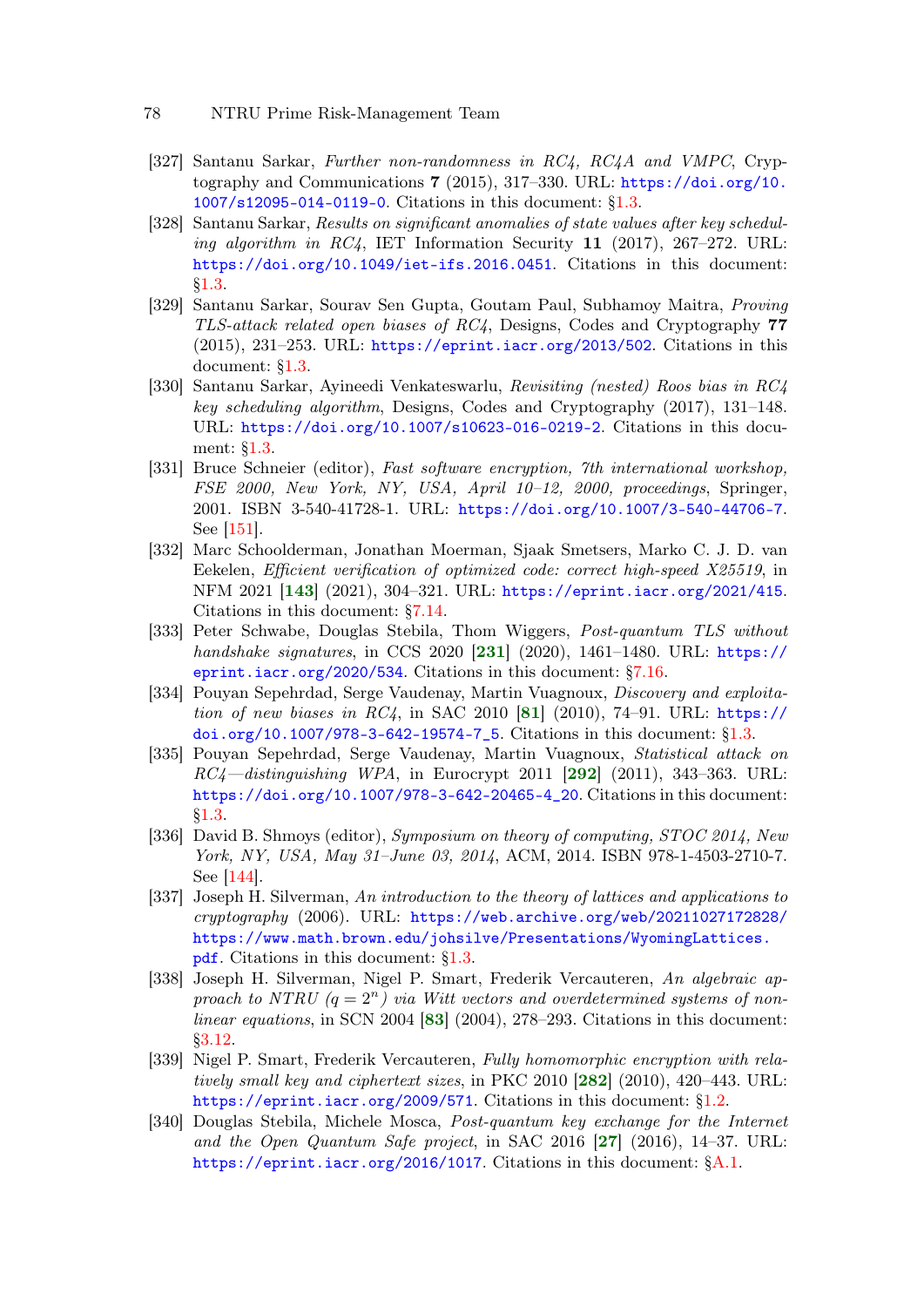- <span id="page-78-1"></span>[341] Damien Stehlé, Ron Steinfeld, Making NTRU as secure as worstcase problems over ideal lattices, in Eurocrypt 2011 [[292](#page-74-1)] (2011), 27–47. URL: [https://web.archive.org/web/20181222161831/http://perso.](https://web.archive.org/web/20181222161831/http://perso.ens-lyon.fr/damien.stehle/downloads/ntruenc.pdf) [ens-lyon.fr/damien.stehle/downloads/ntruenc.pdf](https://web.archive.org/web/20181222161831/http://perso.ens-lyon.fr/damien.stehle/downloads/ntruenc.pdf). Citations in this document: [§5.3,](#page-25-0) [§5.3,](#page-26-0) [§5.3.](#page-26-1)
- [342] Willy Susilo, Guomin Yang (editors), Information security and privacy—23rd Australasian conference, ACISP 2018, Wollongong, NSW, Australia, July 11– 13, 2018, proceedings, Springer, 2018. ISBN 978-3-319-93637-6. URL: [https://](https://doi.org/10.1007/978-3-319-93638-3) [doi.org/10.1007/978-3-319-93638-3](https://doi.org/10.1007/978-3-319-93638-3). See [\[189\]](#page-66-3).
- <span id="page-78-0"></span>[343] Stafford E. Tavares, Henk Meijer (editors), Selected areas in cryptography '98, SAC'98, Kingston, Ontario, Canada, August 17–18, 1998, proceedings, Springer, 1999. ISBN 3-540-65894-7. URL: <https://doi.org/10.1007/3-540-48892-8>. See [\[264\]](#page-72-1).
- [344] Ryoichi Teramura, Toshihiro Ohigashi, Hidenori Kuwakado, Masakatu Morii, Generalized classes of weak keys on RC4 using predictive state, IEICE Transactions on Fundamentals of Electronics, Communications and Computer Sciences E94.A  $(2011)$ , 10–18. URL: [https://doi.org/10.1587/transfun.E94.](https://doi.org/10.1587/transfun.E94.A.10) [A.10](https://doi.org/10.1587/transfun.E94.A.10). Citations in this document: [§1.3.](#page-5-25)
- [345] United States Court of Appeals for the Federal Circuit, Crown Packaging Tech., Inc. v. Rexam Beverage Can Co., 559 F.3d 1308 (2009). URL: [https://law.justia.com/cases/federal/appellate-courts/cafc/08-](https://law.justia.com/cases/federal/appellate-courts/cafc/08-1284/08-1284-2011-03-27.html) [1284/08-1284-2011-03-27.html](https://law.justia.com/cases/federal/appellate-courts/cafc/08-1284/08-1284-2011-03-27.html). Citations in this document: [§3.17.](#page-19-4)
- [346] United States Supreme Court, Festo Corp. v. Shoketsu Kinzoku Kogyo Kabushiki Co., 535 U.S. 722 (2002). URL: [https://tile.loc.gov/storage-services/](https://tile.loc.gov/storage-services/service/ll/usrep/usrep535/usrep535722/usrep535722.pdf) [service/ll/usrep/usrep535/usrep535722/usrep535722.pdf](https://tile.loc.gov/storage-services/service/ll/usrep/usrep535/usrep535722/usrep535722.pdf). Citations in this document: [§3.17.](#page-18-0)
- [347] Mathy Vanhoef, Frank Piessens, All your biases belong to us: breaking RC4 in WPA-TKIP and TLS, in USENIX Security 2015 [[200](#page-67-1)] (2015), 97-112. URL: [https://www.usenix.org/conference/usenixsecurity15/technical](https://www.usenix.org/conference/usenixsecurity15/technical-sessions/presentation/vanhoef)[sessions/presentation/vanhoef](https://www.usenix.org/conference/usenixsecurity15/technical-sessions/presentation/vanhoef). Citations in this document: [§1.3.](#page-5-26)
- [348] Serge Vaudenay, Martin Vuagnoux, Passive-only key recovery attacks on RC4, in SAC 2007 [[5](#page-52-0)] (2007), 344–359. URL: [https://doi.org/10.1007/978-3-540-](https://doi.org/10.1007/978-3-540-77360-3_22) [77360-3\\_22](https://doi.org/10.1007/978-3-540-77360-3_22). Citations in this document: [§1.3.](#page-5-27)
- [349] Serge Vaudenay, Amr M. Youssef (editors), Selected areas in cryptography, 8th annual international workshop, SAC 2001 Toronto, Ontario, Canada, August 16–17, 2001, revised papers, Springer, 2001. ISBN 3-540-43066-0. URL: [https://](https://doi.org/10.1007/3-540-45537-X) [doi.org/10.1007/3-540-45537-X](https://doi.org/10.1007/3-540-45537-X). See [\[150\]](#page-64-3).
- [350] David A. Wagner (editor), Advances in cryptology—CRYPTO 2008, 28th annual international cryptology conference, Santa Barbara, CA, USA, August 17–21, 2008, proceedings, Springer, 2008. ISBN 978-3-540-85173-8. URL: [https://doi.](https://doi.org/10.1007/978-3-540-85174-5) [org/10.1007/978-3-540-85174-5](https://doi.org/10.1007/978-3-540-85174-5). See [\[255\]](#page-71-1).
- [351] Chia C. Wang, Kimberly A. Prather, Josué Sznitman, Jose L. Jimenez, Seema S. Lakdawala, Zeynep Tufekci, Linsey C. Marr, Airborne transmission of respiratory viruses, Science 373.6558 (2021), document eabd9149. URL: [https://](https://www.science.org/doi/abs/10.1126/science.abd9149) [www.science.org/doi/abs/10.1126/science.abd9149](https://www.science.org/doi/abs/10.1126/science.abd9149). Citations in this document: [§3.5.](#page-14-0)
- [352] Lawrence C. Washington, Introduction to cyclotomic fields (1997). ISBN 0-387- 94762-0. Citations in this document: [§2.6,](#page-10-0) [§2.6.](#page-11-0)
- [353] Yuhei Watanabe, Takanori Isobe, Toshihiro Ohigashi, Masakatu Morii, How to efficiently exploit different types of biases for plaintext recovery of RC4, IEICE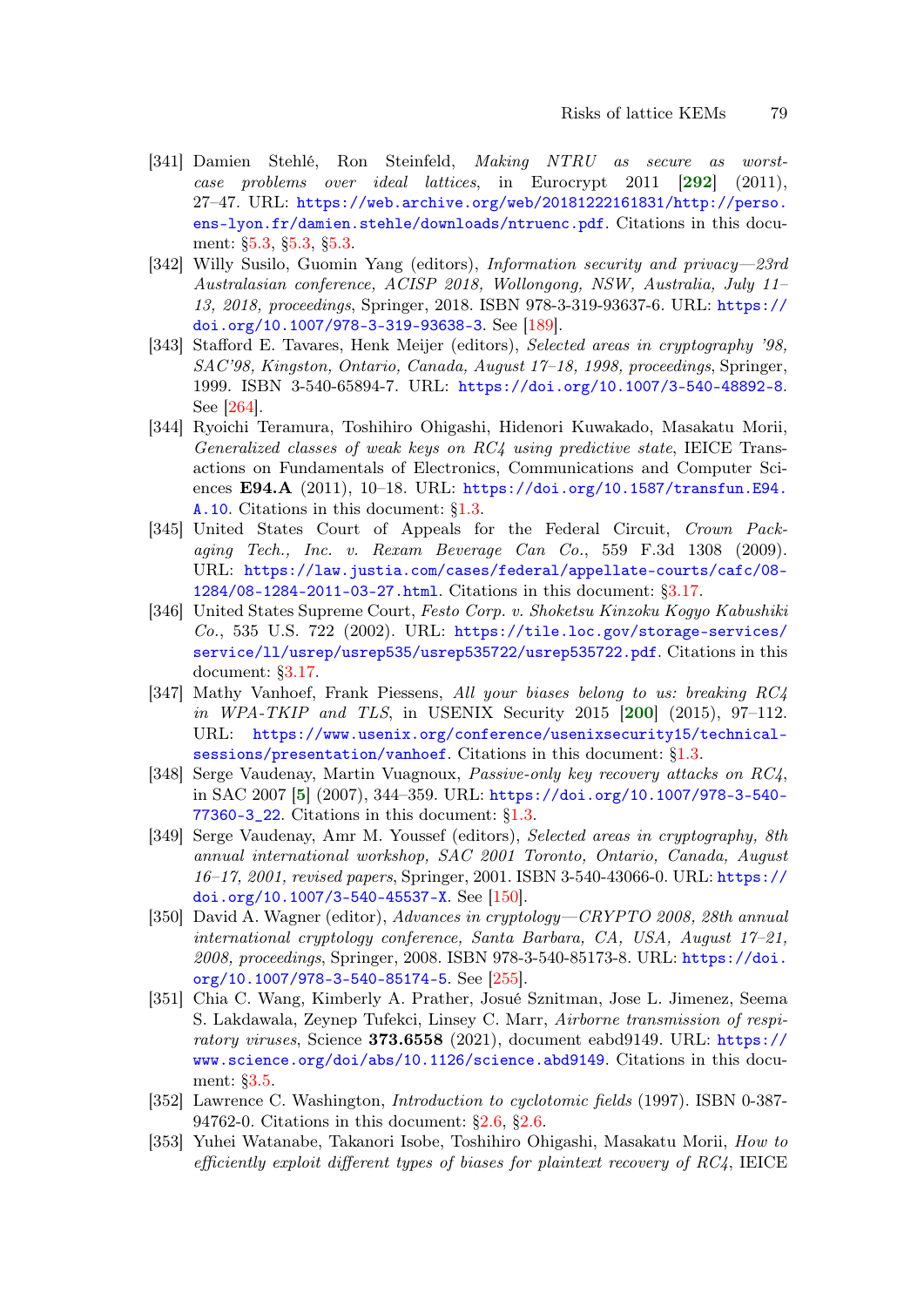Transactions on Fundamentals of Electronics, Communications and Computer Sciences E100.A (2017), 803–810. URL: [https://doi.org/10.1587/transfun.](https://doi.org/10.1587/transfun.E100.A.803) [E100.A.803](https://doi.org/10.1587/transfun.E100.A.803). Citations in this document: [§1.3.](#page-5-28)

- [354] Edgar R. Weippl, Stefan Katzenbeisser, Christopher Kruegel, Andrew C. Myers, Shai Halevi (editors), Proceedings of the 2016 ACM SIGSAC conference on computer and communications security, Vienna, Austria, October 24–28, 2016, ACM, 2016. ISBN 978-1-4503-4139-4. URL: [https://dl.acm.org/citation.](https://dl.acm.org/citation.cfm?id=2976749) [cfm?id=2976749](https://dl.acm.org/citation.cfm?id=2976749). See [\[85\]](#page-59-2).
- [355] A. E. Western, J. C. P. Miller, Tables of indices and primitive roots, Cambridge University Press, 1968. Citations in this document:  $\S 2.3$ .
- [356] Michael J. Wiener (editor), Advances in cryptology—CRYPTO '99, 19th annual international cryptology conference, Santa Barbara, California, USA, August 15– 19, 1999, proceedings, Lecture Notes in Computer Science, 1666, Springer, 1999. ISBN 3-540-66347-9. See [\[153\]](#page-64-4).
- [357] Hugh C. Williams (editor), Advances in cryptology—CRYPTO '85, Santa Barbara, California, USA, August 18–22, 1985, proceedings, Lecture Notes in Computer Science, 218, Springer, 1986. ISBN 3-540-16463-4. See [\[261\]](#page-71-2).
- [358] Kenneth Koon-Ho Wong, Gary Carter, Ed Dawson, An analysis of the RC4 family of stream ciphers against algebraic attacks, in AISC 2010 [[87](#page-59-3)] (2010), 67–74. URL: [https://crpit.scem.westernsydney.edu.au/abstracts/](https://crpit.scem.westernsydney.edu.au/abstracts/CRPITV105Wong.html) [CRPITV105Wong.html](https://crpit.scem.westernsydney.edu.au/abstracts/CRPITV105Wong.html). Citations in this document: [§1.3.](#page-5-29)
- [359] Amr M. Youssef, Abderrahmane Nitaj, Aboul Ella Hassanien (editors), Progress in cryptology—AFRICACRYPT 2013, 6th international conference on cryptology in Africa, Cairo, Egypt, June 22–24, 2013, proceedings, Springer, 2013. ISBN 978-3-642-38552-0. URL: <https://doi.org/10.1007/978-3-642-38553-7>. See [\[246\]](#page-70-1).
- <span id="page-79-0"></span>[360] Moti Yung (editor), Advances in cryptology—CRYPTO 2002, 22nd annual international cryptology conference, Santa Barbara, California, USA, August 18– 22, 2002, proceedings, Springer, 2002. ISBN 3-540-44050-X. URL: [https://doi.](https://doi.org/10.1007/3-540-45708-9) [org/10.1007/3-540-45708-9](https://doi.org/10.1007/3-540-45708-9). See [\[263\]](#page-72-2).
- [361] Moti Yung, Yevgeniy Dodis, Aggelos Kiayias, Tal Malkin (editors), 9th international conference on theory and practice in public-key cryptography, New York, NY, USA, April 24–26, 2006, proceedings, Lecture Notes in Computer Science, 3958, Springer, 2006. ISBN 978–3–540–33851–2. See [\[42\]](#page-56-0).

# A The NISTPQC evaluation criteria

<span id="page-79-2"></span><span id="page-79-1"></span>The NISTPQC procedures are mandated by a United States Federal Register notice [[277](#page-73-1)] pointing to specific "evaluation criteria which will be used to assess the submissions"; those criteria are listed in  $\langle 279 \rangle$  $\langle 279 \rangle$  $\langle 279 \rangle$ . This appendix reviews those criteria (minus footnotes), and compares NTRU Prime to the other lattice KEMs according to these criteria.

The "categories" inside the criteria are marked as a proposal and are thus not mandated. See Appendix [B](#page-91-2) for analysis of these "categories".

A.1. Security. The following quotes are from [[279](#page-73-2), Section "4.A Security"].

<span id="page-79-3"></span>The security provided by a cryptographic scheme is the most important factor in the evaluation.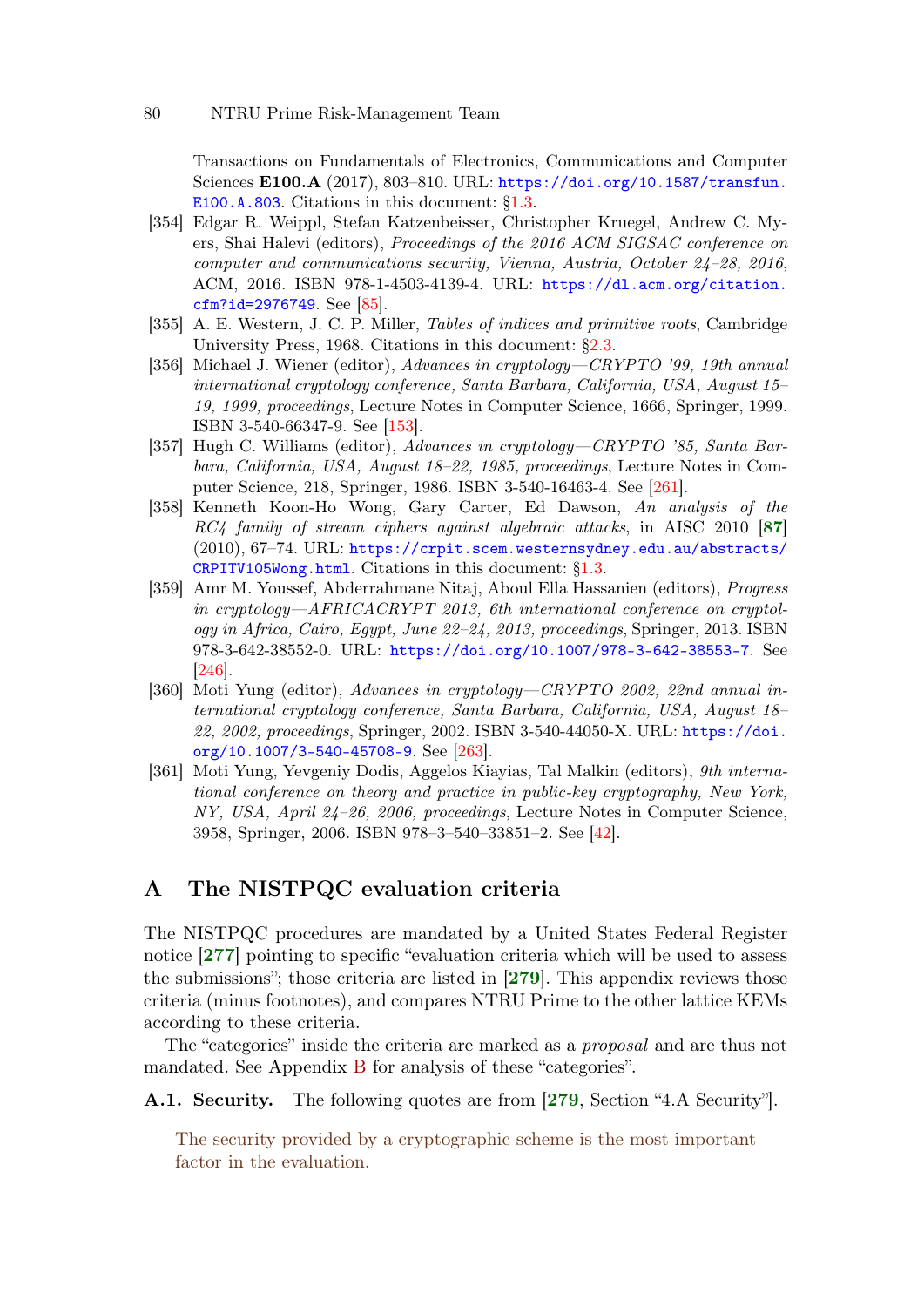The lattice KEMs are all designed to be secure, but the approaches to security are different. The main point of this document is that NTRU Prime's approach minimizes security risks. See especially Sections [1](#page-0-0) through [4.](#page-20-0)

Schemes will be judged on the following factors:

4.A.1 Applications of Public-Key Cryptography NIST intends to standardize post-quantum alternatives to its existing standards for digital signatures (FIPS 186) and key establishment (SP 800-56A, SP 800-56B). These standards are used in a wide variety of Internet protocols, such as TLS, SSH, IKE, IPsec, and DNSSEC. Schemes will be evaluated by the security they provide in these applications, and in additional applications that may be brought up by NIST or the public during the evaluation process. Claimed applications will be evaluated for their practical importance if this evaluation is necessary for deciding which algorithms to standardize.

<span id="page-80-0"></span>All of the lattice KEMs are designed to provide IND-CCA2 security. Many protocols can be built from an IND-CCA2 KEM. Prototype software libraries such as Open Quantum Safe [[340](#page-77-2)] show how to integrate these KEMs into various applications; these integrations do not ask the KEMs for anything beyond IND-CCA2. The critical question is whether the KEMs do provide IND-CCA2 security.

Some KEMs provide further features that might have security value. As an example, recall that Kyber [[26](#page-54-2), video, 1:23:00, text on slide] advertised "shared key depends on full transcript" as one of four ways that Kyber is "conservative"; but protocols such as TLS already handle their own transcript hashing, covering more data than a KEM can see. Transcript-hashing security analyses need to be carried out at the protocol layer in any case; see, e.g., [[74](#page-58-4)]. The NTRU Prime submission is like Kyber in hashing the full KEM transcript, but warns reviewers "that the security consequences of this hashing need to be formalized and proven, and that it is safer for protocols to rely on simpler promises from primitives". See [[65](#page-57-0), Section 7].

In the context of anonymity, SABER [[34](#page-55-4), Section 7] says that, as a "result of the power-of-two moduli", public keys and ciphertexts are indistinguishable from uniform random strings. It is not correct that this is limited to power-of-2 moduli: standard encoding techniques easily achieve the same for other moduli, as explained in [[65](#page-57-0), Section 4.7, "Encodings of sequences of integers"]. The widely applied pre-quantum baseline here is Elligator [[70](#page-58-5)], which encodes points on Montgomery/Edwards curves over prime fields as uniform random strings.

4.A.2 Security Definition for Encryption/Key-Establishment NIST intends to standardize one or more schemes that enable "semantically secure" encryption or key encapsulation with respect to adaptive chosen ciphertext attack, for general use. This property is generally denoted *IND-CCA2 security* in academic literature.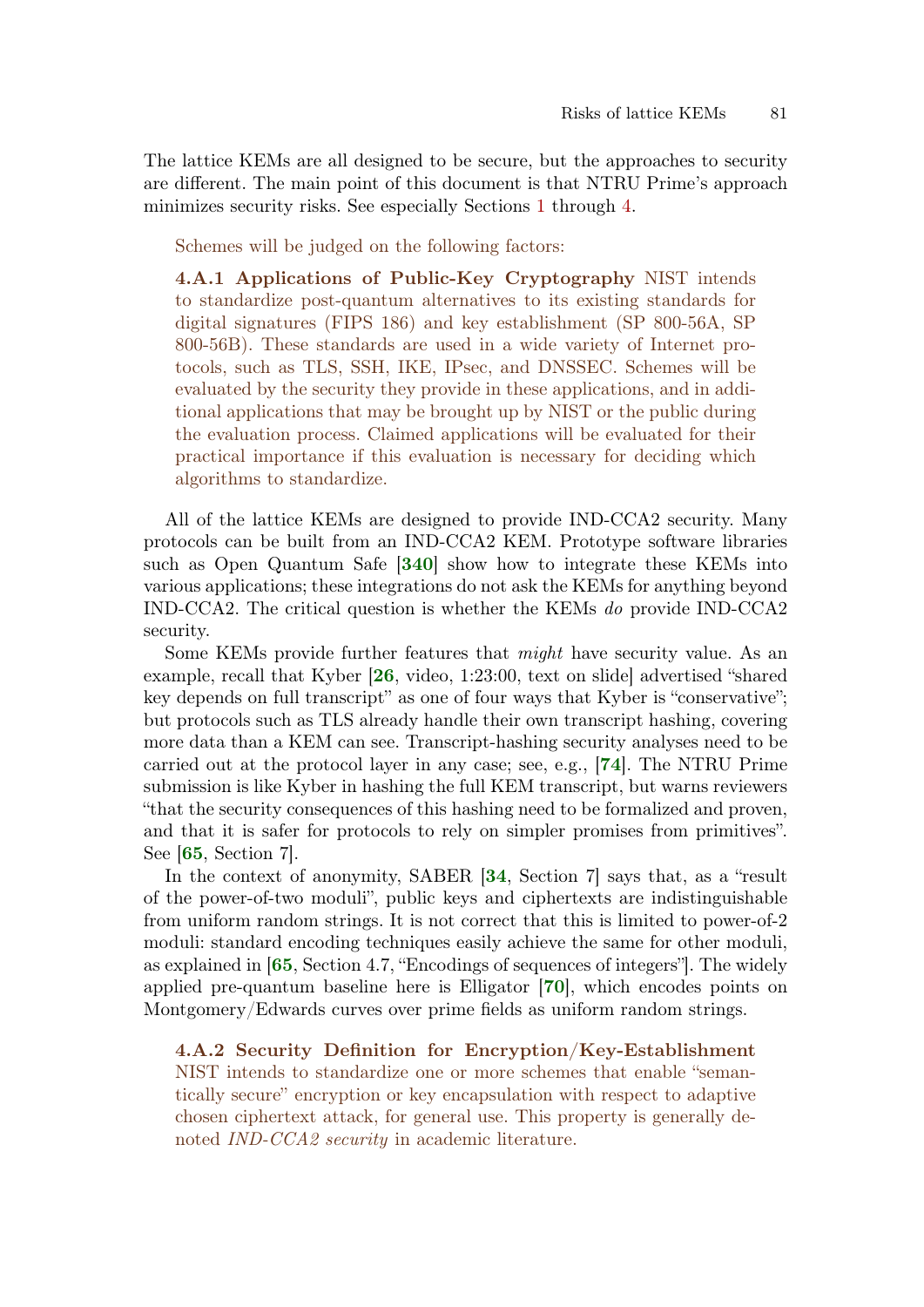NTRU Prime was very early in recognizing KEMs with IND-CCA2 security as the most important design goal. The original NTRU Prime paper in May 2016 already included a complete reference implementation of a KEM designed for IND-CCA2 security; see  $[69, 2016$  $[69, 2016$  $[69, 2016$  version, Figures 2.1–2.2] and  $[69, 2017]$ version, Appendix Z].

Kyber's predecessor NewHope had been published several months earlier [[16](#page-53-0)], but with no protection against chosen-ciphertext attacks. The first version of Frodo [[85](#page-59-4)] was published in June 2016, again with no protection against chosenciphertext attacks. Adding chosen-ciphertext security is often described as easy but is in fact a major source of security issues, as illustrated by [[64](#page-57-2)] breaking HILA5, [[39](#page-55-5)] breaking Round2, and various related risks in Table [1.1.](#page-1-0)

Concrete NTRU proposals before NTRU Prime were typically PKEs designed for IND-CCA2 security, more complicated than KEMs designed for IND-CCA2 security. This extra complexity is not justified by typical applications. A KEM transmitting a session key does exactly what is needed for hybrid protocols such as TLS, which use the session key together with symmetric cryptography to transmit many user messages, whereas a PKE transmitting a single user message is aiming at the wrong target.

The above security definition should be taken as a statement of what NIST will consider to be a relevant attack. Submitted KEM and encryption schemes will be evaluated based on how well they appear to provide this property, when used as specified by the submitter. Submitters are not required to provide a proof of security, although such proofs will be considered if they are available.

Regarding known attacks, the NTRU Prime submission document [[65](#page-57-0), Section 6, pages 46–70] includes a more thorough security evaluation than any of the other lattice-KEM submissions.

Regarding the risk of unknown attacks, NTRU Prime is unique in its approach of proactively eliminating unnecessary attack tools. The security benefits of this approach have already been demonstrated by subsequent attacks within latticebased cryptography, notably decryption-failure attacks and cyclotomic attacks. See Section [2.](#page-6-2)

Regarding proofs: For each KEM, there are plausible claims that QROM IND-CCA2 security of the KEM is provably related to a simpler security property of the underlying mathematical PKE. To some extent these claims are backed by literature giving careful proofs: see, e.g., [[73](#page-58-6)]. Known proofs are

- stronger for ntruhps, ntruhrss, and sntrup than for ntrulpr (because of derandomization), and
- stronger for ntrulpr than for saber, kyber, and frodo (because of the rate of decryption failures).

Most of the attack advances in Section [1](#page-0-0) and risks in Table [1.1](#page-1-0) are regarding the mathematical PKEs. Available proofs did not stop these attacks and do not control these risks. See [[49](#page-56-1)] and Section [5.](#page-23-1)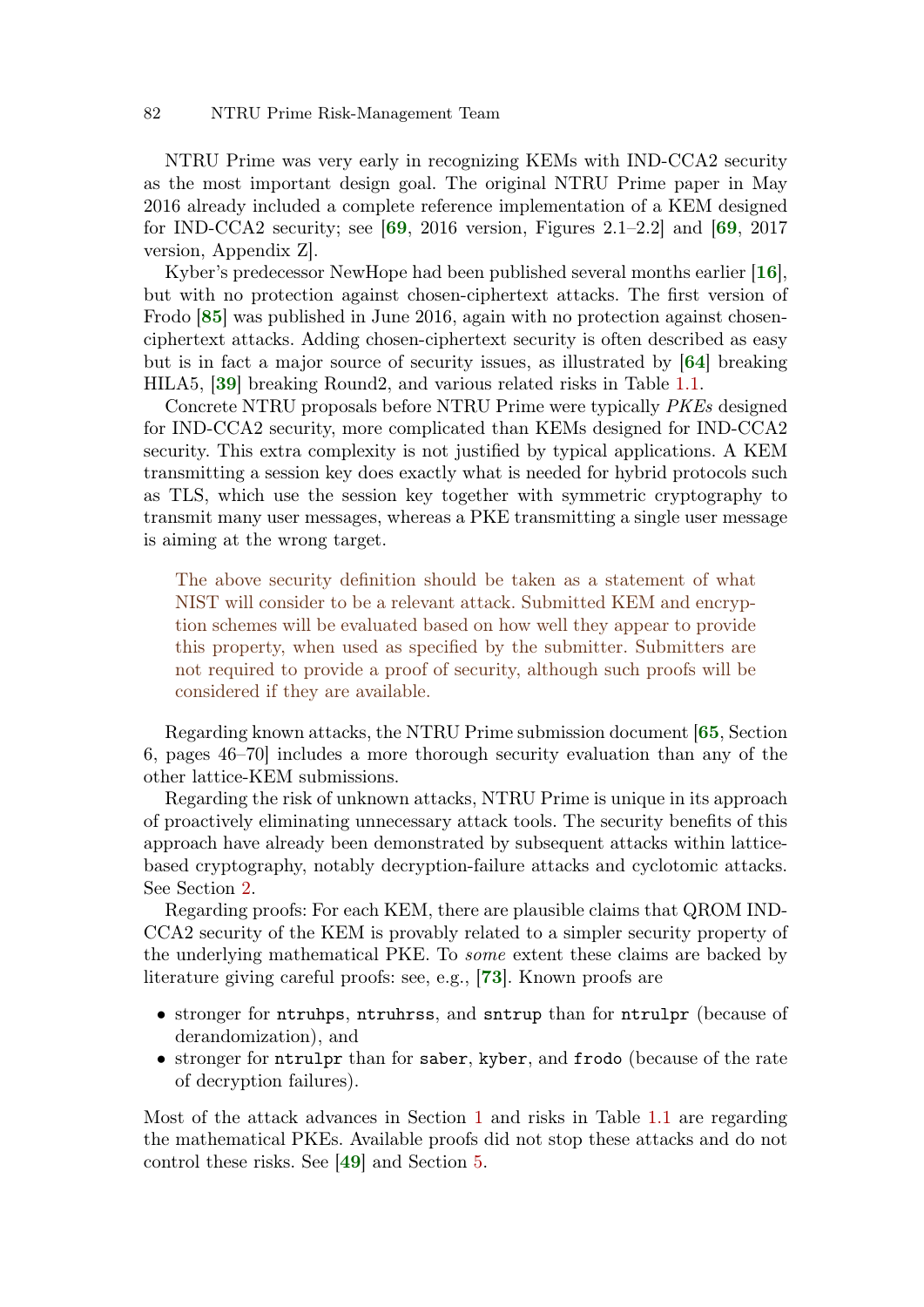For the purpose of estimating security strengths, it may be assumed that the attacker has access to the decryptions of no more than  $2^{64}$ chosen ciphertexts; however, attacks involving more ciphertexts may also be considered. Additionally, it should be noted that NIST is primarily concerned with attacks that use classical (rather than quantum) queries to the decryption oracle or other private-key functionality.

User devices are of course limited in how much computation they will carry out. The exact limit does not seem relevant to comparisons of these KEMs.

4.A.3 Security Definition for Ephemeral-Only Encryption/Key-Establishment While chosen ciphertext security is necessary for many existing applications (for example, nominally ephemeral key exchange protocols that allow key caching), it is possible to implement a purely ephemeral key exchange protocol in such a way that only passive security is required from the encryption or KEM primitive.

For these applications, NIST will consider standardizing an encryption or KEM scheme which provides semantic security with respect to chosen plaintext attack. This property is generally denoted IND-CPA security in academic literature.

The above security definition should be taken as a statement of what NIST will consider to be a relevant attack. Submitted KEM and encryption schemes will be evaluated based on how well they appear to provide this property, when used as specified by the submitter. Submitters are not required to provide a proof of security, although such proofs will be considered if they are available. Any security vulnerabilities that result from re-using a key should be fully explained.

All of these submissions spend some cycles on protection against chosenciphertext attacks. Some submissions advertise the potential speedup of using a key just once, but these speedups are (1) small in context and (2) outweighed by the cost of generating a new key for every ciphertext; the benefit is thus limited to a small speedup for applications that have other reasons to generate a new key for every ciphertext. Meanwhile supporting any such option creates risks, as stated in [[226](#page-69-2)]: "CPA vs CCA security is a subtle and dangerous distinction, and if we're going to invest in a post-quantum primitive, better it not be fragile." Systems-security issues are not generally covered by the evaluation criteria, but NTRU Prime's focus on an IND-CCA2 KEM as the sole user interface should at least be recognized under the simplicity criterion below.

Regarding "purely ephemeral", the intent appears to have been to refer to onetime keys. It is important to realize that (1) "one-time" is neither necessary nor sufficient for "ephemeral"; (2) "ephemeral" is the right concept for the security goal at hand; and (3) this affects performance evaluations. See Section [6.3.](#page-32-0)

4.A.4 Security Definition for Digital Signatures [not relevant here; omitted]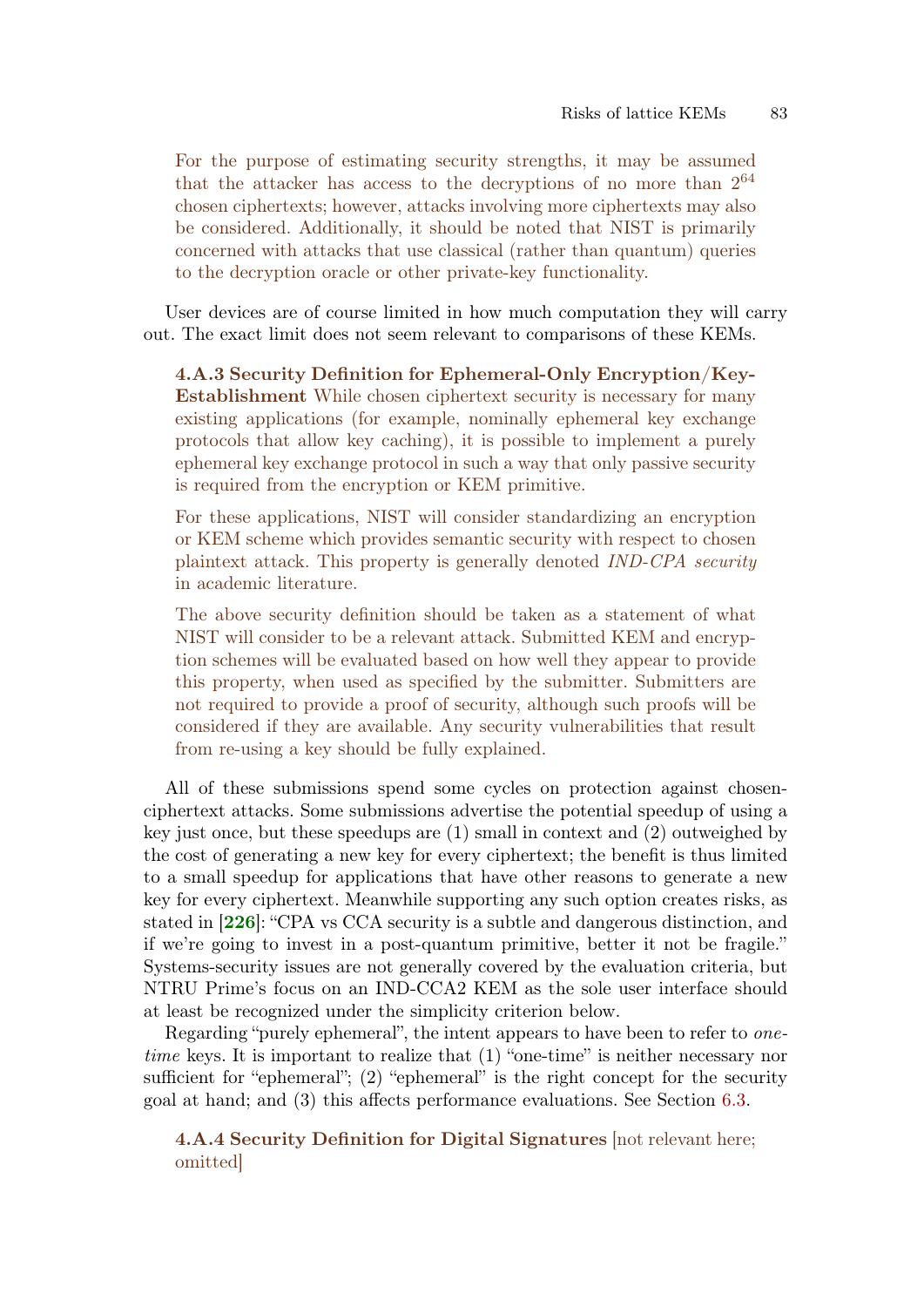### 4.A.5 Security Strength Categories [covered in Appendix [B\]](#page-91-2)

4.A.6 Additional Security Properties While the previously listed security definitions cover many of the attack scenarios that will be used in the evaluation of the submitted algorithms, there are several other properties that would be desirable:

One such property is perfect forward secrecy. While this property can be obtained through the use of standard encryption and signature functionalities, the cost of doing so may be prohibitive in some cases. In particular, public-key encryption schemes with a slow key generation algorithm, such as RSA, are typically considered unsuitable for perfect forward secrecy. This is a case where there is significant interaction between the cost, and the practical security, of an algorithm.

The SUPERCOP benchmarking framework reports RSA-2048 key generation (using OpenSSL 1.1.1) taking a median of 257 million cycles on a Haswell core (hiphop, supercop-20210604). For comparison,  $[66]$  $[66]$  $[66]$  reports just 156317 cycles per key for sntrup761: 1600 times faster, with a much higher security level against known attacks. The overall CPU cycles used per TLS 1.3 handshake in [[66](#page-57-3)], including a new sntrup761 key for each handshake, are smaller than the cycles used on the same CPU for X25519, the standard choice of curve for TLS 1.3; a hybrid of both cryptosystems is easily affordable and is less expensive than NIST P-256, the other standard option in TLS 1.3. See also Sections [6.3](#page-32-0) and [7.14.](#page-49-0) NTRU Prime also has an ntrulpr option with even faster key generation, but this option is overkill for purposes of this evaluation criterion.

Available NTRU software does not yet include keygen speedups analogous to [[66](#page-57-3)], but it would be unreasonable to claim on this basis that NTRU does not support "perfect forward secrecy". If there is a performance problem with new keys for any of these KEMs, the problem is much more likely to come from communication cost than from computation time. See Section [6.6.](#page-36-0)

Another case where security and performance interact is resistance to side-channel attacks. Schemes that can be made resistant to side-channel attack at minimal cost are more desirable than those whose performance is severely hampered by any attempt to resist side-channel attacks. We further note that optimized implementations that address side-channel attacks (e.g., constant-time implementations) are more meaningful than those which do not.

The NTRU Prime C software, both reference and optimized, has always been constant-time. As mentioned in Section [3.6,](#page-14-1) the software is written within a framework that verifies immunity to timing attacks. On the other hand, any KEMs not in this state should be expected to catch up eventually.

<span id="page-83-0"></span>As for more invasive side channels: SABER was early in producing a masked implementation, but that implementation was broken by [[280](#page-73-3)]. Protection "at minimal cost" does not seem to be achievable for any of these KEMs; see [[28](#page-54-3)].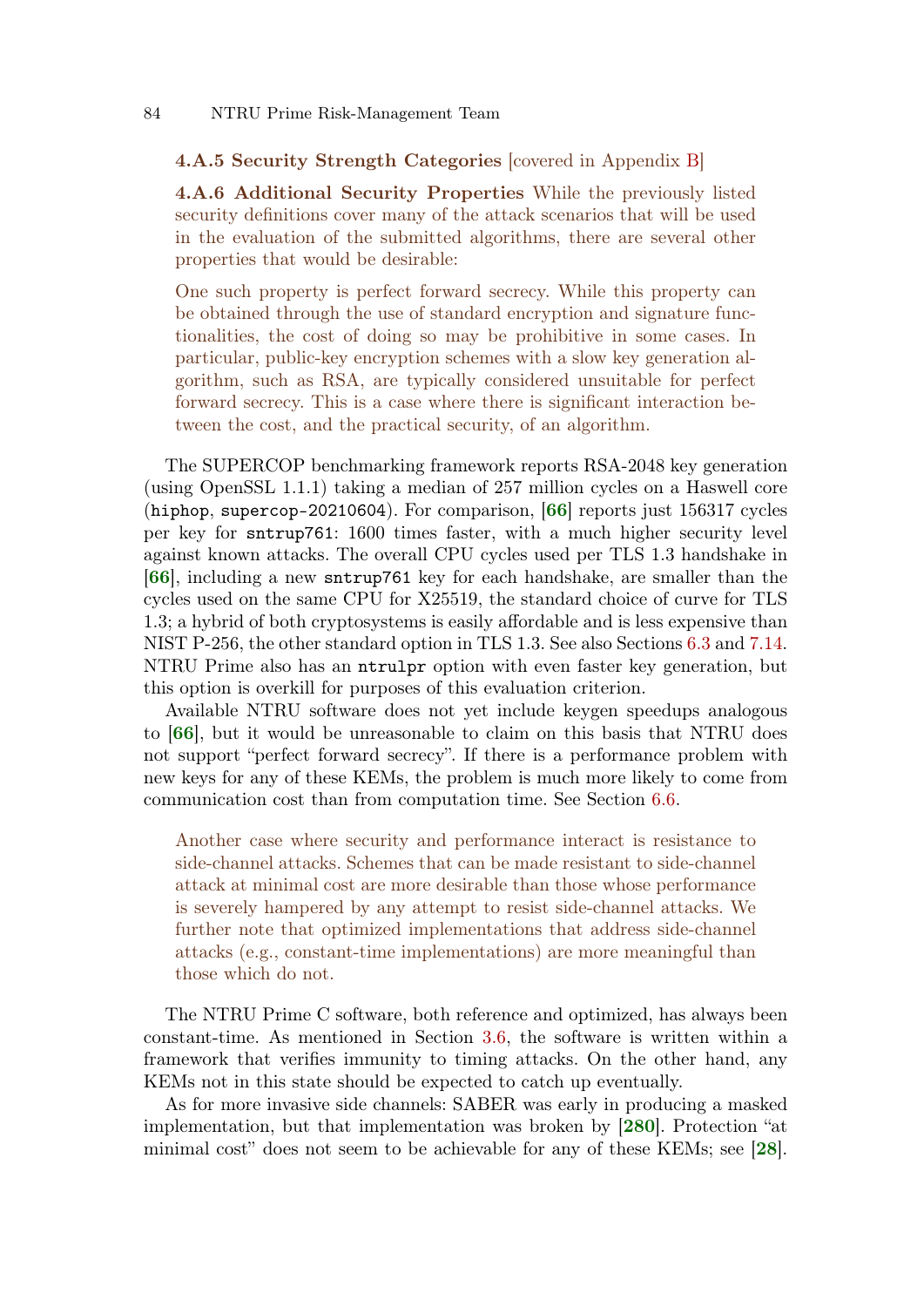The path towards NTRU Prime implementations with advanced side-channel protection is described in Section [7.10.](#page-46-1)

In principle, masking of any order can be applied to any computation, but the costs depend on the computation. For example, linear operations, such as multiplication by a public ring element, are generally less expensive to mask than non-linear operations, such as hashing. It is thus not safe to predict costs of masked implementations given only costs of unmasked implementations.

The SABER submission suggests [[34](#page-55-4), Section 7] that prime moduli are a speed problem for conversion between arithmetic masking and xor masking. However, these conversions are only a small part of the cost of a masked KEM, whereas NTRU and NTRU Prime should be expected to have larger advantages in bit operations for multiplications; see Section [6.5.](#page-34-0) The SABER submission also suggests that masked noise generation is a speed problem compared to rounding; NTRU Prime uses rounding too.

In the aforementioned context of anonymity, the SABER submission says "Saber is naturally constant time over different public keys in contrast to primemoduli schemes". This issue applies to the prime moduli in Kyber but does not apply to the prime moduli in NTRU Prime. There is a different issue for kyber90s and ntrulpr, namely that if the symmetric primitive used for LPR generator expansion is chosen to be AES then on many platforms the public key will leak through timing. None of this applies to sntrup.

A third desirable property is resistance to multi-key attacks. Ideally an attacker should not gain an advantage by attacking multiple keys at once, whether the attacker's goal is to compromise a single key pair, or to compromise a large number of keys.

Most cryptanalytic papers focus on single-target attacks. The exceptions have found many speedups for multi-target attacks; see, e.g., the discrete-logarithm speedups listed in [[46](#page-56-2)]. So there is clearly a risk here, and the risk has even less evaluation than the risk of single-target attacks.

Some submissions advertise public-key hashing in the context of multi-target protection. (NTRU Prime also hashes the public key.) Public-key hashing can help against *some* types of multi-target attacks. However, the general multitarget attack surface for lattice KEMs is much larger than the corner addressed by public-key hashing.

Fortunately, the multi-target risk has a clear quantitative limit that is small enough to be useful. The NTRU Prime submission [[65](#page-57-0), Section 7.1] says "We recommend handling multi-target attacks by aiming for a very high single-target security level, and then relying on the fact that T-target attacks gain at most a factor T. This approach is simple and effective, and is not much more expensive than merely stopping single-target attacks."

A final desirable, although ill-defined, property is resistance to misuse. Schemes should ideally not fail catastrophically due to isolated coding errors, random number generator malfunctions, nonce reuse, keypair reuse (for ephemeral-only encryption/key establishment) etc.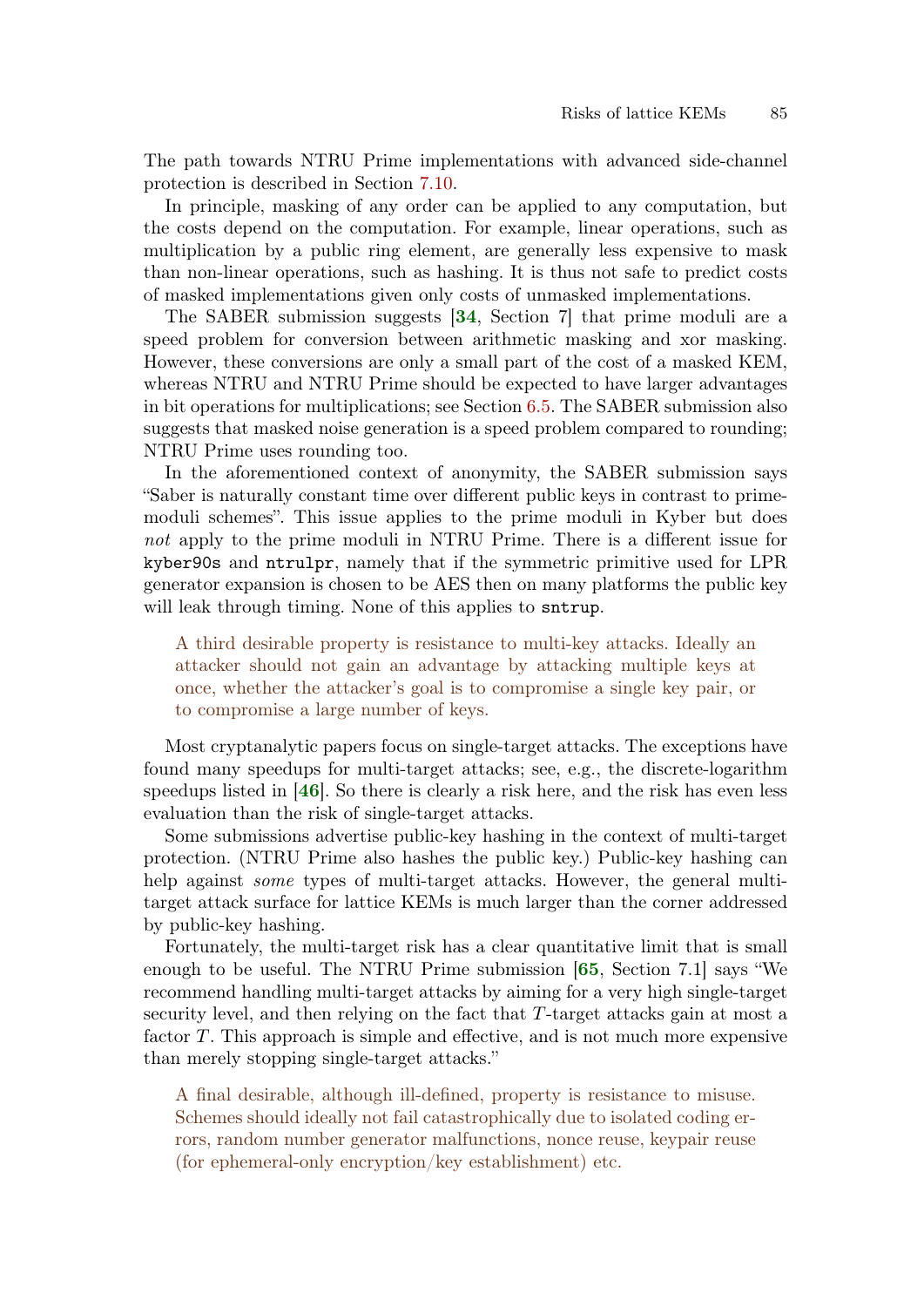See above regarding implementation security.

4.A.7 Other Consideration Factors As public-key cryptography tends to contain subtle mathematical structure, it is very important that the mathematical structure be well understood in order to have confidence in the security of a cryptosystem. To assess this, NIST will consider a variety of factors. All other things being equal, simple schemes tend to be better understood than complex ones. Likewise, schemes whose design principles can be related to an established body of relevant research tend to be better understood than schemes that are completely new, or schemes that were designed by repeatedly patching older schemes that were shown vulnerable to cryptanalysis.

All of the lattice KEMs score poorly on this criterion. If "well understood" is a yes-no prerequisite for standardization then none of these KEMs should be standardized. See Section [1.](#page-0-0)

A closer look shows that some of the KEMs are structurally immune to some classes of lattice attacks. See Table [1.1.](#page-1-0) In particular, NTRU Prime's ntrulpr structurally avoids three risks incurred by saber and kyber without incurring any additional risks, and NTRU Prime's sntrup structurally avoids two risks incurred by ntruhrss and ntruhps without incurring any additional risks.

The comparison with Frodo is more difficult, since Frodo incurs some risks while avoiding others. See Section [4.](#page-20-0)

Regarding "simple schemes", the original NTRU Prime reference software [[69](#page-57-1), Appendix Z] fits into two pages, and all of the subsequent lattice KEMs under consideration have similarly concise descriptions. However, it is important to realize that the security analysis is vastly more complicated. See the many papers listed in Section [1.](#page-0-0) This is not a new phenomenon in cryptography: consider, e.g., RC4, which is a very simple scheme but has a very complicated security analysis.

NIST will also consider the clarity of the documentation of the scheme and the quality of the analysis provided by the submitter. Clear and thorough analysis will help to develop the quality and maturity of analysis by the wider community. NIST will also consider any security arguments or proofs provided by the submitter. While security proofs are generally based on unproven assumptions, they can often rule out common classes of attacks or relate the security of a new scheme to an older and better studied computational problem.

In addition to NIST's own expectations for the scheme's long-term security, NIST will also consider the judgment and opinions of the broader cryptographic community.

See above regarding proofs and quality of analysis. Regarding maturity of analysis, NTRU Prime is the oldest of the lattice KEMs under consideration; see the "instability" rows in Table [1.1.](#page-1-0)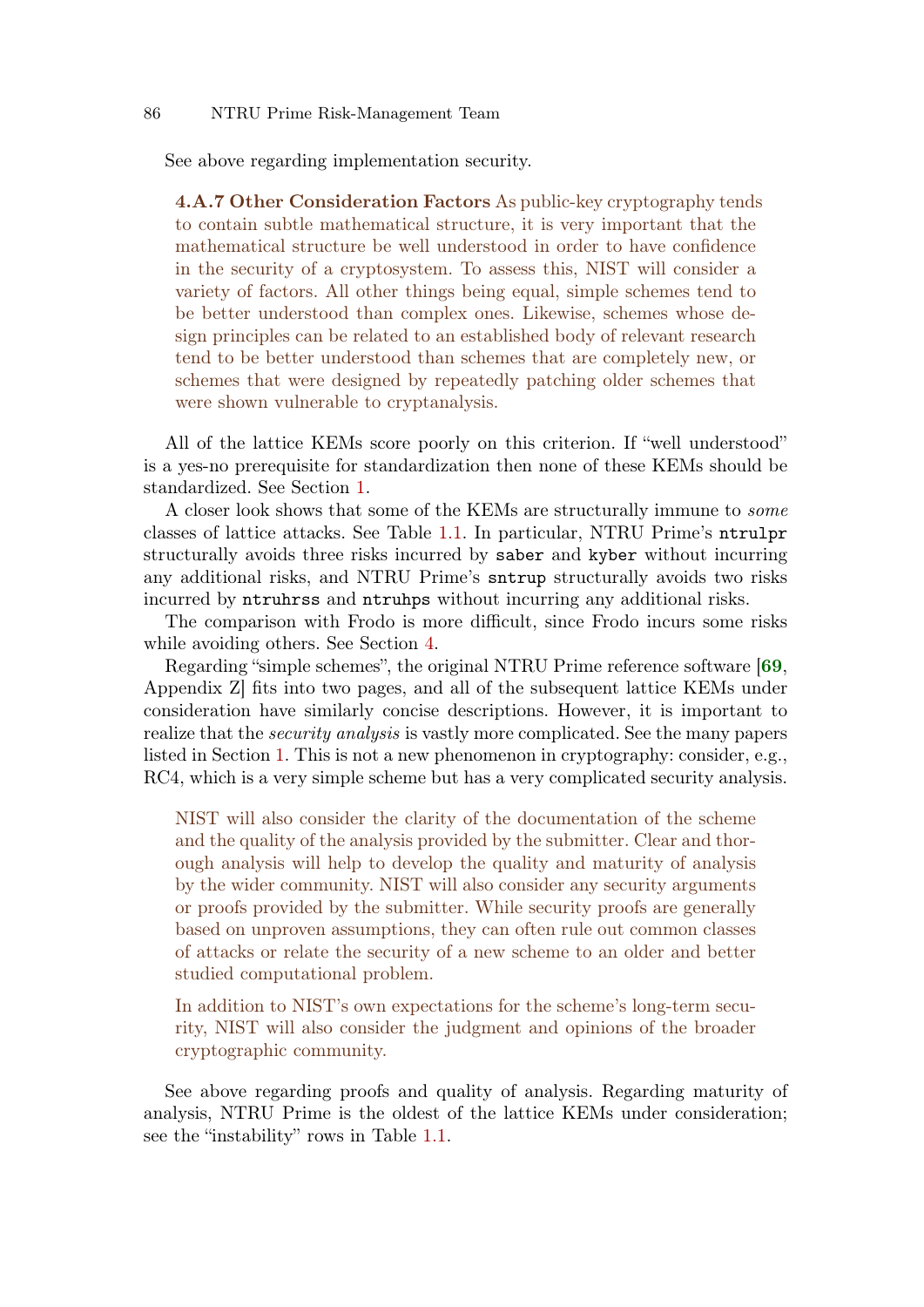### A.2. Cost. The following quotes are from [[279](#page-73-2), Section "4.B Cost"].

<span id="page-86-0"></span>As the cost of a public-key cryptosystem can be measured on many different dimensions, NIST will continually seek public input regarding which performance metrics and which applications are most important. If there are important applications that require radically different performance tradeoffs, NIST may need to standardize more than one algorithm to meet these diverse needs.

The available evidence indicates that communication costs are dominant for these lattice KEMs; see Section [6.6.](#page-36-0) All of the lattice KEMs except for Frodo have similar communication costs; see Figure [7.3.](#page-41-0)

Other metrics show larger performance differences, depending on the metric and the target security level. See, e.g., Figures [7.5](#page-42-0) and [7.6.](#page-43-0) However, it seems difficult to point to diverse application performance requirements as an argument for standardizing more than one of NTRU, NTRU Prime, SABER, and Kyber.

4.B.1 Public Key, Ciphertext, and Signature Size Schemes will be evaluated based on the sizes of the public keys, ciphertexts, and signatures that they produce. All of these may be important consideration factors for bandwidth-constrained applications or in Internet protocols that have a limited packet size. The importance of public-key size may vary depending on the application; if applications can cache public keys, or otherwise avoid transmitting them frequently, the size of the public key may be of lesser importance. In contrast, applications that seek to obtain perfect forward secrecy by transmitting a new public key at the beginning of every session are likely to benefit greatly from algorithms that use relatively small public keys.

NTRU Prime scores well here—as do NTRU, SABER, and Kyber. The winner depends on the target security level. See Figure [7.3.](#page-41-0)

In "bandwidth-constrained applications or in Internet protocols that have a limited packet size", the highest security could be from NTRU Prime, or from NTRU, or from SABER (in some cases matched by Kyber), depending on the exact size constraint. Again, see Figure [7.3.](#page-41-0)

Each of these KEMs has public-key size close to ciphertext size, but there are slight differences, as illustrated by sntrup (smaller ciphertexts) and ntrulpr (smaller keys), so it is helpful to establish the role of these sizes:

- In applications that transmit a new key for every ciphertext, the correct metric is pk+ct.
- In applications where keys are cached, the correct metric is ct plus a fraction of pk that depends on the cache effectiveness. Even if the cache works for only  $90\%$  of the key lookups, the effective fraction of pk drops to  $10\%$ , and for these KEMs the resulting metric is tantamount to simply ct.

Given the  $\approx 2\times$  performance improvement from caching, the first step towards improving performance in performance-sensitive applications is to cache keys,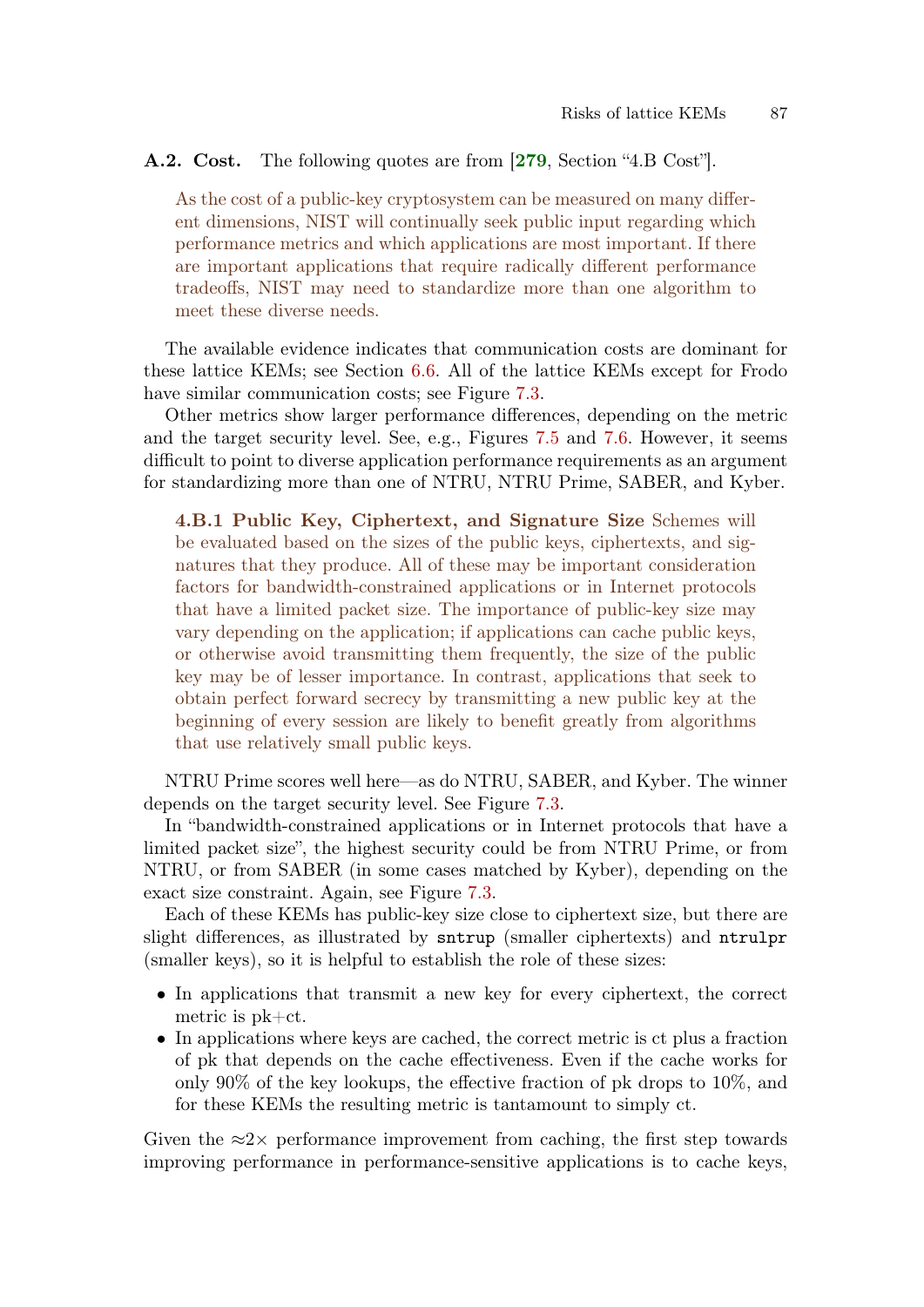so the ct scenario should be given higher weight than the pk+ct scenario in performance evaluations. See [[258](#page-71-3)] and Section [3.1.](#page-11-1) Contrary to popular belief, "forward secrecy" is fully compatible with the first scenario; see Section [6.3.](#page-32-0) Regarding TLS, see Section [7.16.](#page-51-2)

4.B.2 Computational Efficiency of Public and Private Key Operations Schemes will also be evaluated based on the computational efficiency of the public key (encryption, encapsulation, and signature verification) and private key (decryption, decapsulation, and signing) operations. The computational cost of these operations will be evaluated both in hardware and software. The computational cost of both public and private key operations is likely to be important for almost all operations, but some applications may be more sensitive to one or the other. For example, signing or decryption operations may be done by a computationally constrained device like a smartcard; or alternatively, a server dealing with a high volume of traffic may need to spend a significant fraction of its computational resources verifying client signatures.

NTRU Prime scores well here too, and is again often the winner, depending on the application environment. See, e.g., Figures [7.5](#page-42-0) and [7.6](#page-43-0) for encapsulation and decapsulation operations on "a computationally constrained device like a smartcard", specifically on an ARM Cortex-M4 microcontroller, and Figure [7.9](#page-45-0) for secret-key size.

Regarding "evaluated both in hardware and software", it is important to realize that almost all NISTPQC speed evaluations have been in environments with fast multipliers. This includes Cortex-M4 evaluations and FPGA evaluations. True hardware evaluations—ASIC evaluations—see the intrinsic cost of each multiplication; as noted earlier, this is favorable to NTRU and NTRU Prime, less favorable to SABER, and unfavorable to Kyber. See Section [6.5.](#page-34-0)

4.B.3 Computational Efficiency of Key Generation Schemes will also be evaluated based on the computational efficiency of their key generation operations, where applicable. As noted in Section 4.A.6, the most common scenario where key generation time is important is when a public-key encryption algorithm or a KEM is used to provide perfect forward secrecy. Nonetheless, it is possible that key generation times may also be important for digital signature schemes in some applications.

See above regarding key generation.

4.B.4 Decryption Failures Some public-key encryption algorithms and KEMs, even when correctly implemented, will occasionally produce ciphertexts that cannot be decrypted/decapsulated. For most applications, it is important that such decryption failures be rare or absent. For algorithms with decryption/decapsulation failures, submitters must provide the failure rate, as well as an analysis of the impact on security that these failures could cause. While applications can always obtain an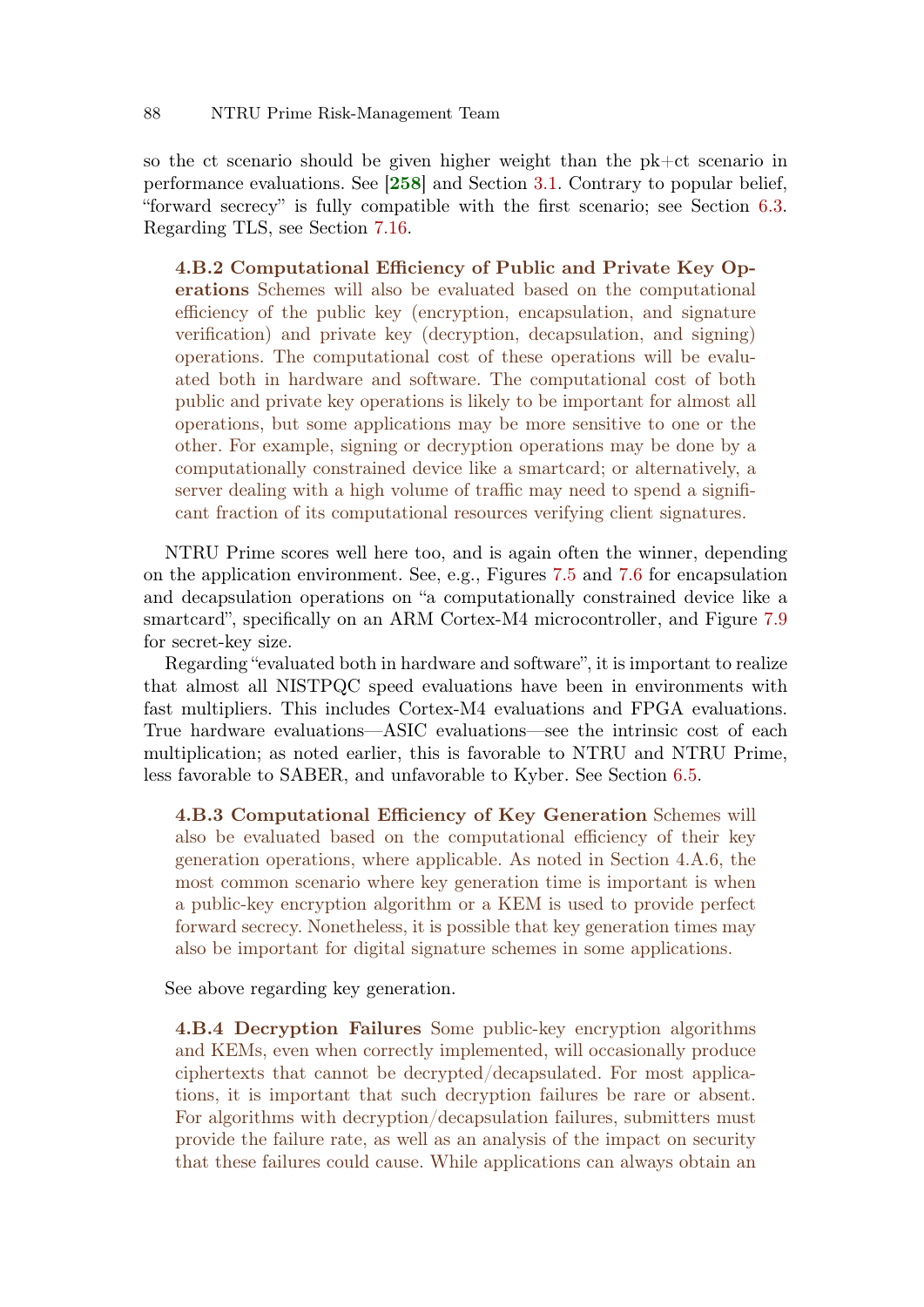acceptably low decryption failure rate by encrypting the same plaintext multiple times, and interactive protocols can simply restart when key establishment fails, these types of solutions have their own performance costs.

The view of decryption failures as a performance issue is not relevant to any of these KEMs: decryption failures are too rare to be triggered by normal usage. However, there is a *security* risk: *attack* algorithms can search many more ciphertexts, and perhaps can recognize failing ciphertexts. See Section [3.9](#page-15-1) and Section [5.7.](#page-28-0) From this security perspective, NTRU and NTRU Prime have an advantage over Kyber, SABER, and Frodo: NTRU and NTRU Prime are perfectly correct, i.e., have no decryption failures.

A.3. Flexibility, simplicity, adoption. The following quotes are from [[279](#page-73-2), Section "4.C Algorithm and Implementation Characteristics"].

<span id="page-88-0"></span>4.C.1 Flexibility Assuming good overall security and performance, schemes with greater flexibility will meet the needs of more users than less flexible schemes, and therefore, are preferable.

Some examples of "flexibility" may include (but are not limited to) the following:

a. The scheme can be modified to provide additional functionalities that extend beyond the minimum requirements of public-key encryption, KEM, or digital signature (e.g., asynchronous or implicitly authenticated key exchange, etc.).

See above regarding IND-CCA2 etc. More advanced protocols such as fully homomorphic encryption cannot be built from these KEMs; see Section [1.4.](#page-6-3)

b. It is straightforward to customize the scheme's parameters to meet a range of security targets and performance goals.

This is a clear win for NTRU Prime compared to SABER and Kyber. See below regarding NTRU.

Structurally, SABER and Kyber support only dimensions that are multiples of 256, while NTRU Prime supports many intermediate dimensions. See Section [6.7;](#page-37-0) also compare the large kyber jumps in, e.g., Figure [7.6](#page-43-0) to the demonstrated flexibility of sntrup (red dots).

Many more NTRU Prime parameter sets, including intermediate dimensions and larger dimensions, have their Core-SVP levels and sizes displayed in [[65](#page-57-0), pages 104–111]. The generation and Core-SVP evaluation of parameter sets are fully automated.

As noted in Section [4,](#page-20-0) larger parameter sets appear problematic for Kyber. There are two basic reasons for this:

• The Kyber modulus 3329 causes increasing decryption-failure difficulties as the dimension increases. It is not clear how to compensate for this without (1)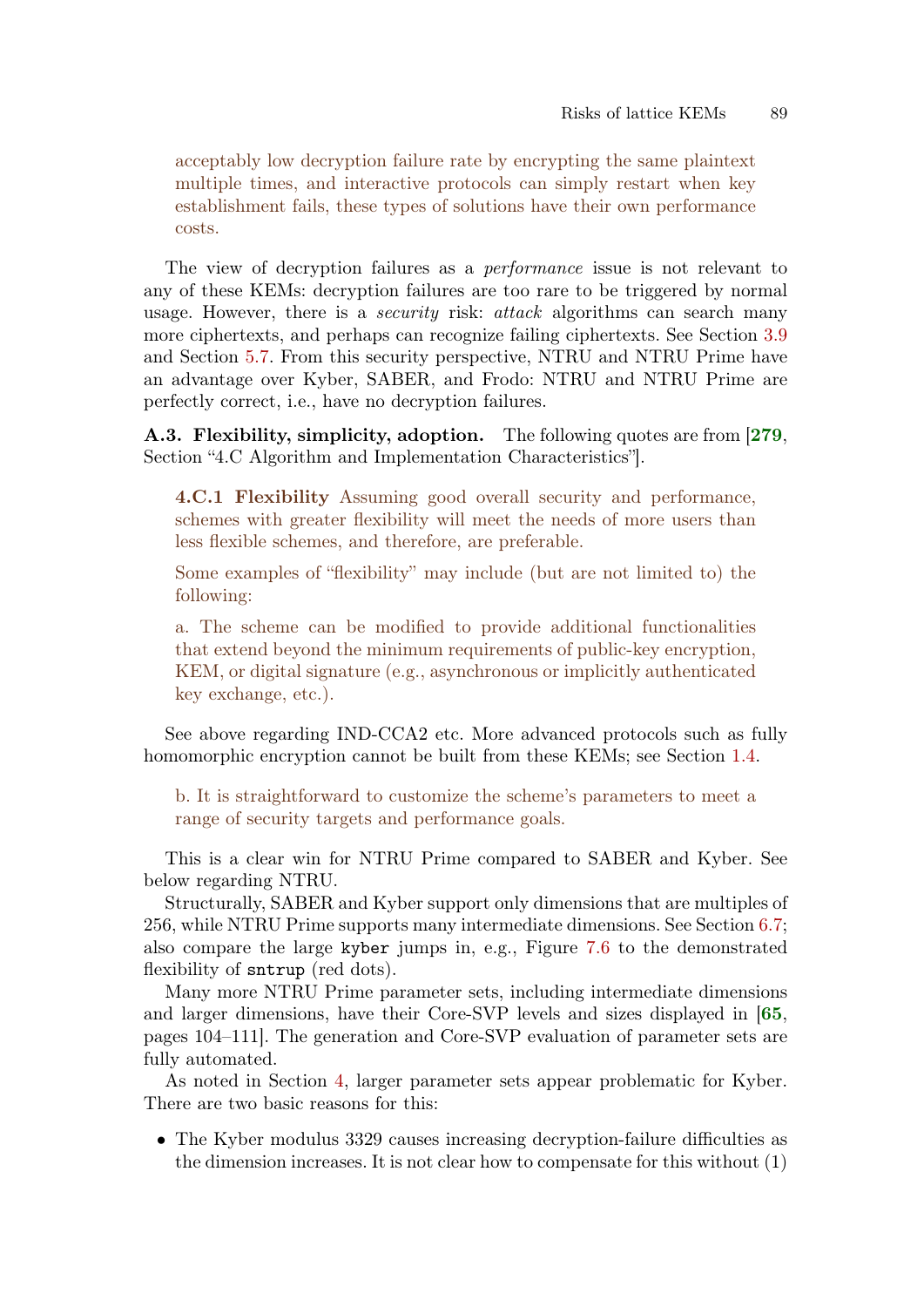significantly reducing Core-SVP or (2) revisiting Kyber's structural decision to use the same modulus for all parameter sets.

• The matrix structure of Kyber produces quadratic slowdowns. For example, merely generating the matrix reportedly takes 318000 Cortex-M4 cycles for kyber768 and 713000 Cortex-M4 cycles for kyber1024, and each operation also has to use the entire matrix.

Interestingly, even though Kyber's limitation to  $(Z/3329)[x]/(x^{256}+1)$  creates these difficulties and directly damages Kyber's performance in, e.g., Figure [7.5,](#page-42-0) Kyber advertises this as a performance feature: "Optimized implementations only have to focus on a fast dimension-256 NTT and a fast Keccak permutation. This will give very competitive performance for all parameter sets of Kyber." This is listed in [[25](#page-54-4), Section 7] as the first "unique advantage" of Kyber. This advantage is summarized as "Ease of implementation", but the way that NTTs are baked into the Kyber specification makes simple implementations of Kyber more complicated than simple implementations of competitors; evidently the intent was to say how easy optimized implementations are.

For comparison, the AVX2-optimized software released for NTRU Prime for all parameter sets is automatically generated from a unified code base, sharing a size-512 NTT across all sizes. The reference software is also shared across sizes. The same generator trivially produces optimized code for intermediate dimensions that Kyber, because of its module structure, is structurally incapable of handling. The Kyber submission is incorrect when it claims [[25](#page-54-4), Section 6.4.3] that changing ring requires "completely re-implementing all the operations".

It is easy to see from the NTRU specification that NTRU can be customized to meet a range of security targets and performance goals, the same way that NTRU Prime can. The reason this is less obvious for NTRU than for NTRU Prime in Figure [7.5](#page-42-0) is that NTRU has specified only four ntruhps sizes and two ntruhrss sizes, and has released optimized code for fewer sizes. The NTRU documentation includes Core-SVP evaluations of many more parameter sets.

c. The algorithms can be implemented securely and efficiently on a wide variety of platforms, including constrained environments, such as smart cards.

All of these KEMs can be implemented on a wide range of platforms, except that Frodo would have trouble on *extremely* small devices. Efficiency varies: see Section [7.4](#page-41-1) for NTRU Prime's performance wins on an ARM Cortex-M4 microcontroller. Kyber is unusual in having its performance profile tilted towards large devices; see Section [6.5.](#page-34-0)

Regarding secure implementation, important challenges include protecting against side channels (see above) and eliminating bugs. Some submissions point to specific implementation features (e.g., power-of-2 moduli in Table [1.1](#page-1-0) mean that software does not have to reduce modulo odd primes) and claim that these features are important advantages, but these claims are negatively correlated with observed implementation security. For example, the Frodo submission [[15](#page-53-1), Section 6.1, "Ease of implementation"] stated as Frodo's first "advantage" that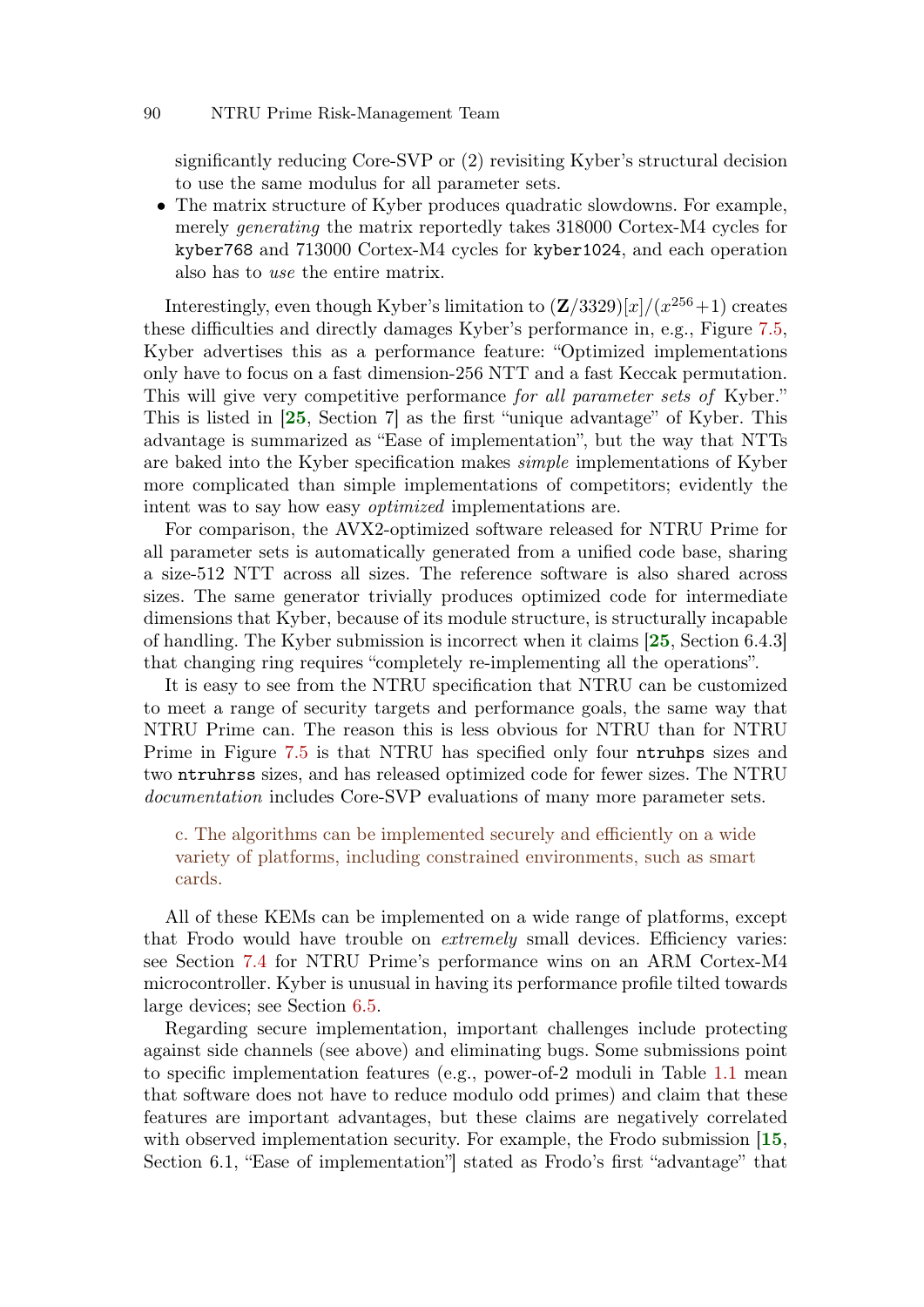"One of the features of FrodoKEM is that it is easy to implement and naturally facilitates writing implementations that are compact and run in constant-time", but Frodo's official software was then

- broken by the timing attack of  $|169|$  $|169|$  $|169|$ ,
- modified to avoid the timing attacks, and then
- <span id="page-90-1"></span><span id="page-90-0"></span>• broken by an even easier attack [[321](#page-76-2)] because of a bug in the modification.

The NTRU Prime submission is at the opposite extreme. The NTRU Prime web pages have always included a dedicated "Warnings" page [[284](#page-73-4)] covering, among other things, the need for software review. The software has, since 2019, been factored into modules with separate tests and optimizations. As mentioned in Section [3.6,](#page-14-1) new tools  $|61|$  $|61|$  $|61|$  have computer-verified for most of those modules that

- the existing AVX2-optimized implementation and
- the existing (simpler) reference implementation

produce the same outputs for all possible inputs. Some modules, notably the multiplier, are too large for the current tools to handle, but [[66](#page-57-3), Appendix A] announced computerized range-checking of the critical NTT software inside the AVX2-optimized multiplier. Work is continuing towards verification of all subroutines and towards verification for more platforms.

d. Implementations of the algorithms can be parallelized to achieve higher performance.

All of the lattice KEMs have demonstrated successful vectorization. Further parallelization is clearly possible for the multiplications. Parallel hash functions are also available, although care is required regarding security; see Sections [3.15](#page-18-1) and [3.16.](#page-18-2)

e. The scheme can be incorporated into existing protocols and applications, requiring as few changes as possible.

It isn't clear what this means for KEMs beyond the performance requirements (e.g., ciphertext size). Aside from performance, all of the KEMs have the same externally visible data flow.

4.C.2 Simplicity The submitted scheme will be judged according to its relative design simplicity.

The KEM designs have many similarities, but each KEM (even if claimed to be "simple") has complications that do not appear in some of the other KEMs. For example:

• The underlying PKEs are simpler for Quotient NTRU than for Product NTRU: for example, the Quotient NTRU ciphertext is just  $Gb + d$ , whereas the Product NTRU ciphertext is  $(Gb + d, Ab + M + c)$ .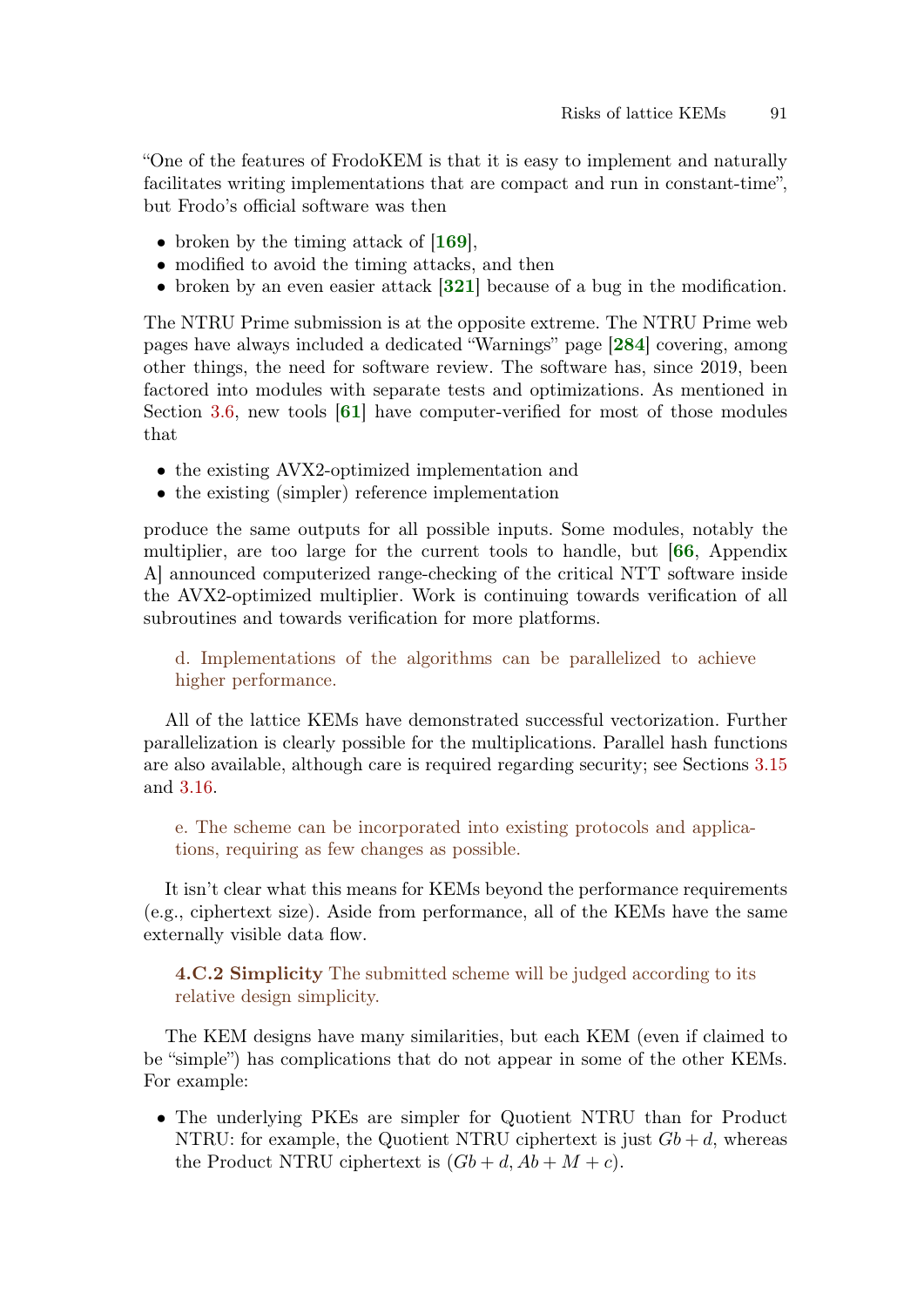- Product NTRU needs extra work for derandomization, while Quotient NTRU does not.
- Combining polynomials with matrices (modules, as in Kyber and SABER) is more complicated than using just polynomials (NTRU, NTRU Prime) or using just matrices (Frodo).
- Using binomials  $x^n + 1$  (Kyber, SABER) is simpler than using  $x^p x 1$ (NTRU Prime), which in turn is simpler than using  $x^p - 1$  with its factor  $x - 1$  (NTRU).
- Kyber's NTT-based representation of polynomials is more complicated than the traditional representation used in NTRU, NTRU Prime, and SABER.
- The error distribution in Frodo is more complicated than the sum-of-bits error distributions in Kyber and SABER and the ternary distributions in NTRU and NTRU Prime.

The best way to see what varies from one KEM to another is through detailed cross-KEM comparison charts, as in [[49](#page-56-1), pages 48–52] and Table [1.1.](#page-1-0) Another source of information regarding Quotient NTRU vs. Product NTRU is the NTRU Prime software, which is mostly shared but has, e.g., inversion code only for Quotient NTRU and derandomization code only for Product NTRU.

4.C.3 Adoption Factors that might hinder or promote widespread adoption of an algorithm or implementation will be considered in the evaluation process, including, but not limited to, intellectual property covering an algorithm or implementation and the availability and terms of licenses to interested parties. NIST will consider assurances made in the statements by the submitter(s) and any patent owner(s), with a strong preference for submissions as to which there are commitments to license, without compensation, under reasonable terms and conditions that are demonstrably free of unfair discrimination.

This is a problem for ntrulpr, saber, and kyber, and appears to be decisive regarding those KEMs since the call for submissions says that it is "critical that this process leads to cryptographic standards that can be freely implemented in security technologies and products". See Sections [3.17](#page-18-3) and [4.3.](#page-21-2)

<span id="page-91-1"></span><span id="page-91-0"></span>OpenSSH integrated the round-1 version of sntrup761 as a fully supported SSH key-exchange option in April 2019, and replaced it with the current version of sntrup761 (which has the same underlying mathematical PKE) in March 2021 [[291](#page-74-2)]. OpenBSD now [[290](#page-74-3)] supports sntrup761 for IPsec key exchange. Google and Cloudflare have carried out web-browsing experiments [[217](#page-68-1)] with a variant of ntruhrss701.

## <span id="page-91-2"></span>B The NISTPQC categories

The standard scientific way to understand tradeoffs between two variables—for example, performance vs. security—is with two-dimensional scatterplots, such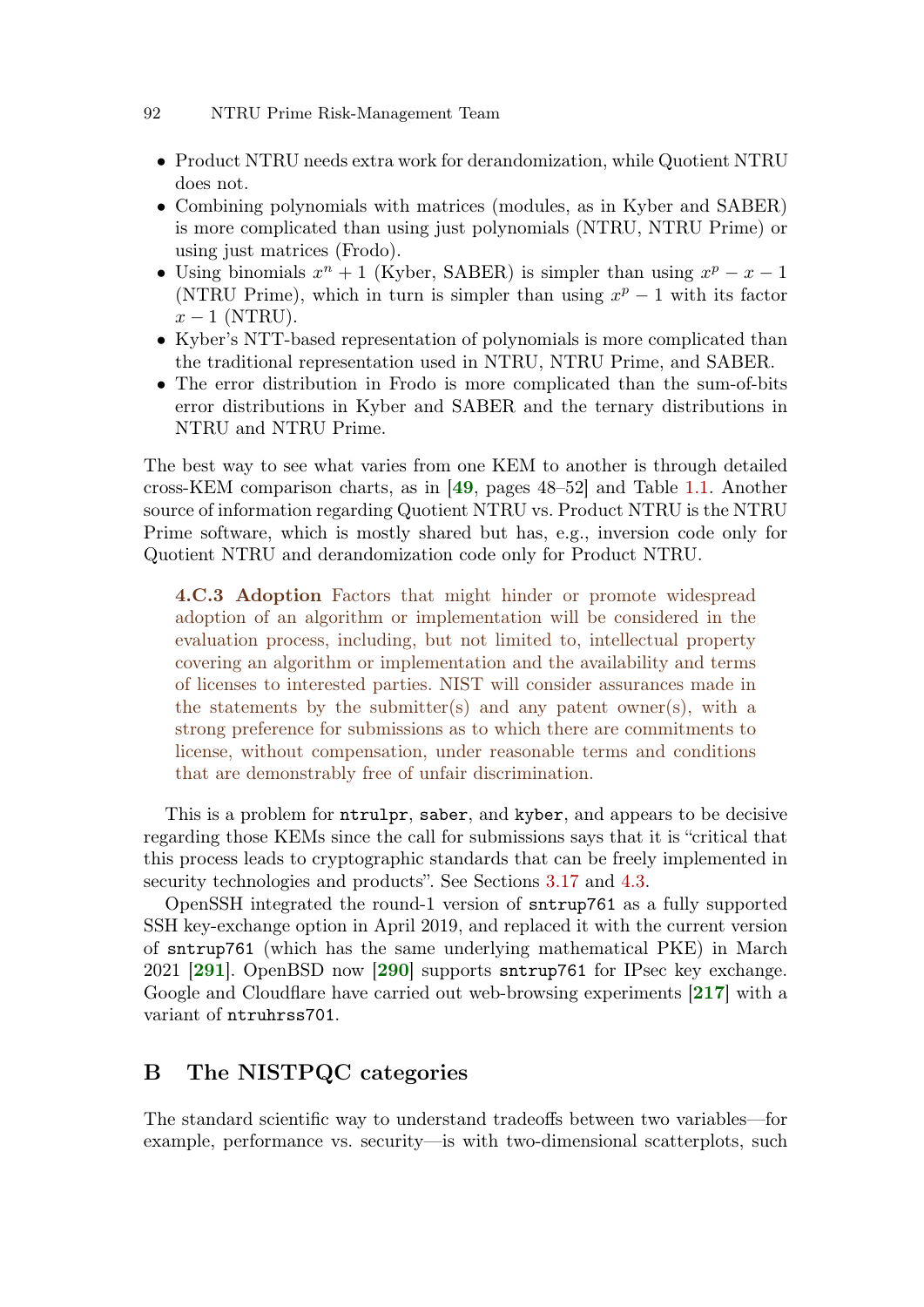as Figures [7.3,](#page-41-0) [7.5,](#page-42-0) [7.6,](#page-43-0) and [7.9.](#page-45-0) There are some common pitfalls in the graphing process, but these pitfalls are avoidable. See [[50](#page-56-3), Section 3].

The scatterplots are only as good as the data they use. For the figures above, the numbers on the vertical axis are Core-SVP; recall from Section [3.4](#page-12-0) that Core-SVP is a combination of underestimates, overestimates, possible underestimates, and possible overestimates of the number of operations used in certain lattice attacks. The standard scientific reaction to crude models is to study the topic more closely and build better models, as in **[65](#page-57-0)**, Section 6.

Comparing costs of attacks with different mixes of operations—for example, asking whether a lattice attack is as cheap as an attack against AES-128 generally requires defining a cost metric, a way to compute a cost for each operation. The details are important. There are many examples in the literature of algorithms where different choices of cost metrics make a huge difference in algorithm cost, often reversing comparisons between algorithms and comparisons between problems. See, e.g., [[91](#page-59-5)] and [[211](#page-68-2), Section 5.4].

With these issues and standard scientific practices in mind, let's look at what NIST tried to accomplish with its "categories", and what actually happened.

<span id="page-92-0"></span>B.1. Symmetric primitives as a security floor. NIST's August 2016 draft of the evaluation criteria [[278](#page-73-5), Section 4.A.4, "Target security strengths"] began by asking submitters "to provide parameter sets that meet or exceed each of five target security strengths". Submitters were asked to be "confident that the specified security target is met or exceeded".

"Strength" 1 was labeled as "128 bits classical security / 64 bits quantum security", the stated intent being to be at least as secure as "brute-force attacks against AES-128". "Strength" 2 was labeled as "128 bits classical security / 80 bits quantum security", the stated intent being to be at least as secure as "brute-force collision attacks against SHA-256/ SHA3-256". Et cetera.

This approach was critiqued in [[46](#page-56-2)]:

Quantitatively comparing post-quantum public-key security levels is going to be a nightmare. I see only two ways that submitters a year from now can possibly be "confident that the specified security target is met or exceeded": (1) overkill; (2) overconfidence. Many users will not be satisfied with overkill, and NIST should not encourage overconfidence.

Various illustrative examples and (correct) predictions of evaluation problems appeared in [[46](#page-56-2)], along with a proposal to focus on the problem at hand ("Scrap the requirement of a pre-quantum security analysis. Users will use cheap ECC hybrids to obtain the pre-quantum security that they want") and to prioritize accuracy ("Ask them to do the most accurate job that they can of analyzing post-quantum security. Don't ask for fake confidence").

<span id="page-92-1"></span>B.2. Pseudo-definitions of "category" boundaries. NIST's final call for submissions [[279](#page-73-2)] in December 2016 renamed "strengths" as "categories", said that each "category" will be defined by a symmetric primitive "whose security will serve as a floor", and made some changes in the details—including a giant leap of security for SHA3-256, which was assigned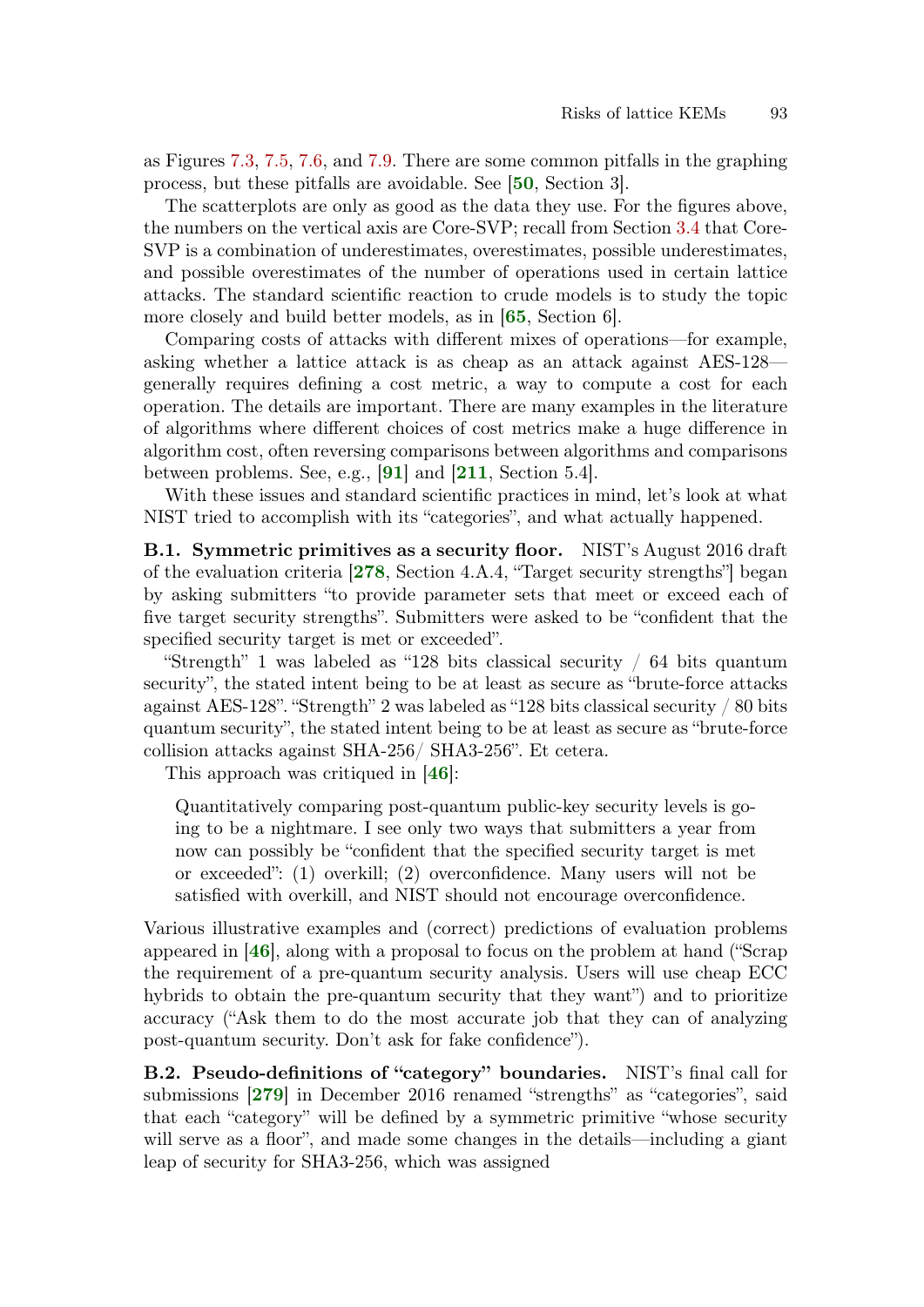- "128 bits classical security  $/80$  bits quantum security" in [[278](#page-73-5)], but
- <span id="page-93-1"></span><span id="page-93-0"></span> $\bullet$  "2<sup>146</sup> classical gates" with no quantum speedup in [[279](#page-73-2)].

The leap from  $2^{80}$  to  $2^{146}$  is much larger than can be explained by a switch from counting hash calls to counting "gates".

The Brassard–Høyer–Tapp algorithm [[90](#page-59-6)] finds SHA3-256 collisions in about  $2^{83}$  quantum operations. These operations use far fewer than  $2^{146}$  quantum "gates" with the set of "gates" defined by, e.g., Ambainis [[17](#page-53-2)]. Clearly NIST must have in mind a more restrictive set of "gates"—but which set? A definition is critical for comparisons. Five years later, despite clarification requests, NIST's "categories" still do not have clear definitions. See [[53](#page-56-4), Section 5.4] for further analysis.

B.3. Lattice guesswork. Analyzing the number of operations used in known lattice attacks for cryptographic sizes remains an open research problem—see [[65](#page-57-0), Section 6]—even if faster attacks are assumed not to exist. Lattice submissions in round 1 of NISTPQC took different approaches to handling (1) the unknown number of operations used in these algorithms and (2) the lack of clarity from NIST regarding how to assign operation counts to "categories".

Let's look in particular at Kyber. Like NewHope, Kyber calculated "the core-SVP hardness" of its parameter sets, and said [[24](#page-54-5), page 17] that this is "a very conservative lower bound on the cost of an actual attack". However, this "lower bound" was far below  $2^{128}$  for kyber512. So the submission argued that, because of various other unquantified factors, kyber512 was still as difficult to break as AES-128, meaning that kyber512 qualified for "category" 1.

But is it true that kyber512 qualified for "category" 1? Does the round-3 kyber512, a patched version of the previous kyber512, qualify for "category" 1? The answers to these questions remain unclear even if, again, faster attacks are assumed not to exist. See Section [1.3.](#page-4-2)

B.4. How "categories" have damaged analyses. See [[53](#page-56-4)] for examples of how NIST's emphasis on "categories" has damaged performance evaluations. What follows is an example of how the same emphasis has damaged security evaluations.

Consider the problem of solving dimension- $\beta$  SVP. The best enumeration algorithms known have exponent  $\Theta(\beta \log \beta)$ . The best sieving algorithms known have exponent  $\Theta(\beta)$ , and are therefore faster for all sufficiently large  $\beta$ .

However, this does not say anything about concrete sizes. It is important to realize that the slow growth of  $\log \beta$  makes the cutoff between sieving and enumeration extremely sensitive to improvements in either algorithm. See the numerical examples in [[65](#page-57-0), Section 6.9].

When NISTPQC began, enumeration had asymptotic exponent approximately  $\approx 0.187\beta \log_2 \beta$ , and sieving had asymptotic exponent  $\approx 0.292\beta$ . Including lowerorder terms is more favorable to enumeration than to sieving, and quantum computers chop the enumeration exponent in half (see [[18](#page-54-6)]) while reducing the sieving exponent by only about 10%, but all this is outweighed by  $\log_2 \beta$  once  $\beta$ is large enough. The question is how large.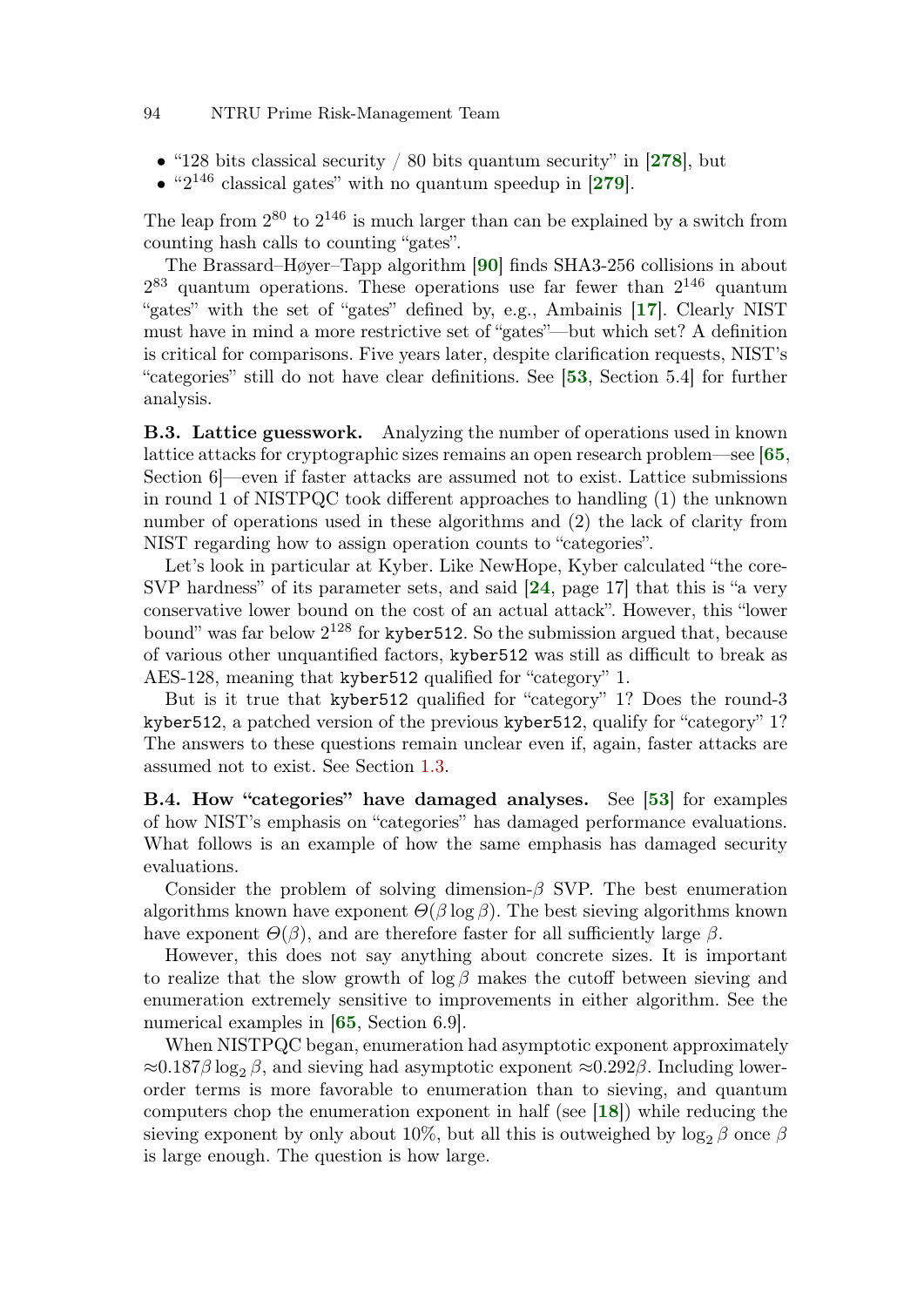The round-1 Kyber submission stated [[24](#page-54-5), Section 5.1.1] that "sophisticated enumeration, with serious optimization . . . and with quantum speedups", was outperformed by sieving "for dimensions larger than 250, quite possibly already earlier", and was thus not a threat since the "smallest dimension that we are interested in for the cryptanalysis of Kyber is 390". The sieving-vs.-enumeration comparison was under an assumption "that access into even exponentially large memory is free"; this is important because sieving is memory-intensive while enumeration is not.

In other words, the submission was saying that sieving-with-free-memory was cheaper than enumeration. Obviously it's also cheaper than sieving-with-realmemory, so an attack-cost analysis based on sieving-with-free-memory would be a lower bound for an attack-cost analysis based on enumeration or sieving-withreal-memory.

Then attacks advanced. Section [1](#page-0-0) noted dramatic recent improvements in enumeration speed, including [[9](#page-53-3)], which reduced the asymptotic exponent from  $\approx 0.187\beta \log_2 \beta$  to  $\approx 0.125\beta \log_2 \beta$ , and [[10](#page-53-4), page 547], which estimated the new cutoff between quantum enumeration and quantum sieving as  $\beta = 547$ , far above the 250 mentioned above. Every proposed lattice system with pre-quantum Core-SVP below about  $2^{160}$  has, as a direct result of these attacks, less post-quantum security than previously believed.

Seeing exponents drop by 1.5×, and seeing various post-quantum proposals suddenly having less post-quantum security, perfectly illustrates the instability of security analysis of lattice-based cryptography. There is a clear risk of further enumeration improvements further damaging post-quantum security and even damaging pre-quantum security. The advance in enumeration also means that the known pre-quantum-to-post-quantum loss for lattice systems is larger than it was before. But now let's look at what "categories" do to this analysis.

AES has an even larger pre-quantum-to-post-quantum loss. The question of whether a lattice KEM reaches the AES floor is thus unable to see the known loss of post-quantum security. As a direct result of NIST's promotion of "categories", this question is emphasized in [[10](#page-53-4), Section 1], which says that "this work does not invalidate the claimed NIST Security Level" of the affected systems.

The round-3 Kyber submission claims that round-3 kyber512 qualifies for "category" 1, as hard to break as AES-128. The analysis in the submission says that a sieving attack on round-3 kyber512 could use as few as  $2^{135.5}$  "gates"which, according to the submission, is possible for known attacks—would not be "catastrophic, in particular given the massive memory requirements that are ignored in the gate-count metric". Let's review the logic here:

- The round-3 submission says a sieving attack against round-3 kyber512 could use hundreds of times fewer "gates" than an AES-128 attack.
- How, then, does round-3 kyber 512 qualify for "category" 1? Answer: this potential speedup over AES-128 is sieving-with-free-memory; sieving-withreal-memory is much more expensive. This answer sounds reasonable if the cost metric includes realistic costs for memory.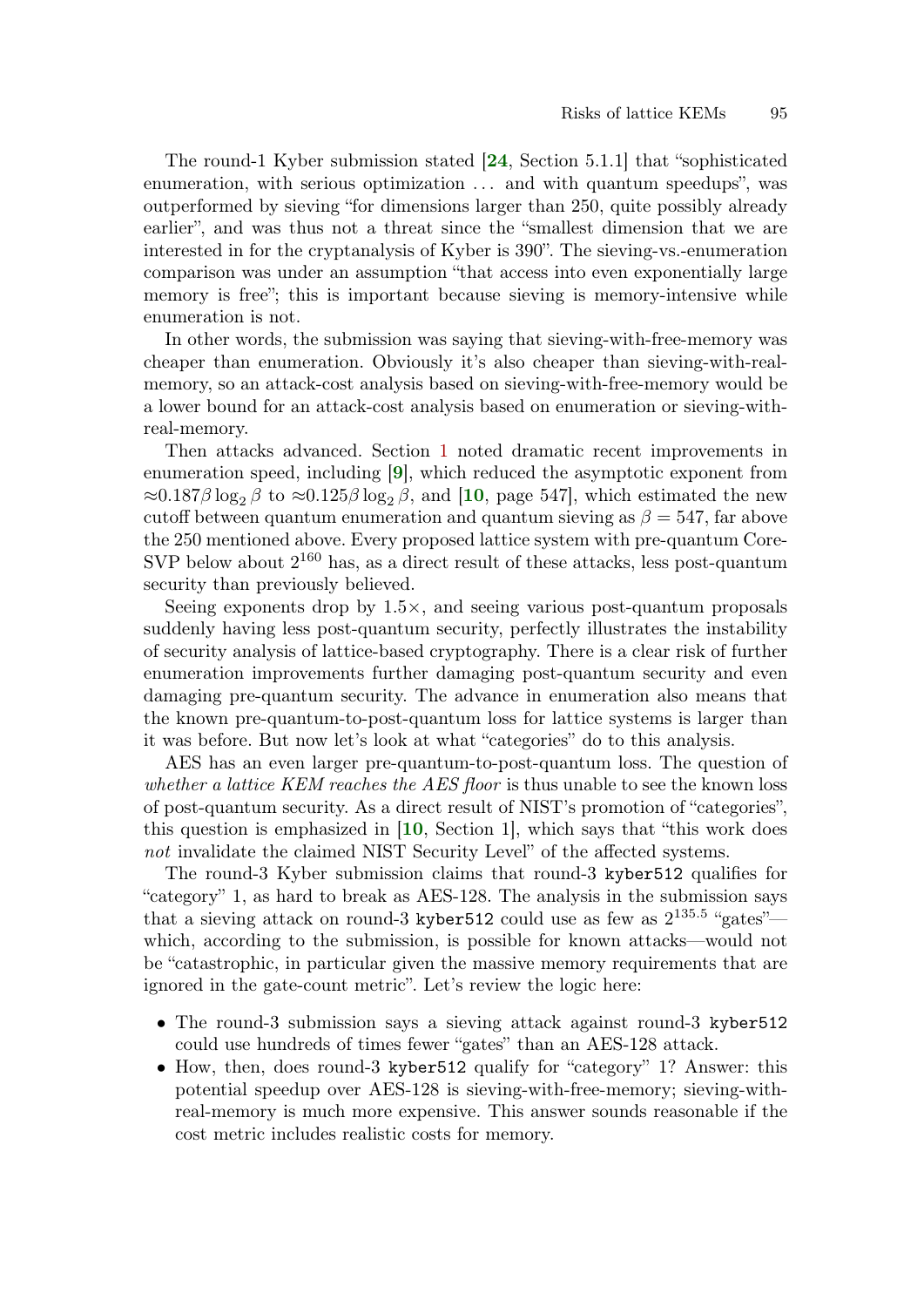• But what about enumeration? Answer: enumeration doesn't matter, since for these sizes it seems more expensive than sieving-with-free-memory. This answer sounds reasonable if the cost metric includes free memory—but then how can kyber512 qualify for "category" 1?

NIST's "categories" are being interpreted as allowing free memory for purposes of skipping an enumeration analysis, but as including realistic costs for memory for purposes of allowing kyber512 to qualify for "category" 1. These inconsistent interpretations are enabled by NIST's continued failure to define a cost metric.

A back-of-the-envelope calculation suggests that—assuming realistic memory costs, as kyber512 does in its argument to qualify for "category 1"—the latest enumeration algorithms are

- easily the fastest known quantum attacks against kyber 512 and
- quite possibly the fastest known non-quantum attacks against kyber 512 more research is needed regarding lower-order factors.

Even if the algorithms are still slower than AES-128 key search, this change in the security picture is big news. Focusing on "categories" suppresses this news. Scientific quantification is buried under the question of whether a KEM reaches a particular "floor".

<span id="page-95-0"></span>B.5. What "categories" were supposed to accomplish. Recall that the "Target security strengths" section of NIST's August 2016 draft [[278](#page-73-5)] started by asking submitters "to provide parameter sets that meet or exceed each of five target security strengths". NIST's goal was clear: to be able to say that each of the symmetric primitives was matched or surpassed in strength by a post-quantum parameter set.

In the final call [[279](#page-73-2)], this no longer sounded like the goal of the "categories". Instead "categories" were portrayed as addressing other problems. Let's look at this list of problems and at how "categories" have failed to help.

<span id="page-95-1"></span>NIST anticipates that there will be significant uncertainties in estimating the security strengths of these post-quantum cryptosystems. These uncertainties come from two sources: first, the possibility that new quantum algorithms will be discovered, leading to new cryptanalytic attacks; and second, our limited ability to predict the performance characteristics of future quantum computers, such as their cost, speed and memory size.

This is a surprisingly limited list of sources of uncertainty regarding security. What about advances in *non-quantum* algorithms? What about difficulties in analyzing the *number of operations* used in algorithms, even when the cost of each operation is well understood?

The normal scientific way to handle uncertainties regarding the performance of future quantum computers is to analyze multiple possibilities. For example,  $[47]$  $[47]$  $[47]$  reviewed the difficulty of carrying out  $2^{128}$  operations and then compared the following possibilities:

• "quantum op costs  $2^{10}$  pre-q ops  $\Rightarrow$   $2^{118}$  quantum ops aren't a threat"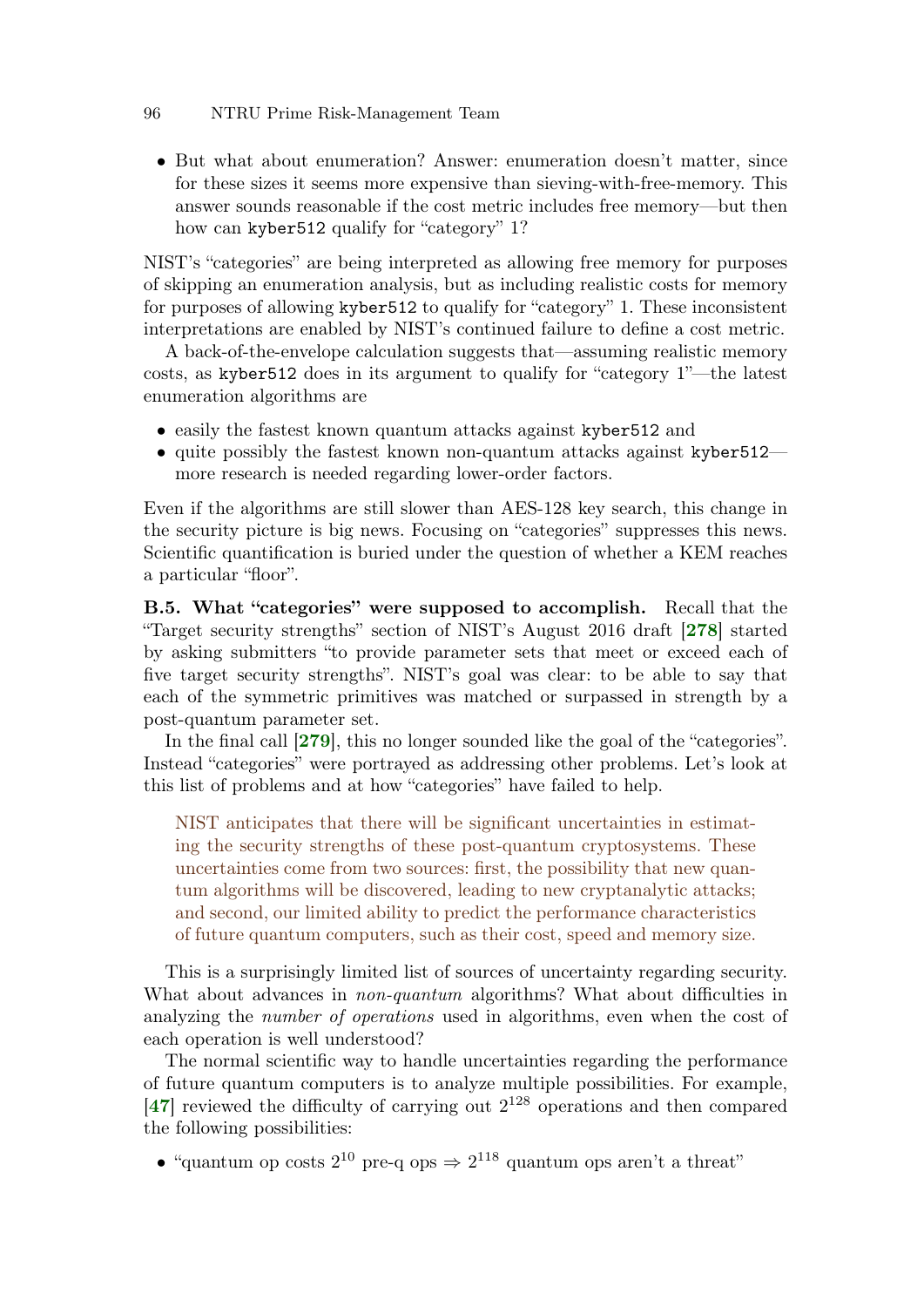- "quantum op costs  $2^{20}$  pre-q ops  $\Rightarrow$   $2^{108}$  quantum ops aren't a threat"
- "quantum op costs  $2^{30}$  pre-q ops  $\Rightarrow$   $2^{98}$  quantum ops aren't a threat"
- "quantum op costs  $2^{40}$  pre-q ops  $\Rightarrow$   $2^{88}$  quantum ops aren't a threat"
- "quantum op costs  $2^{50}$  pre-q ops  $\Rightarrow$   $2^{78}$  quantum ops aren't a threat"

Different possibilities could end up favoring different submissions: for example, aiming for more attack operations is less of an issue for a submission with linear scalability than for a submission with quadratic scalability.

As for the possibility of unknown attacks, cryptographers traditionally handle this possibility by searching for attacks—and, sometimes, by explicitly managing risks of attack advances, as in NTRU Prime.

In order to address these uncertainties, NIST proposes the following approach. Instead of defining the strength of a submitted algorithm using precise estimates of the number of "bits of security," NIST will define a collection of broad security strength categories. Each category will be defined by a comparatively easy-to-analyze reference primitive, whose security will serve as a floor for a wide variety of metrics that NIST deems potentially relevant to practical security.

NIST's pseudo-definitions of low-precision "categories" haven't done anything to address uncertainties regarding new quantum algorithms and the performance of quantum computers. On the contrary, by emphasizing comparisons to AES and thus emphasizing pre-quantum security, these "categories" took attention away from what should have been the whole point of NISTPQC: protecting against quantum computers. This was predictable, and was predicted in [[46](#page-56-2)].

A given cryptosystem may be instantiated using different parameter sets in order to fit into different categories. The goals of this classification are:

1. To facilitate meaningful performance comparisons between the submitted algorithms, by ensuring, insofar as possible, that the parameter sets being compared provide comparable security.

Standard scientific scatterplots, such as Figure [7.3,](#page-41-0) directly show securityperformance tradeoffs (1) within each submission and (2) across submissions. Low-precision "categories" are a giant step backwards in comparisons, hiding most of this information. Compare [[53](#page-56-4), Figures 4.2 and 4.5] for a visualization of how much information is lost.

2. To allow NIST to make prudent future decisions regarding when to transition to longer keys.

Everyone who has an idea of what "category 1" means also knows how to compare a number to 128.

3. To help submitters make consistent and sensible choices regarding what symmetric primitives to use in padding mechanisms or other components of their schemes requiring symmetric cryptography.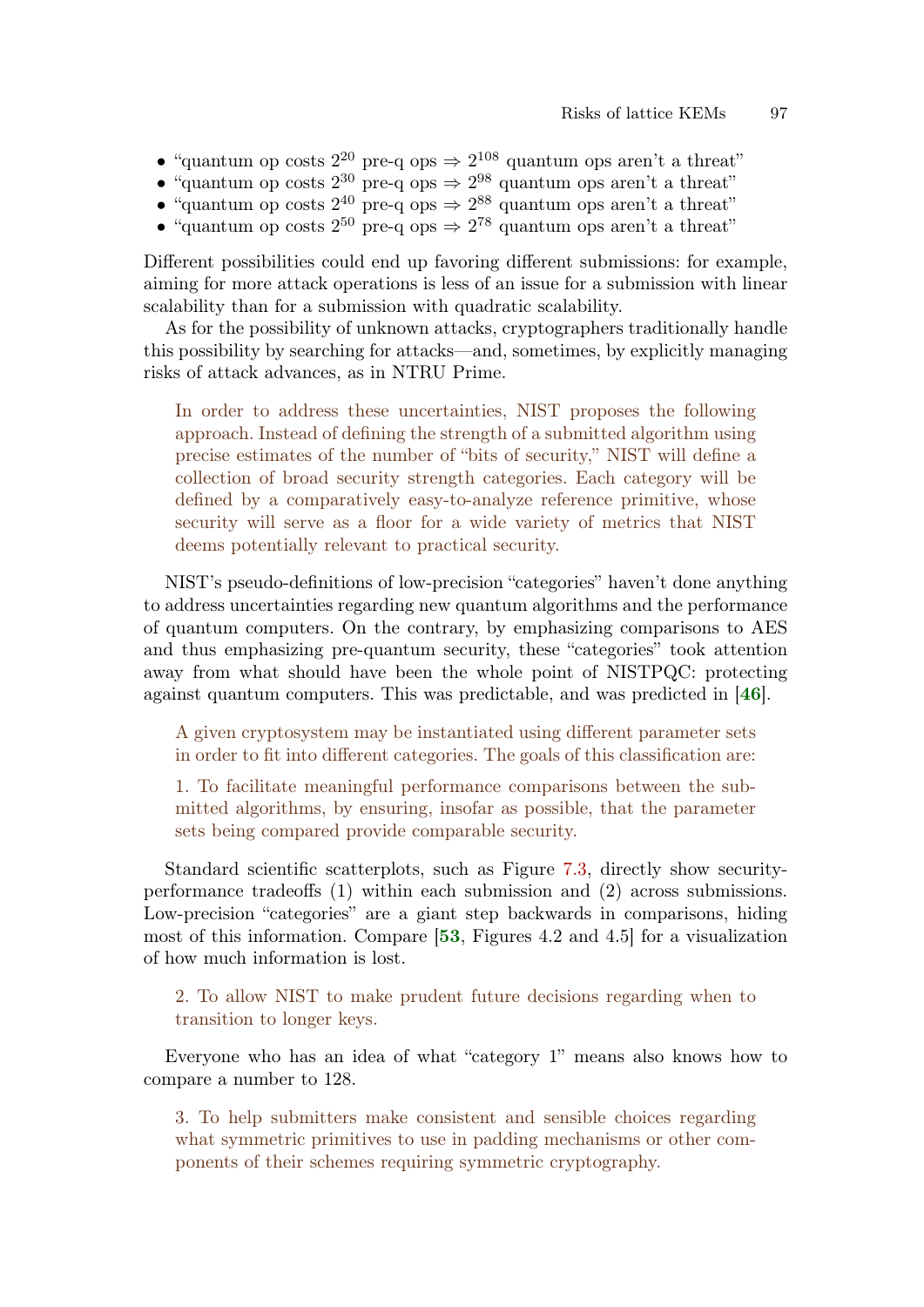Most submissions, including NTRU Prime, sensibly choose to use  $\geq$ 256-bit symmetric cryptography everywhere, even when the target security level is lower. This simplifies the review process and has negligible impact on performance. A few submissions, such as Frodo, use smaller symmetric cryptography to be "consistent" with the target security level.

4. To better understand the security/performance tradeoffs involved in a given design approach.

This differs from  $#1$  above:  $#1$  was about comparisons between designs, whereas  $\#4$  is about tradeoffs inside one design. "Categories" don't completely hide the jumps in Kyber cost—where's the "category 2" Kyber parameter set? but scientific scatterplots such as Figure [7.5](#page-42-0) do much better at showing the full picture.

In accordance with the second and third goals above, NIST will base its classification on the range of security strengths offered by the existing NIST standards in symmetric cryptography, which NIST expects to offer significant resistance to quantum cryptanalysis. In particular, NIST will define a separate category for each of the following security requirements (listed in order of increasing strength):

[breaking categories 1, 2, 3, 4, 5 "must require computational resources comparable to or greater than those required for" AES-128 key search, SHA-256 collision search, AES-192 key search, SHA-384 collision search, AES-256 key search; resource-estimation details omitted]

NIST asks submitters to provide a preliminary classification, according to the above categories, for all parameter sets that they intend to be considered for standardization. All submitters are advised to be somewhat conservative in their preliminary classifications, but submitters of algorithms where the complexity of the best known attack has recently decreased significantly, or is otherwise poorly understood, should be especially conservative.

Here NIST's goal is again clear: to be able to say that each of the symmetric primitives is matched or surpassed in strength by a post-quantum parameter set. This is, however, a distraction from the scientific task of evaluating attacks.

NIST will not require submitters to provide distinct parameter sets for all five security strength categories. Submitted parameter sets meeting the requirements of a higher category will be automatically considered to meet the requirements of all lower categories. Submitters may also provide more than one parameter set in the same category, in order to demonstrate how parameters can be tuned to offer better performance or higher security margins.

The reference to "higher security margins" within "the same category" suggests that "categories" are not the end of the story. However, NIST's text puts much